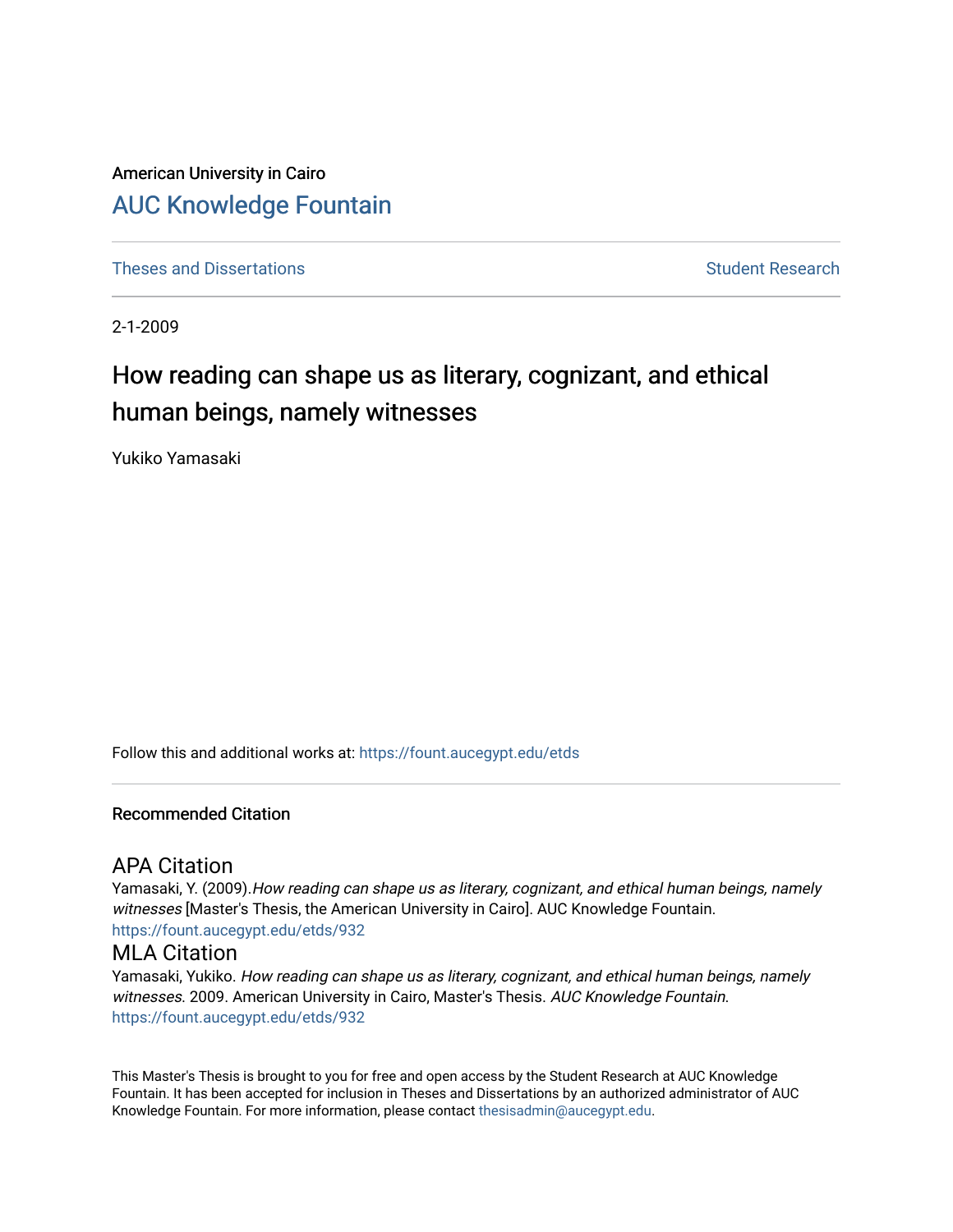The American University in Cairo

School of Public Affairs

# **HOW READING CAN SHAPE US AS LITERARY, COGNIZANT, AND ETHICAL HUMAN BEINGS, NAMELY WITNESSES**

A Thesis Submitted to

the Cynthia Nelson Institute for Gender and Women's Studies

in partial fulfillment of the requirements for

the degree of Master of Arts

by Yukiko Yamasaki

B.A. English and International Communication, Kansai Gaidai University, 2004

(under the supervision of Professor Alejandro Lorite Escorihuela)

December 2009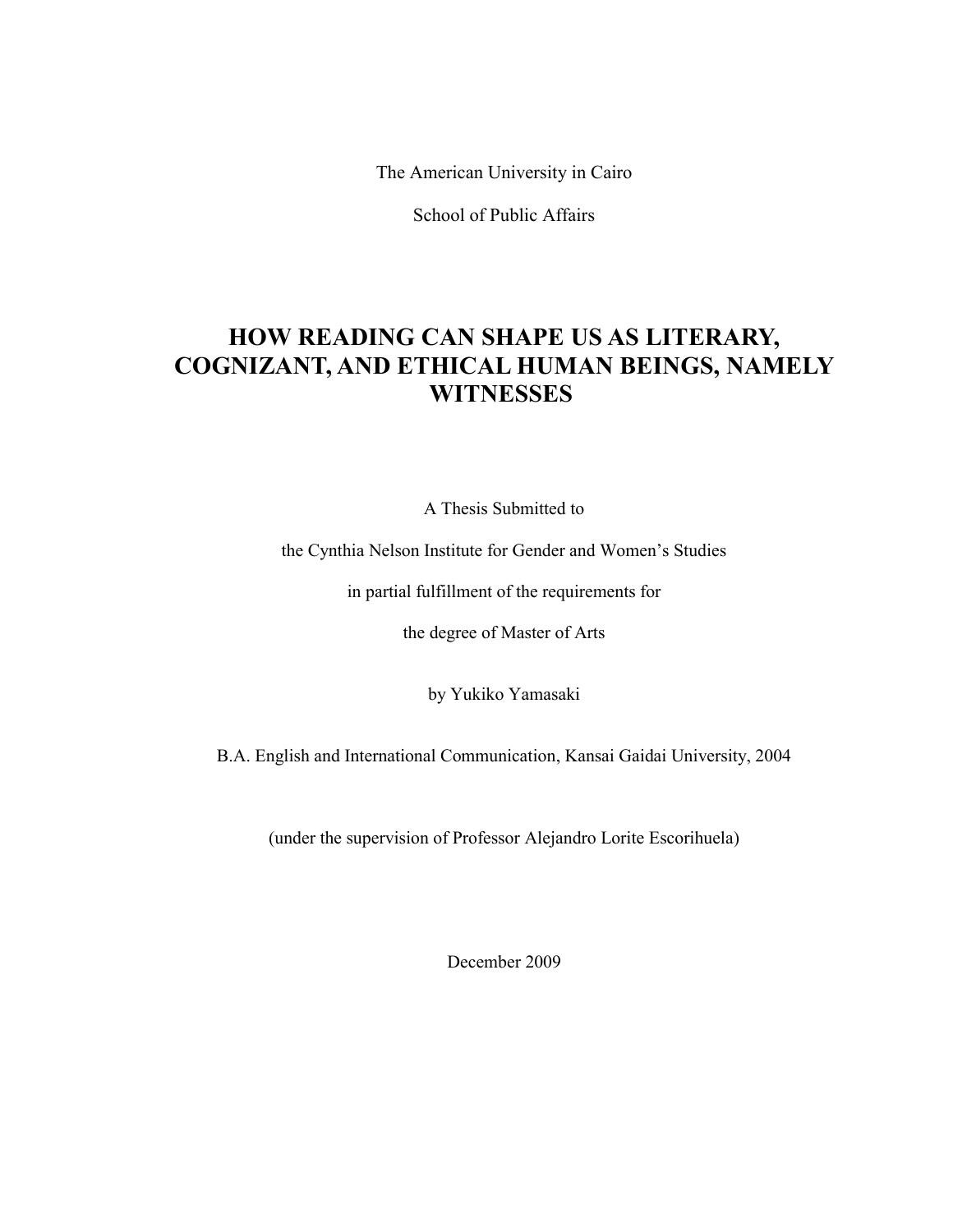# **DEDICATION**

This thesis is dedicated to all my friends, family, faculty, and mentors, for all of the support, guidance, and love they provided along the way.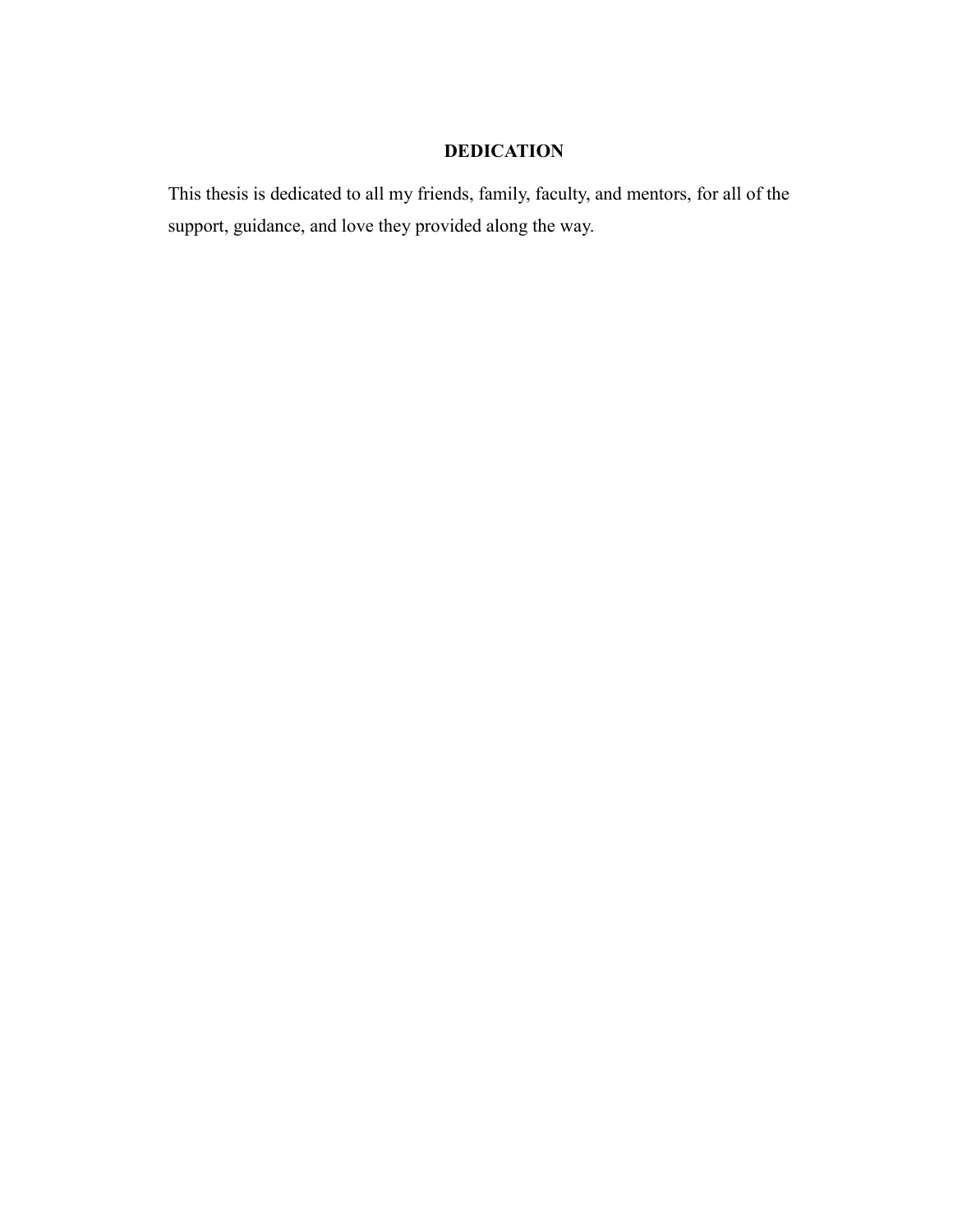### **ACKNOLWEDGMENTS**

"Make me a witness/Take me out/Out of darkness/Out of doubt" --Sarah McLachlan, *Witness*

While working on a thesis is one of the most challenging activities imaginable, I was never truly alone while going through it. I had the constant support and encouragement of family, friends, colleagues, professors, and mentors. I cannot even begin to express my gratitude for their willingness to put up with me.

I am tremendously thankful for all of my family and their love. I am especially appreciative of my mother's willingness to be online for me so that we can communicate whenever I wanted to. I would not be who I am today without her. I will translate this text into Japanese so that she might receive and read it.

When friends ask about my supervisor, I refer to Alejandro Lorite as *sensei* (meaning Teacher in Japanese). Thanks to Professor Tanya Monforte and her incidental arrangement, I have had the great fortune of reaching out to this *sensei* who has accepted my request to act as a supervisor. While I had never been his student at Law department previous, he believed in me, guided me, and shaped me with boundless patience and encouragement. His meticulous engagement with my ideas and support of my endeavors is what made this process worth it.

I have had the great fortune of working with two readers in my thesis committee. Professor Martina Rieker and Professor Amy Motlagh have helped me find rooms of improvement in my writing at the thesis defense. They provided ongoing counsel about researching gender violence and helped me believe in what I was doing. Since the time of my defense, the thesis committee has been there to challenge me to think wider and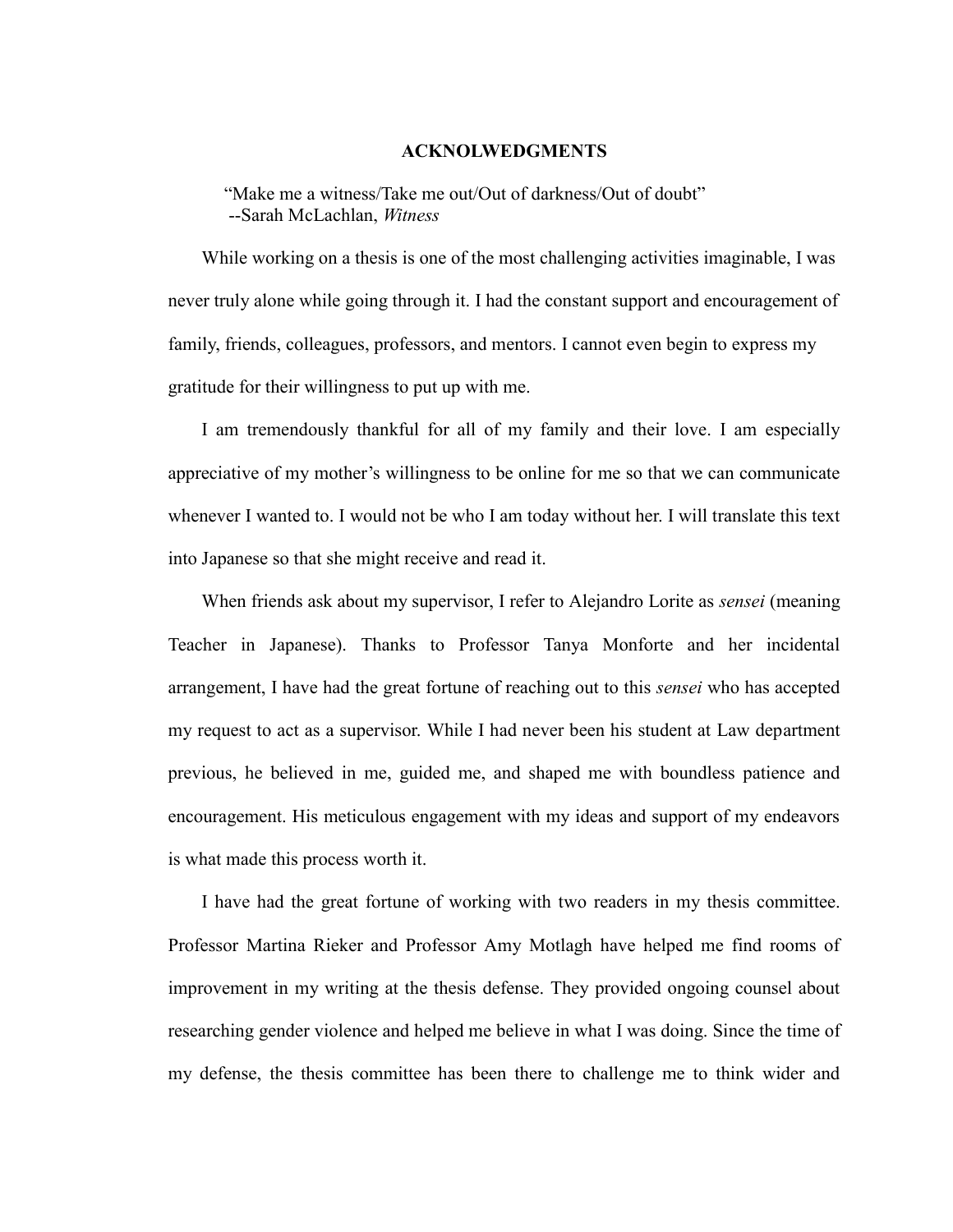deeper while providing ongoing mentorship and support.

During my entire MA study, I had the great fortune of exploring a few different communities. The Institute of Gender and Women's Studies (IGWS) was an intellectually stimulating environment where I grew as a scholar. I was lucky to learn from brilliant faculty in the Anthropology and Sociology departments and to be surrounded by a fantastic cohort of fellow Master students. My fellow Master students at AUC were key in exposing me to new ideas, and I am especially grateful to Azita Azargoshasb, Jesse McClelland, Rebecca Munz, Sarah Stefano, and Elsa Elmahdy. Taking the class "Human" Rights and Identity Groups" at the AUC Law department helped me to get the inside scoop on how law intersects with the body, identity, and gender. I am particularly indebted to Professor Tanya Monforte, Michelle Strucke, Mallory Wankel, Elham Eidarous Al-Kassir, and Gwendolyn Roeske for having me in the class. I am also grateful to Diana Van Bogaert for inviting me to attend various seminars at Law department whose efforts made me undoubtedly at home whilst being in the 'alien' academic space.

It was a blessing to embark on this project based on the class "Women's Rights, Human Rights," which I took at the very beginning of my MA study at AUC. The class enabled me to form some of my major thematic and analytical inquiries in this thesis. In that sense, the class became my *field* and the thesis my *fieldwork*. I am indebted to Professor Barbara Harlow and Professor Martina Rieker for providing the ideal intellectual space for working out the puzzles in my thesis.

I am beholden to Azita Azargoshasb, my reader, for tirelessly tracking down my writings and to Patsy Gasperetti, my copy editor, for making sure the text is legible. All of my mistakes in this text are my fault.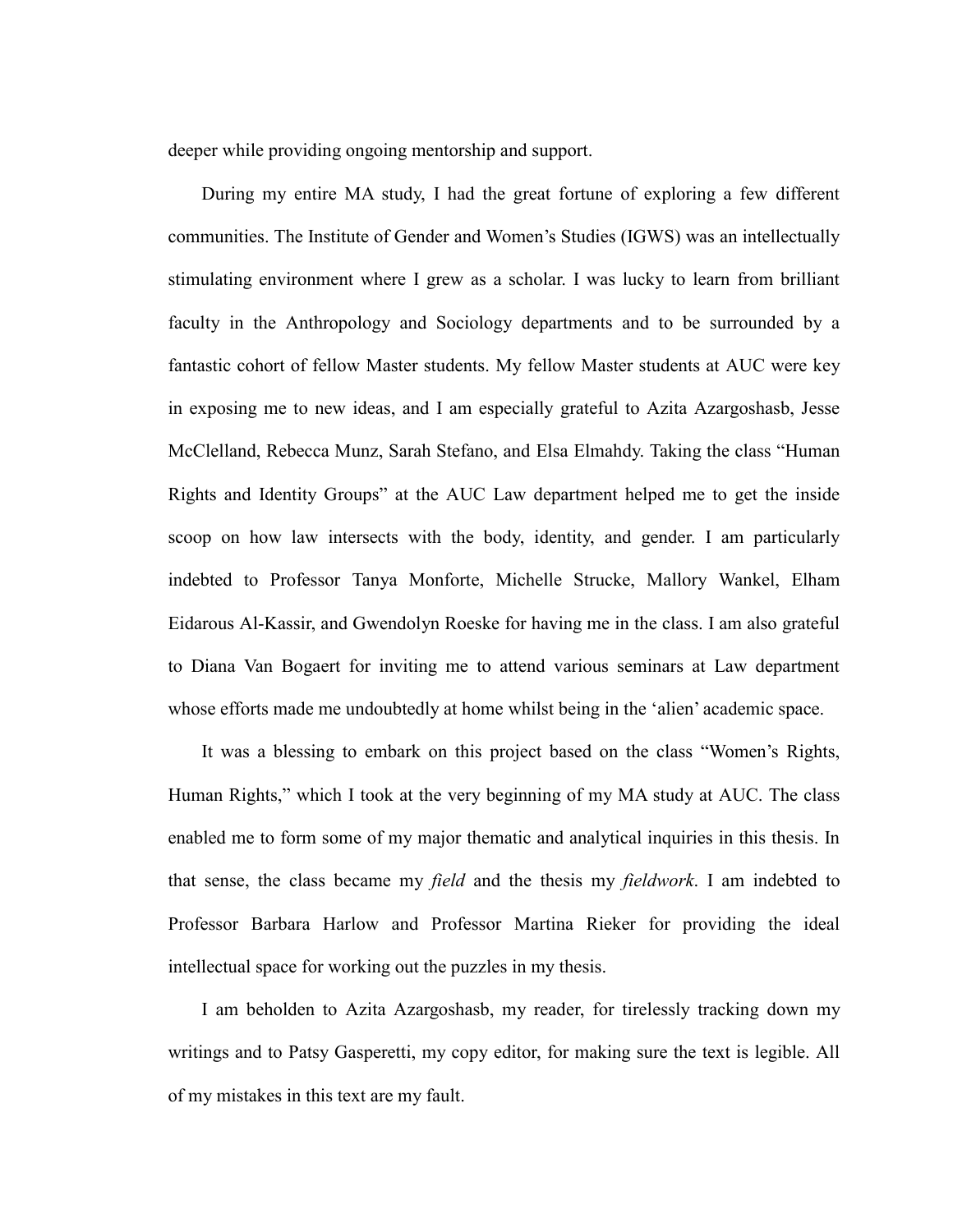Finally, and most important, I want to acknowledge the various texts I analyzed in this thesis, all of which contributed to my becoming a witness. Without those texts and their authorship, this project would be meaningless. It is my hope that this text will, in turn, reach the authors of those works and help them to witness the presence of a critical reader.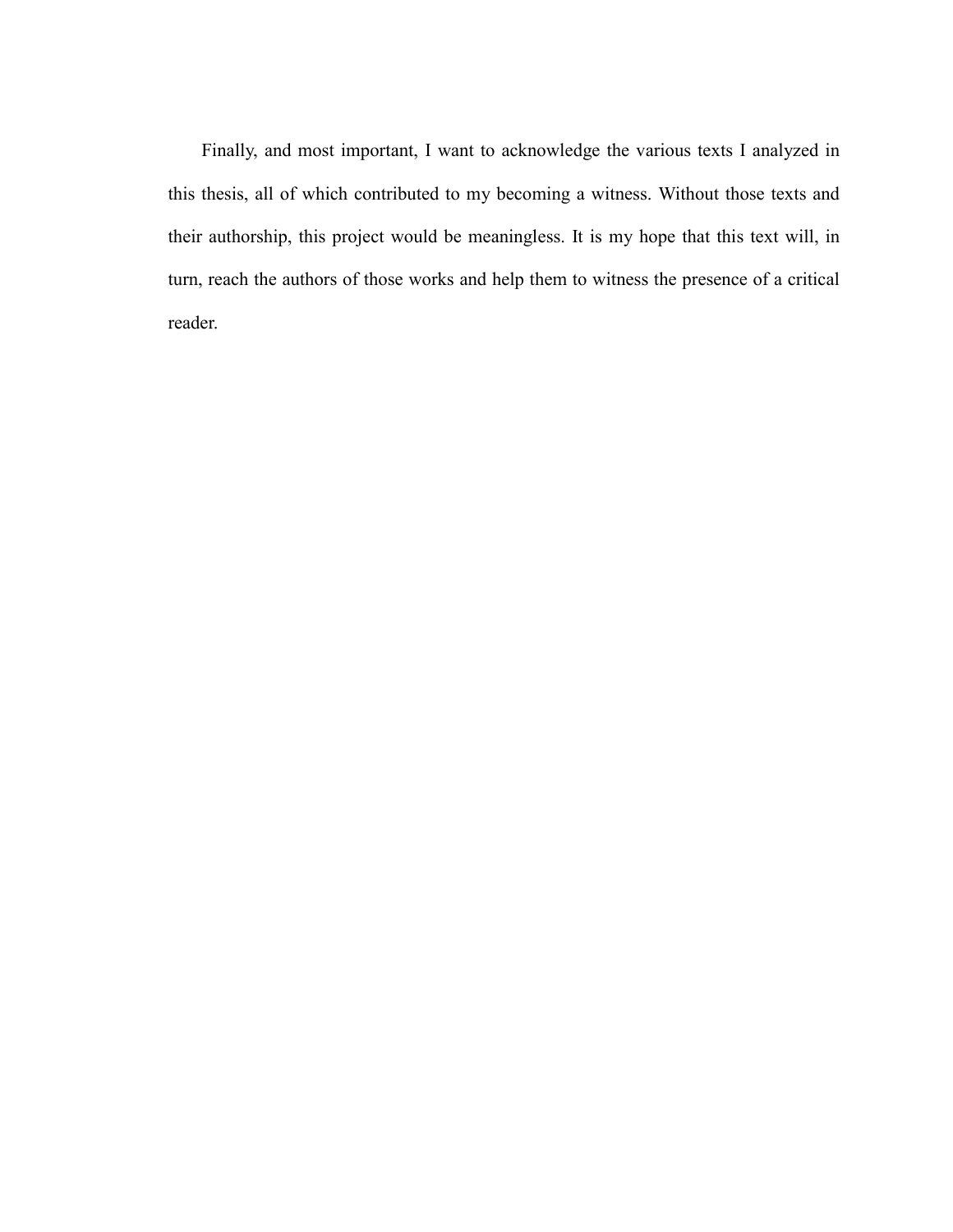### **ABSTRACT**

The American University in Cairo

# **HOW READING CAN SHAPE US AS LITERARY, COGNIZANT, AND ETHICAL HUMAN BEINGS, NAMELY WITNESSES**

by

Yukiko Yamasaki

(under the supervision of Professor Alejandro Lorite Escorihuela)

The juridico-symbolic violence, which includes or excludes the survivors of the Holocaust and wartime rape in Bosnia from the legal category of a *witness*, shapes the reader's bodily engagement with texts. The MA program of Gender and Women's studies and the institutional networks with the English and Comparative Literature and Law department at AUC have facilitated my reading of three main texts: a novel about wartime rape in *Bosnia S.: A story about the Balkans*, a particular world map rendering of the former Yugoslavia, and the judicial opinions found in a landmark case regarding wartime rape in Bosnia*, Kunarac*. My work aligns with these texts in their crying out for an interdisciplinary approach that can cast light on the subjectivity, fluidity, and uncertainty of the *witness*.

This thesis documents how my bodily engagement with the texts provides access to a constellation of theoretical and methodological vantage points—*my self-reflections* and *witnessing of others vis-à-vis the Other of oneself*. My three sensibilities—passion for the novel *S*., confusion for the world map, and alienation for the legal document *Kunarac*—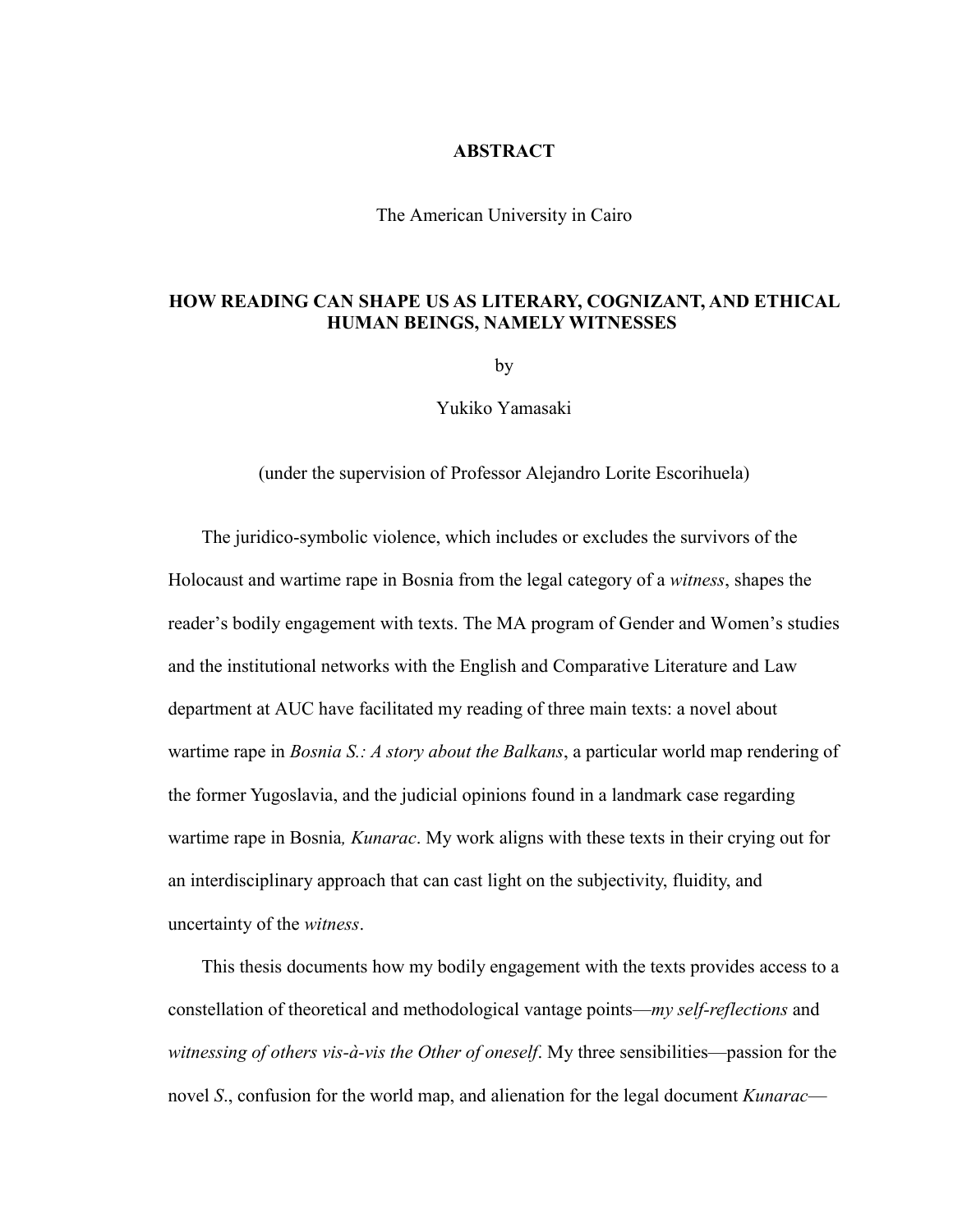are examined and woven through the discussion.

My analysis centers on how a literary critic becomes a rhetorical witness who is simultaneously 1) situated not just in a particular frame of literary and textual spaces, but also across various genres and times and 2) reflecting, resisting, and subverting legal notions of witness.

While trying to enter into spaces of identification with both legally identified and unidentified witnesses, the rhetorical witness is, as yet, grounded amidst the hegemonic legal culture. This hegemony, in turn, yields political intents, as well as, aesthetic and ethical effects upon the rhetorical witness. The rhetorical witness develops discursive strategies for managing the complex and ideologically challenging potential of justice rendering and gender justice incurred by these texts. Texts reshape political, legal, and cultural life of readers, but empathic reading of texts also reconfigures the identity of the self-as-reader into the rhetorical witness. Concluding thoughts are proposed on the ethics of reading, and the space left for the rhetorical witness and her contribution to ethical dialogue.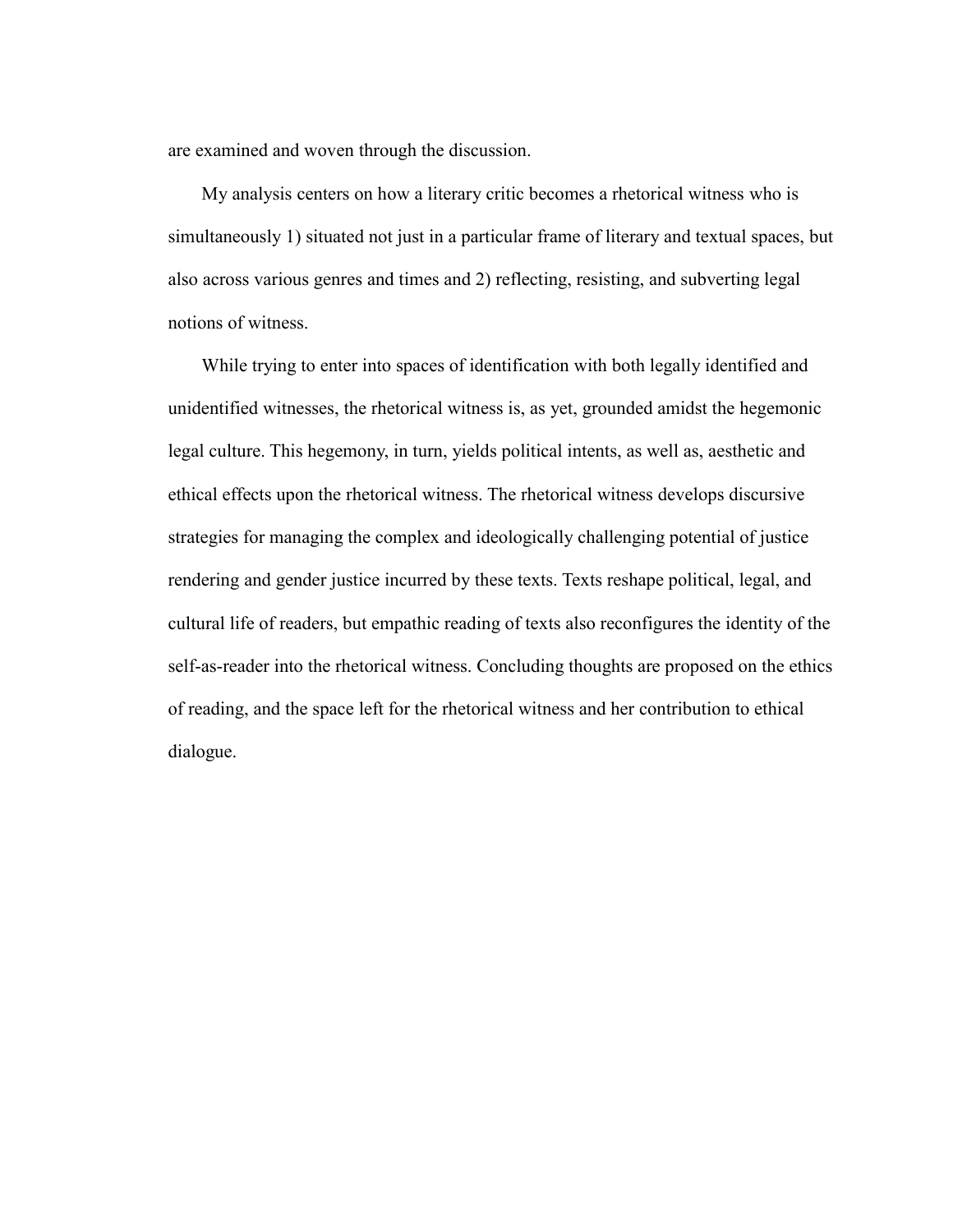# **TABLE OF CONTENTS**

| <b>CHAPTER</b>                                                      |  |
|---------------------------------------------------------------------|--|
|                                                                     |  |
| Chapter 1: The Birth of a Rhetorical Witness                        |  |
|                                                                     |  |
|                                                                     |  |
|                                                                     |  |
|                                                                     |  |
|                                                                     |  |
|                                                                     |  |
|                                                                     |  |
|                                                                     |  |
|                                                                     |  |
|                                                                     |  |
| Chapter 2: The Legal Alien: Giorgio Agamben's Reading of Primo Levi |  |
|                                                                     |  |
|                                                                     |  |
|                                                                     |  |
|                                                                     |  |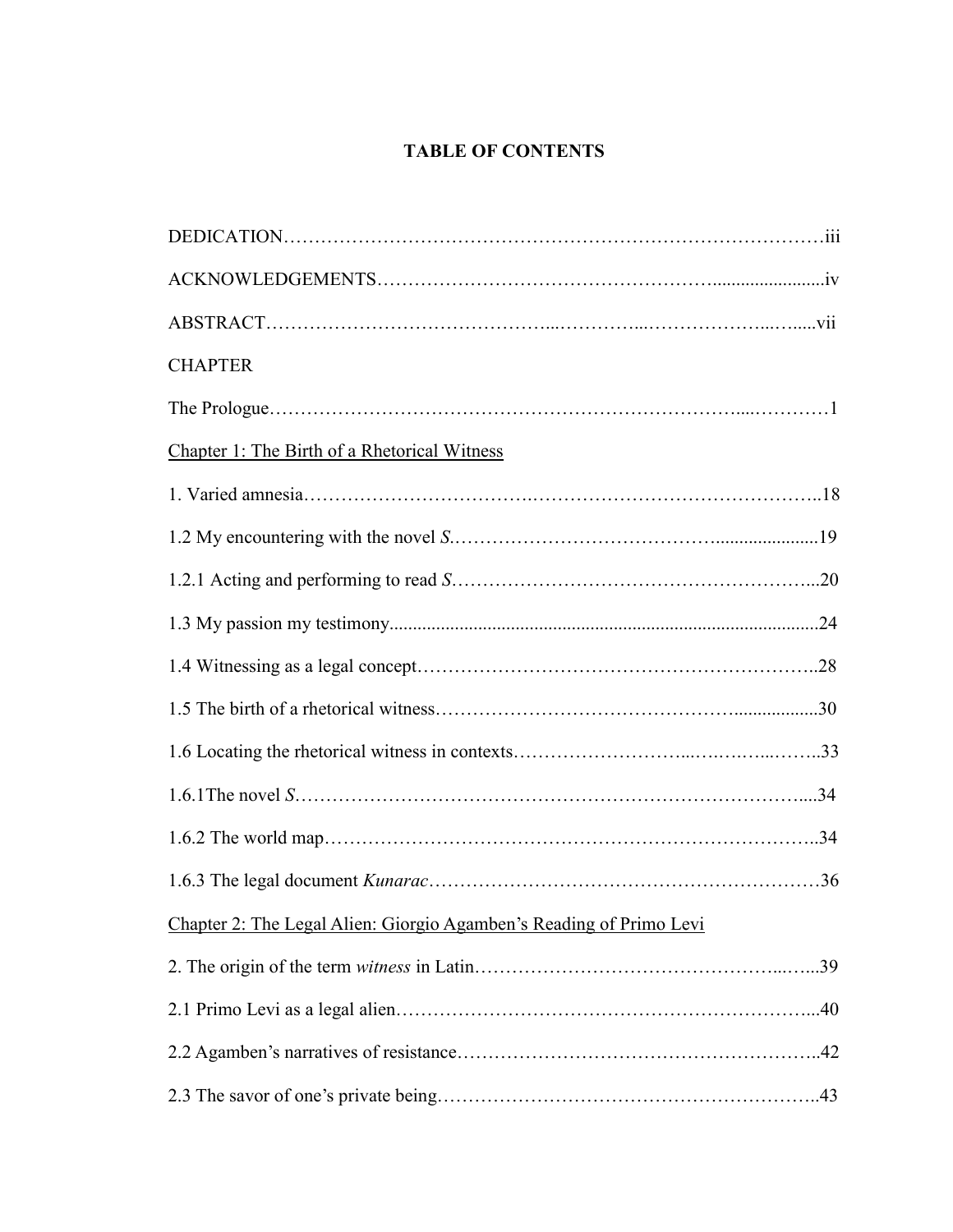| Chapter 3: Inconclusive Fate: Reading the Novel S. and the World Map                   |  |
|----------------------------------------------------------------------------------------|--|
|                                                                                        |  |
|                                                                                        |  |
|                                                                                        |  |
|                                                                                        |  |
|                                                                                        |  |
|                                                                                        |  |
|                                                                                        |  |
|                                                                                        |  |
|                                                                                        |  |
|                                                                                        |  |
|                                                                                        |  |
|                                                                                        |  |
|                                                                                        |  |
| Chapter 4: The Attempt of a Self-Conscious Foreigner: Reading out of the Alienation of |  |
| Alienation                                                                             |  |
|                                                                                        |  |
|                                                                                        |  |
|                                                                                        |  |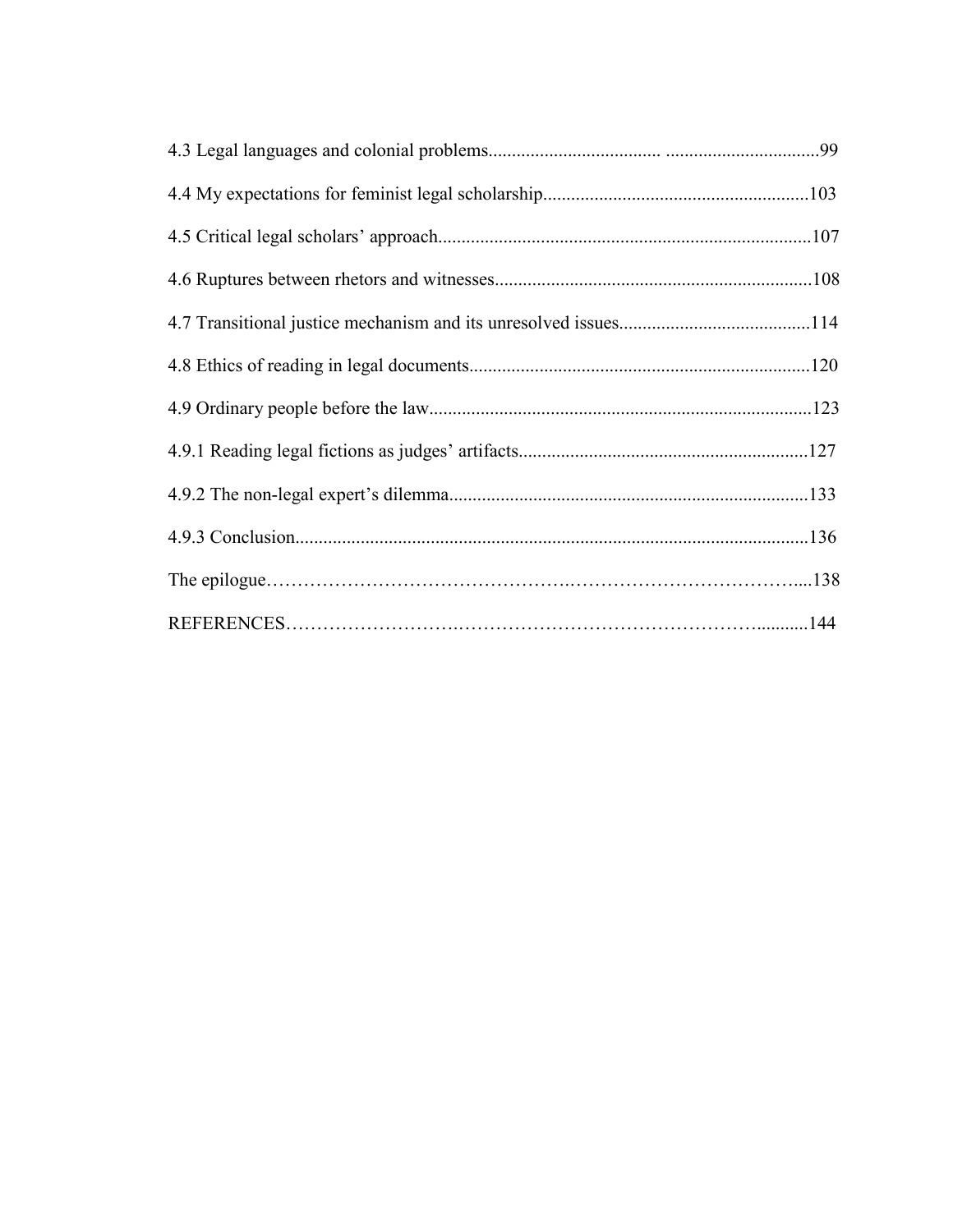## **PREFACE**

# **HOW READING CAN SHAPE US AS LITERARY, COGNIZANT, AND ETHICAL HUMAN BEINGS, NAMELY WITNESSES**

Anxiousness as a state-of-mind is a way of Being-in-the-world. --Martin Heidegger, *Being and Time*

As I reflect on what motivated me to pursue a master's degree in Gender and Women's studies with a concentration on the Middle East and North Africa at the American University in Cairo (hereafter AUC), I am reminded of the countless people who have impacted my life. As my first American teacher of English as a Foreign Language in Japan told me, you should allow yourself to explore your interests, ambitions and anxieties in order to know which discipline 'fits' you before settling into a department because there will be times when you will question your sanity to occupy – to *exist* within – that particular space of the academe. The last ten years of my academic life has been lived according to this credo.

The department I entered, the Institute of Gender and Women's Studies (hereafter IGWS) at AUC, has fully allowed me to discover my interests, ambitions, and anxieties. Consistent with the curriculum, the interdisciplinary nature of Gender and Women's Studies plays an integral role in our learning. While we are exposed to diverse fields of study such as Law, Literature, Anthropology, and Sociology, extraordinary challenges persist as to how we integrate the knowledge we gain from different fields of study into a unique discipline.

The even greater challenge presented by an interdisciplinary study regime is its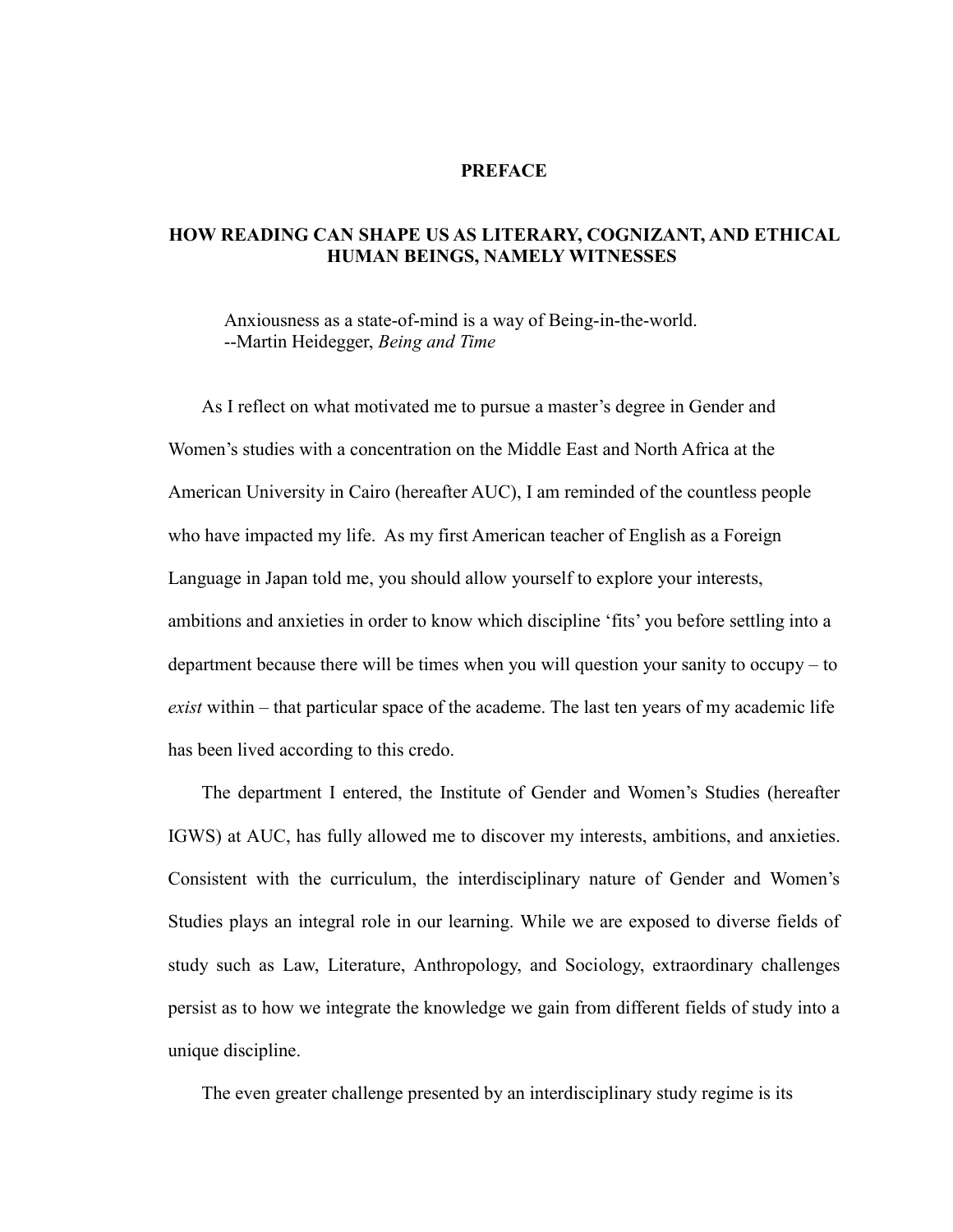tendency to precipitate and make necessary a more nuanced and varied practices of reading in order to defy an epistemological inquiry. This inquiry examines the act of reading vis-à-vis its treatment of different textual genres, notably, how we read what we read. In the course of my MA studies, I have been exposed to various texts and textual genres written in English, ranging from fiction to non-fiction, autobiography to biography, religious texts to legal documents, and a host of scholarly debates by feminists, nonfeminists and post-feminists, female and male authors inside and outside the Middle East and North Africa. They all pertain to gender and contribute to a substantive critique of both mainstream gender discourse and a multifaceted gender literature.

Rather than simply celebrating the richness of gender scholarship I have spent the last two and half years investigating and considering the premise of *How Reading Can Shape Us as Literary, Cognizant, and Ethical Human Beings, namely Witnesses*, which takes as its subject a literary critic, namely, a rhetorical witness and her acts of reading about wartime rape in Bosnia. A rhetorical witness becomes haunted by a traumatic invasiveness of her ethical fascination with the ways in which she reads accounts of raped women. Stories of raped women thrived in post-war Bosnia. Privately published or unpublished diaries and memoirs, journalistic accounts, novels, and the emerging genre of legal documents are all replete with stories about witnesses. As Kirsten Campbell (2002) states in the article entitled "Legal Memories: Sexual Assault, Memory, and International Humanitarian Law," "She is living proof of the wrong, which her memory evidences. As witness, she embodies the wrong before the court" (Campbell, 2002, p.166).

This thesis aims to reveal the centrality of the rhetorical witness in reading accounts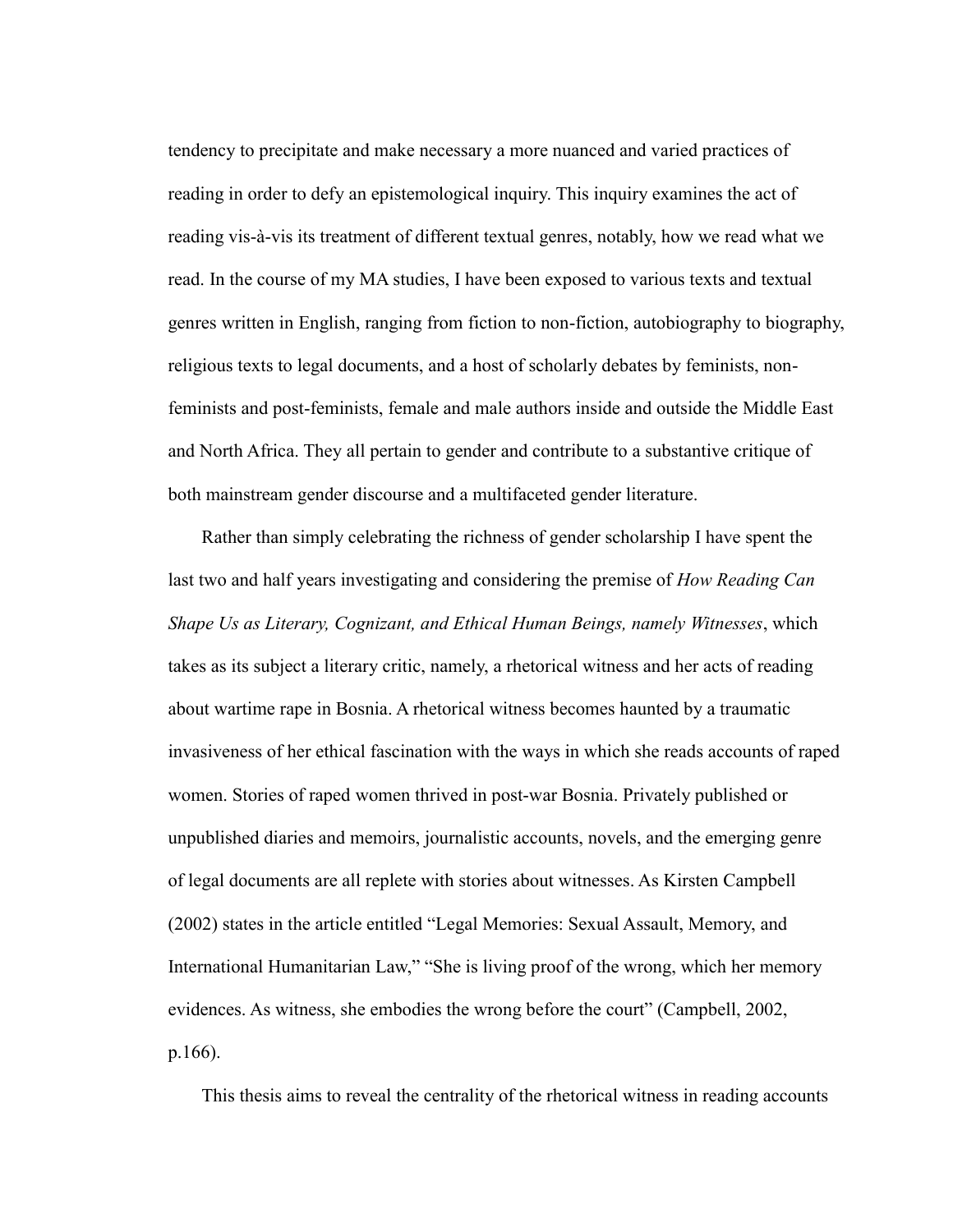of raped women and other accounts of the war such as the Holocaust, and uses myself-asreader as a departure point to explore the constitutive relationship between my acts of reading as the rhetorical witness on the one hand, and the legal definitions, representation, and legitimization of the witness on the other. This study examines three main texts: a novel of wartime rape in Bosnia entitled *S.: A Novel about the Balkans* written in 2001 by Slavenka Drakulic, a particular world map rendering of the former Yugoslavia as a spatial and temporal entity, and judicial opinions found within the case transcripts of a landmark case regarding wartime rape in Bosnia, *Kunarac*, published in 2001 by the International Criminal Tribunal for the Former Yugoslavia (hereafter, ICTY). In the overlapping discourses of fictional narrative, visual storytelling of cartography, and legal testimony, I attempt to demonstrate both the extent to which these textual representations of raped women cry out for an interdisciplinary approach that casts light on the essential subjectivity, fluidity, and uncertainty of *witness* as a legal category, and the way by which various representations of raped women produce and reproduce political intentions as well as aesthetic and ethical effects upon the rhetorical witness who is committed to noncompliance with the hegemonic discourses being read.

The reader as rhetorical witness is neither an imaginative nor a figurative character. Rather, she is a *real* literary critic for the ways in which she reflects, resists, and subverts legal notions of witness, and simultaneously embodies her distinction from the hegemonic legal culture. The rhetorical witness is an authentic reproduction of the lawful witness who resists, invents, and endures in the hegemonic climate, but is also a reinvention of the legal notion *witness*, a reinvention in that it is not made something from scratch, let alone from someone's imagination. This thesis, I hope, serves as a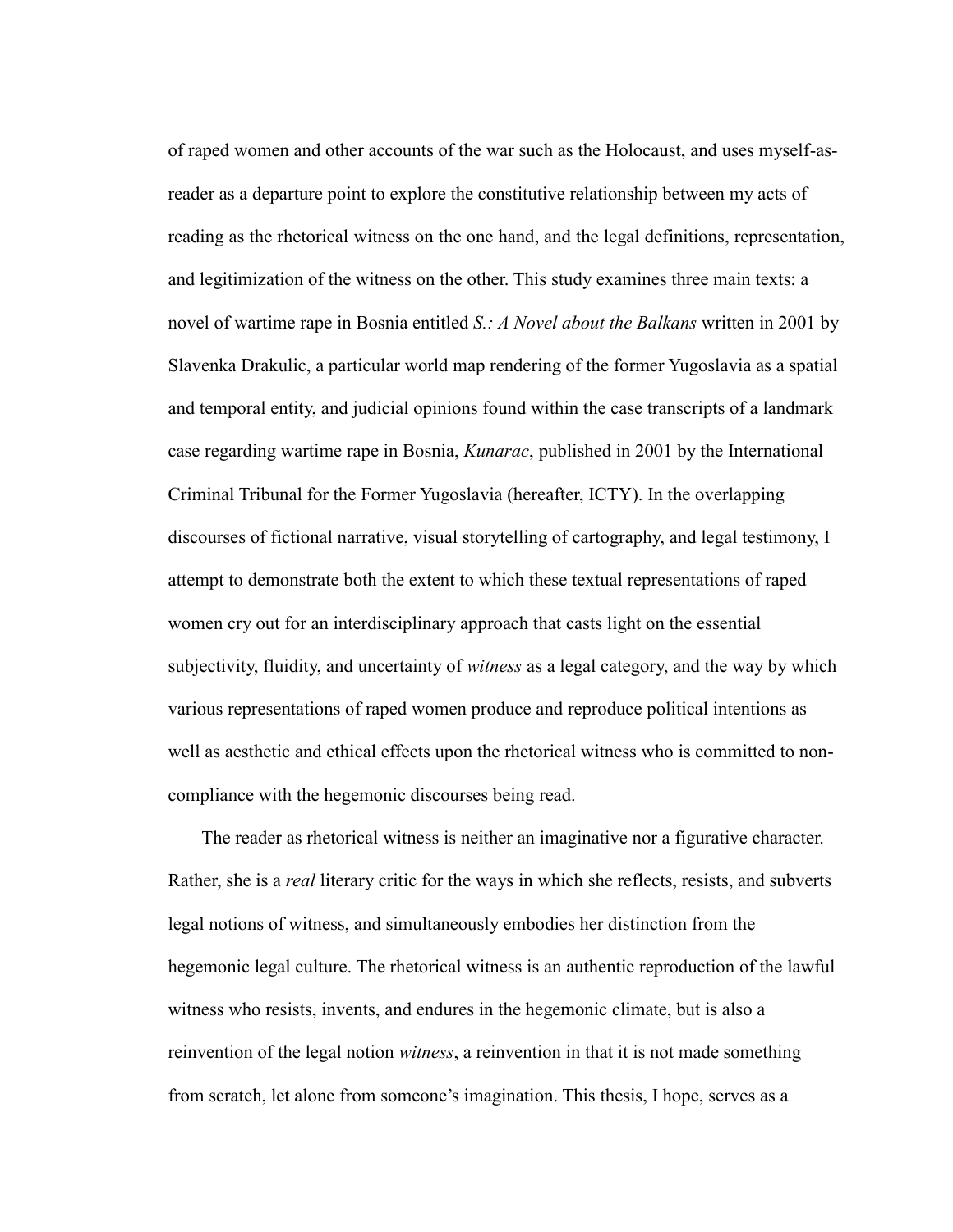feminist intervention into the scholarship of witness inasmuch as it insists upon the centrality of rhetorical witness in feminist critical literary practices of justice-rendering in general and gender justice in particular.

When I began this project, I was attempting to argue two main points: first, that the rhetorical witness holds anxiety for an act of reading about wartime rape in Bosnia because she is a student of Gender and Women's studies with a concentration of the Middle East and North Africa, not with a concentration of Slavic studies.<sup>1</sup> Second, that a female-authored novel of wartime rape in Bosnia, *S*., provides more substantive possibilities for the reader to bear witness to accounts on Bosnian Muslim raped women than both the legal narratives in *Kunarac* and the world map that are written, presumably, by male authors. I remain convinced of the first point, but over time I realized that regarding the second point, the meaningful contribution made by the novel *S*. to a discussion of the reader as rhetorical witness is, beyond its Croatian feminist authorship, that the author's sensibility in speaking for raped women—the very attempt of the author to position herself-as-novelist in the circumstances of raped women—creates an aesthetic mood which resonates the grim realities of wartime rape in Bosnia illustrated in the novel and, in doing so, evokes an empathy between the reader and the subject being read. I attempted to define and articulate the aesthetic and ethical effect it had upon me, which I call *passion*, and helped me to make sense of what critic Warwick Wadlington (1981)

<sup>&</sup>lt;sup>1</sup> The curious role of the proper names *Middle East* and *North Africa* in this matter does not remain confined to legitimating or illegitimating the chosen topic of my thesis regarding the wartime rape in Bosnia; however, it remains crucial when taken into account the fact that the Gender and Women"s Studies (IGWS) at AUC carries the larger geographic interests and challenges, namely, the contemporary global South, not limited to the geographical confinement of Middle East and North Africa. What is important here is that my *innocent* approach to the wartime rape in Bosnia turns out that it encapsulates wider geographic concerns of IGWS.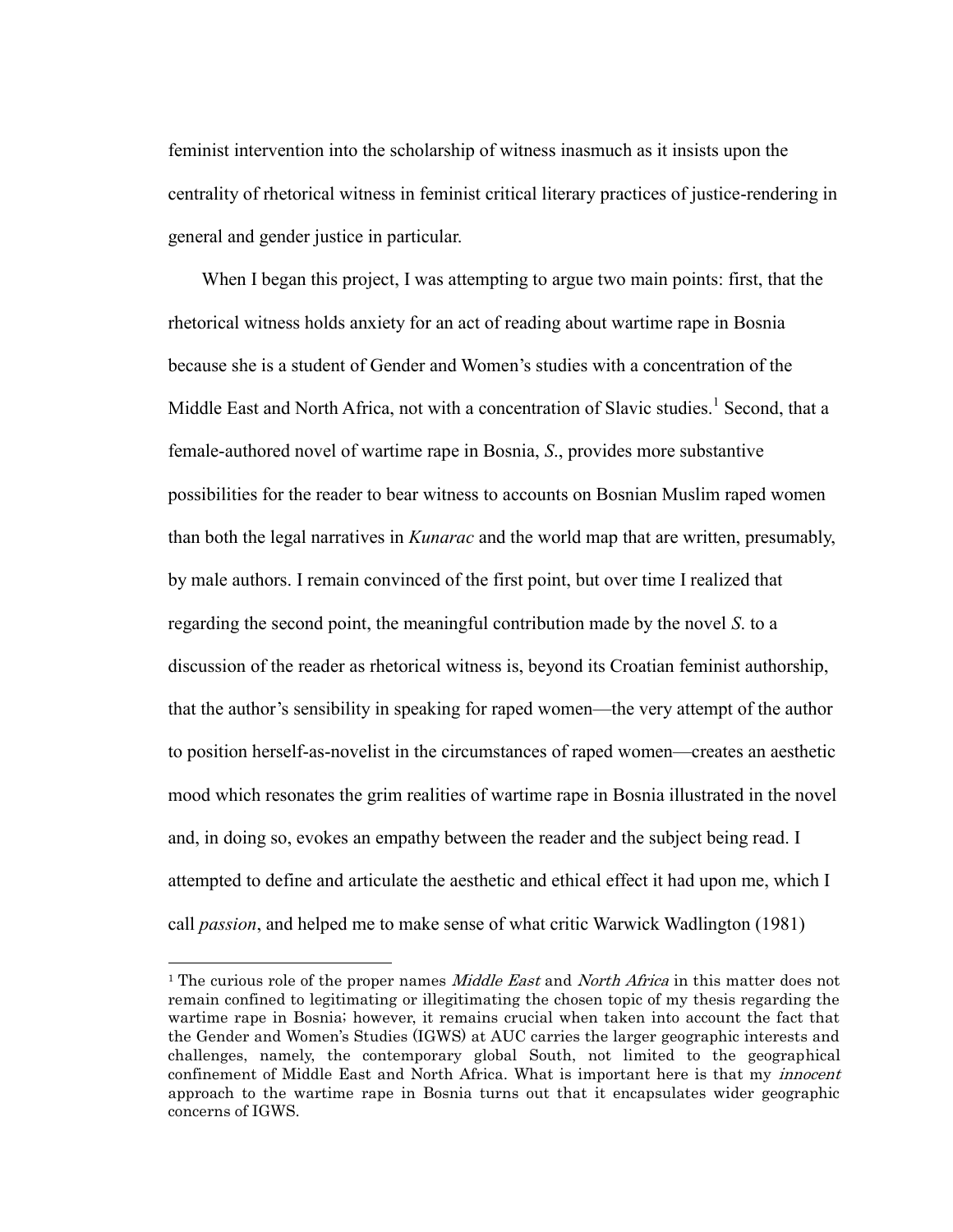refers to as the novel's "inconclusive fate.<sup>2</sup>" While the original focus of my analysis aimed for an interrogation of canonical categories such as *the* witness, it left unanswered important questions relating to my inherent preference for a female-authored novel and failed to sufficiently consider the effect of gender produces upon authorship inasmuch as readership.<sup>3</sup>

What fascinates me now is the broader range of sensitivities through which I become a rhetorical witness within the text I read. My endeavor is to tend to my sensitive reactions to each of the textual genres: passion for the novel *S*., confusion for the world map, and alienation for the legal document *Kunarac*. Just as my feeling of passion for rereading about *S*. can be seen as an offshoot of—and here I borrow the phraseology from Wadlington—*(pathological) suffering*, so can my feelings of confusion in reaction to the world map and alienation from *Kunarac* be understood as offshoots of the hybrid, excessive, and fictional visual storytelling of cartography and legal narratives of judges. When beginning to resonate with my sensitivities, I thought that my emotional reactions to each text would prevent me from becoming a rhetorical witness to the subject of that

<sup>2</sup> In his work "The Sound and the Fury: A Logic of Tragedy," Warwick Wadlington (1981) wrote a commentary on American author William Faulkner's (1921) novel The Sound and the Fury. Wadlington urges us to reconsider the term *pathos* in relation to the term *tragedy*. While the term *tragedy* contains the sense of sufferings, which is resulted primarily from the protagonist's action, and thus is 'naturally' considered heroic, the term *pathos* is considered to have the lesser elements of suffering than tragedy. In Wadlington"s view, this lack of understanding is derived from the etymologies of pathos, namely, 'passion' and 'suffering.' Tragedy includes the sense of 'pathos,' which is arising directly from the protagonist's heroic action. Wadlington problematizes that *tragedy* is losing its neutral and descriptive connotation, and instead, gaining another linguistic form of "pathos" such as "pathetic." Wadlington reminds us of Aristotle's emphasis on actions of human beings' and this philosopher's notion that actions could arouse in human beings certain passions and, in turn, release certain tension. "In pathos," Wadlington argues, "there is no final crisis, no resolution and emotional disburdening. Passion is the inconclusive fate" (Wadlington, 1981, p.411). I will incorporate the Wadlington's views on passion into my acts of feeling passionate about reading the novel S.

<sup>&</sup>lt;sup>3</sup> Jennifer Doyle (2006)'s Sex Objects: Art and the Dialectics of Desire explore the gender dynamics of readership as well as authorship.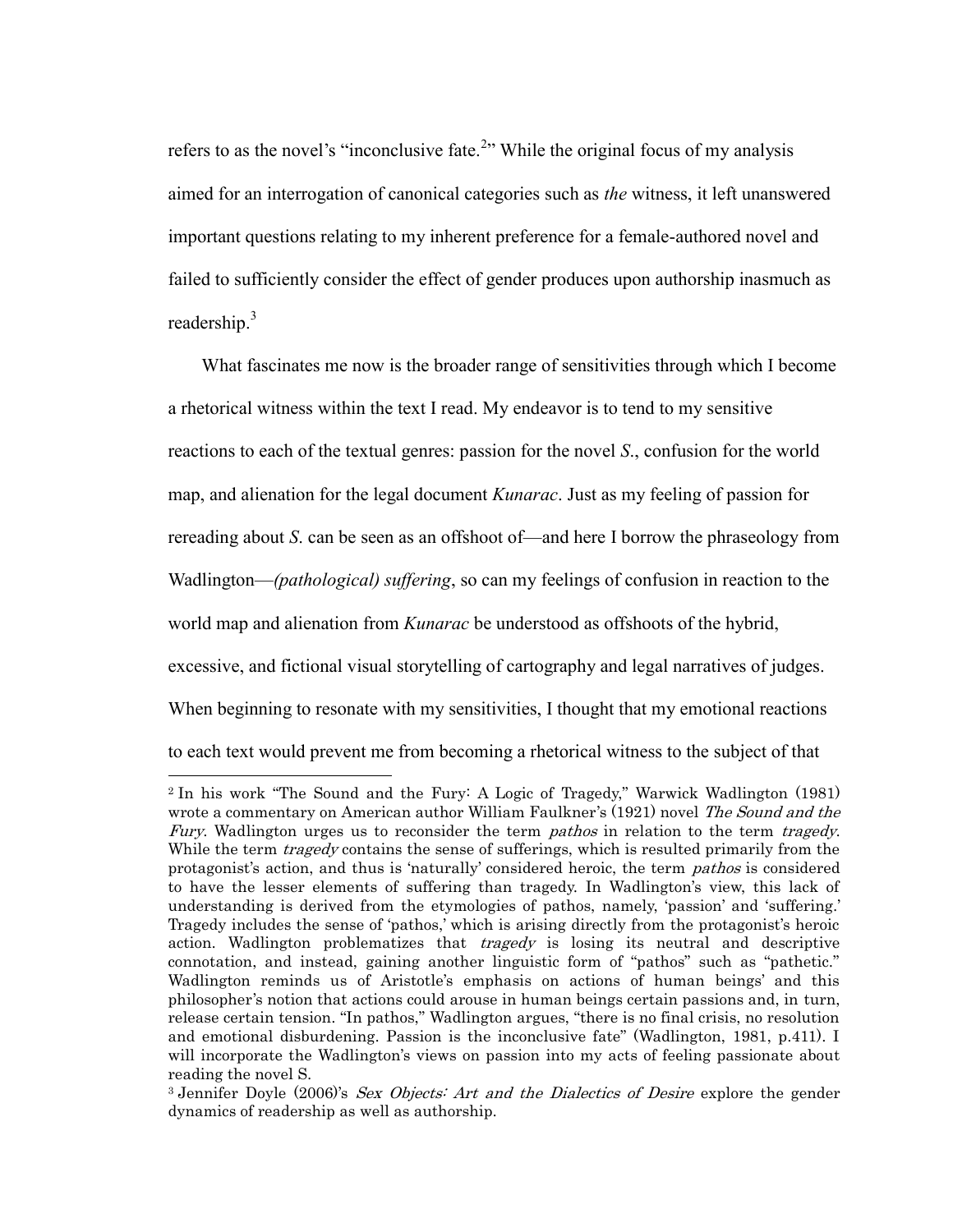text: that my sensitivities would ground assumptions about which feeling is appropriate to a text and textual genre and would craft new rendering of privileges to limited types of experience. To some extent, this notion has proven correct, in that monitoring my sensitivities provides access to a constellation of themes and narrative patterns including witness, jingoism, and legal fictions—in ways that are associated with certain knowledge and attaining that knowledge carries academic privileges.<sup>4</sup> It is not coincidental that my emotions—alienation in *Kunarac*, in particular—which I tend to describe, reflect upon, and try to explicate in detail, reveals my sensible reaction to alienating legal narratives.<sup>5</sup> Despite the important ways in which my sensitivities, which have been addressed in this thesis break open and into technical narratives, plots, and storytelling, I have found that my acts of reading about wartime rape in Bosnia continue to assist my ability to witness the subject in lieu of the disciplinary expertise which a navigation of each text requires to some degree.

Throughout this study, I present and represent the rhetorical witness, using my selfas-reader as a reference point for understanding other subjects, places, and points in time that I have encountered throughout this study, both inside and outside literary and textual

<sup>&</sup>lt;sup>4</sup> The American historian Yosef ben Jochannan's (1972) developed the concept of *cultural* genocide in his Cultural Genocide in the Black and African Studies Curriculum. The term cultural genocide refers to the hegemonic academic tradition of knowledge production and reproduction, as well as, false uses of the hegemonies by the academe. Here I am suggesting, not without taking into account this ben Jochannan"s view, that we should not as well undermine the value of fostering expertise knowledge within the academe.

<sup>5</sup> What I mean by the alienating mode of legal narratives will be further explained in Chapter Four. For now, I refer to a stucturalist Marxist Louis Althusser (1971) who uses the term alienation in Lenin and Philosophy and Other Essay. By alienation, he considers the material relations of capitalist production. The hard conditions of capitalist production, according to Althusser, impose upon people to form or rely upon representations and escape the harsh realities they are in. Such representations, nonetheless, further distance and alienate them from the realities. The double distancing involved here—the alienation of alienation—continues to make people suffer. I adopt this notion of "the alienation of alienation" and recount the difficult material conditions in the legal document of Kunarac.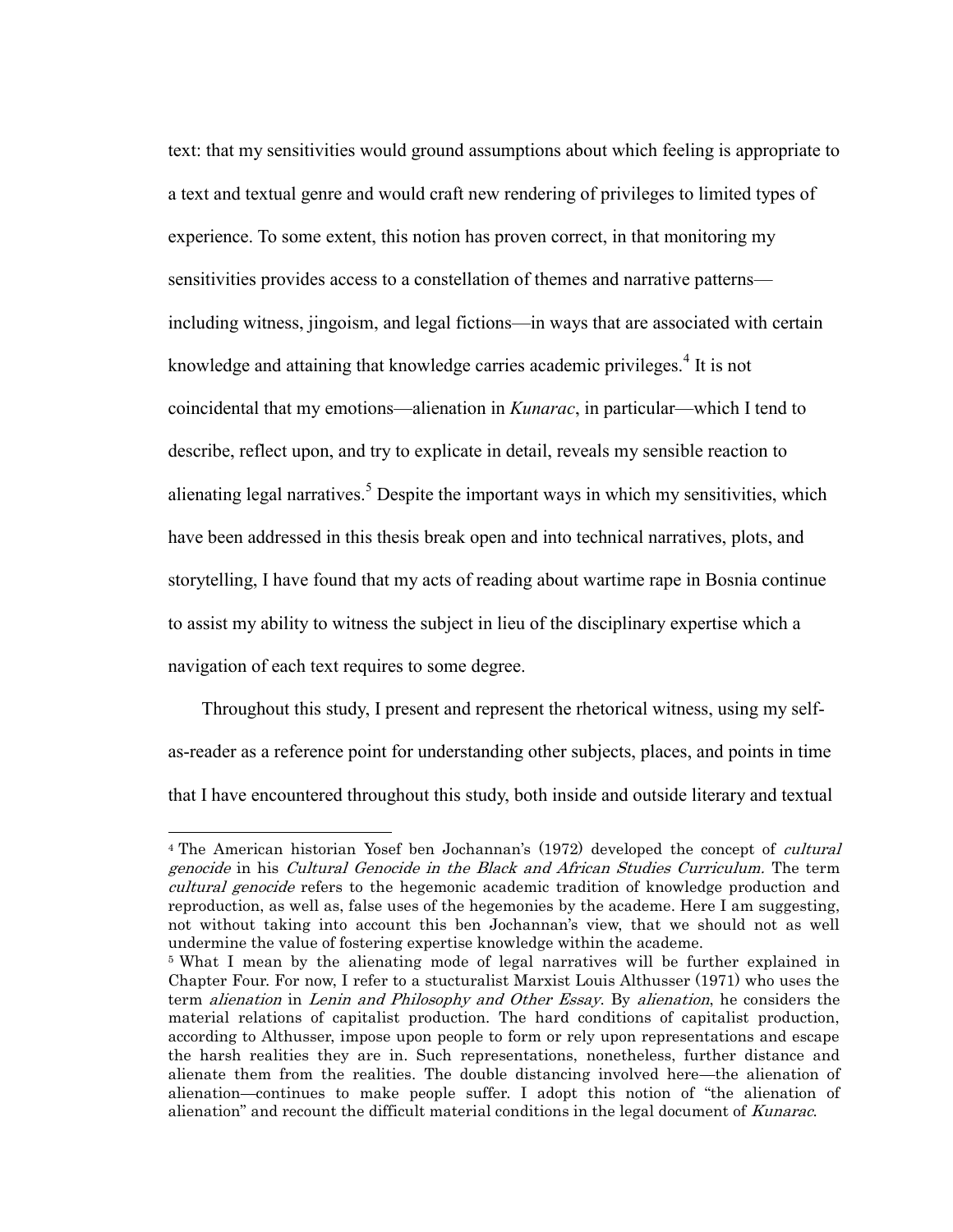spaces. The rhetorical witness is situated not just in a particular frame of literary and textual spaces. Rather, she moves freely between and beyond them in a spatio-temporal continuum, across genres and times. The spatio-temporal continuum in which the rhetorical witness is situated allows the reader to move between various modes of reading to accommodate various textual tones.

My educational placement at AUC is a process of identifying myself-as-reader and becoming that identity within various contested literary and textual spaces. A class in Literature and Gender Studies, "Women's Right, Human Rights," has provided a foundation for me to construct a theoretical framework of *my self-reflections* upon encountering, examining, and contemplating three main texts and textual genres as a growing literary critic, namely, the rhetorical witness. The class has also enabled me with a methodological framework of *witnessing* that addresses the ways in which I approach others who are or are not legally identified as witnesses, only to find that I have borne witness to the Other of one's self who is consciously self-identifying as rhetorical witness. The constellation of my theoretical and methodological vantage points suggests the underlying complexity of enacting the intersubjectivity of bearing witness.

The identification of the witness has been almost always performed by external social forces such as legal, political, and religious authorities.<sup>6</sup> While the rhetorical

<sup>6</sup> For a meticulous investigation of the ways in which institutional decisions of witness operated by legal, political, and religious authorities, see, for example, Muhammed Fadel"s (1997)"Two Women, One Man: Knowledge, Power, And Gender in Medieval Sunni Legal Thought." In this article, Fadel examines the Islamic Shahada (meaning testimony in Arabic) in the medieval period. He argues the "credibility of women's testimony" at that era and juxtaposes his opinion with that of the leading feminist scholar Leila Ahmed (1993). See Ahmed's Women and Gender in Islam. While taking into account the limited admission of female testimony in Islamic law, Fadel argues that the testimony of witness is as much political as the judge"s verdict to the extent that "the consequences of each are immediate, tangible, and binding, irrespective of the consent of the party who contests either the facts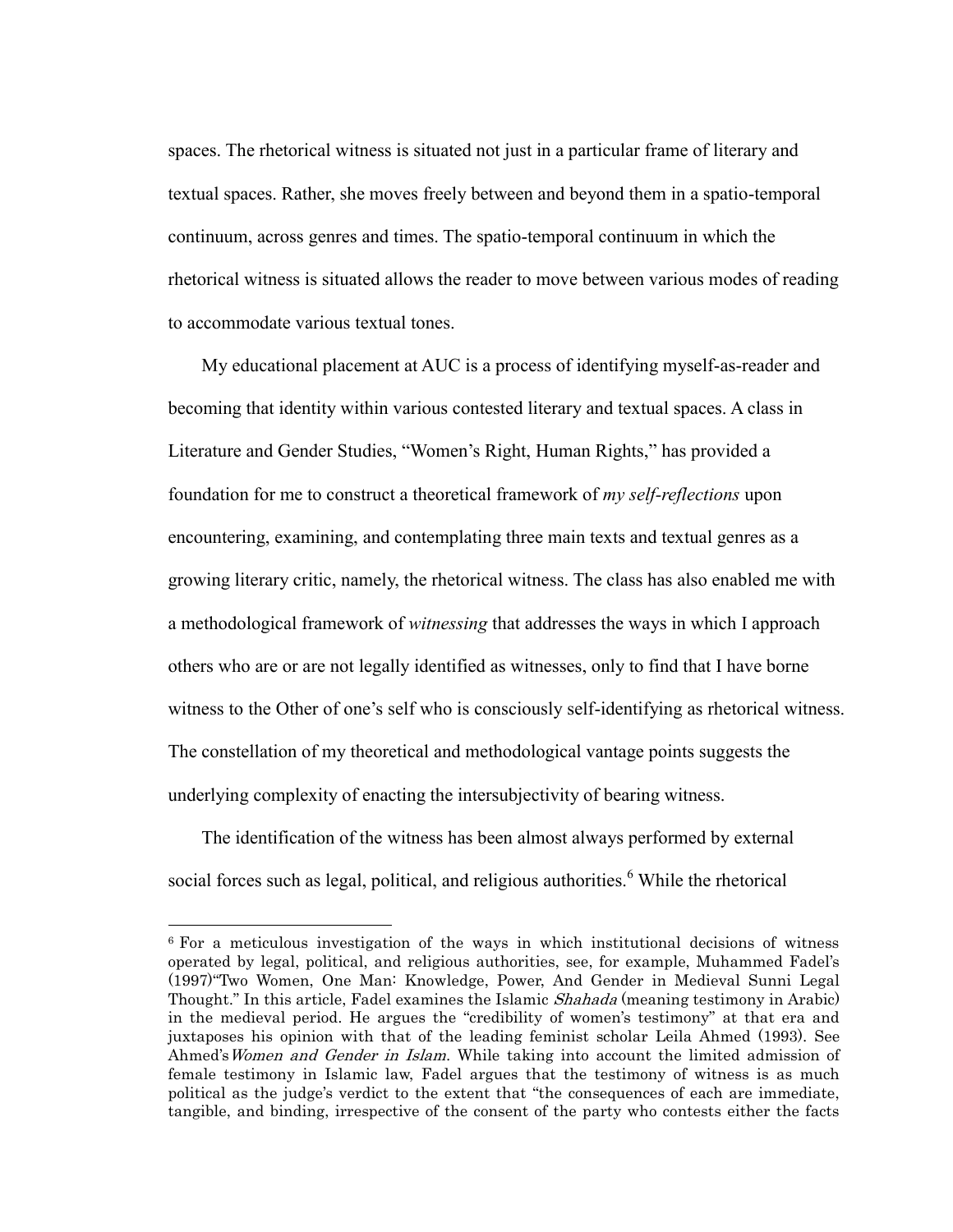witness encompasses less homogenous, compulsory legal definitions of witness, the importance of rhetorical witness resides in recognizing what is at stake in a passive acceptance of the term *witness*, as it is today commonly used in the discourses of law, human rights and cultural memory.<sup>7</sup> Since the rhetorical witness partakes in an ongoing juridico-political contestation, the subject position must be contextualized in diverse geographical locations, reading different themes and narratives not limited to wartime rape in Bosnia. The bulk of scholarly work on witness as a legal concept comes in large part from the study of the Holocaust. As such, I examine philosopher Giorgio Agamben's (2002) *Remnants of Auschwitz: the Witness and the Archive* to explore his narratives about and representations of the hallmark of post-war Holocaust writer and chemist Primo Levi. I contend that Agamben's interlocutory narratives in observing Levi demonstrate his unintended role of a rhetorical witness.

The tensions and pitfalls between legal authorities who determine *the* witness and those who are not legally identified and thereby consciously self-identify themselves as witnesses become more apparent if we consider Primo Levi who stands in the midst of the tensions. As a survivor of the Holocaust, Levi, who, despite his surviving to tell the story of Auschwitz, was never summoned to a courtroom to testify, and therefore excluded from assuming the identity of a witness. Levi endured physical and emotional abuse in the war camp; he believed in bearing witness to what he saw and experienced;

presented by the witnesses or the rule of law applied by the judge" (Fadel, 1997, p.5). The gender implications of his arguments on witnesses in the medieval Islamic period remain a fascinating and open questions.

<sup>7</sup> Sonali Thakkar"s (2008) article "The Knitting Lesson" is instrumental to explore the ways in which issues of witness have been interwoven into the discourse of cultural memory. Thakkar"s "Placing Memory: Time, Space and Verification of the Past in Claude Lanzmann"s Shoah" further enables us to understand the larger scope of the literature on witness, ranging from human rights to cultural memory, trauma studies to the Holocaust studies.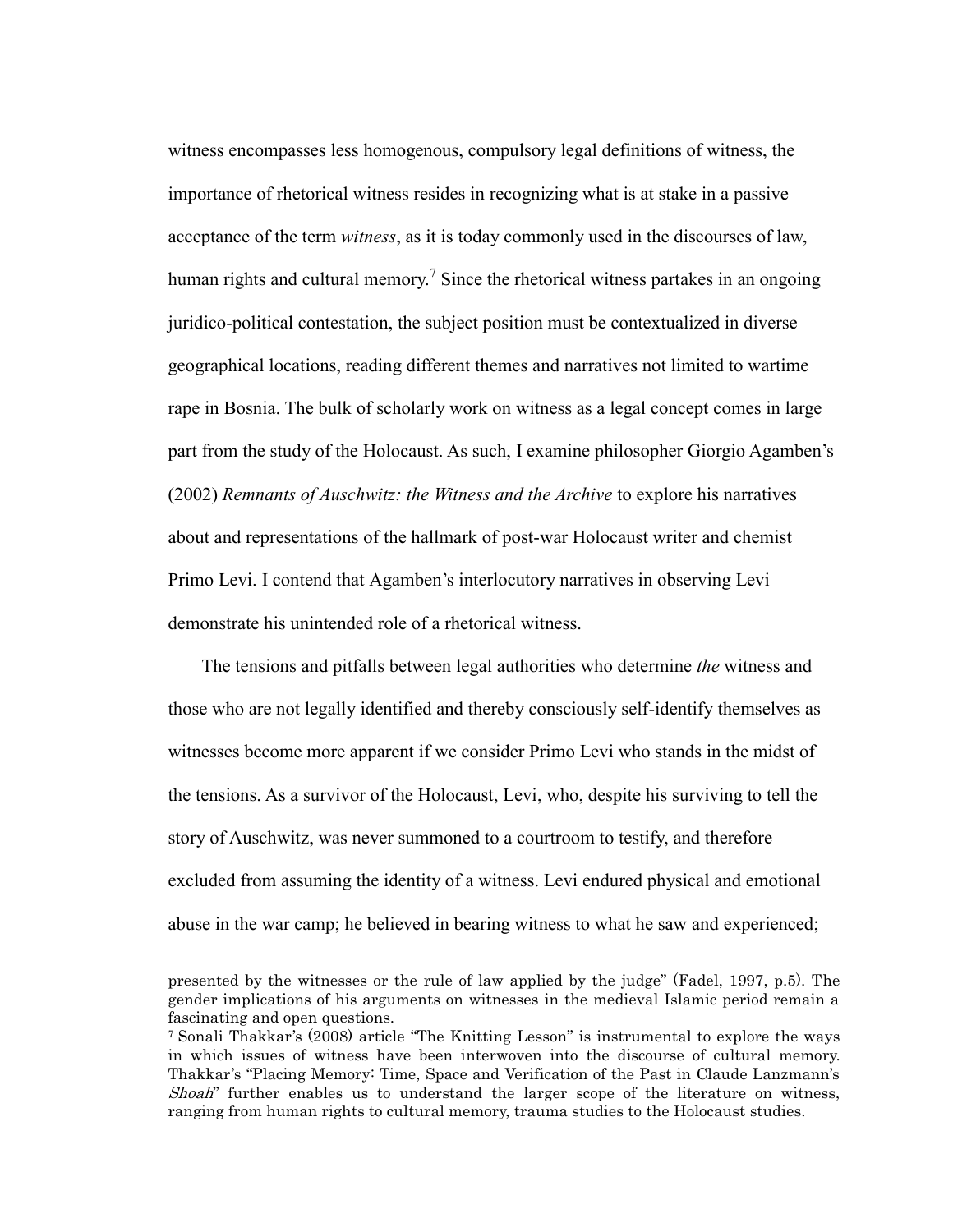and he considered it essential to narrate his survival accounts and memoirs in books with a sense of emergency with, I believe, a great desire to be read and recognized by the reader as a witness to these great atrocities.<sup>8</sup>

The disconnect between legal definitions of witness and those of legally-unidentified witnesses such as Primo Levi is where the rhetorical witness becomes situated, envisioning texts and contexts in which legally-unidentified witnesses are recognized as such. One locus of similarity between the rhetorical witness and the legally-unidentified witness is that whilst the rhetorical witness can move freely between and beyond textual spaces, genres and times, she is, as yet, grounded amidst this hegemonic legal culture. Crucial to the argument I am advancing here is that while those who are or are not legally identified as witness at two historical sites—the Holocaust and wartime rape in Bosnia might look remarkably similar, each camp of witnesses is essentially very different from each other in terms of its relationship to entrenched political and legal authority, and also in terms of the kind of rhetorical witness which each one performs. As a literary critic, the rhetorical witness is grounded in entirely different historical contexts, with different cultural references and subject positions from legally-unidentified witnesses. For the legally excluded witnesses such as Primo Levi, the Holocaust informs a process of recollection, that is, history or loss of it whereas for the rhetorical witness, who has never experienced such horrendous crimes, the Holocaust narratives become a *text* of history. The practice of reading this text calls the rhetorical witness into an ethical being. In an attempt to position the self in the position of legally-unidentified witnesses, the rhetorical

<sup>&</sup>lt;sup>8</sup> In this thesis, I do not touch upon Primo Levi's own writing about his survival accounts on the Holocaust. For the purpose of studying Levis" own narratives about surviving the Holocaust, see, for example, Survival in Auschwitz.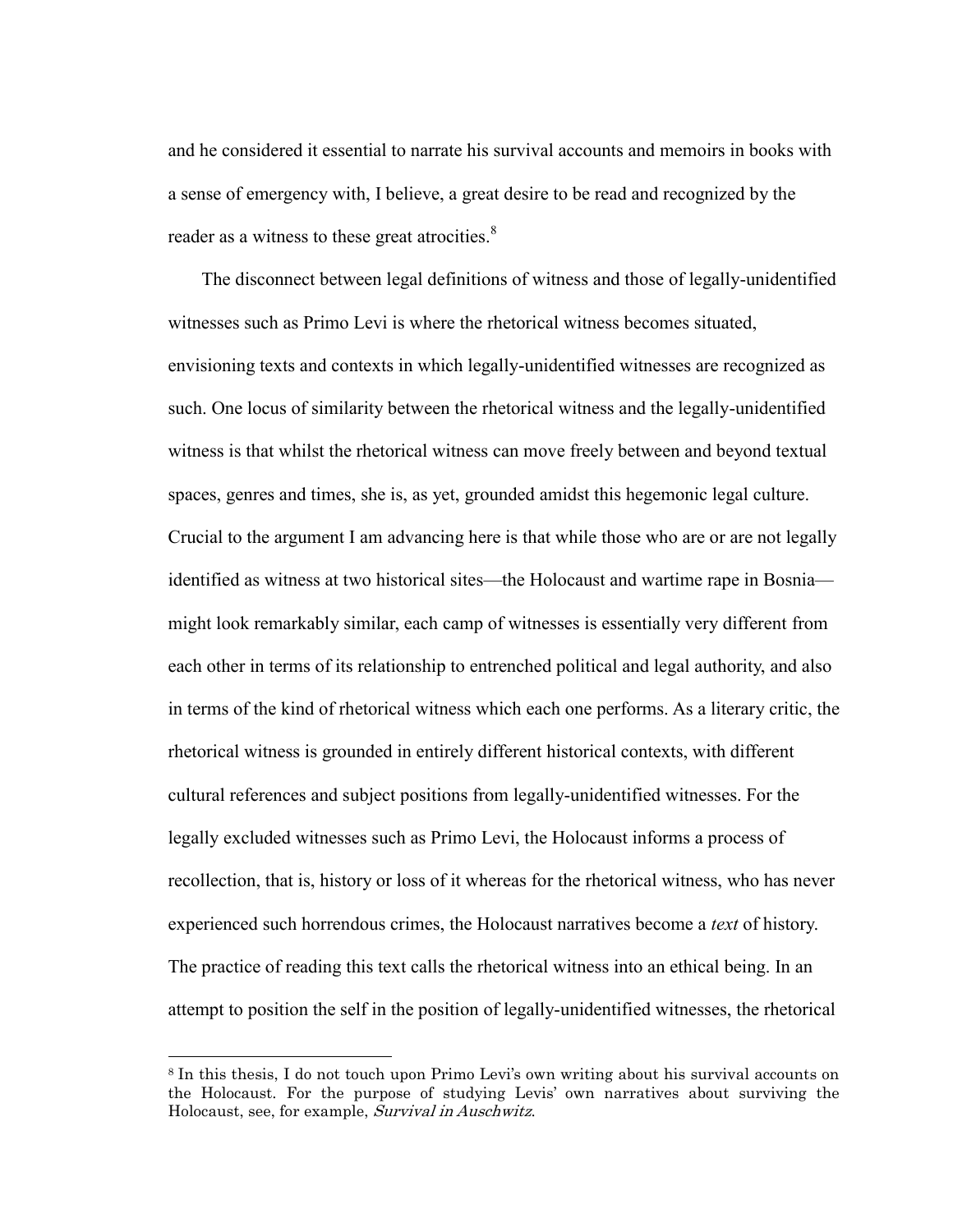witness as reader persists despite a history of exclusion from and by the hegemonic legal culture and its renderings of the seemingly legitimate and illegitimate witnesses.

The rhetorical witness attempts to carry on empathic reading and to enter into spaces of identification with legally-excluded witnesses, spaces that ironically challenge the gulf between the rhetorical witness and the subjects being witnessed, including her very own Other within. Departing from the discourse of lexical and ideological formations and representations of *witness* by emphasizing the role of law and judgment that instantiate an authoritative vision of witnessing and determine who is or is not the witness. Thus, by interweaving the rhetorical witness into the constellation of my theoretical (i.e., my selfreflections) and methodological (i.e., witnessing of others vis-à-vis the Other of oneself) positions, this thesis demonstrates the ways in which the essential subjectivity, fluidity, and uncertainty of the legal category *witness* yield political intents, as well as aesthetic and ethical effects upon the rhetorical witness.

Interrogating an act of reading itself tends to be grounded in the periphery of the dominant discourse of literary criticism; as intellectuals, we assume a role as reader and consent to being circumscribed by academic environments, which we use to make sense of our self-understanding, the subjects being read, and the responsibilities of reading. While it is outside the scope of this study to define explicitly what constitutes ethics, this thesis does participate in recent feminist and post-feminist interventions in ethics—the ethics of writing, ethics of thinking, and most importantly, ethics of reading. A genre traditionally regarded as ethics has not been incorporated in the dominant discourse of academe. The philosopher and critic Avital Ronell (2008) raises the question of the ethical effects of reading and challenges the avoidance of ethical thinking. The subtle but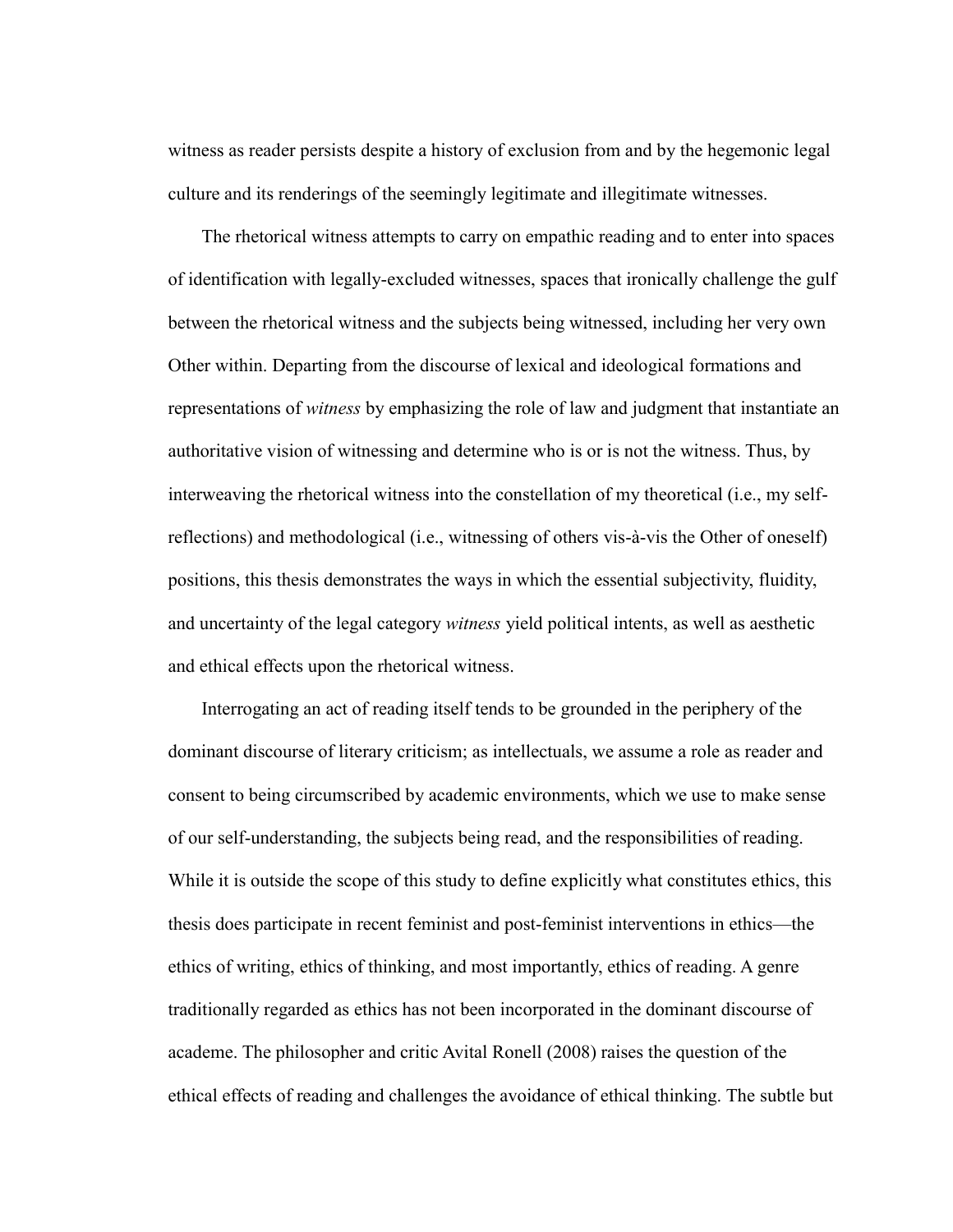important, critic Gayatri Chakravorty Spivak (2004) postulates the concept of *righting wrongs* and Barbara Harlow's (1987) *resistance narratives* and *women's writing*, both of them can be aligned with the scholarship of witness because of similarities in their respective formal and thematic approaches to critical literary practices of the rhetorical witness. Many critical readings simplify the technical expertise of construing texts and textural genres, or fail to notice the complex and ideologically challenging potential of justice rendering and gender justice through critical practices of reading. In contrast, I strive to investigate the ways in which the rhetorical witness as reader can engage with, help to resist, and subvert legal notions and judicial consequences of determining *the* witness.

Situated simultaneously in the fields of literary, rhetorical, geographic, legal, and ethical studies, this thesis reads fiction, non-fictional narratives, and visual storytelling on, about, and around wartime rape in Bosnia in three different textual genres, individually and in relation to one another. I have chosen the three main texts in this thesis for their intersections and the ideological debate on witness they produce and reproduce when read together, and for a new avenue for the rhetorical witness where she emerges in and as the very event of righting wrongs and resistance. A novel of wartime rape in Bosnia *S.*  reveals the author's attempt of describing the violated female bodies in an attempt of speaking for them, that, in turn, enables the reader to construct the identity of self-asreader, perform the acts of reading, and face a tragic story of raped women. The world map, while I am inspecting into the former Yugoslavia, draws my attention to my Self as having the same intertexuality as the novel *S*. to the extent that it reveals the visual fiction at the heart of those textual spaces that impose upon the reader an awareness of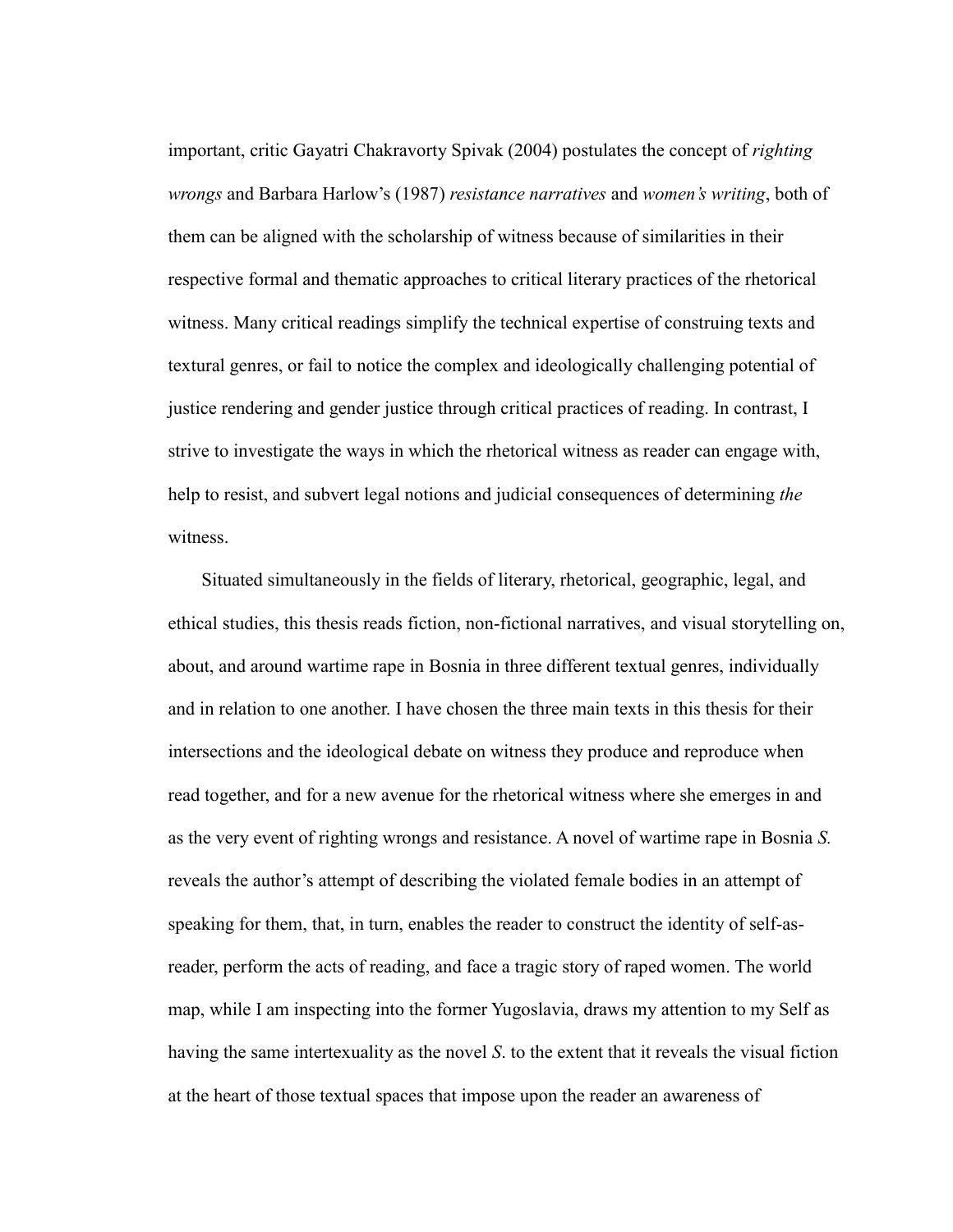cartographers' artifact. The judges' narratives in the legal document *Kunarac* inform the nascent genre of legal reconstruction, namely, legal fictions. These three texts speak to, complement, and contest one another in my multivalent interrogation. My acts of reading about wartime rape in Bosnia, my self-as-reader and its transformation into the identity of rhetorical witness and its functions.

Informed by poststructuralist literary traditions, I read each three text as a piece of crafted literature; just as cartographers produce and reproduce a world map *as* an artifact, so do judges artifacts that pertain to legal fictions. I am interested in the ways in which the authors, however inadvertently, borrow strategies from various narrative forms and from one another, and how the meanings of each text and genre shift, when read together, in relation to certain variables, involving the identity of rhetorical witness and her performative acts of reading.

I take a performative and deconstructive critical literary approach to texts, reading each text as a non-structured narrative written within a particular historical moment.<sup>9</sup> Whilst the rhetorical witness can perform, produce, and reproduce ways of witnessing the Other of oneself, this thesis interrogates the processes in which the literary critic assumes the identity of rhetorical witness by necessarily situating the self-as-reader in the hegemonic legal culture and puzzling over the complex interactions of justice rendering and gender justice which occur there. The self-examination in my acts of reading about wartime rape in Bosnia plays an integral part in considering the ways in which one can

<sup>&</sup>lt;sup>9</sup> I follow Derrida's claim that the term *deconstruction* "acquires its value only from its inscription in a chain of possible substitutions, in what is too blithely called a "context" (Derrida, 1985, p.1). See Derrida's "Letter to a Japanese friend" written for a Japanese philosopher Toshihiko Izutsu upon his queries on how the term deconstruction can be translated into Japanese.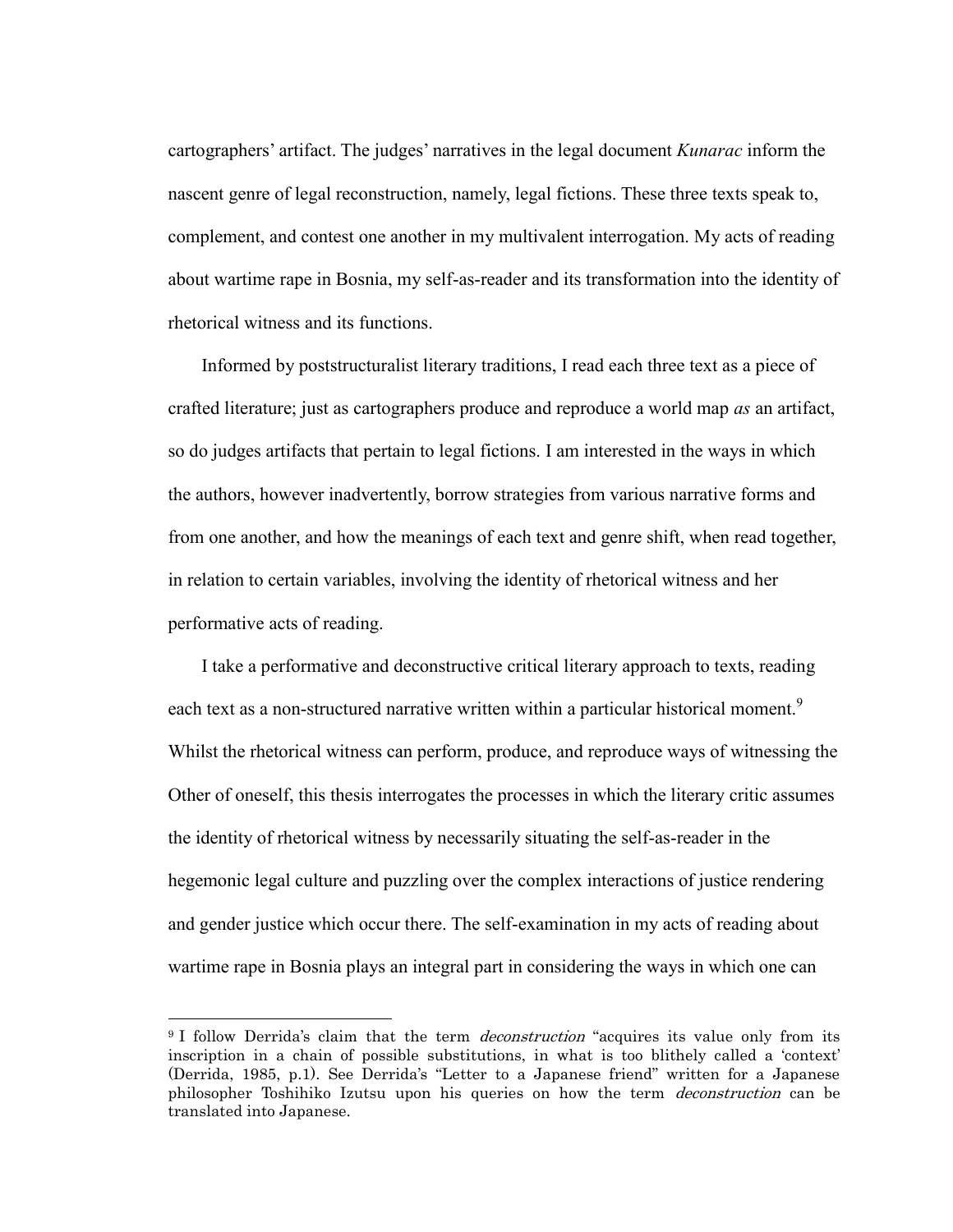come to terms with the self-as-reader and assimilate the Self into that of rhetorical witness. Writing the thesis on my acts of reading about wartime rape in Bosnia is not just about engaging with a difficult story or different historical accounts or a site of undoing gender injustice, but about reconfiguring how to take responsibilities of ourselves-asreader vis-à-vis treatments of different texts and textual genres. Finally, and fundamentally, although I still have so many stories to read, this thesis offer me the chance to read and to tell some compelling stories regarding the accounts of raped women and legally-excluded witnesses whose voices reach out to us and shape our own ways of reading and witnessing.

The first chapter, "The Birth of a Rhetorical Witness," traces the processes that shape my approach towards this critical literary study. It begins with an analysis of my encounter with the novel of wartime rape in Bosnia *S*., and then analyzes the ways in which my amnesiac modes of reading the text are challenged, subverted, and shaped into performative acts of reading. This chapter considers Judith Butler's (1993) notions of *identity* and *performativity*, and explores the ways in which my performative acts of reading have constituted the identity of myself-as-reader. It then offers a consideration of Jacques Derrida's (1990) notion *performative violence* to signal that my discursive practice is influenced by this particular deconstructivist tradition. I review the multiple layers of the association of bearing witness with the notion of testimony. I contest Butler's notion of *fabrications* by which the speech act of claiming an identity as such is overtly undermined and in which this doubt in one's testimony is replicated in Butler's study. The chapter demonstrates the ways in which my testimony, as expressed through my passion for reading about the novel *S*., becomes my bodily engagement, and that I can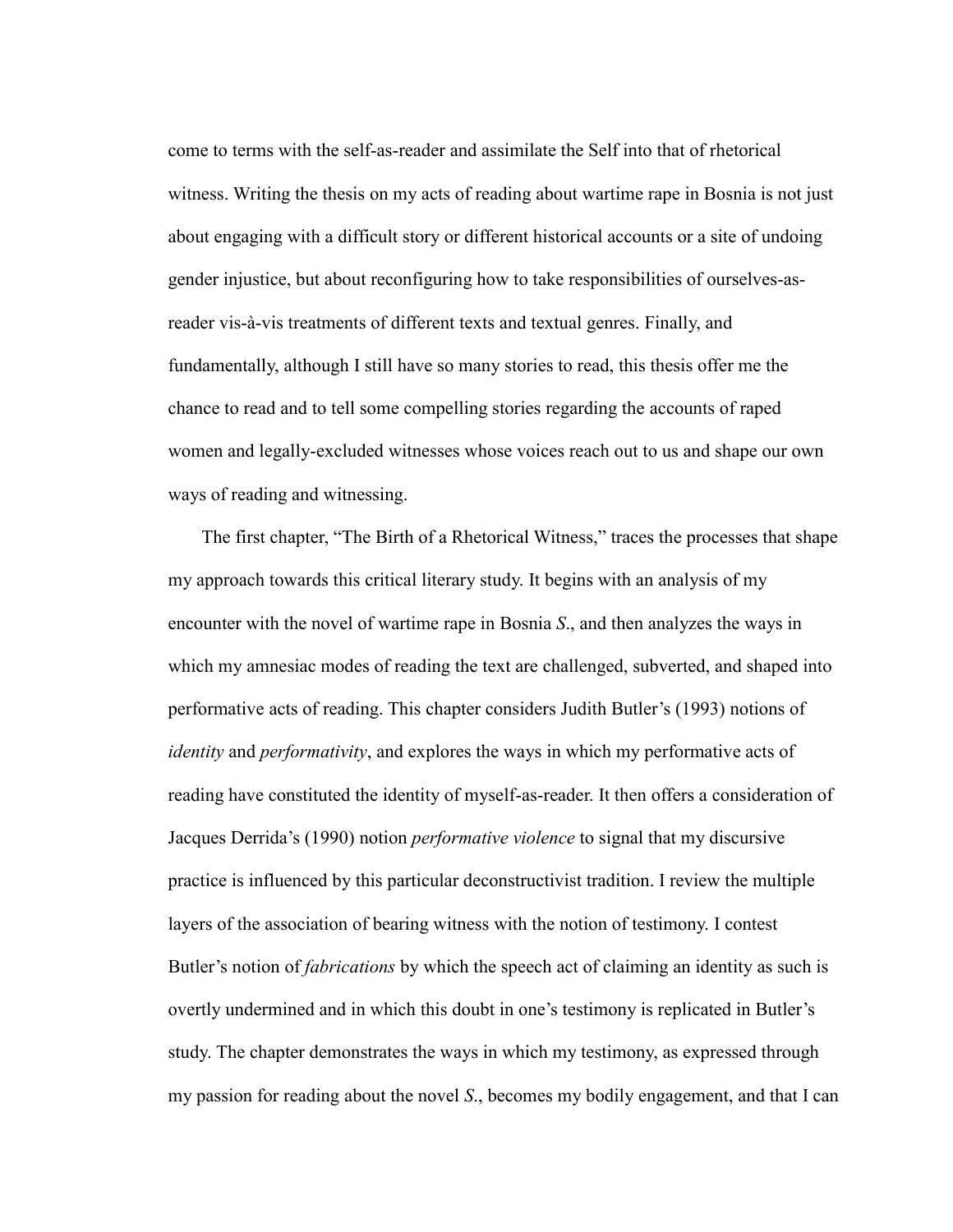only bear witness to the testimony upon myself to my Self. In doing so, this chapter demonstrates the ways in which the notions of bearing witness and testimony give rise to the critical literary practice of rhetorical witness.

Each of the following chapters considers various literary and textual portrays from the perspectives of rhetorical witness. Chapter two, "The Legal Alien: Giorgio Agamben's Reading of Primo Levi," examines philosopher Giorgio Agamben's (2002) narratives and his representations of the survivor of the Holocaust Primo Levi. In particular, I tend toward Levi's autobiographical plea of wanting to be identified as witness. I am particularly interested in Agamben's narratives on Levi and the ways in which the narratives encapsulate Agamben's non-appropriative version of acting as a rhetorical witness.

Contrary to his empathic reading for Levi who was legally-unidentified as witness, the tone of Agamben's narratives regarding the criminal of the Holocaust, Adolf Eichmann, reveals Agamben's frustrations and anxiety over this seemingly illegitimate yet legally identified witness. Agamben's narratives reveal the fact that Eichmann testified, in his plea of guilt for facilitating the Holocaust, before God. Eichmann turned to the rhetorical strategies of bearing witness to render the guilt upon his Self and crafted his apologia before God. Despite Eichmann's attempt to render his guilt outside of human significations, as he did in confessing before God, the testimony was ultimately considered a confessional plea rather than a legal ruling. Eichmann's admission of his guilt, with a wishful testimonial that sought evidence from a divine figure, tells us something about contradictions regarding this witness' political position. Further, Eichmann's appealing of guilt before God demonstrates the complex social, legal, and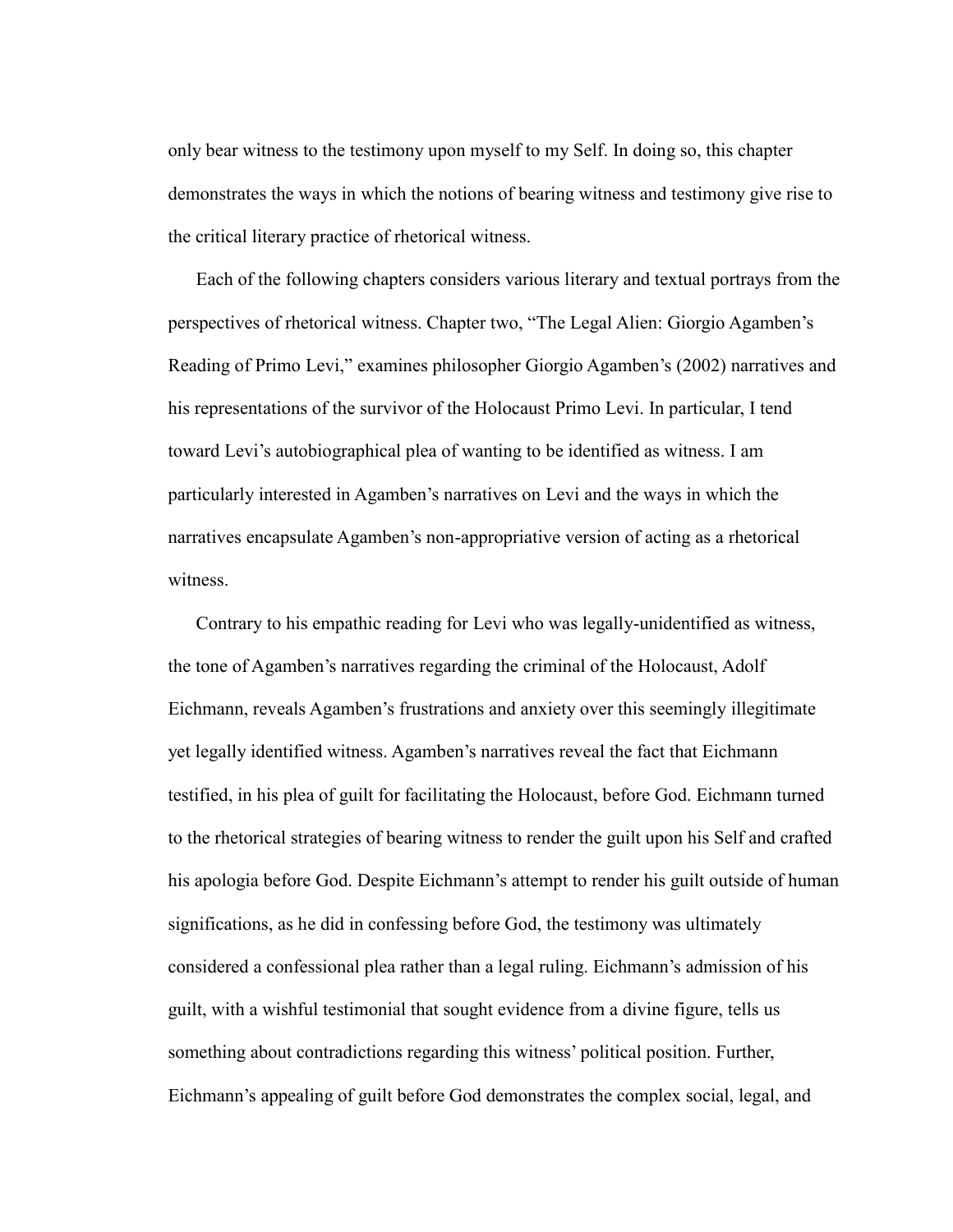ethical attitudes toward his position before Law.

Levi's autobiographical plea for wanting to be identified as witness emerges from the legal authority and its pitfalls in failing to identify this seemingly *legitimate* witness. This chapter examines the methodological cue of *testing drive* suggested by a philosopher and critic Avital Ronell (2006) and challenges Eichmann's acts of bearing witness with it.

Chapter three, "Inconclusive Fate: Reading the Novel *S*. and the World Map," turns to a comparative treatment of the novel *S*. and the world map rendering of the former Yugoslavia as a spatial and temporal entity. These two texts have, on the surface, little in common. Yet, it is critical to identify rather than dismiss the relationship between the novel *S*. and the world map, explore how my reading of the accounts on raped women in the novel is transferred into the world map, and create a new intertextual space. Likewise, this chapter demonstrates the ways in which the world map partakes in the same intertextuality as the novel *S*. as it simultaneously contains the means by which to critique the agency of raped women it demarcates.

This chapter focuses on the rendering of the former Yugoslavia in the cartography. The lack of the language signifying *the former Yugoslavia* on the surface of the world map confuses me due to the fact that I anticipated finding it. In turn, this confusion enables me to understand the former Yugoslavia as a legal concept. From this consideration, the world map opens up the understanding of what Derrida (1990) calls the *juridico-symbolic violence*, which becomes clear in the course of my interpretive processes in these two texts. In contrast to the world map, the novel *S*.—the story of raped women in the war camp—embodies the violated female bodies. The Croatian feminist novelist gives the testimonial accounts of rape for raped women through her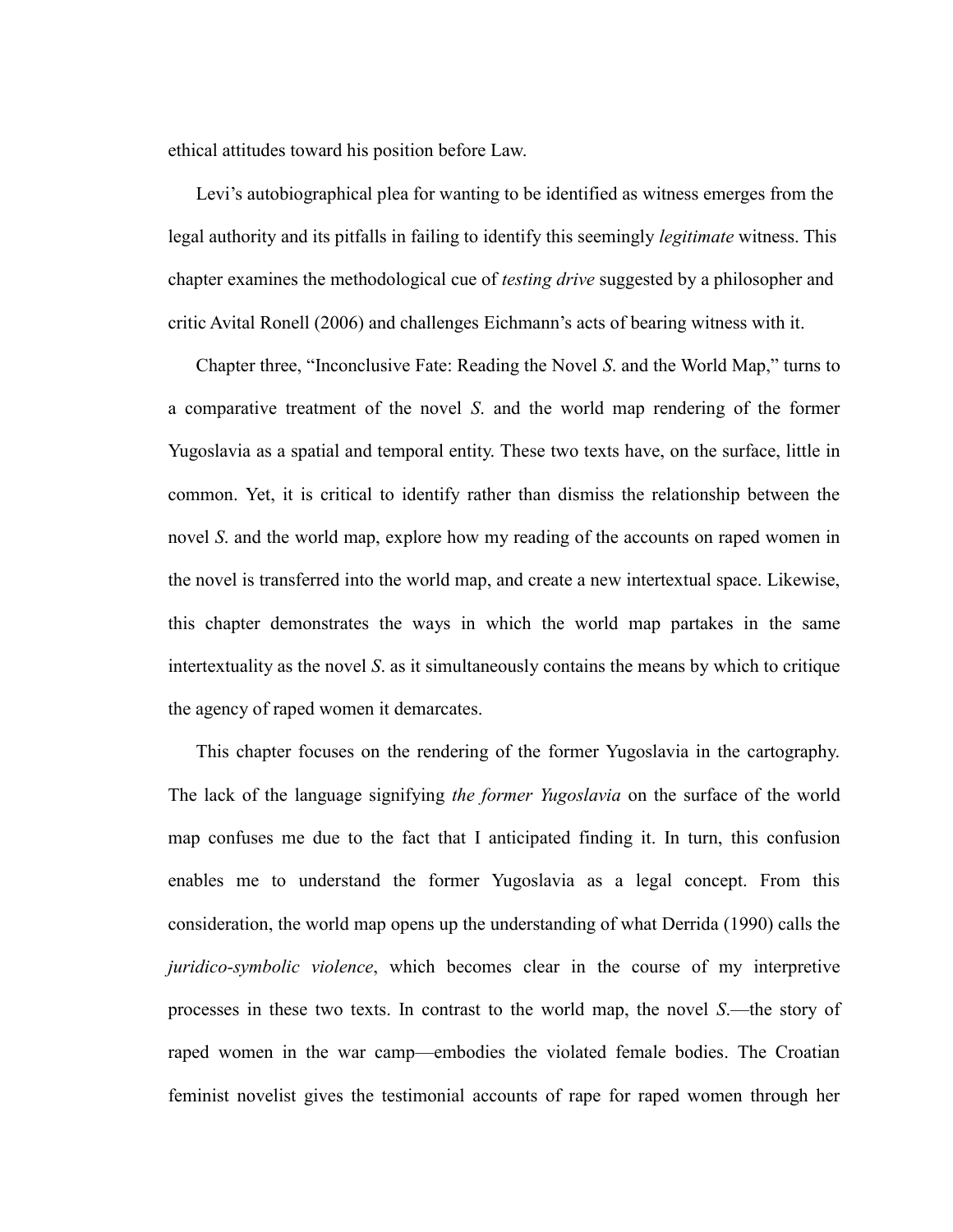narratives in the novel. In contrast to the novel *S*., the rendering of the former Yugoslavia on the world map challenges orthodox formulations of the gendered body as subaltern (e.g., cannot speak for themselves) due to the lacks of its historical account given by cartographers. I extend my analysis to the extent that the world map, when read together with the novel *S*., gives the reader an opportunity to develop critical distance on visual storytelling on the world map, such that the reader can reconstruct text-based presuppositions and draw text-based inferences from the novel *S*. in order to make sense of the occurrence of wartime rape in Bosnia.

The fourth chapter, "The Attempt of a Self-Conscious Foreigner: Reading out of the Alienation of Alienation," offers my self-reflections on my acts of reading about the legal document *Kunarac* and narrates some of my expectations for contemporary feminist legal scholars about their writings on *Kunarac*. Despite my lack of legal knowledge, the identity of myself-as-reader prompts the act of reading as a non-legal expert. With this subjectivity, this reader finds judges' mode of writings in *Kunarac* alienating—alienating to an extent that she feels isolated from the *intended* readership. I thus tried to seek an explanation from some feminist legal scholars for the ways in which 1) wartime rape in Bosnia is defined as a crime against humanity, and 2) the raped women are identified as witnesses. This chapter demonstrates the ways in which I suffer not only from the alienating spectacles of the judges' writings, but also from feminist legal scholarship on *Kunarac*. The double alienations cast light on my high expectations for feminist legal scholarship.

In *Kunarac,* judges create the accounts of raped women and use initials to describe the raped women, and at times, call them *witnesses*. From these characteristics, I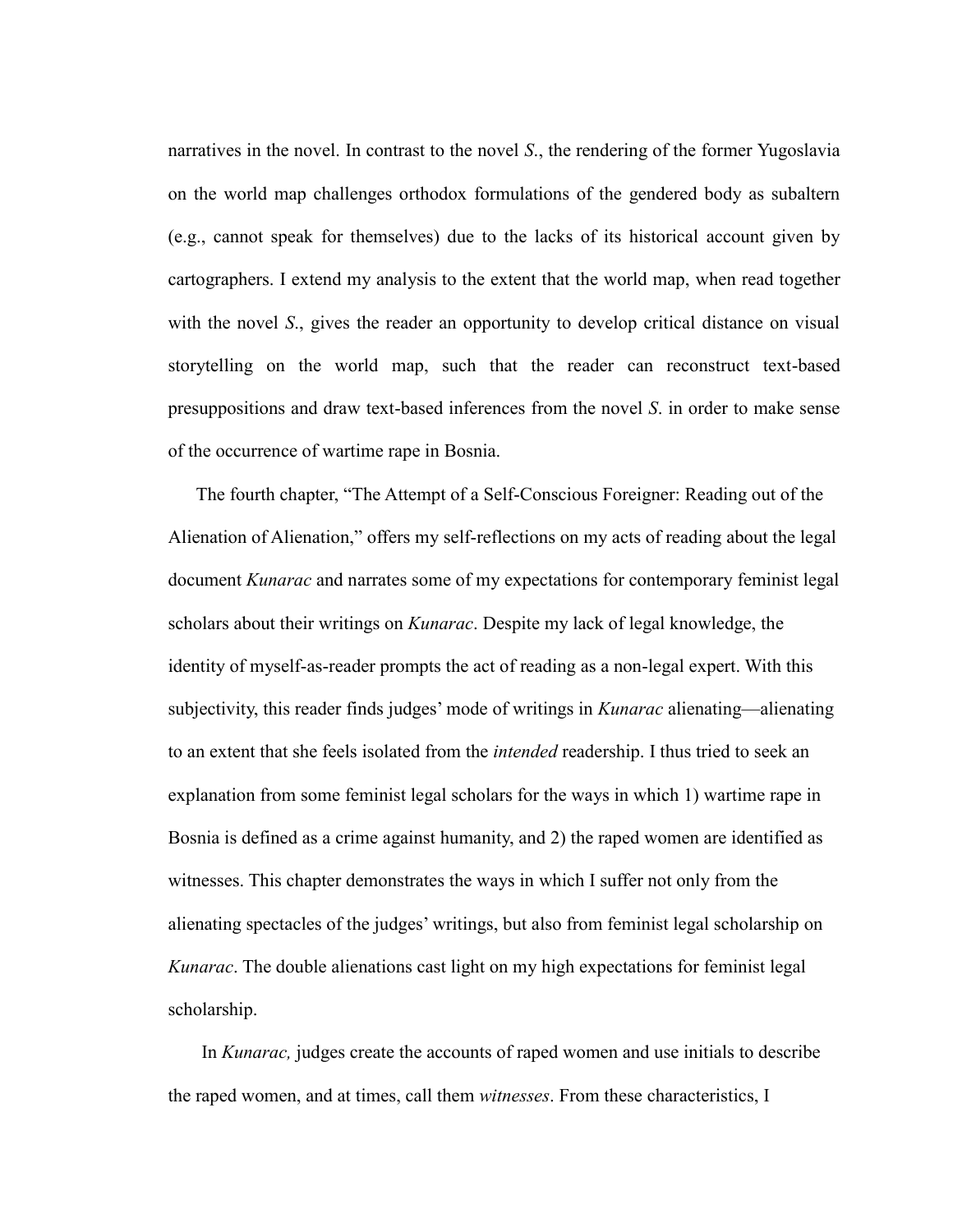conclude that the legal document aims toward the same overtly didactic and regulatory goal that legal fictions do. Some of the feminist critical readings of the legal document simplify the technical expertise *Kunarac* requires from the reader, or fail to impose upon the legal documents the complex and ideologically challenging potential of justice rendering and gender justice. Against this backdrop, I try to claim my expectations for feminist legal scholarship and propose that critical practices of the rhetorical witness, can engage with, help to resist, and subvert legal notions and judicial consequences of identifying the raped women as *the* witness. In doing so, this chapter concludes that the non-legal expert can and should exercise her or his interpretative skills to the extent that comprehension depends upon the reader's ability to relate information from the text to her or his self-understanding of the subject being read. Before the non-legal expert can make efficient use of the legal document such as *Kunarac*, I contend that the non-legal expert needs to acknowledge her or his own inevitable subjectivity as the *ordinary people or* the *self-conscious foreigner*, as reflected in our value laden choices concerning our acts of reading.

Finally, in the epilogue, concluding thoughts are proposed on the ethics of reading, and the space left for the rhetorical witness and her contribution to international ethical dialogue. As such, I will explore the challenge of a telephone in our modern technological era and the impact it might have upon on us when the idea of calling is considered and used as a tool of witnessing the Other of oneself.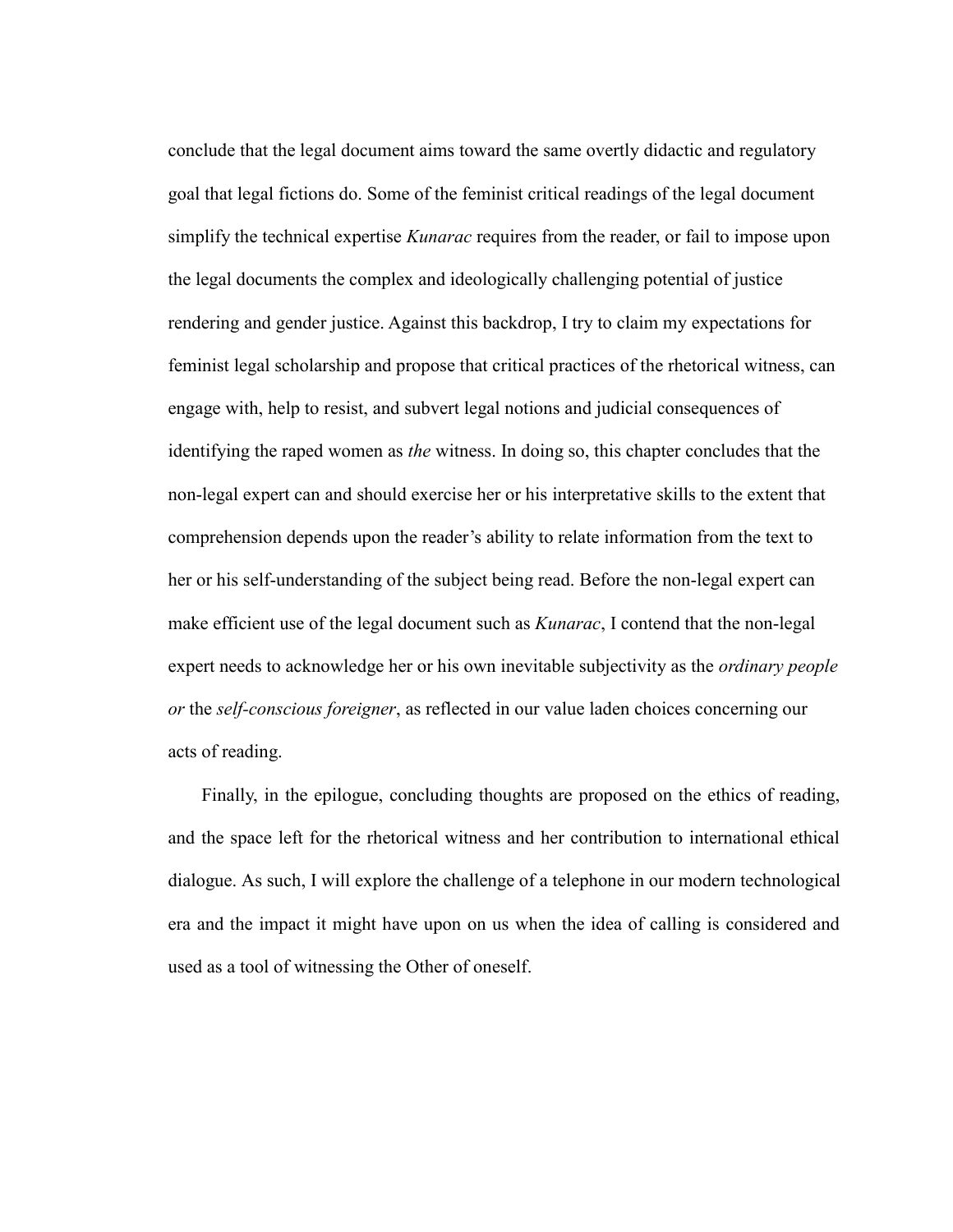### **CHAPTER 1**

### **The Birth of a Rhetorical Witness**

There could be no witness—not only no witness who is present and one who perceives as witness but no witness who attests, who bears witness—without speech act, of course, but above all without someone who can be assumed to have at least a sufficient mastery of the language. This is an endless problem, a dramatic problem whose critical, political, and juridical dimensions it is not necessary to underline. To what extent can this competence be shared? How and on the basis of what metalinguistic criteria can it be evaluated? The analysis of this mastery would call for infinite refinement. --Jacques Derrida, *The Instant of My Death*

# **1. Varied amnesia**

 $\overline{a}$ 

The roots of this thesis originate in a class I took in spring 2007 at AUC. The class title reflects my interest in the configurations of two separate rights: "Women's Rights, Human Rights." The question concerning diverse narratives which attempt to represent the violated female body as muted, voiceless or *subaltern* emerged by following several reading materials in this class.<sup>10</sup> The question relating to the problem of representing the violated female body did not emerge exclusively from within either a discussion of women's rights or a human rights framework per se, or as a more general question relating to subaltern women's desire to speak. Rather, if we really inquire into the issue of the violated female body as muted, voiceless or *subaltern*, we must challenge the particular issues involving the act of reading and the ways in which that particular act makes possible the muting, silencing, and categorization of female form as *subaltern*.

Accordingly, questions concerning the representation of the female violated body are

 $10$  For one example among the reading materials see Gayatri Chakravorty Spivak's (1988) Can Subaltern Speak?: Speculations on Widow Sacrifice. Whenever I refer to the term subaltern in this thesis, I follow Spivak's use of the term to refer to those who have a limited or no access to cultural imperialism, and thus, those who cannot speak for themselves.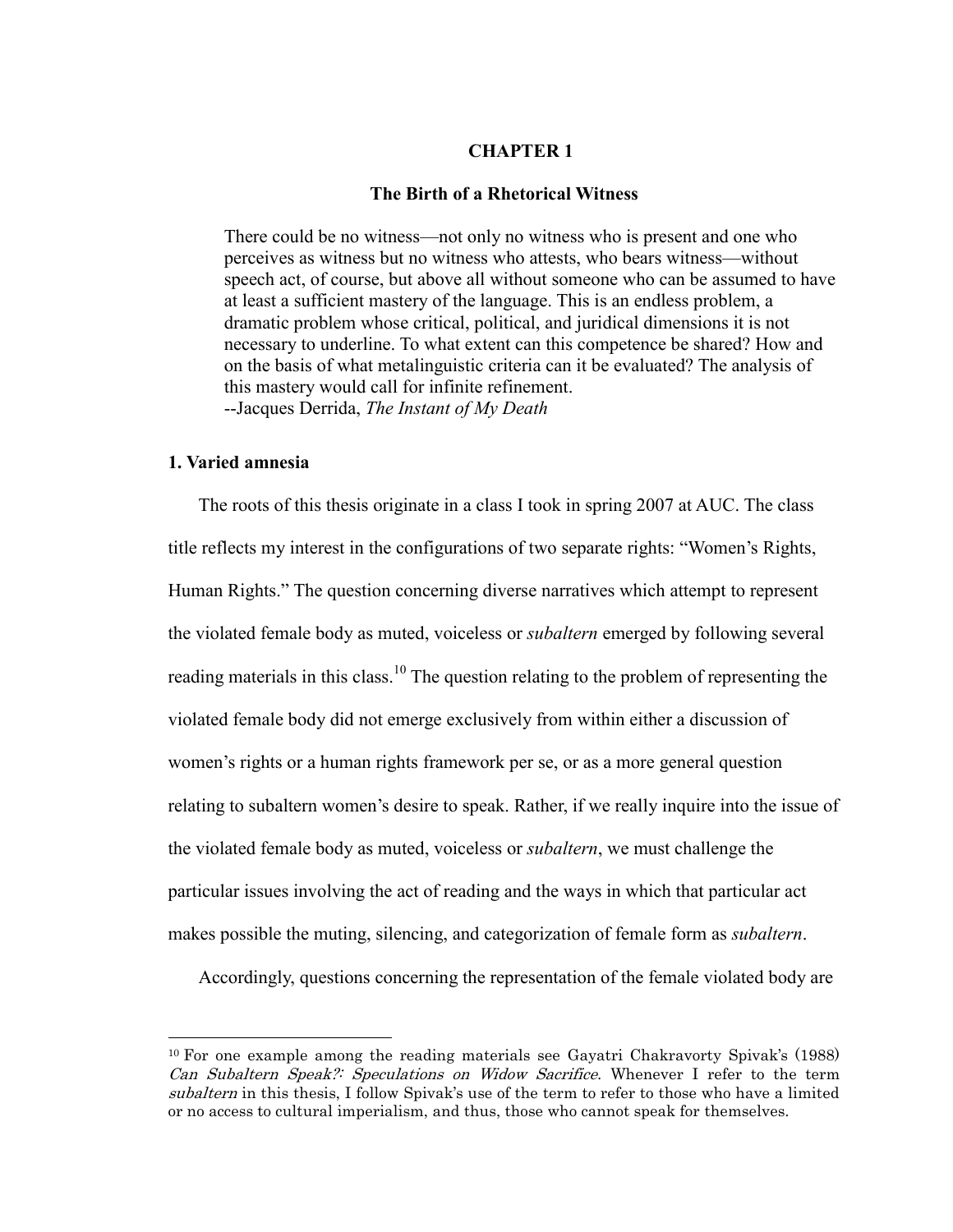necessarily weaved into another set of relevant questions:

1) What does our act of reading the violated female body entail?

2) Does our act of reading the violated female body require prior intimate knowledge of the reader's gendered body as a space of violation or potential violation?

3) How does our act of reading of the violated female body affect particular modes of reading text?

How do broader questions such as these allow us to see how our acts of reading about the violated female body become acts of reading as our body and bodily hurt experience, and ultimately, as our own selves and our own suffering?

### **1.2 My encountering with the novel** *S***.**

In the class "Women's Rights, Human Rights," I encountered the novel of wartime rape in Bosnia entitled *S.: A Story of the Balkan*. As a work written by a Croatian feminist novelist about Bosnian Muslim women's experiences of rape, this novel offers much in terms of the motives and means of its own production. Even more crucial to my investigation is the fact that this novel was assigned for me to read. What interests me is the signification of this subject position *I* that encountered the text and read the story of wartime rape in Bosnia. My encounter with the text is not merely the result of my coincidental presence in this class as a student of Gender and Women's Studies, but takes part in shaping my act of reading.

Reading the novel at different points in time has helped to construct and construe my relationship with the text. My first reading of *S*. provoked little more than an interest—to the point that I did not find myself in the text. It was not until I was finishing my graduate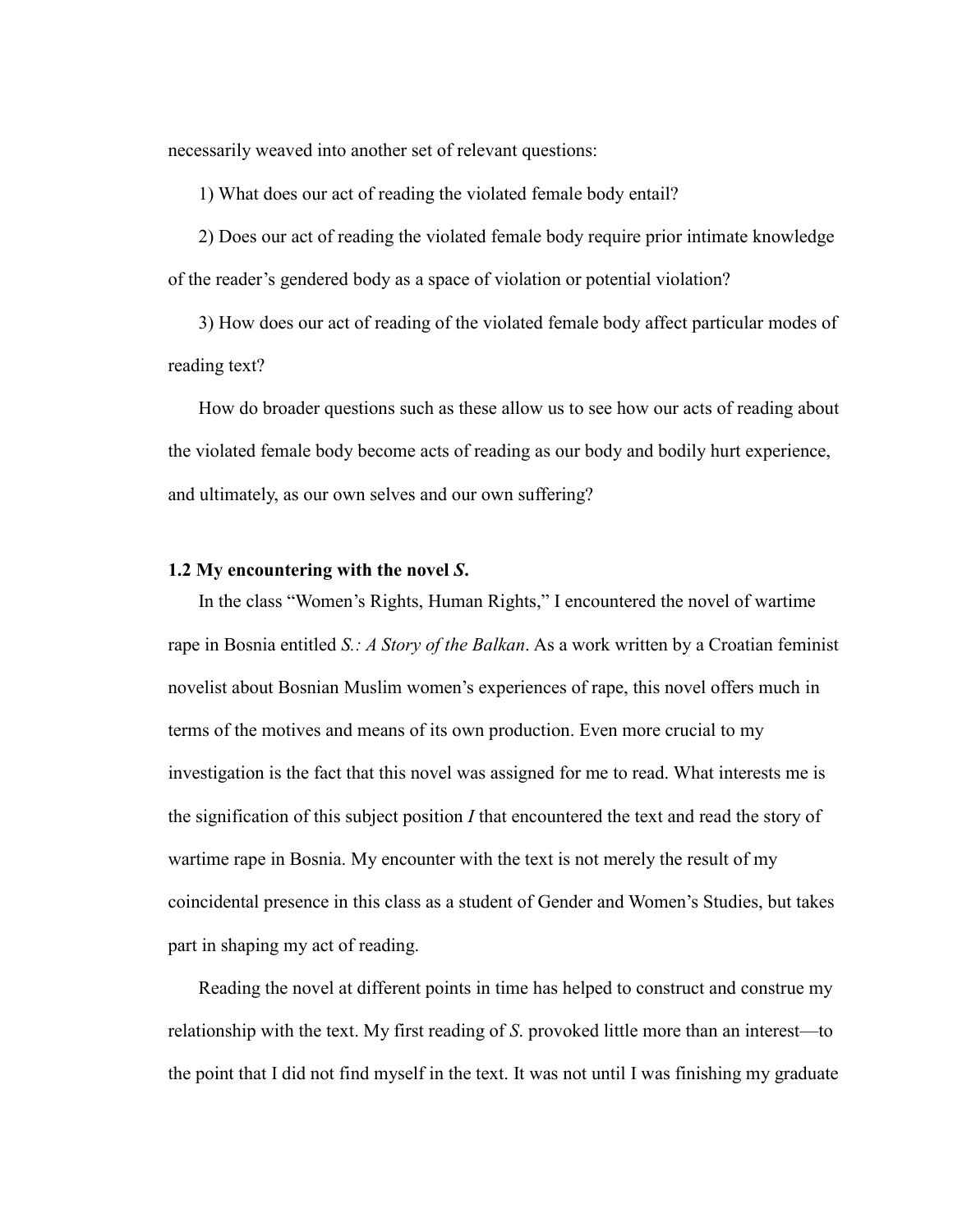coursework and contemplating the topic for writing this thesis that I reread the text. This time, two and a half years later, I was able to read the internal reality of an individual raped woman as part of my experience. That is to say, I took my own particular position in the text, existed in the text as in my own reality, and tried to comprehend the situation of my own being in the world, both textual and material. As its reader, I grew to emphasize with this being as I read, felt, and thought about here and there.

The closer my relationship to the text becomes, I find myself wanting to read the story of wartime rape in Bosnia even more closely and carefully. What is at stake here is my attitudinal change in the form of desire and its effect on my act of reading. The question, then, is not whether my close reading of the novel *S*. has had either a positive or a negative impact on my act of reading. Rather, the question is how has my amnesiac way of reading become varied and what is the process by which I have incorporated the textual world I read into my own emotions, my own lives, and my own worlds?<sup>11</sup> What is the nature of my relationship to the novel of wartime rape in Bosnia *S*.?

#### **1.2.1 Acting and performing to read** *S***.**

 $\overline{a}$ 

From the time when the novel *S*. was assigned for me to read in a class taught by Professor Martina Rieker and Professor Barbara Harlow, to the time when the text was purchased at a university bookstore; from the time when the text was read to the time the text was reread, I have been engaged in several kinds of acts: acts of reading, acts of identifying myself-as-reader, acts of becoming sensible and, and acts of transforming the self-as-reader into a rhetorical witness. I will give a brief indication of how these acts will

<sup>&</sup>lt;sup>11</sup> By *amnesiac*, I mean to describe how my first reading of the novel S, was rough. Further, it overlooked and ignored many details written in the text. How my ways of reading was amnesiac will be described in chapter three.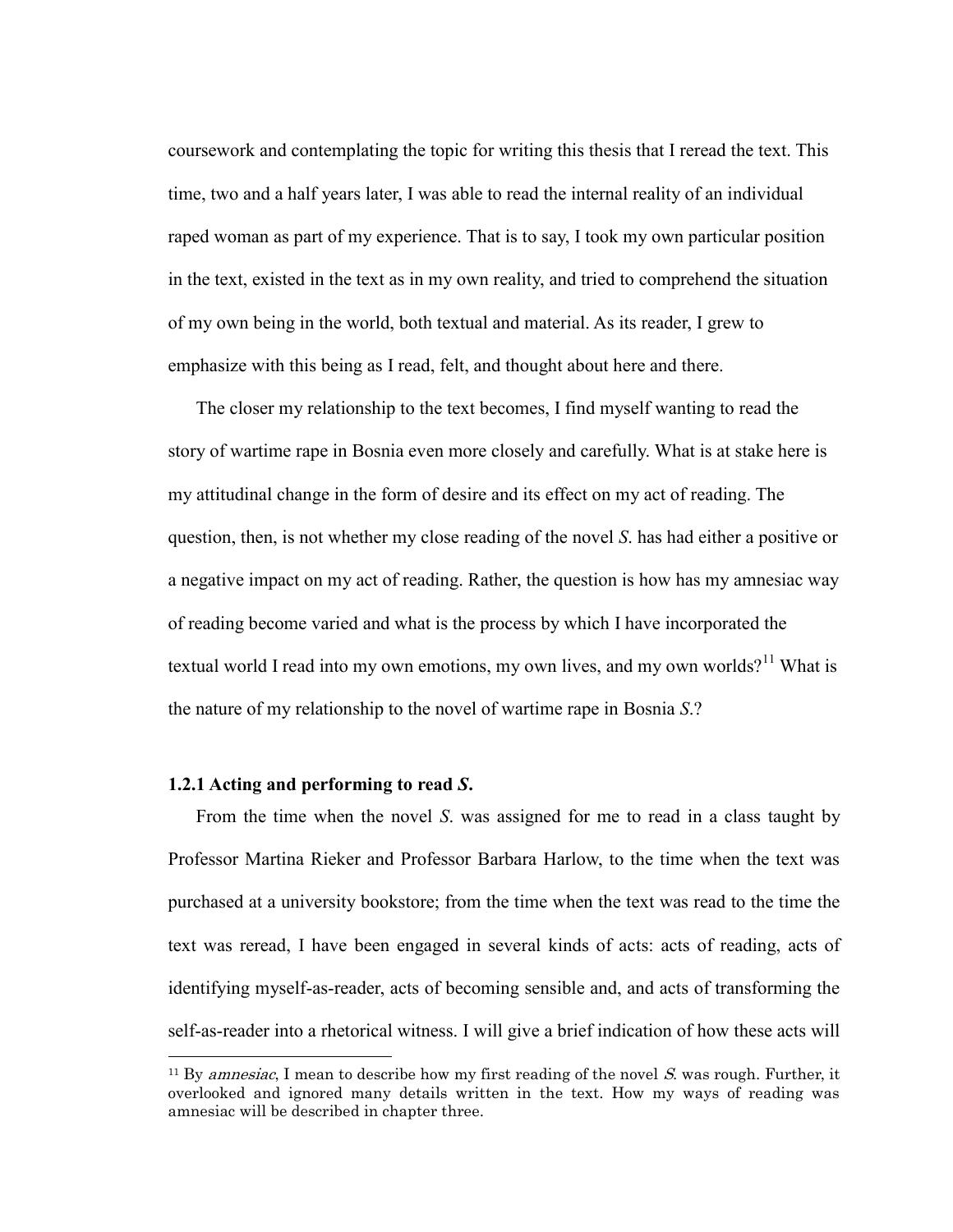become constitutive elements in my discursive practices, and how these acts are, in turn, mediated by performatives. Let me begin with an inquiry of my acts of reading.

My acts of reading the novel *S*. are marked by performance. My acts of reading became performative in that trying to imagine why a Croatian feminist novelist tells a particular story about rape in a particular genre or participate in (re)creating accounts of wartime rape in Bosnia and vivid rape scenes. What Butler (1993) calls the *performative* has the power to make and re-make both identity, and subjectivity. However, this creative power is neither fully singular nor singularly produced and producible. As Butler (1993) suggests:

As a discursive practice (performative "acts" must be repeated to become efficacious), performatives constitute a locus of discursive production. No "act" apart from a regularized and sanctioned practice can wield the power to produce that which it declares. Indeed, a performative act apart from a reiterated and, hence, sanctioned set of conventions can appear only as a vain effort to produce effects that it cannot possibly produce (Butler, 1993, p.107).

Butler argues that a discursive practice requires repetition or repetitive acts. When performative acts are reiterated, identity and agency become possible.

My rereading of the novel *S*. has further shaped my performative acts. I learn about the story behind the story in which *S*. is written and I inspect into the author and her motives in writing about it that, in turn, helps to constitute an identity—an identity of myself-as-reader. Claiming the identity of myself-as-reader is an essential element of my performative acts. Before explaining the reason, let us read the following passages. In *Gender Trouble: Feminism and the Subversion of Identity*, Butler (1999) states:

…acts, gestures, and desire produce the effect of an internal core or substance, but produce this *on the surface* of the body, through the play of signifying absences that suggest, but never reveal, the organizing principle of identity as a cause. Such acts, gestures, enactments, generally constructed, are *performative* in the sense that the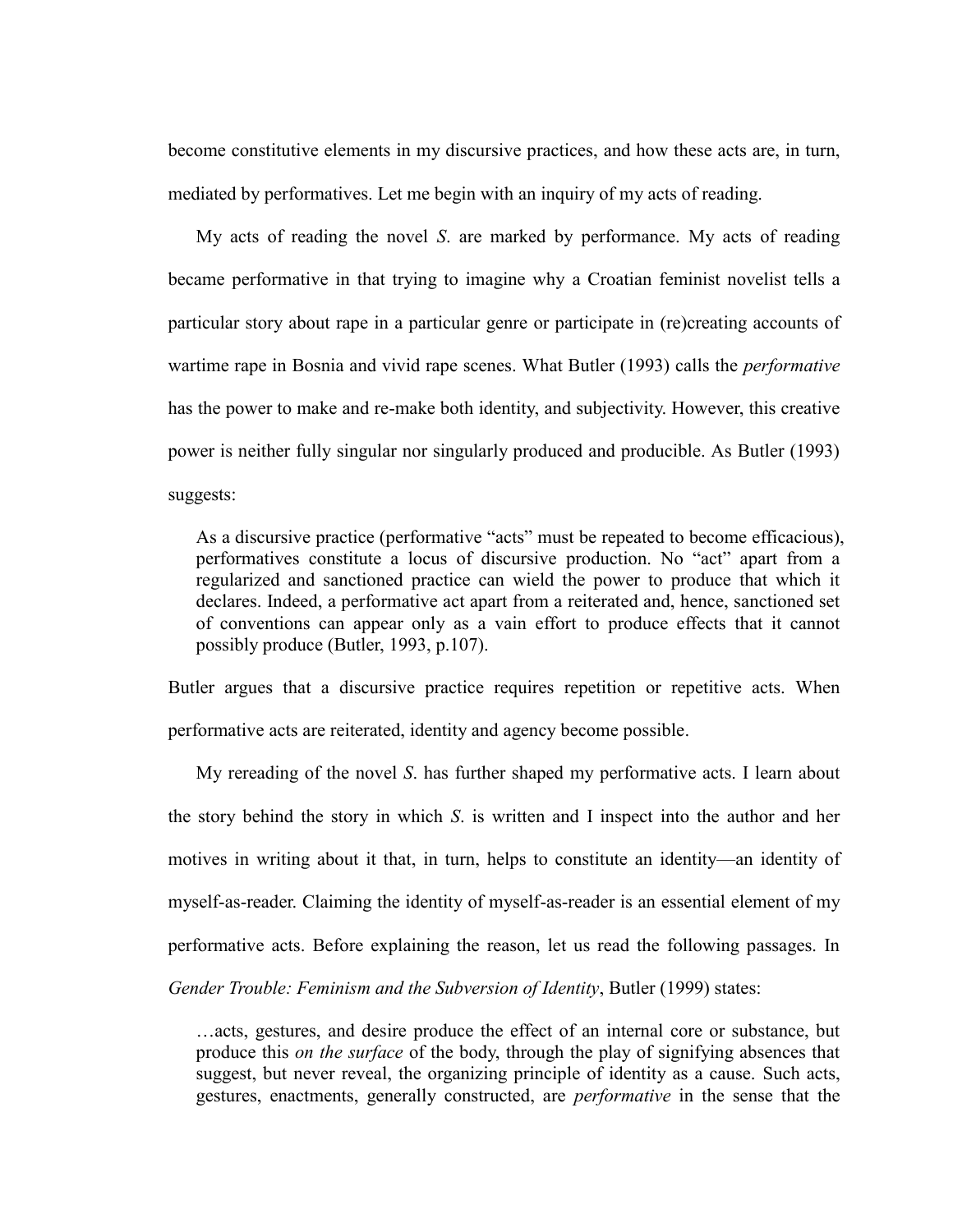essence or identity that they otherwise purport to express are *fabrications* manufactured and sustained through corporeal signs and other discursive means (Butler, 1999, p.173).

Butler opens up conversations about the performative with the perspective of identity. Her perspective on identity is determined by the problem of claiming an identity as such, and performatives of the identity through the play of signifying absence. What does this mean? Where in this lies the essential problem? Once again, performatives mean the reiterative act, and my acts of reading *S*. are thus performatives. While Butler is strictly concerned about peformatives in terms of gender identity, I am concerned about performatives in terms of the identity of myself-as-reader. My attempt is not, then, the consideration of whether and how my acts of reading *S*. pertain to the performative of being-true to my gender identity as reader. Rather, my attempt is to interrogate how my acts of reading the novel *S*. pertain to what Butler refers to *performative*, and then, I engage with the mode of self-identification to explore how my acts of reading, which I claim to be performatives, will construct the identity of myself-as-reader. Let us go back to Butler's passage above.

Butler assertions are of significance in several respects. Butler problematizes acts, gestures, and desire as performatives because they only appear on the surface of the body, carrying with it the possibility of having no effect on its internal core or substance. These are what Butler calls *fabrications*. Accordingly, Butler assumes that claiming an identity carries with it the problem of making false representations. Butler's claim appears irrefutable. In fact, it can be refuted neither at a linguistic level, nor by appealing to what is directly expressed in the term *identity*. The notion of fabrications brings to light two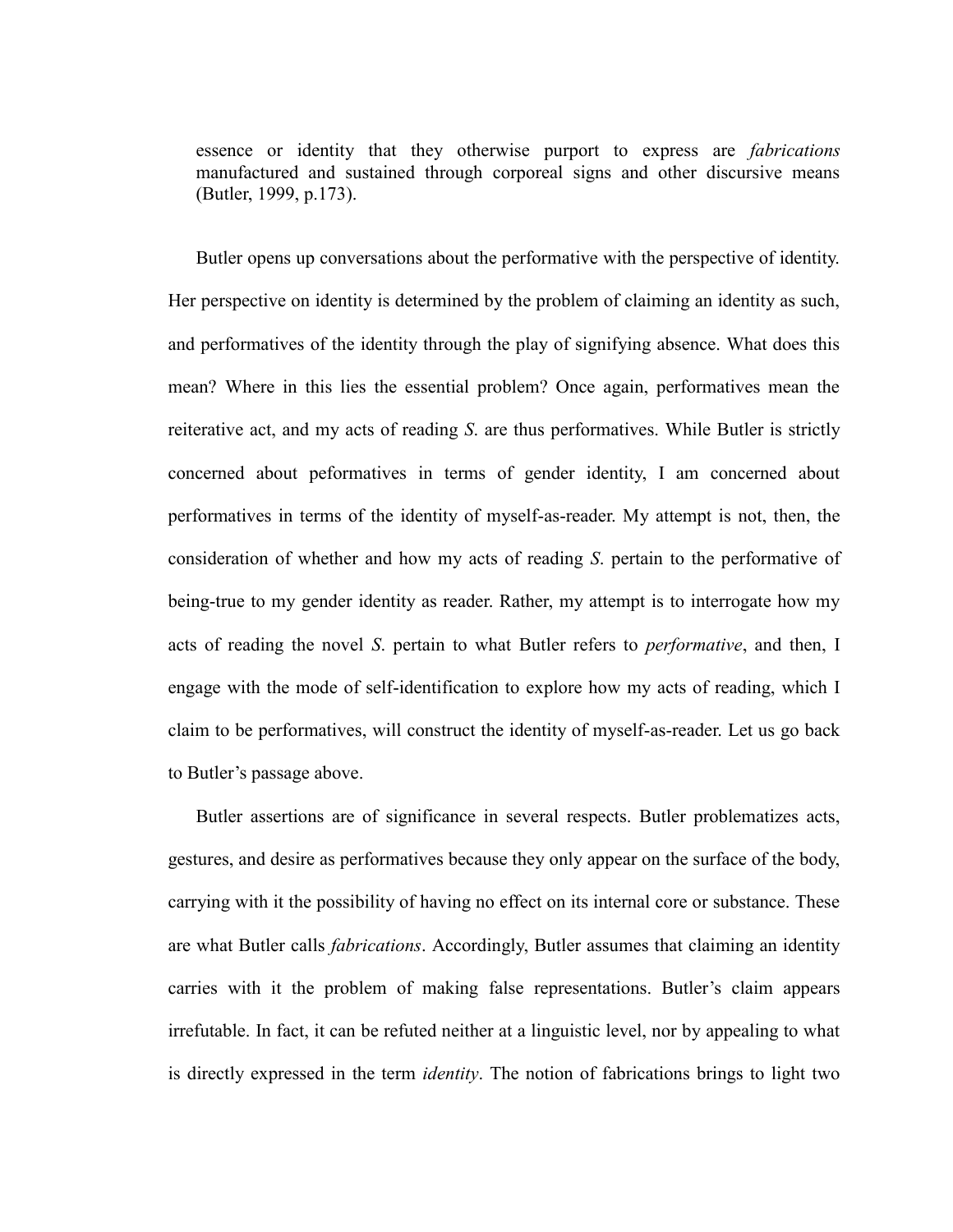possible elements of claiming an identity: presence and absence. Claiming an identity involves the presence and absence of its essence of identity. What is genuinely problematic in claiming an identity ends up being a problem of claiming an identity in its void, and further, performing the void as if it were one's *real* identity.

To be noted is that claiming an identity basically means: claiming an identity to someone as well as to oneself. It is evident that claiming an identity inevitably involves an element of communication to others as well as to the Other of oneself, and thus a connection between the one who claims and the one who receives the claim. Butler's claim on the fabrications of identity becomes challenging and even problematic when we consider what the problem of fabrications has to do with the reader and the process of self-identifying herself as reader. If we follow Butler, the process of self-identification might be constituted through the performative acts of reading and possibly, the fabrications of the acts of reading themselves. The claim of the self-as-reader could be fabrications so long as it cannot reveal that the identity of self-as-reader has an effect on the internal core of the subject's body.

It is precisely Butler who grasps the disparity between what it takes place inside the body and what appears on the surface of the body as an effect of claiming an identity. That which allows something to follow on is for Butler a *cause*. A cause that produces and reproduces acts, gestures, and desires is what Butler calls "the organizing principle of identity." The cause cannot be revealed upon the surface of the body, but can only be suggested. The question of identity for Butler centers upon this notion of the cause, which produces, sustains, and suggests the organizing principle of identity through discursive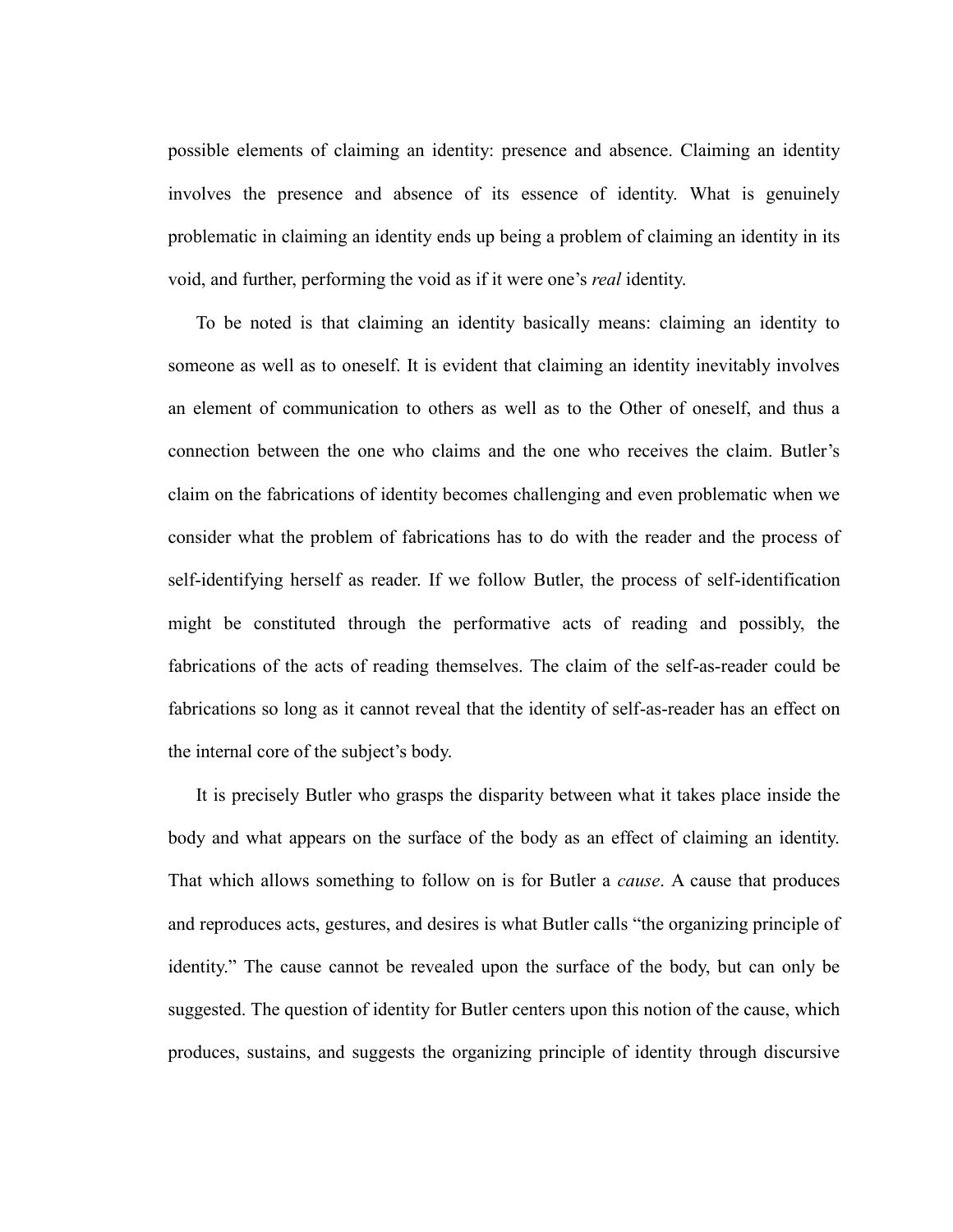means such as corporeal signs. $^{12}$ 

If, as Butler maintains, an identity that is kept inside the body may differ from the identity that is manifested on the surface of the body (i.e., through acting, gesturing, and desiring it), then the identity harbors within itself the problem of playing with other signifying elements that lie somewhere else, either inside or outside the body. The problem of this play of signifying absence, in particular, draws me back to the discussion of my own performative acts of reading in parallel to my act of claiming the identity of self-as-reader.

It has to be noted that my practice of rereading the novel *S*. does not simply provoke in me the identity of myself-as-reader. Before identifying myself-as-reader, I had upon rereading the text. My acts of rereading the violated female body in the text have thus become the grounds for exploring the *passion*. The challenge here is deciding upon a method for exposing the passion—and here I borrow the phraseology from Butler—as ―the effect of an internal core or substance‖ instead of as a fabrication. In other words, how can I fairly situate my passion, an intangible substance at the core of my bodily experience of reading in a Bulterian framework, or cannot I?

### **1.3 My passion, my testimony**

 $\overline{a}$ 

Another important factor in reconfiguring my discursive practice occurs in the telling

<sup>12</sup> What corporeal signs mean cannot be investigated within the scope of this thesis. One of the ways in which we can consider the contemporaneous issues surrounding corporeal signs is on *homosexuality*. In a 1993 work *Bodies That Matter*, Butler suggests, "Homosexuality is not fully repudiated, because it is entertained, but it will always remain 'entertainment,' cast as the figure of the symbolic's failure to constitute its sexed subjects fully or finally, but also and always a subordinate rebellion with no power to rearticulate the terms of the governing law" (Butler, 1993, p.111). Butler"s critique of the uses of corporeal signs against the category of homosexuality necessitates the understanding of *heteronomativity*. The critic Michael Warner's (1991) "Introduction: Fear of a Queer Planet" is crucial to the study of heteronomativity.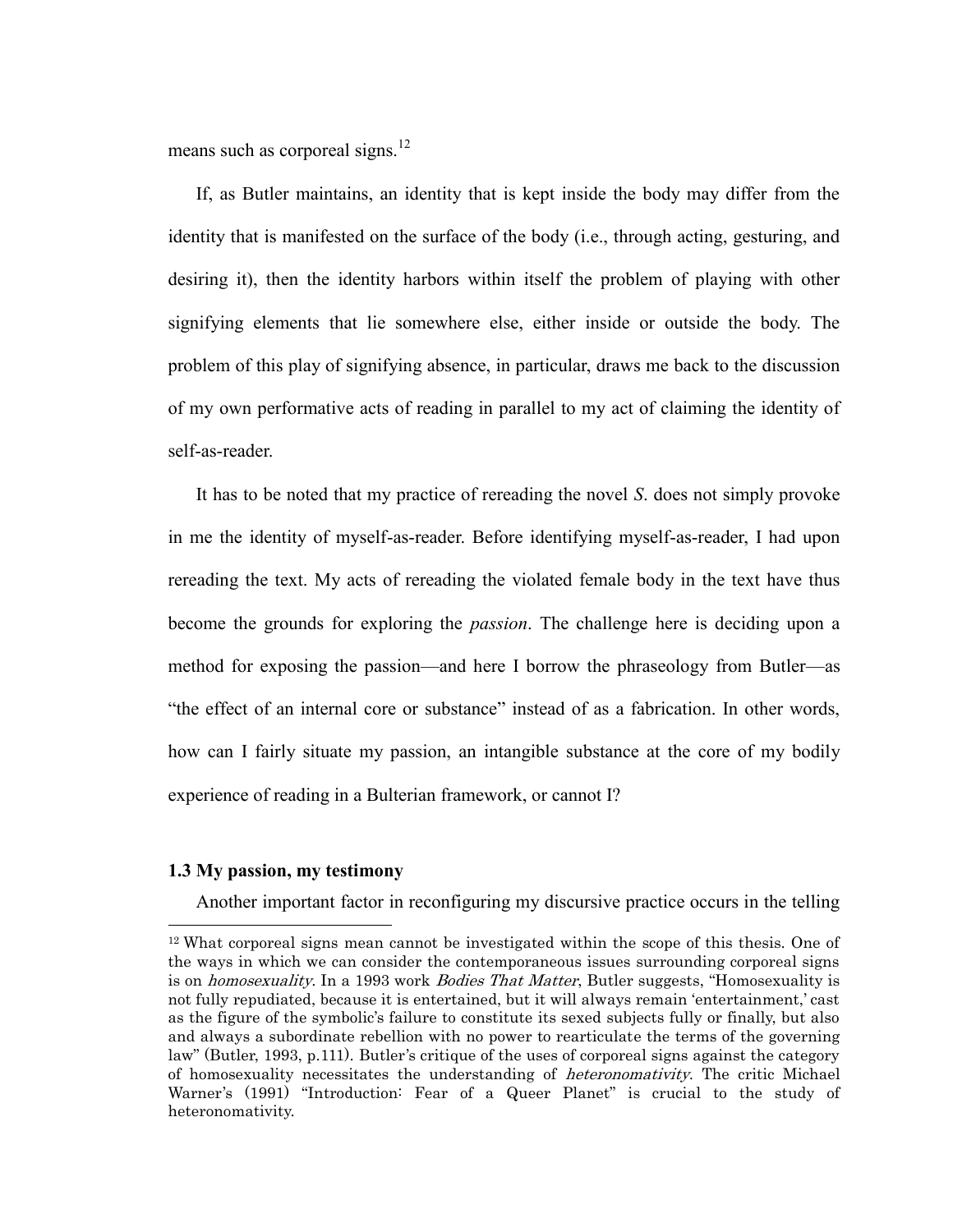of the emotion I felt when I reread the novel *S*. The term *passion* refers to my feeling about rereading the text and not at all about passion for the story of raped women itself. My claim about the passion, nonetheless, remains an arbitrary assertion which can in no way be shown or re-presented in a substantive performative manner. The identity of myself-as-reader still serves as evidence for this, and thus cannot be easily ignored. Because I inquire upon the root of this passion, I must approach it from the stand-point of myself-as-reader.

The further I inquire into what my acts of reading are with respect to the novel *S*. and how the identity of myself-as-reader is being constructed, the more abstract my assertion becomes. The claim such as this: *I felt passionate about rereading the novel S.* implies that the passion was experienced in a sensitive manner, yet its precise meaning is still vague in the sense that my performative acts of reading can be distinguished from those of another reader and her or his mode and mood of reading. To inquire into my acts of reading with the term *passion*, or to claim it as an authentic sensitivity, with the further authentication of the identity of myself-as-reader, is to differentiate my act of reading from that performed by others. How can such authentication and/or differentiation have the character of a challenge? An attempt to explaining the passion is certainly the challenge.

When I claim that I became passionate about rereading the novel *S*., this linguistic expression *passion* is understood in a particular way. Why? It is the passion just as I said so and as it reveals itself to us in the writing of  $p-a-s-s-i-o-n$ . If in reading this thesis you silently think to yourselves that what I am saying is ambiguous or incorrect or incomprehensible or not thoroughly manifested in my own descriptive writing as passion,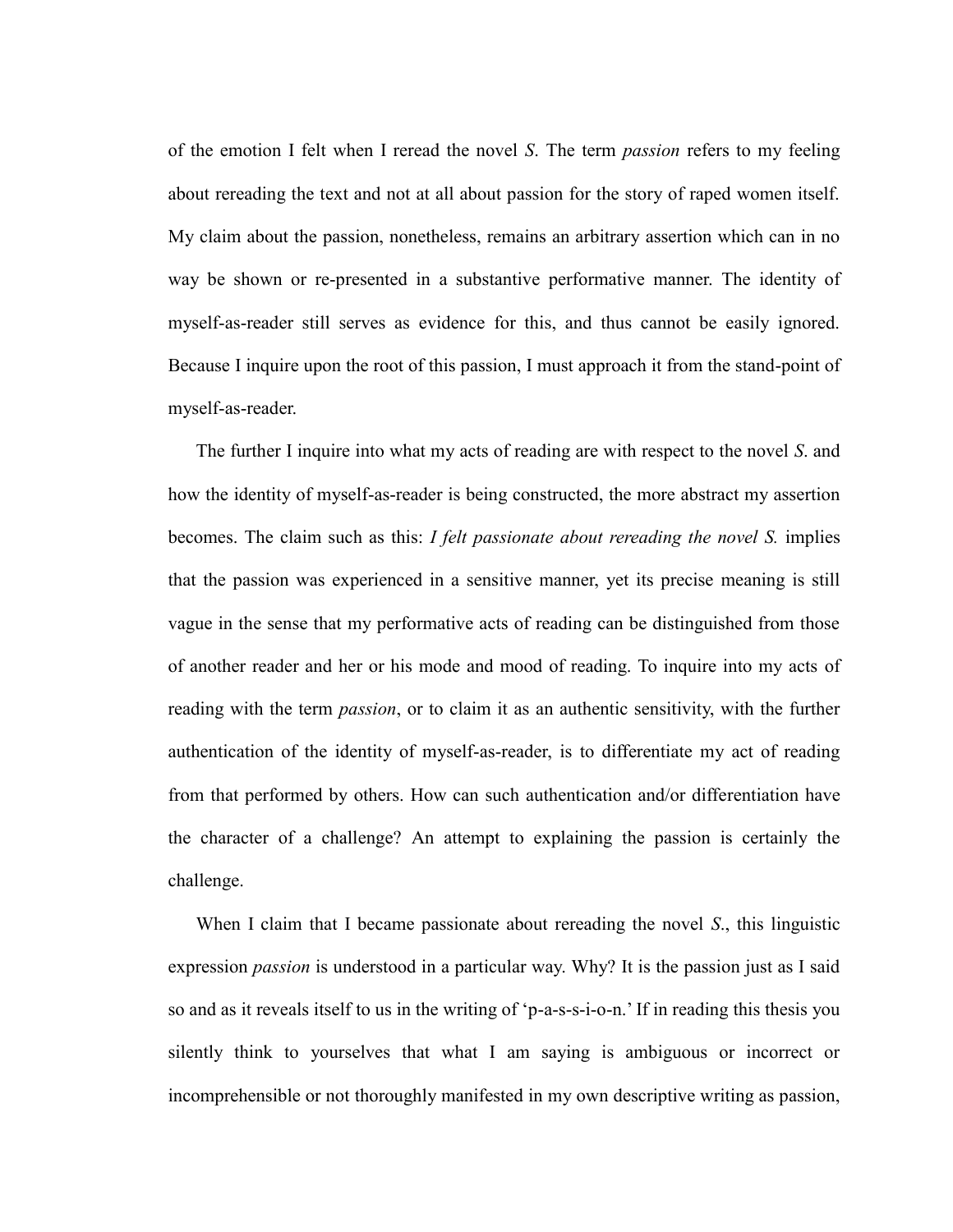we still understand that my act of rereading the novel *S*. resulted in my feeling of passion. How? It is not first by talking more about the passion in detail, by explicitly saying that that we operate in an understanding of the passion, but we already do this without noticing or becoming conscious about it. Our understanding of the passion, in fact, comes precisely from knowing what the term *passion* means.

In *The Instant of My Death*, Jacques Derrida (2000) notes, "When he testifies the martyr does not tell a story, he offers himself. He testifies to his faith by offering himself or offering his life or his body, and this act of testimony is not only an engagement, but his passion does not refer to anything other than its present moment" (Derrida, 2000, p.38). Derrida's statement casts light on the notion of *testimony* as a mode of bodily engagement in a present form. To come to the point, how might I testify the fact that I felt passionate about rereading the novel *S.*? How do you, my reader, bear witness to my passion? This question must be brought into genuine questioning. Derrida explains:

I can only testify, in the strict sense of the word, from the instant when no one can, in my place, testify to what I do. What I testify to is, at that very instant, my secret; it remains reserved for me. I must be able to keep secret precisely what I testify to; it is the condition of the testimony in a strict sense, and this is why one will never be able to demonstrate, in a sense of theoretical proof or a determinate judgment, that a perjury or lie has in fact taken place (Derrida, 2000, p.30).

A certain kind of challenge is involved in Derrida's statement. One might think that the challenging character consists in the fact that a testimony can never be framed as a theoretical proof or a determinate judgment. <sup>13</sup> But the issue here is something else, namely, the challenging character of Derrida's statement is precisely the fact that a

 $\overline{a}$ 

<sup>&</sup>lt;sup>13</sup> Agreeing with Derrida's statement "a testimony can never be framed as a theoretical proof or a determinate judgment," I will try to show why and how such claim can be validated in chapter two.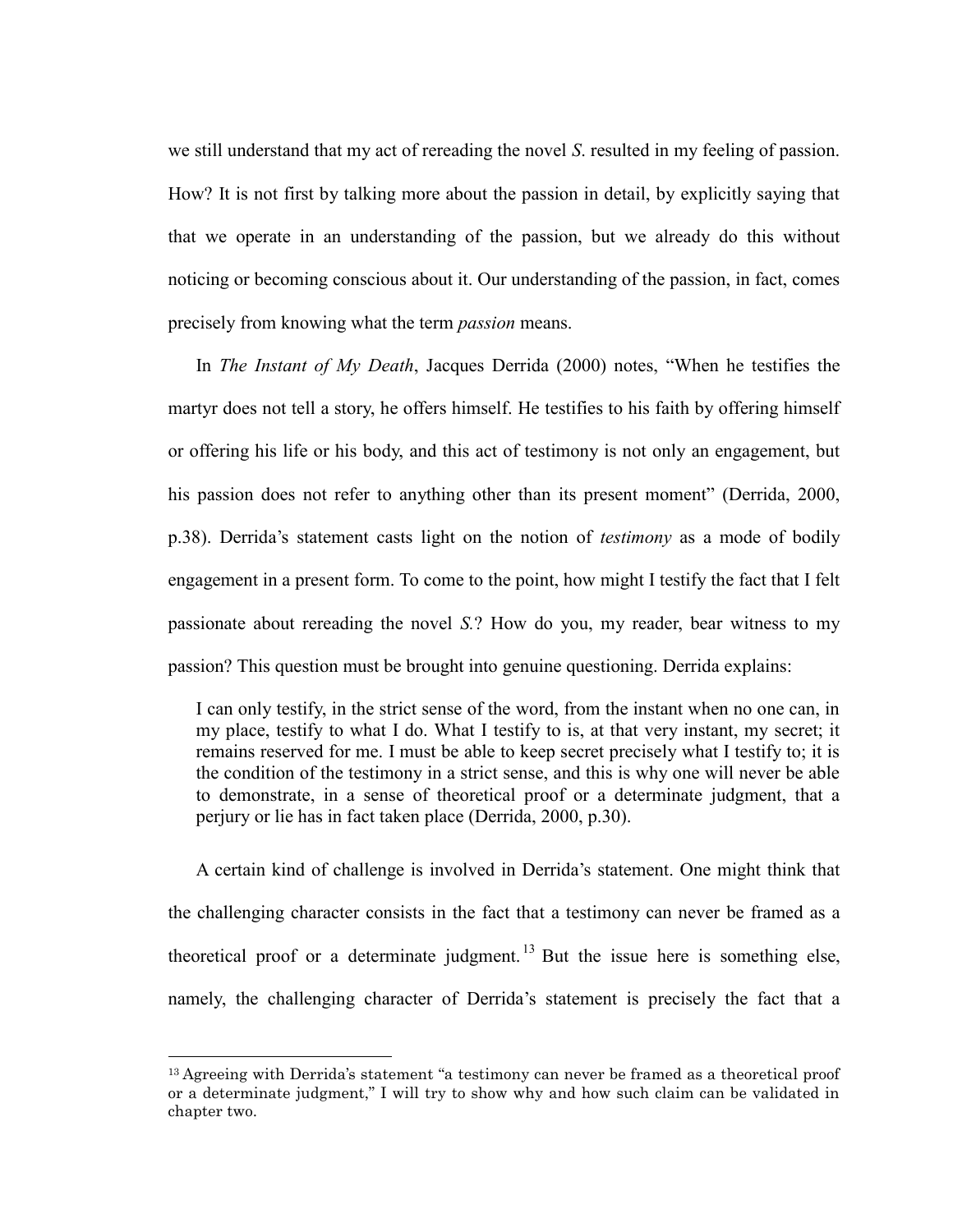testimony is one's own property and, therefore, must be borne witness by each one's Self *alone*.

The martyr sacrifices her or his body as a means of embodying a particular martyrdom. The act of performing the martyr reveals what a martyr is, and that the beinga-martyr signals a testimony in itself. The question of the martyr revolves around her or his embodiment of the martyr as being-the-Self (i.e., performing the commonsense understanding of what a martyr does) and may look like an ideal form of testimony to the extent that she or he is true to her or his own ideal(s) regarding *life* as an embodied experience. Yet the difficulty is precisely the idea of a testimony with a *natural* bodily experience.<sup>14</sup> From this consideration, we conclude that, because a martyr detaches her or his body from the self and remains removed from the world, the form of her or his selfas-testimony can be delivered in full only in the form of death or a corpse. In brief, what pertains to the issue of testimony does not pertain to reflection on the form of death by a martyr.

To raise my feeling of passion to the level of bodily engagement may not be a challenge in itself. But if we maintain the challenging character of the testimony—that the testimony belongs to one's self alone and can only be born witness to and by each one's Self—then the claim can no more be verified from Derrida's statement than from its further elaboration. If I proceed to consider the issue of testimony, then with the question

 $\overline{a}$ 

<sup>&</sup>lt;sup>14</sup> Although I made this comment to emphasize that my concern is the very issue of *speech* and *survival* as opposed to *silence* and *death*, I am not trying to undermine efforts of forensic anthropologists (e.g., Eric Stover and Rachel Shigekane) in restoring the testimony of the bodily remains. For example, Sonali Thakkar (2006), in her MA Essay entitled *Impossible* Voices: Human Rights, Bodily Remains, and the Injunction to Testify, precisely highlights the importance of inquiring into the testimony of the *bodily remains*. See [http://www.columbia.edu.university-archive.org/cu/english/Thakkar.pdf.](http://www.columbia.edu.university-archive.org/cu/english/Thakkar.pdf)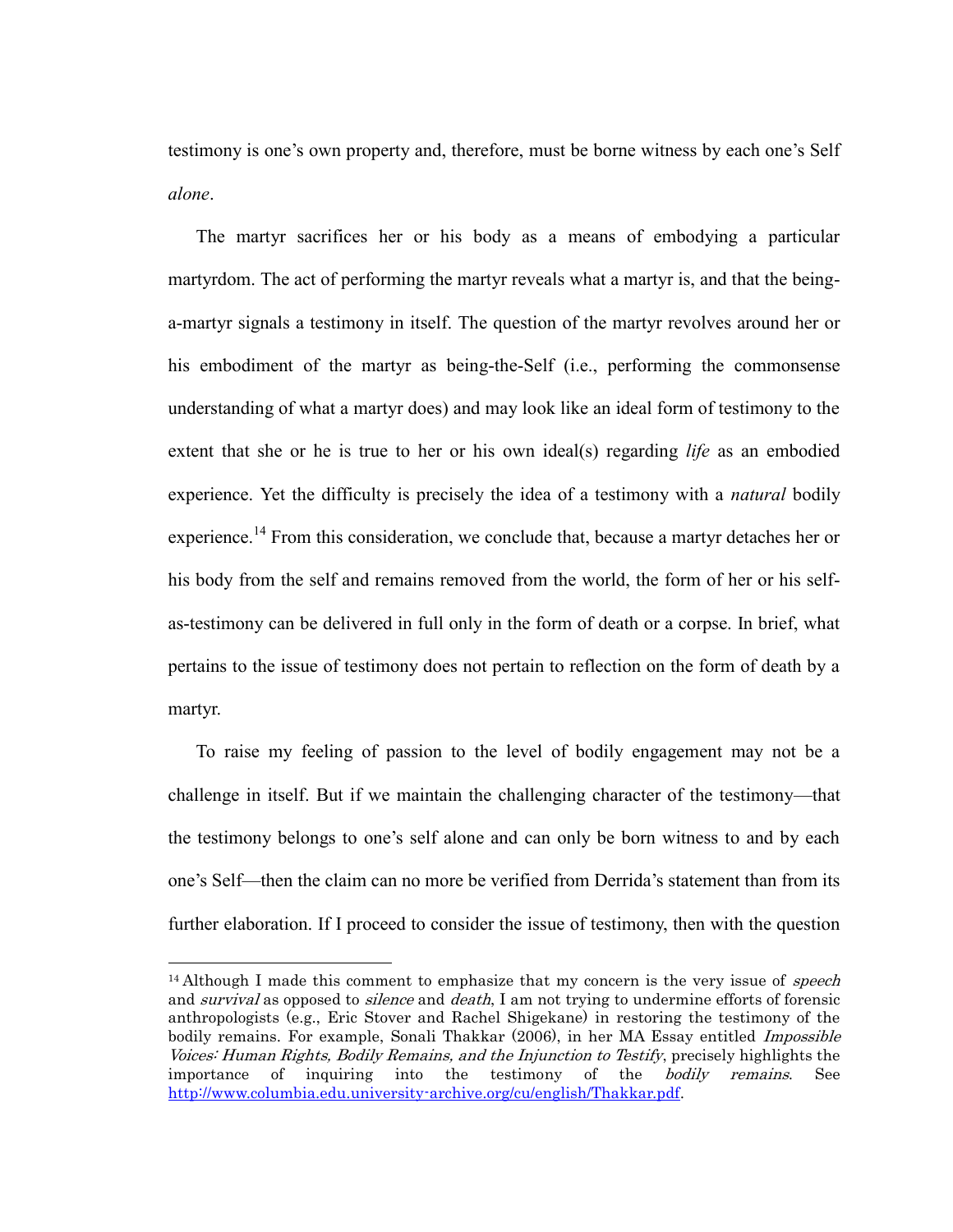of concerning the way in which I can bear witness to my acts of feeling passionate about rereading the novel *S*., I am no longer inquiring into a recipient of my testimony. Whether a particular individual is qualifying to the recipient of my testimony—my passion is not my primary concern. Instead, the question remains as to demonstrate how the testimony belongs to me alone and the way in which I can bear it witness upon myself to my Self. Likewise, the concept of *witness* must be interpreted, for otherwise we could not fully demonstrate our agency, and we do demonstrate our agency when we claim to *bearing witness.*

# **1.4** *Witness* **as a legal concept**

 $\overline{a}$ 

The notion of *witness* operates within law. It is a legal concept and used in the context and text of law. <sup>15</sup> The notion of witness as a legal concept is a commonplace understanding within the discourses of gender, human rights, justice, and cultural memory (Thakkar, 2006; 2008).When a literary critic enters into the legal context and text, and begins to critically challenge the legal notions of witness, the fact that *witness* is a legal notion needs to be treated with a special caution. To begin with, it is not impossible to ignore the fact that witness is a legal concept.

In his work *Force of Law*, Derrida (1990) states, one has "the right to contest established law in its strongest authority" (Derrida, 1990, p.95). This contestation opens up "a possibility of general strike, a right to general strike in any interpretative reading" (Derrida, p.995). We can only recall how people take part in a strike. People have a *freedom* to and not to participate in strikes such as a labor strike, a hunger strike, a pre-

<sup>&</sup>lt;sup>15</sup> By the text of law, I mean to include all sorts of legal documents, ranging from judges' writings to review articles on law.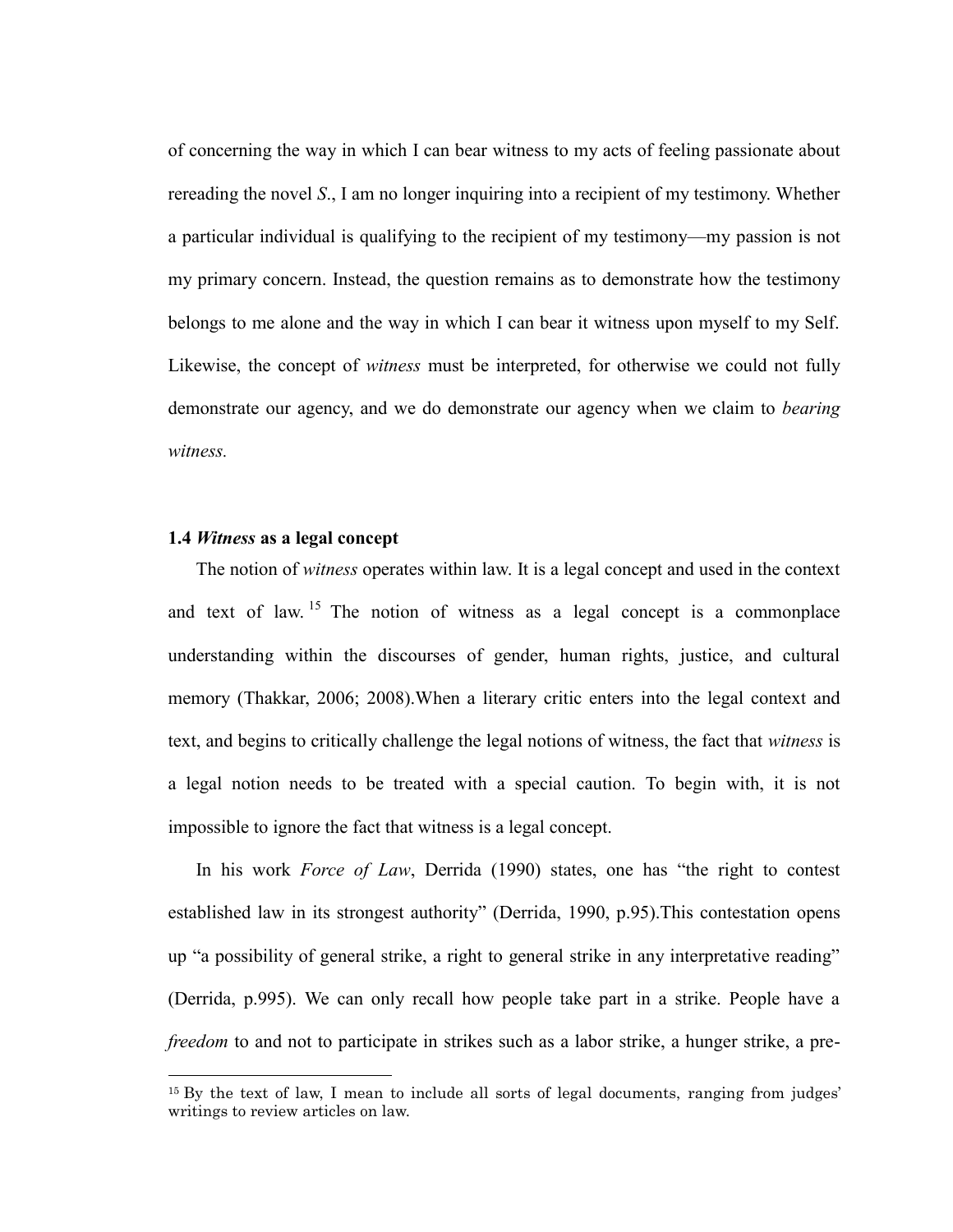election strike, and so on.<sup>16</sup> In much the same way, as Derrida delineates it, people have a *freedom* to or not to get involved in the strike of the established legal authority. Let us consider, for example, those who might claim the impossibility of deciphering the meaning of *bearing witness*. Those people may not even consider what the notion of *bearing witness* means. It is to be noted that Derrida does not prompt people to get away from such interpretative reading. Rather, he calls into question the appropriateness of both departing from the established legal authority and abandoning the interpretative reading.

Rejecting the strike of an interpretive reading requires getting away from the notion that law is inherently positive or negative. At the same time, it is not without value. This situation is best described by Derrida when he asserts that "the essence of law is not prohibitive but affirmative" (Derrida, p.929). What does Derrida mean? Prohibitive means to thrust oneself forward to the legal authority or to claim the impossibility of interpretative reading by giving up the trial of understanding. Affirmative means to take part in what Derrida calls a *deconstructive interrogation*, namely, a problematization of law and justice.

Now, as the object of our deconstructive interrogation is set forth, we are ready to *deconstruct* the notion of witness as a legal category.<sup>17</sup> If we consider that a value of law

 $\overline{a}$ 

<sup>&</sup>lt;sup>16</sup> The use of the term *freedom* is fraught. It is even more problematic to use the term *right* regarding the participation in general strikes when I read a 2002 article entitled "The International Human Rights Movement: Part of the Problem" authored by David Kennedy. Kennedy is not only critical about the use to the term *right*, but also the existence of rights itself. As Kennedy suggests, "I would advocate our doing all we can to keep the existence of rights a secret" (Kennedy, 2002, p.106). So, the term *freedom* is my working definition. <sup>17</sup> In "Letter to a Japanese Friend," Derrida (1985) notes, deconstruction "is not an analysis in particular because the dismantling of a structure is not a regression toward a simple element, toward an indissoluble origin" (Derrida, 1985, p.284). Taking cues from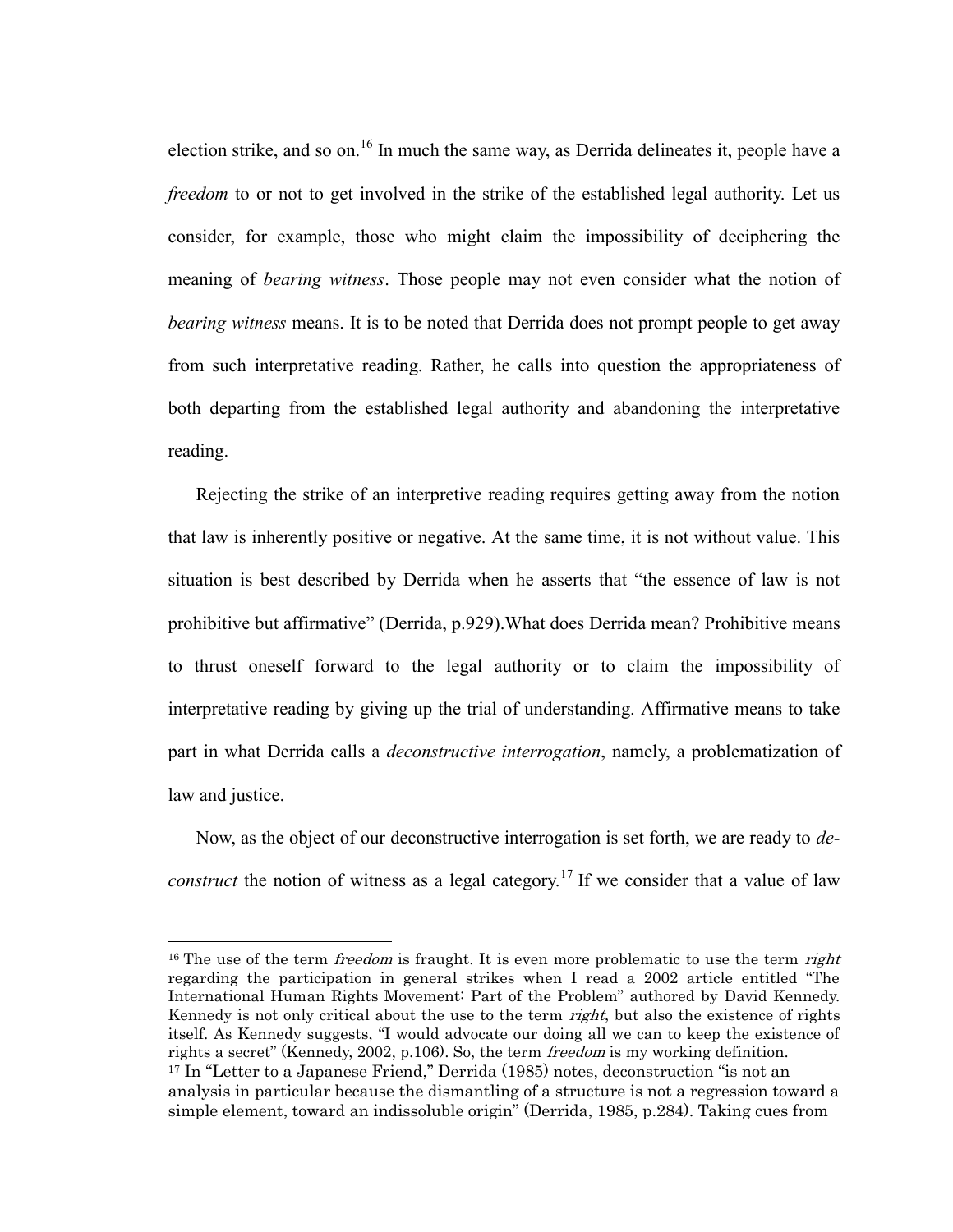and justice lies in the very element of construction, out of which the possibility of deconstruction arises, we can consider that the value of law and justice is shaped by its social construction—how the legal authority creates it and how people use it, interpret it, and reconfigure it. In that case, it is not an outcome of law and justice alone or its potential that determines the value of law and justice. Rather, the value of law and justice is contextualized within social mechanism wherein any interpretative reading takes place. Central to my deconstructive interrogation on the notion of witness as a legal category is now framed by the notion of social mechanism and the practice of interpretative readings that occur within.

As Derrida further explains, the deconstructive interrogation involves the profound understanding of a juridico-symbolic violence or a performative violence (Derrida, p.995). What does Derrida mean by a juridico-symbolic violence or a performative violence? How does a juridico-symbolic violence accrue? Let us, once again, recall the claim I have made earlier about my acts of reading the novel *S*. as *performative*. Does that sense of *performative* might have something to do with a performative violence Derrida claims? Is there any correlation between these two sets of performative? If any, how might our understanding of performative acts of reading shift from simply postulating the notion of *reiteration*, given Butler's insight into identity and its performativity? And finally, where does our deconstructive interrogation of law and justice take us, if we wish to avoid a passive acceptance of the notion of *witness* as a legal concept? The questioning such as these sets us for our deconstructive interrogation. The rest of the thesis expounds on my

 $\overline{a}$ 

Derrida, I use the word *deconstruct* to examine witness as a legal concept and examine the effects it has on creating the essential subjectivity, fluidity, and uncertainty of the legal category witness.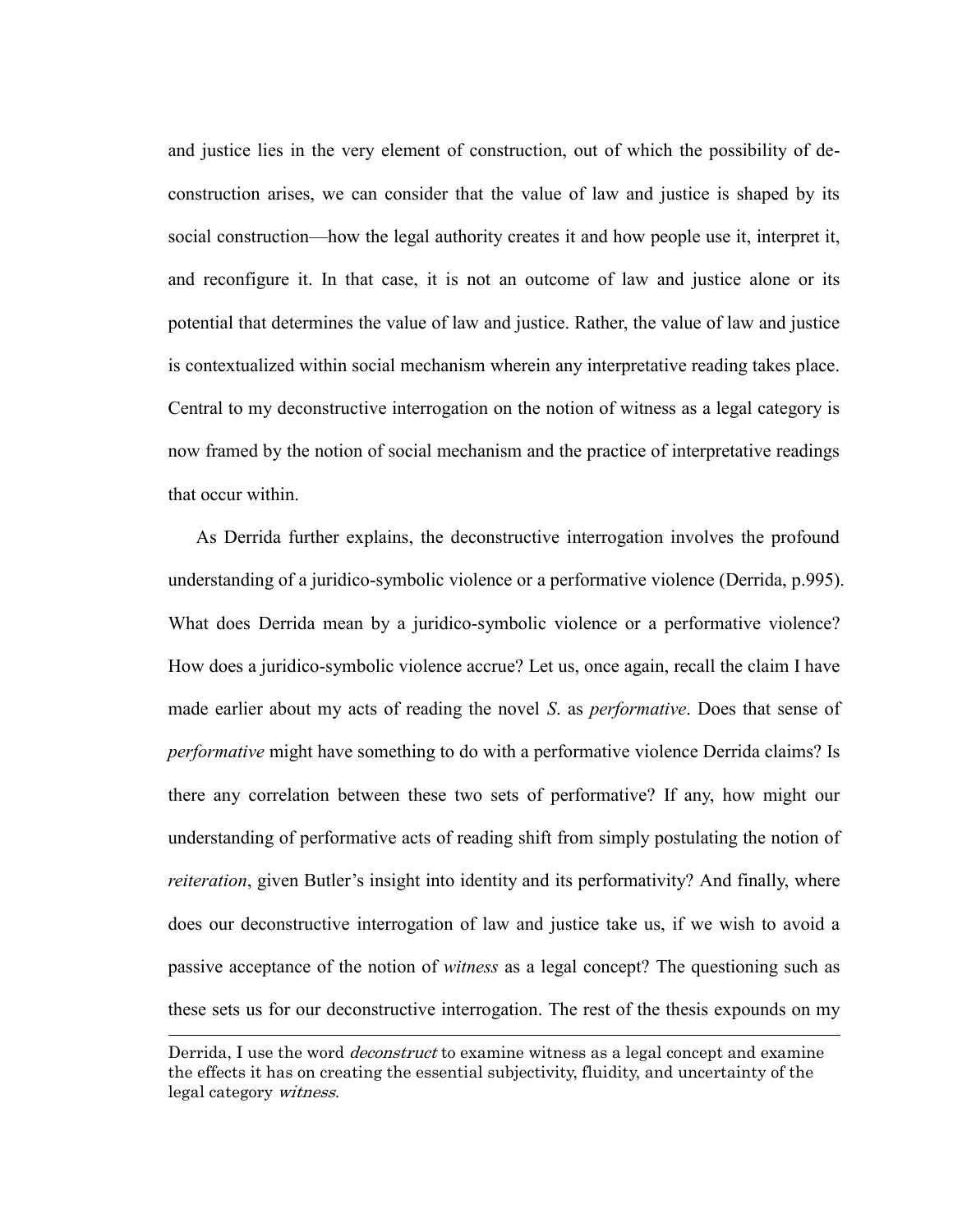deconstructive interrogation in an effort to unfold these complex questions.

## **1.5 The birth of a rhetorical witness**

Let us go back to the issue of testimony that I mentioned earlier. The understanding of testimony is already made implicit when I argued that I am no longer inquiring into a recipient of my testimony—my passion. From this consideration, I delineated the conclusion that the testimony is not to be found somewhere or someone else's, but within our Selves. Subsequently, an act of bearing witness is awakened as an activity of ourselves towards our individual Selves, arising out of our individual bodily engagement. This awakening of the self-understanding of testimony as our bodily act aligns with the self-recognition of our Selves as witness. This signals the emergence of a rhetorical witness. To make the notion of rhetorical witness applicable to analyzing the ways in which the testimony can be demonstrated as one's own bodily act and therefore, as one's property, it is crucial to make a reference to the existing literature on the notion of *rhetorical witness*. The existing literature has aided me to formulate the notion of rhetorical witness as reader.

The professor of Rhetoric Wendy S. Hesford (2004) introduces a person who is labeled a *rhetorical witness. The rhetorical witness* is a person who mobilizes her or his self-reflexivity and critical engagements in the form of dispositions to read, think, and identify with others (Hesford, 2004, p.129). In her insightful "Documenting Violations: Rhetorical Witnessing and the Spectacle of Distant Suffering as Pedagogy," Hesford explores the relationship between human rights and humanitarian practices and the changes in the landscape of cross-cultural and transnational reading practices. Hesford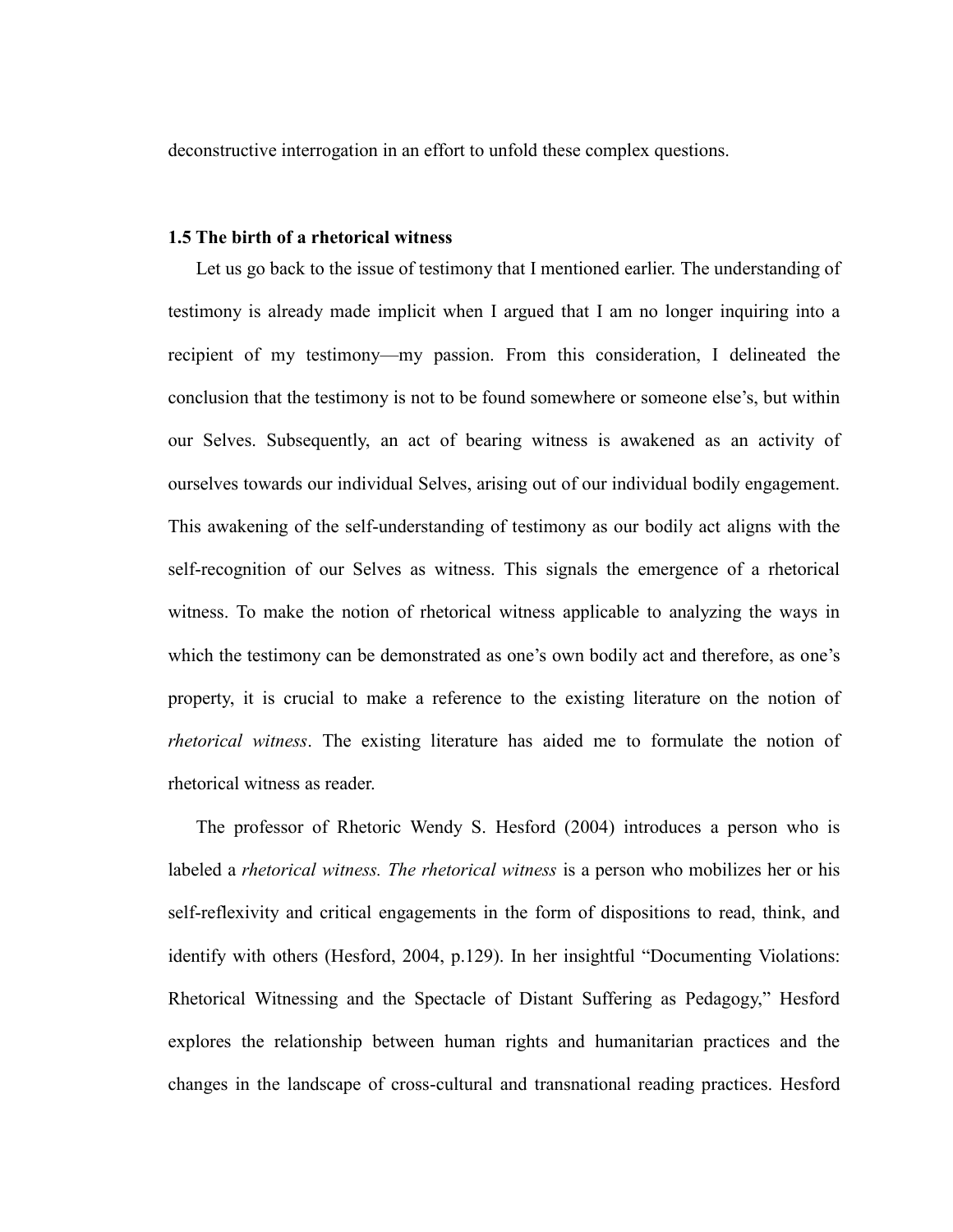lays out three steps to challenging traditional notions of *identification* in rhetorical theory:

1) to articulate the idea of *witnessing* as a rhetorical category;

2) to re-define the notion of *self-reflexivity* and *critical engagement*;

3) to develop productive and critical pedagogy that takes into account cultural difference and ethical responsibility.

The pedagogy of human rights and humanitarian practices can, according to Hesford, be used for intellectuals to mobilize the self-reflexivity and incorporate the critical engagement into integral parts of the pedagogy of rhetorical theory and its practice. From this consideration, the rhetorical pedagogical interests suggested by Hesford resemble the pedagogical interests of *righting wrongs* suggested by Gayatri Spivak (2004) to the extent that they both emphasize on the importance of ethical responsibility through discursive practices of reading.

In her article "Righting Wrong," Spivak (2004) addresses the ways in which the practice of literary reading and its complex relation to the ethical ways of seeking justice and justice rendering inform the command of reading. Spivak's efforts to translate the insights of the act of reading into an idiom of *righting wrongs* reflect Spivak's three main points as follows:

1) to resist narrow functionalist notions of reading;

2) to consider seriously our personal relation to reading materials;

3) to implement the practice of literary reading into the endeavors of fighting against various social injustices.

The notions of a rhetorical witness and righting wrongs—a practice of critical literary reading and its complex relation to ethical pursuit of seeking justice and justice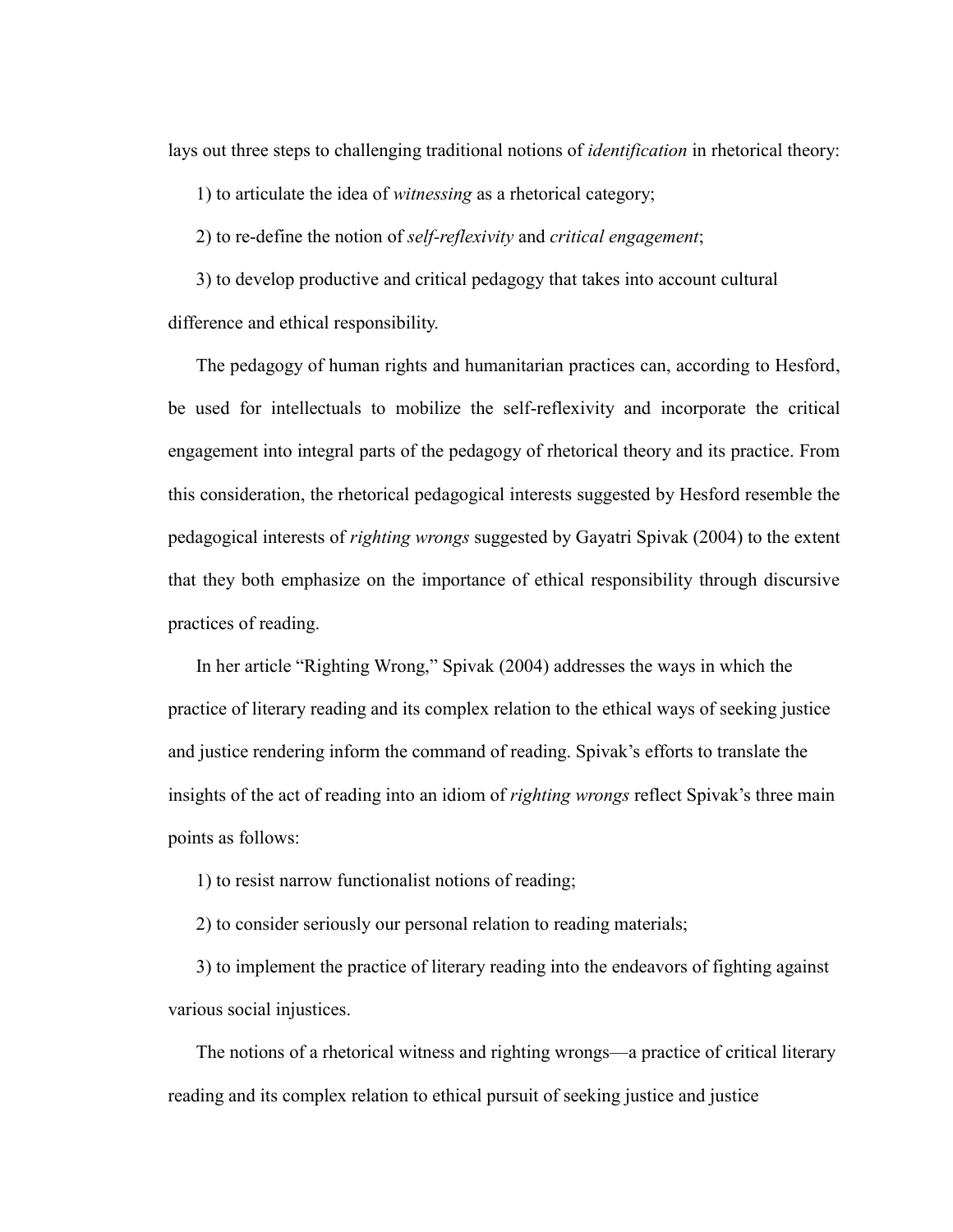rendering—are instrumental for me to make sense of the relationship between my performative acts of reading and the processes of transforming the identity of myself-asreader into a rhetorical witness.

When we begin to consider the ways in which we can right wrongs, the immediate question would be the question of how we read. How does a rhetorical witness navigate herself or himself within the text she or he reads? This question is crucial in my approach towards other two texts, namely, the world map and the legal document of *Kunarac,* as well as the novel *S*. In as much as each text varies in its themes and narrative or storytelling patterns, my act of reading varies from one text to another and one time to the next.

## **1.6 Locating the rhetorical witness in contexts**

In her article entitled "Lighting thE Flame: Schema Theory Re-applied," Tamarah Cohen  $(2004)$  argues that "[a]ll texts are invested with political and ideological processes, emerging from individual readers' positions in time and space: they are placed, positioned and structured" (Cohen, 2004, p.32). Taking the cues from Cohen, in approaching this critical literary project, I am consciously accounting for my own experiences in relation to what, where, and how I read. The fact that the three main texts I have chosen for my investigations are assigned for me to read shaped this project. What interests me, then, is the signification of this subject position *I* that encountered these three different texts. I attempt to frame my encountering with the texts not only as a result of my coincidental presence in certain points in times and spaces within the academe, but the constitutive parts in shaping my performative acts of reading in the texts.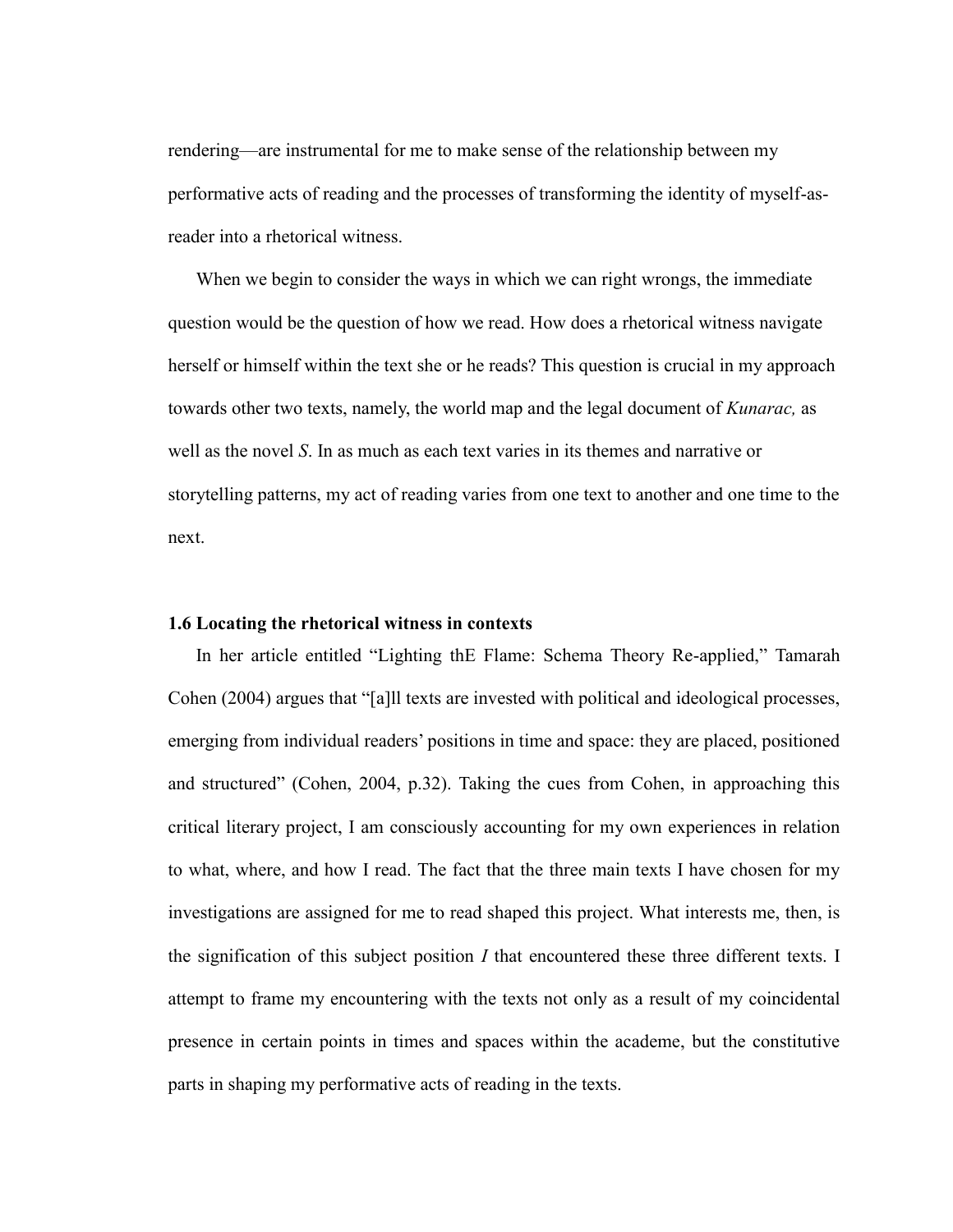In the next section, I attempt to make clear the processes in which the reader can encounter three main texts: the novel S., the world map, and the legal document *Kunarac*. Here my attempt is to lay out a site for you and navigate you to my journey of encountering the three texts, and in doing so, to provide the opportunity for continuity. Creating continuity might enable a reader to move between and beyond three texts, across genres and times. The fluidity with which you can move between different texts and contexts highlights the continuity that you experience in a spatio-temporal continuum. The spatio-temporal continuum in which the rhetorical witness is situated allows the reader to move between various modes of reading to accommodate various textual tones.

# **1.6.1 The novel** *S***.**

Imagine you are browsing through a library or a web page or hanging out at a bookstore. You find a novel on wartime rape in Bosnia. On the back cover of the novel, a comment from the prominent U.S. weekly periodical The Nation states that the novel "will leave you with survivor guilt even while never having undergone the horrific events described"<sup>18</sup> Suppose that this remark appeals to certain sensibilities in you as the reader and urges you to share feelings of guilt and vulnerability in order to empathize with the survivors whose stories it hopes to tell. You then encounter the real figures of raped women, their pregnancy, and births of unwanted children, which are all narrated through the raw experiences of main characters mediated by the Croatian feminist novelist.

# **1.6.2 The world map**

 $\overline{a}$ 

 $18$  See the back-cover of the novel S. The Nation, indeed, made this comment on the novel S.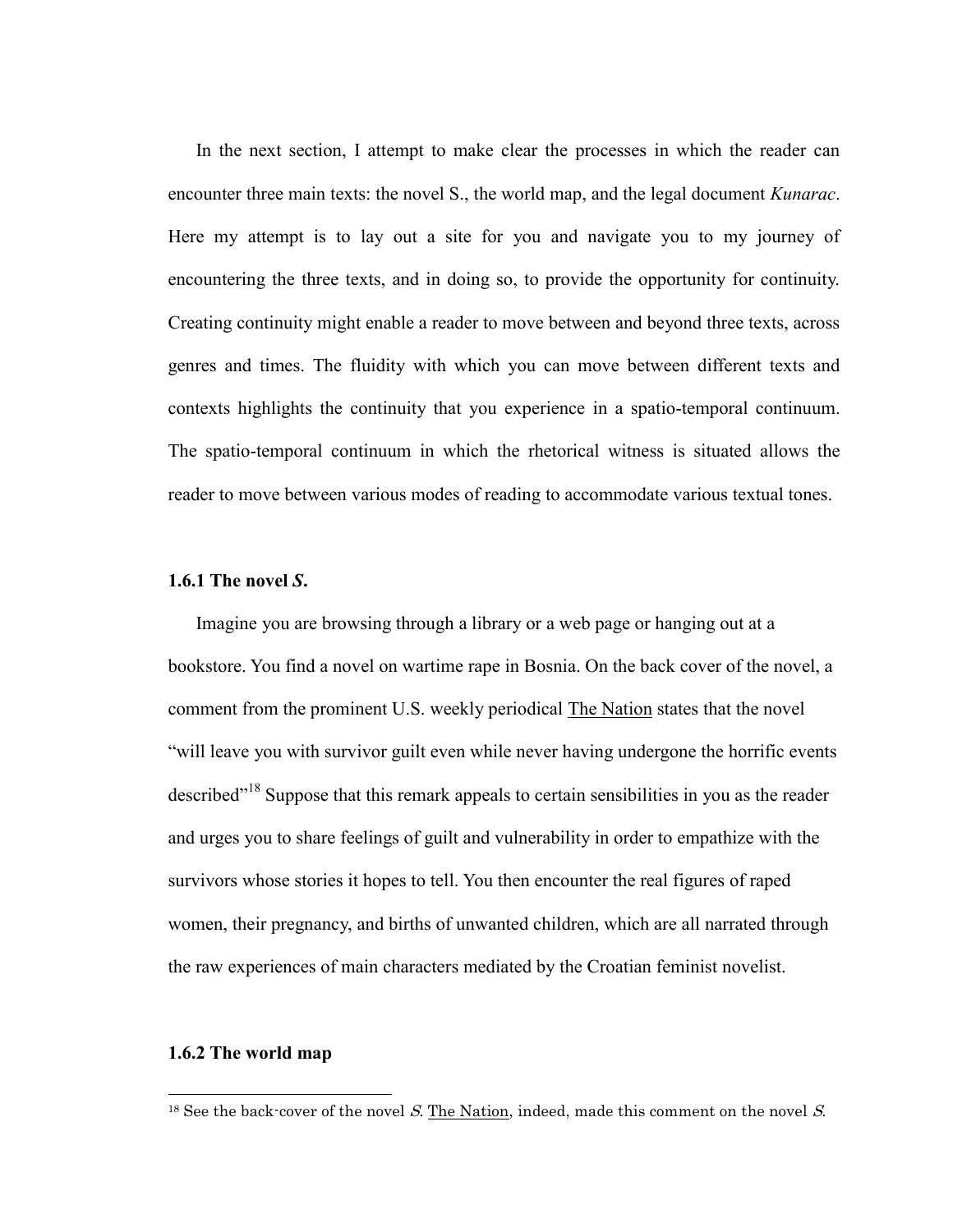When you look at a world map, you may anticipate where to travel for your next vacation with the sense of longing. You may not anticipate traveling a former war zone. Perhaps for this reason more than any other, you could have a mental traveling on the world map. The world map helps situate you by indicating which direction to take, where to cross the border, how to grasp the spaces and times if linguistically challenged, for example, in case of *the former Yugoslavia*. The map fulfills the function: to inform. And like most codes inundating the cultural and social environments—from daily language to all instances of the hegemonic legal culture—the world map can also misinform.

Following the visual storytelling of cartographers to capture the spatiality and temporality of *the former Yugoslavia*, one might ask: what does the language of *the former Yugoslavia* render on the world map? When used with the term *Yugoslavia*, the term *former* affirms post-Balkan social entities. This verification comes not from the visual storytelling of cartographers, but from the signifier of *the former Yugoslavia* as a legal concept. Whether or not cartographers are consciously using the language as a legal concept is not with the reach of a reader's measurement. What the reader can measure, instead, is whether there is the signification of *the former Yugoslavia* as a legal concept on the surface of the world map, and if any, the effect it might have upon the reader.

When you are challenged by the rendering of the former Yugoslavia on the surface of the world map, you might derive the following conclusions: 1) there is nothing to indicate the occurrence of wartime rape in Bosnia on the surface of the world map; 2) the reader cannot stretch the imagination about the Bosnian war simply by looking at this region represented by the world map; and lastly, 3) the world map conceals any historical accounts about the Balkan war, including wartime rape, mass murders, concentration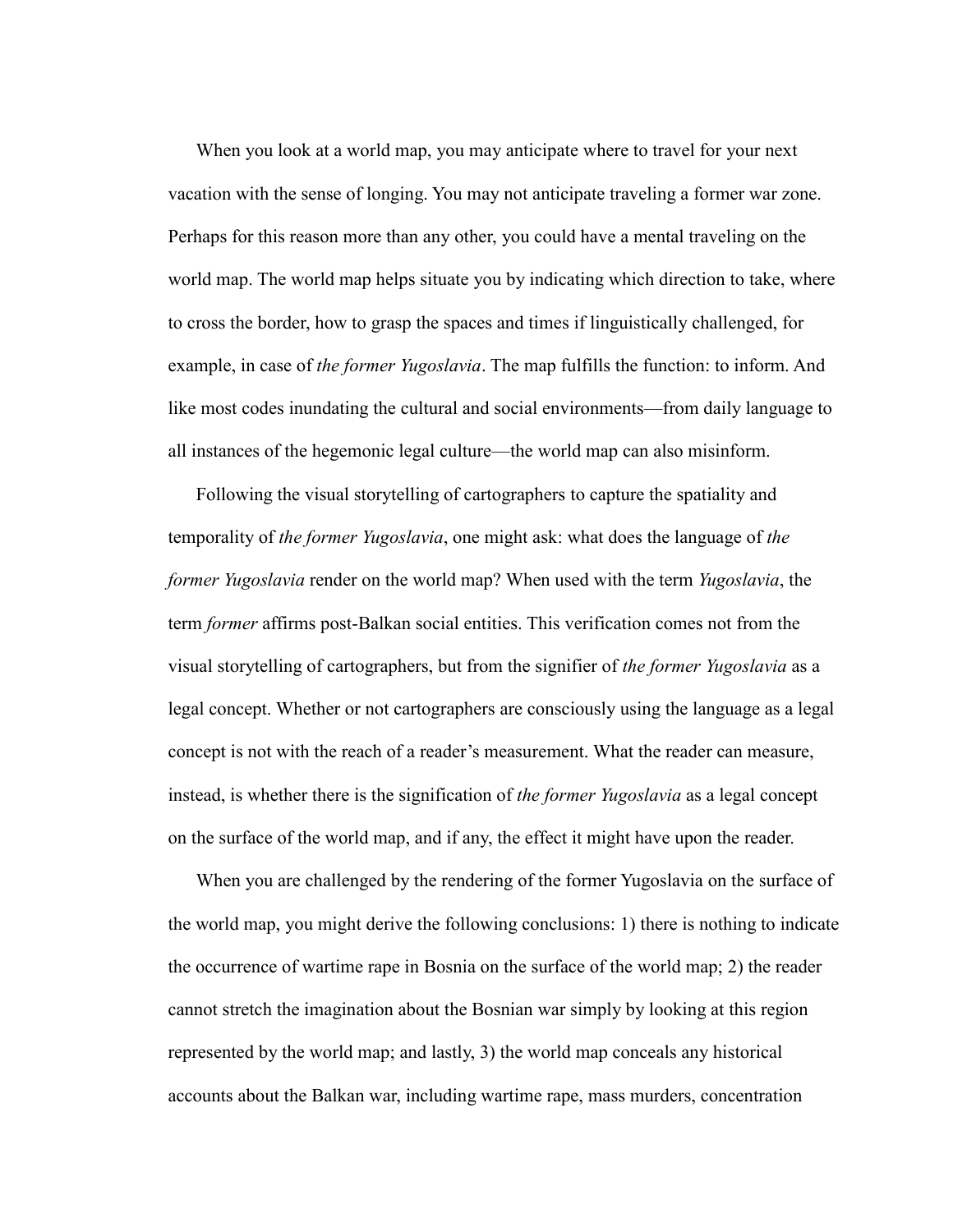camps, and war refugees that are manifested in the reality of the world. You may thus claim the necessity of recovering subaltern histories on the world map by creating a cognitive map.

Such a lack of any historical descriptions on the surface of the world map, however, does not render the text obsolete or useless for discursive practices of reading. In reading the world map critically and against the backdrop of visual storytelling by cartographers, there is never any real reason to assume that a world map is a cartographer's *artifact*. However, may we consider the world map as the artifact of cartographers? If so, how does such consideration vary the relationship between the reader and the world map?

The lesson one learns from reading the world map carefully and critically is that one cannot read the text on its surface alone. One should be *reading* signs and languages deciphered from the text interpretively, acknowledging the power of visual storytelling sustained by the hegemonic legal culture. The hegemony endorses ideology, as deeply coded and influential as it is obscure. And then one should be considering which aspects of ideology are decipherable in the supposedly innocuous world map and what types of power structures are being reflected, governed and preserved in it. Only then might the reader realize that, in fact, her or his reading was absolutely right: the absence of any historical markers including the language of *the former Yugoslavia* in its region does normalize the cartographer's signifier so as to all but erase the evidence that the world map is cartographer's artifacts.

# **1.6.3 The legal document** *Kunarac*

Have you ever read a legal document? What kind of impression did that document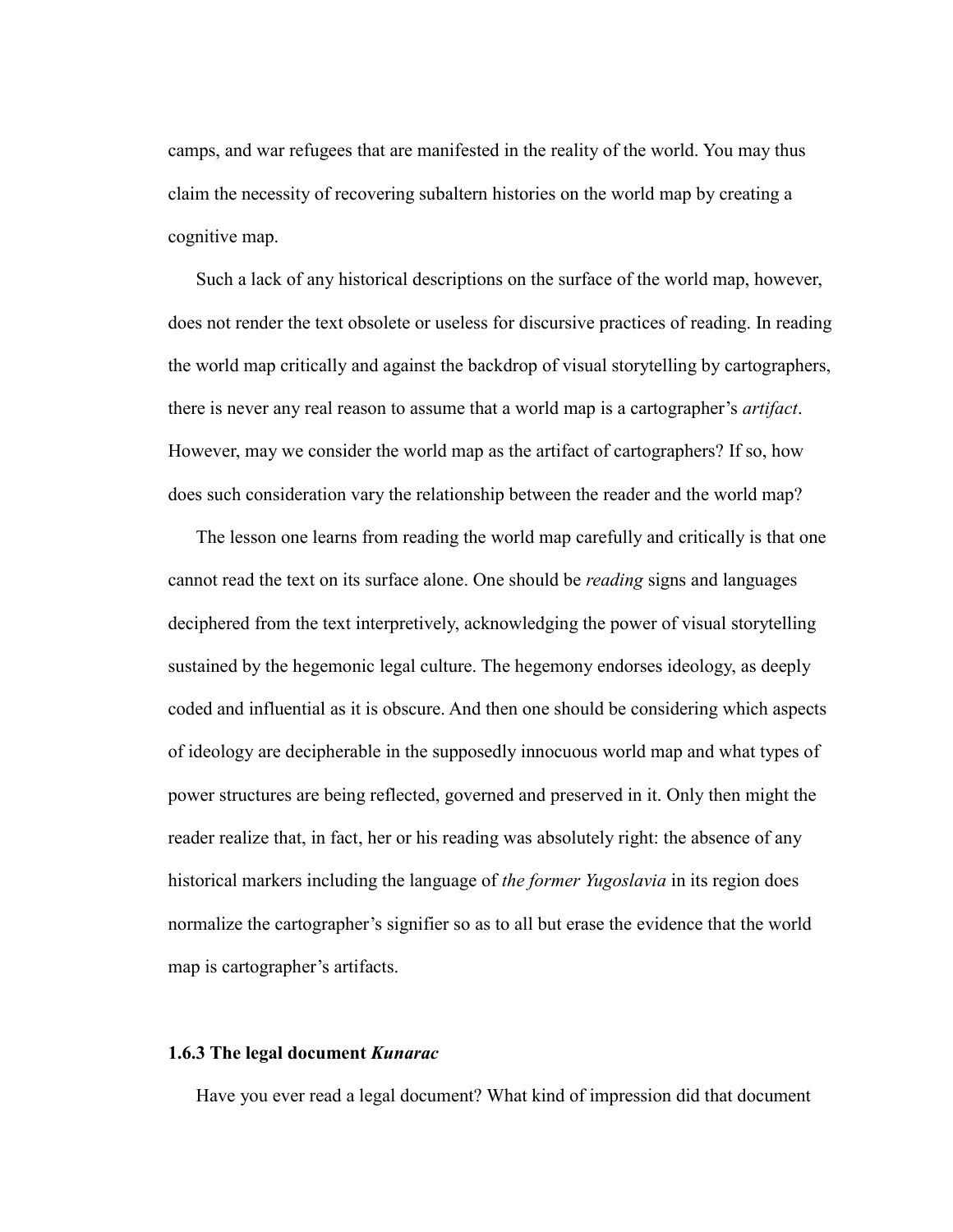leave on you as the reader? What kind of feeling does the text of judges' trial renderings of wartime rape in Bosnia, published on the International Criminal Tribunal for the Former Yugoslavia website, bring upon you?<sup>19</sup> It is voluminous and difficult that rests on a rough reading or skimming. Such reading—even skimming—wrestling with the enormous challenge of legal languages enables one to be an active participant in the judges' writings.

In trying to read legal documents such as *Kunarac*, the question of who speaks for whom and how is not unimportant. In acting as narrators for raped women in *Kunarac*, judges exercise a great amount of control and dominance over the narrated. Raped women's subordinate position is also revealed by the term *witness*. Despite the fact that they are legally identified as the witness—the witness of rape occurred to them as well as to other women—and in this sense, the raped women are a rhetorical witness, they are forced to become impotent. The raped women are narrated as impotent in the text not because of the physical and psychological trauma of rape they continue to suffer after the war. Rather, they are so because judges' narratives reinforce the ignorance, forgetfulness, and negative characteristics of the raped women.

Judges' legal fictions depart in many ways from juridical treatments of the crimes wartime rape, and also of the witnesses—raped women, for the main narrative conflict is not any putative problem of creating the figure of witnesses as such. The problem is, in fact, of judges. *Kunarac* contributes to the framing of raped women's experience in terms of judges' experiences and in the concomitant neglect of raped women's experiences.

 $\overline{a}$ 

<sup>19</sup> See the ICTY website. Retrieved from<http://www.icty.org/>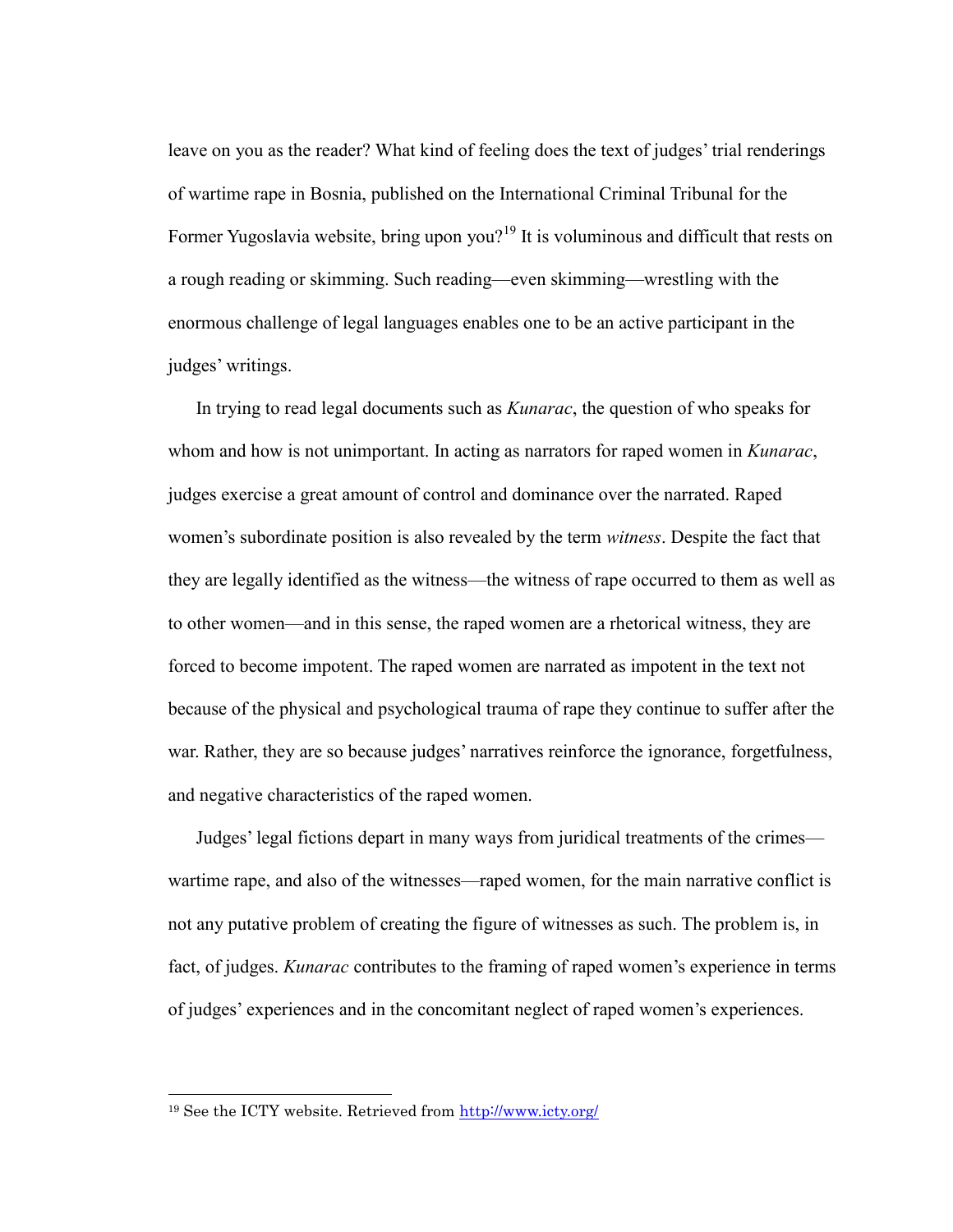Not a single act of reading is identical. In her preface written for Derrida's *Of Grammatology*, Gayatri Spivak (1976), acting as a translator, remarks, "the book is not repeatable in its 'identity'" (Spivak, 1976, xii). Each reading requires a new reading as a new reader. As Spivak notes, "each reading of the book produces a simulacrum of an ‗original' that is itself the mark of the shifting and unstable subject that Proust describes, using and being used by a language that is also shifting and unstable" (Spivak, xii).

One of the key roles the rhetorical witness plays is to read texts critically and engage in raising the self-understanding of oneself as a reader. I engage with three different texts in order to question whether and to what extent each textual genre enables and make necessary the theoretical basis of *my self-reflections*, and in doing so, I tend toward my sensibilities toward all three texts: I felt passionate about reading the novel *S*., I was confused by the rendering of the former Yugoslavia in the world map, and I felt alienated from the legal document *Kunarac*. Then, I will explore how my three sensibilities can be used to interrogate some outstanding themes and narratives patterns embedded in each textual genre.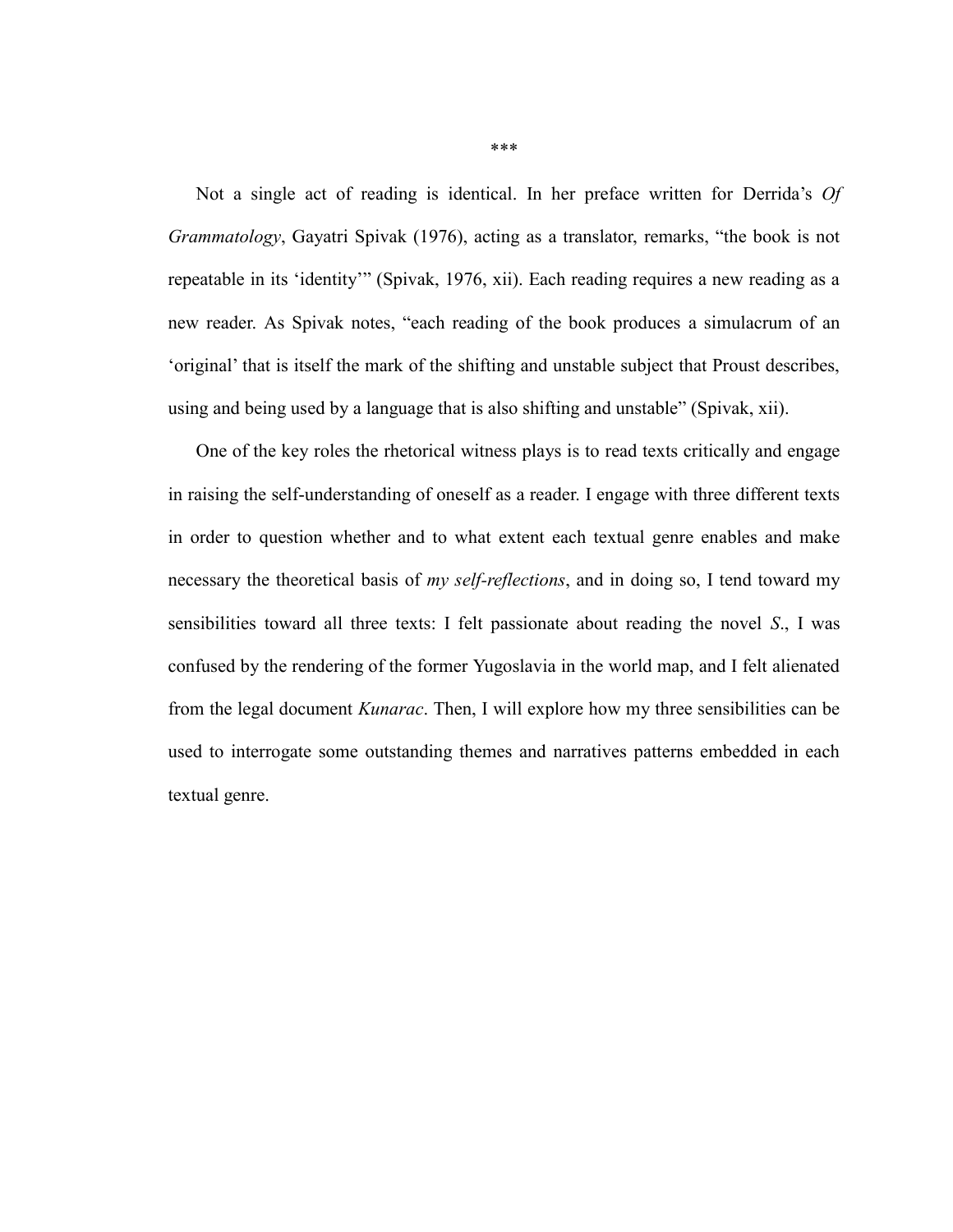### **CHAPTER 2**

# **The Legal Alien Giorgio Agamben's Reading of Primo Levi**

Primo Levi is a perfect example of the witness. --Giorgio Agamben, *Remnants of Auschwitz*

## **2. The origin of the term** *witness* **in Latin**

In his work *Remnants of Auschwitz: the Witness and the Archive*, Italian philosopher Giorgio Agamben (2000) revisits Primo Levi's raw experience of the Holocaust. In doing so, Agamben traces the origin of the term *witness*. There are two words for *witness* in Latin: *terstis* and *superstes*. The word *testimony* is derived from the first word *terstis*, in its role as a third person or party between two rival parties in trial or lawsuit. The word *survivor* is derived from the second word *superstes*; someone who has lived through an event, and someone who bears witness to it (Agamben, 2004, p.438). Levi is "a survivor" [*superstite*] of the Jewish Holocaust. But this also means that his testimony has nothing to do with the acquisition of facts for a trial (he is not neutral enough for this, he is not a *testis*)" (Agamben, p.438).

The personal aspect of disaster was brought about by Agamben's narratives in concerning Levi, who was a survivor (*superstes*) of Auschwitz. His testimony (*terstis*) was not, however, qualified to be considered as a reliable source of facts. The reason Levi's testimony was not considered as a reliable source of facts was unknown. At any rate, Levi was not *neutral* enough, was not allowed to testify in a courtroom, and was not legally identified as witness.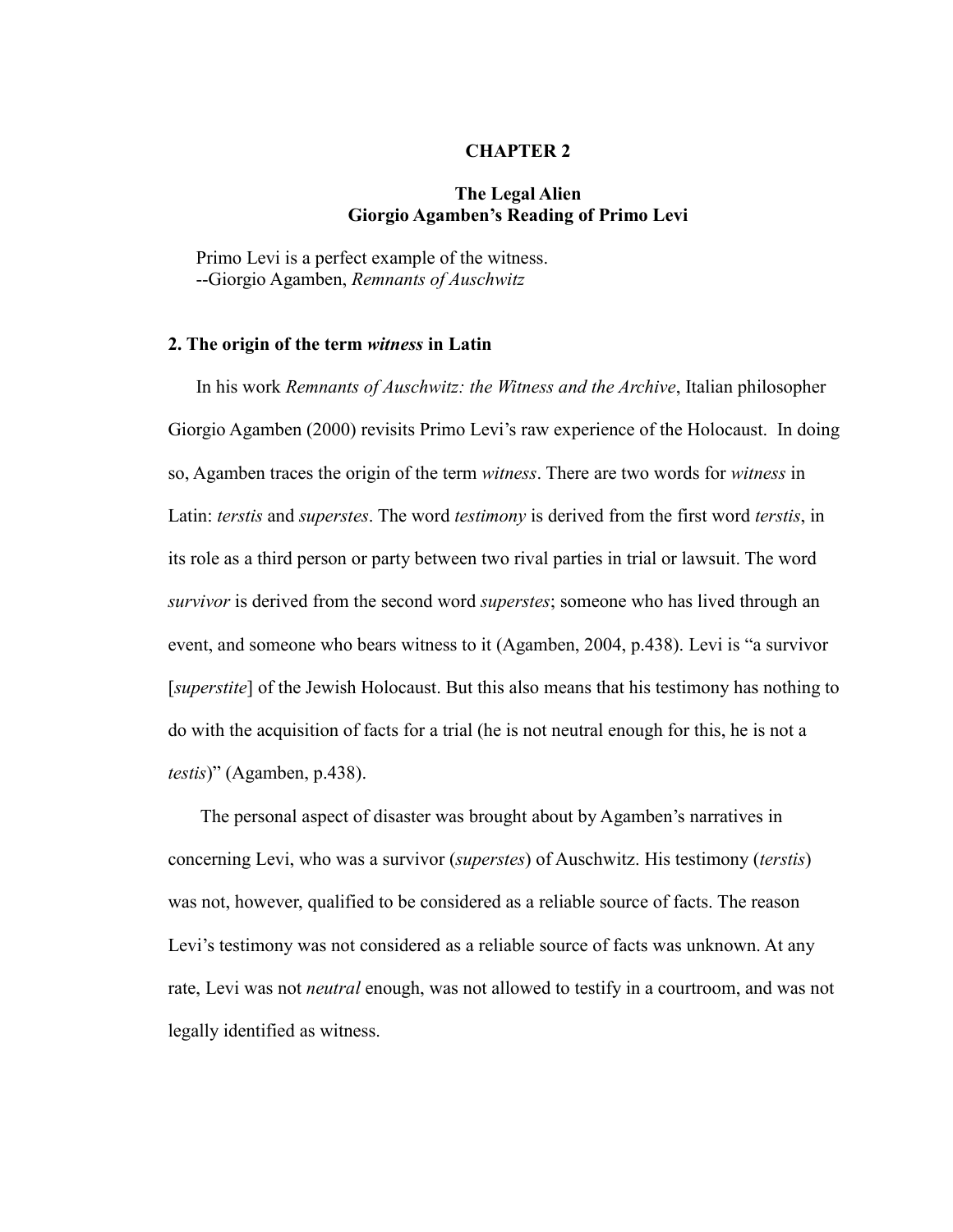### **2.1 Primo Levi as a Legal Alien**

Agamben illustrates the moment in which he saw Levi at meetings with the Italian publisher, Einaudi. "Levi had this uneasy about him when I saw him…" (Agamben, p.437). Agamben continues, "He could feel guilty for having survived, but not for having borne witness" (Agamben, p.437). He then asserts what Levi comments on, "I am at peace with myself because I bore witness" (Agamben, p.437). The chain of these narratives between Agamben and Levi yields some analytical questions: how did Agamben get that sense that Levi was uneasy about himself? Why did Levi feel peaceful for bearing witness? What does it mean for Agamben to say that "Primo Levi a perfect" example of the witness" when Levi was, in fact, legally unidentified as witness?

In order to approach these preceding questions, I consider Levi as a legal alien, the estranged figure from the legal category of witness. Some of what follows is drawn out of a passage in Agamben's (1998) *Homo Sacer: Sovereign Power and Bare Life*. I would like to indicate some of its salient aspects in this work. I attempt to situate and observe the problem of witness in the context of modern democracy. In *Homo Sacer*, Agamben introduces the concept of *bare life* or *sacred life*. Agamben states:

The root of modern democracy's secret biopolitical calling lies here: he who will appear later as the bearer of rights and, according to a curious oxymoron, as the new sovereign subject (*subiectus superaneus*, in other words, what is below and, at the same time, most elevated) can only be constituted as such through the repetition of sovereign exception and the isolation of *corpus* (i.e., the new subjects of politics), bare life, in himself" (the second parenthesis mine) (Agamben, 1998, p.124).

From these characteristics, Levi's life after surviving the Holocaust could be identified as the *sacred life*. Agamben's thought on *sacred life* is accompanied by the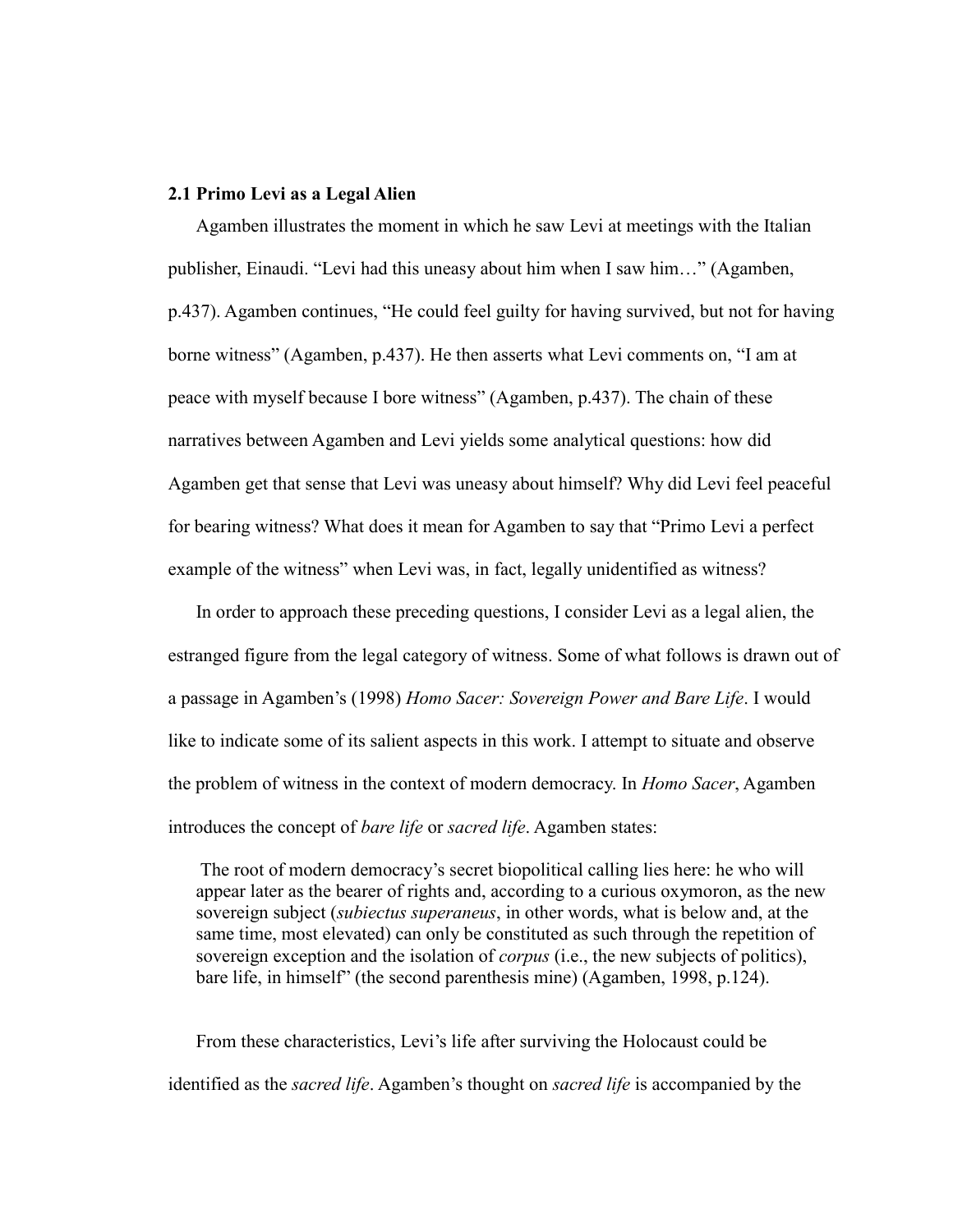understanding of *body*. "Democracy is born precisely as the assertion and presentation of this 'body': *habeas corpus* and *subjiciendum*, 'you will have to have a body to show'" (Agamben, p.124). Citing Thomas Hobbes' *The Leviathan (The Social Contract)*, Agamben explains that to have a natural body is different from to have a political body. ―Man is not only a natural body, but also a body of the city, that is, of the so-called political part‖ (Agamben, p.125). Because of the sheer arbitrariness of power dynamics amongst human beings, the weakest person could kill the strongest person. No one can trust her or his strength, and accordingly, her or his inherent superiority to others. As my study continues to be marked by the theme of witness, I choose to use the term *the legal alien* to describe Levi and consider how the notion of *bare life* could affect this seemingly legitimate witness.

In the twentieth century, a subtle shift occurred in terms of locating the body of human beings in the juridico-political sphere. Agamben points to this subtle shift in investiture of body politics, to the movement away from the concept of *freedom* and *liberties* toward the corpus as the figure that carries the demand for clear juridicopolitical significance. Since the birth of modern democracy, it is no longer a free man (*homo liber*), who was assumed to occupy the secured political space except in the realm of law wherein her or his peers interfered into the legal judgment. Rather, the corpus, and here I borrow the phraseology from Agamben—*the life that is unworthy of being lived* has become the locus for the political history of modernity (Agamben, p.122). If one understands what this shift would indicate, one will see why I am bound to identify Levi's life after the Holocaust as *the life that is unworthy of being lived*. Levi strongly believed in bearing witness to the Jewish Holocaust, but could not become one. Does his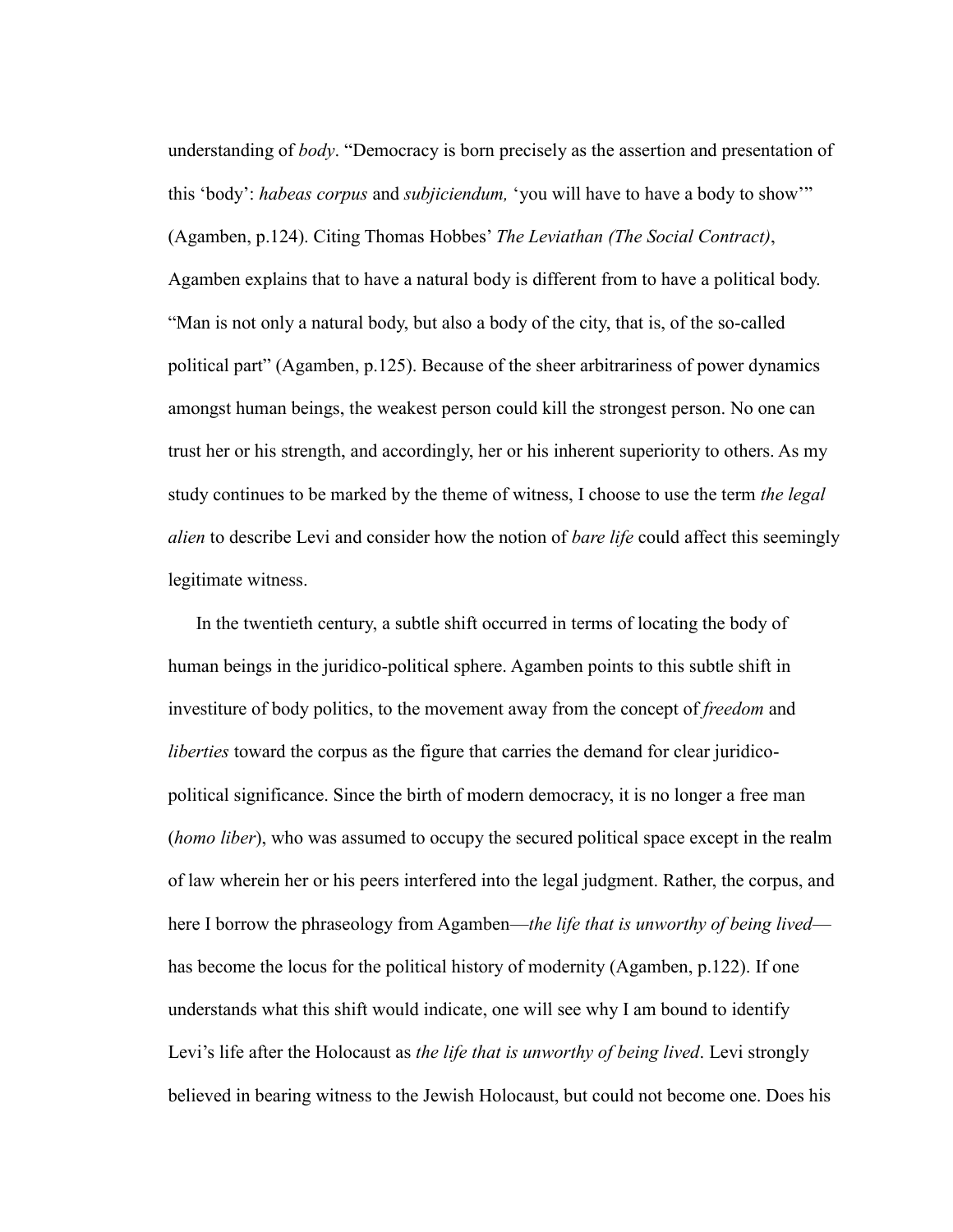life after the Holocaust signal the life that is unworthy of being live?

# **2.2 Agamben's narratives of resistance**

*Primo Levi is a perfect example of the witness*. I will focus on a moment in which Agamben encountered Levi at the Italian publisher, a moment that opens up the dialogue between the philosopher and the writer, proffering a tantalizing possibility for Agamben to bear witness to Levi. When Agamben encountered Levi and pronounced that Levi is a perfect example of the witness, Agamben entered into spaces of identification that exposes him to the internal reality of Levi. Agamben seizes upon Levi with adherence to less personal concerns such as legal and ethical issues, and seems to avoid entering into the spaces of Levi's inner struggling that would somewhat undermine Agamben's appropriation.

However, Agamben's narratives still reveal the fact that he engages with nonappropriative, less cognizant acts of witnessing Levi. This is one reason I am interested in reading Agamben's accounts on Levi closely and carefully. Agamben's interlocutory roles in *witnessing* Levi ascribe to him the mediating role. I contend that this philosopher is himself a rhetorical witness who is exposed to the complexities of language, history, law, justice, and ethics in such a way as to maintain his critical stance while holding together the intimacy of non-appropriative act of bearing witness.

Tracing back to the Agamben's narratives to determine whether or not Levi is a *legitimate* witness of the Holocaust becomes less relevant. Instead, when we tend toward Levi's efforts in introspecting and self-consciously identifying himself as witness, we can consider the expressions of *resistance* against the hegemonic legal culture that excluded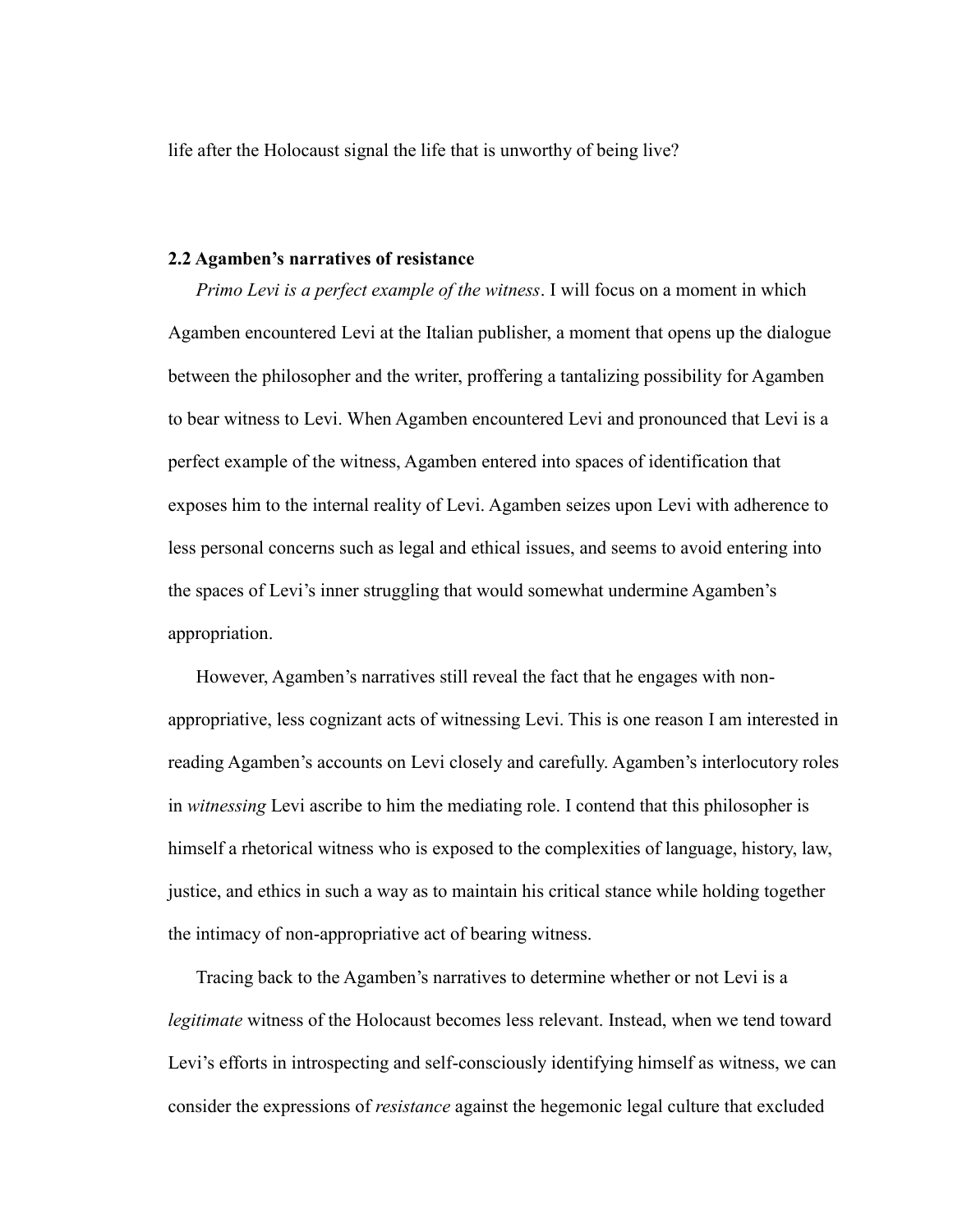him from the legal category of witness. His endeavors of resistance are sustained by Agamben's *narratives of resistance*. "Essential then to the narratives of resistance," according to critic Barbara Harlow (1987) in her seminal work *Resistance Literature*, "is the demand they make on the reader in their historical referencing and the burden of historical knowledge such refereeing enjoins" (Harlow, 1987, p.80). Harlow's notion of *narratives of resistance* suggests that understanding of history or historicity, or what is considered a proper historical knowledge have the possibility of misunderstanding, and may not always be amenable to exact reproduction of knowledge in another educational or cultural or historical setting. If we agree with Harlow and situate Agamben's *narratives of resistance* within an ongoing process of understanding the Holocaust history and its survivor Promo Levi, we come to grip the importance of "a politicized interpretation and reading." As such, instead of simply considering whether Levi should be considered a *legitimate* witness or not, we can consider how Levi was becoming one.

## **2.3 The savor of one's private being**

I attempt to adhere to this Levi's assertion "I am at peace with myself because I bore witness." Levi's assertion is marked by certain historical referencing made by Agamben. In quoting this statement, Agamben levels Levi against the seemingly innocuous tonality expressed in the term *peace*. "Some of my friends, very dear friends of mine, never speak of Auschwitz. Yet, for others, the only reason to live is to ensure that the *witness* does not perish ... I have not ceased to be an *ex-deportee*, a *witness*‖ (italics mine) (Agamben, p.437).

Intimately precious and ineffable, beyond the reach of the descriptive word of social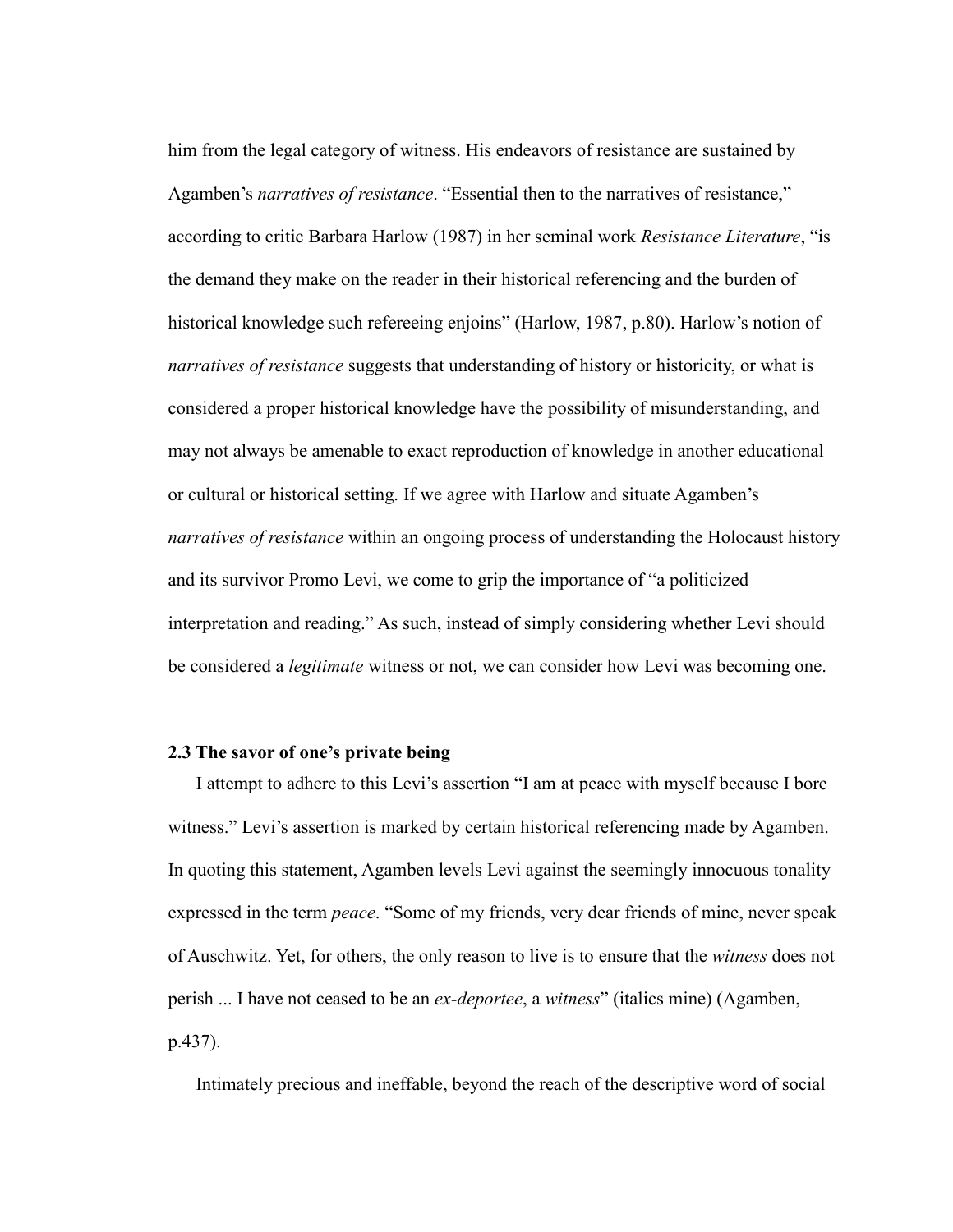reality, Levi's sense of self as an ex-deportee or a witness becomes intelligible because Levi comes to terms with his Self. For Levi—and it is here, perhaps, that he is most centrally in the Holocaust literature—the savor of one's private being is a primary register of reality, and the self-identification as a witness is requisite for his existence in the world. The process that involves Levi's self-identification with the term *witness* includes his resistance against extinction of personal memory on the atrocities of the Holocaust he bore witness.

―I firmly decided that, despite everything that might happen to me, I would not take my own life...since I did not want to suppress the witness that I could *become*" (italics mine) (Agamben, p.441). Levi *makes judgment impossible* and regards victims as executioners and executioners as victims. This is Levi's central position, a characteristic combination of his psychic extremes—breaking up barriers between those who judge and those who are judged; those who maneuver law and those who are maneuvered by law. At the profoundest level of becoming a witness, Levi marks himself neither by the fixed, unique stamp of a survivor of the Holocaust nor by the legal category of a *witness*. If we consider that the world is a kind of social construction in which all counters of reality are merely virtual, relational, dialectically contingent, Levi's self-identification with the term *witness* is not only a decadent juridico-political affair. But it is also of literally vital importance because it means taking on one's self, proving one's self without an approval of law or judgment, defining one's sense as witness without relying on its existing signification, and thus, creating his own self-identity as witness.

For Levi, the notion of witness seems to be shapeless not only because it is a private and internal event within but because the identity of his self-as-witness is inherently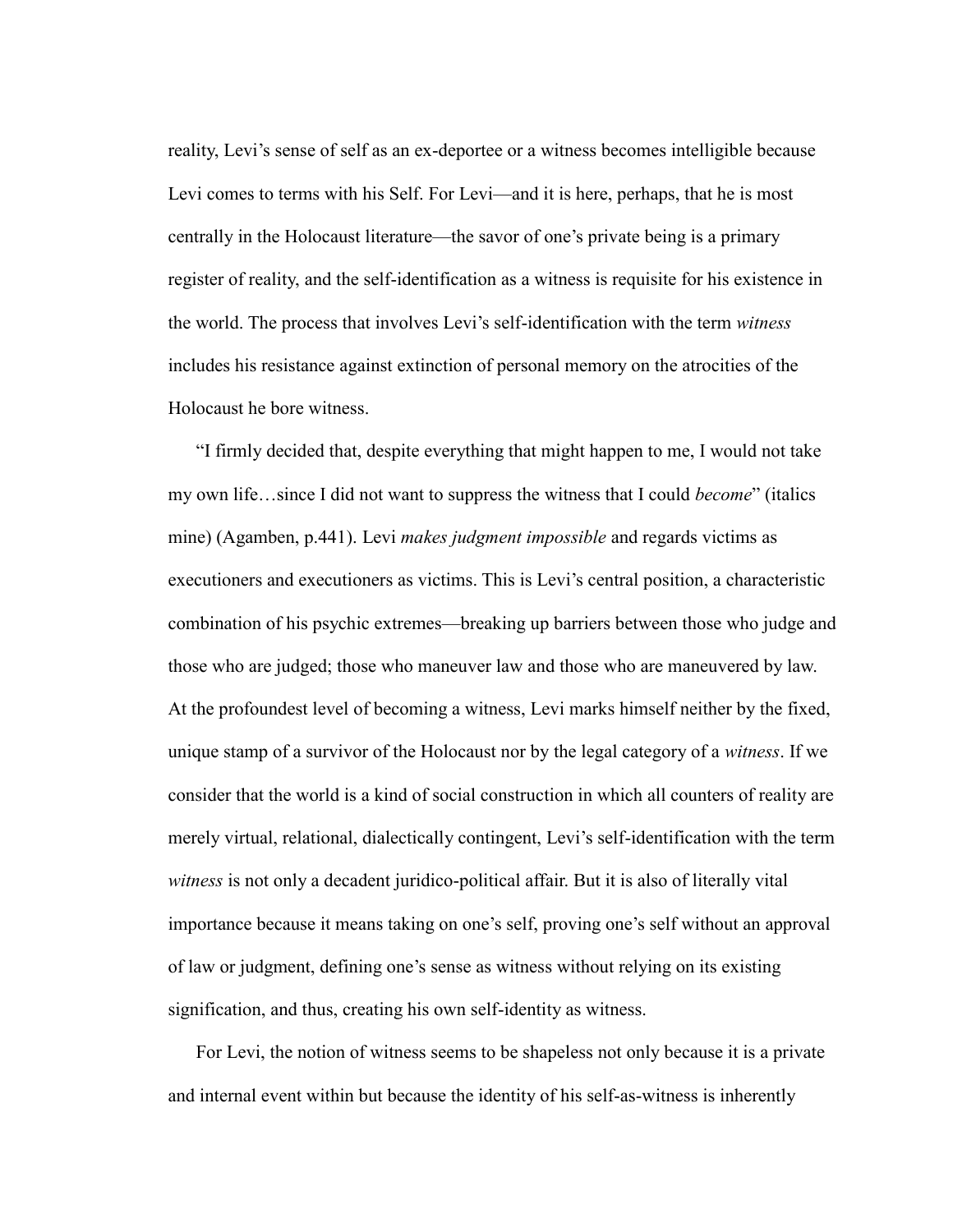without a form, proof, and evidence that law may require from the "legitimate" witness. After all, he was not legally identified: he became a legal alien. To Levi, the attempt to grasping the sense of self as witness means a thrust of oneself onto the primal fluid level of complete formlessness, where boundaries between himself and law can be obfuscated. Levi's describes this gray zone as the zone that could be not yet born or already extinguished (Agamben, p.441).

Levi's desire to become a witness should not be confused with some kind of a utopian desire. It results from an endless cycle of negotiation in his life in the war camp and the life after surviving the Holocaust. He could have merged with others or run away from the war camp and/or thrown himself onto the fence to kill himself (Agamben, p.441). The lesson we learn from Levi's ceaseless endeavors in becoming a witness is that one's will to adopt a distinct form of identification is, and must be, recurrently confronted by the attempt of surviving the danger and creating a rupture between one's self and the power of juridical affairs. These antithetical conditions are precisely what make Levi a witness.

# **2.4 Using the test drive in the (re)trial of Adolf Eichmann**

We will now cast light on Agamben's narratives on the trial of Adolf Eichmann. Eichmann's defense lawyer Robert Serviatus stated: "until the end, Eichmann insisted on his guilt before God alone (who was for him only a *hoherer Sinnestrager,* a higher bearer of meaning) to defend himself from the crime of Holocaust and could not be legally prosecuted‖ (Agamben, p.440). Now we are invited to read this quote closely, and in doing so, we are particularly paying attention to the fact that Eichmann testified, in his plea of guilt for facilitating the Holocaust, before God. Where Eichmann claimed the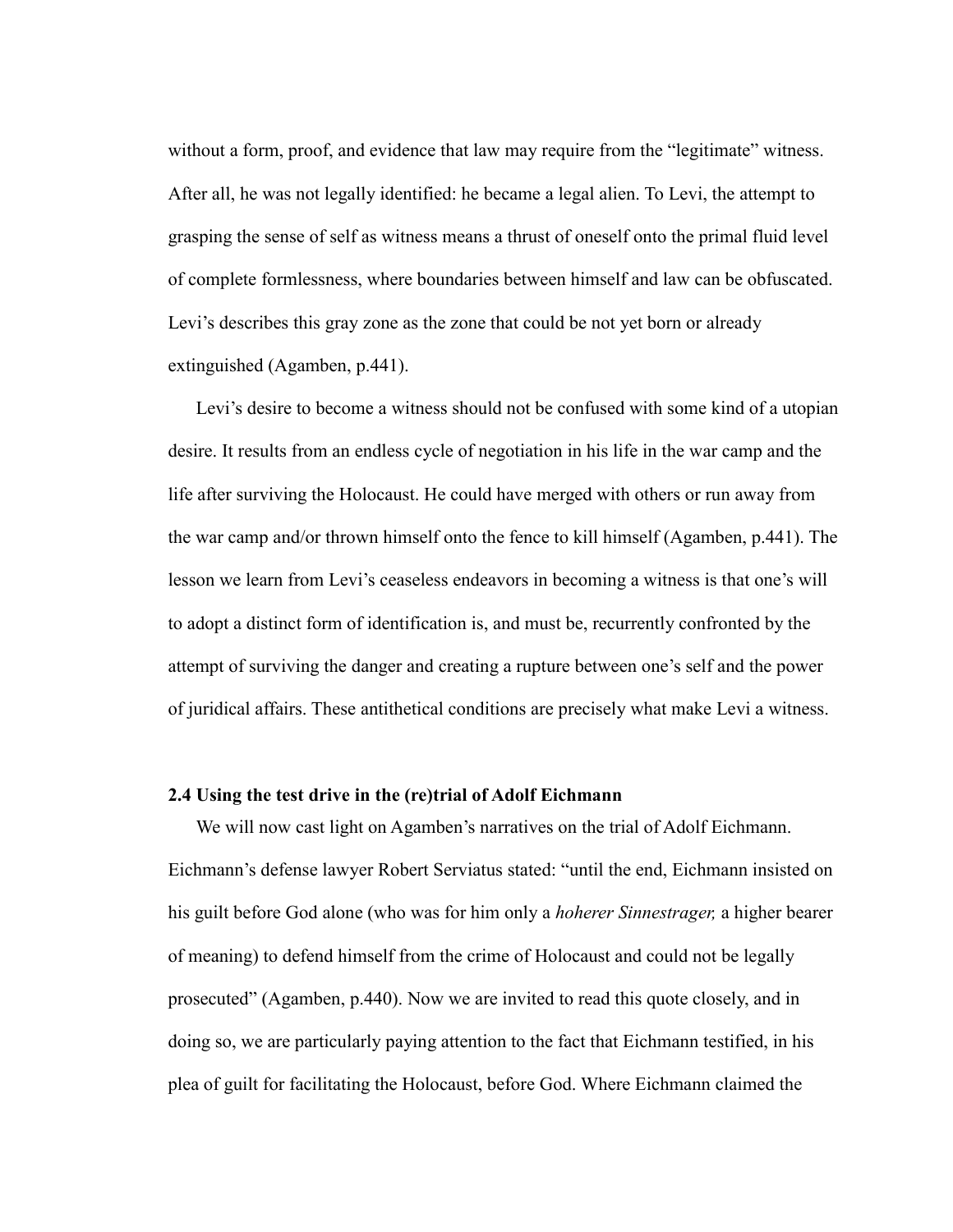testimony of his guilt before God, the plea itself opens up the possibility of endless contestation. Agamben brings a question to Eichmann's claim of the testimony; he considers Eichmann's act of claiming the testimony questionable.<sup>20</sup> What Agamben brings to the discussion is, then, the possibility that he might have, either in terms of endorsing Eichmann's testimony or casting doubt upon it. Whether or not Eichmann's plea of guilt before God can be properly measured within the existing evidential paradigm of law and judgment is another story.

Philosopher Avital Ronell and writer and photographer Suzanne Doppelt's (2003)'s *The Test Drive*, helps to consolidate a number of points that I want to underline and pursue in terms of Eichmann's testimony. In their book, Ronell and Doppelt have explored philosopher Friedrich Nietzsche's notion of *scientific experimentation*. Nietzsche interrogated science and its reporting system and investigated the structure of a reporting method as both singular and repeatable in the domains of pharmaceutics, medicine, reproductive technologies, and law (Ronell, 2003, p.655). The idiom *the test drive* is, as the title of this book indicates, derived from the practice of experimentation on the reporting system carried out by Nietzsche. In his work *The Gay Science*, Nietzsche (1882) reflected upon the *experimental disposition*, regarding the concentration camp as the most distinct experimental laboratory in modern history. Let us not forget that concentration camps such as the Auschwitz became the real scene of human subject research, such that human beings were targeted as the object of scientific experimentation. This may send chills down our spine. In tracing the genealogy of Nietzsche's

 $\overline{a}$ 

<sup>&</sup>lt;sup>20</sup> Regarding the issues of questioning one's testimony by others, we can recall my earlier discussions on the notion of fabrications suggested by Butler. See p.24.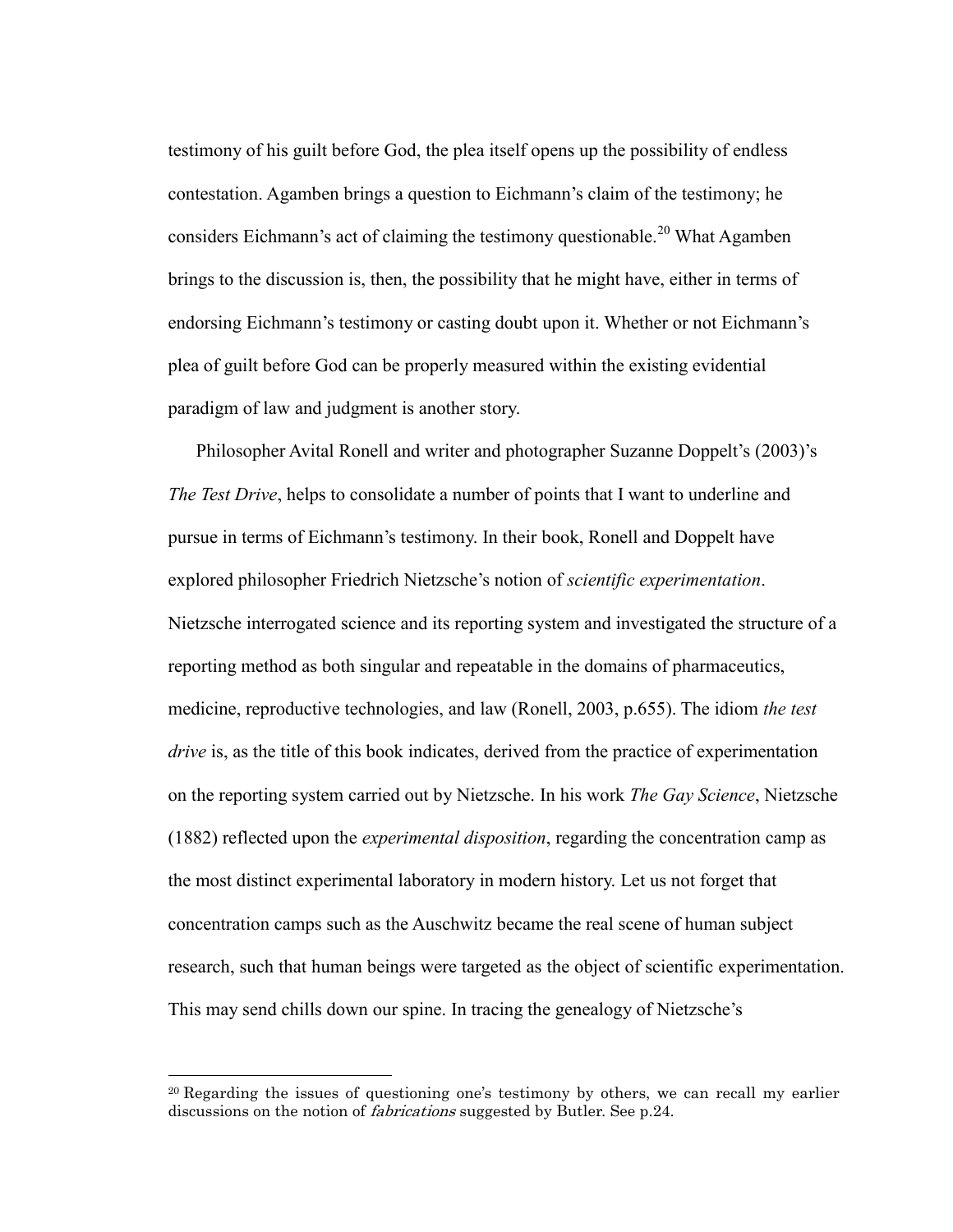experimentation, the *test drive* becomes the tool with which Ronell and Doppelt (2005) pursue "an endless erasure of what is" (Ronell & Doppelt, 2005, pp.6-7).

The hermeneutical experiments Ronell and Doppelt carry out in their work *The Test Drive* are aimed at reading more stories than [what] the experimenter at a given moment is trying to tell with it. As they delineate it, "fiction, narrative, contingency, and *difference* inform the experimental effort" (Ronell  $&$  Doppelt 2005, p.43). The experiment, carrying the demand of ethical responsiveness to the historicity of the twentieth century, is the "locus of tremendous ethical anxiety" (Ronell  $&$  Doppelt, p.157). The value of hermeneutic experiments of reading and interpreting texts lies in the power of healing ethical anxiety with their therapeutic effect.

Taking the cues from Ronell and Doppelt, I consider the tone of Agamben's narratives regarding the criminal of the Holocaust, Adolf Eichmann. Contrary to his empathic reading for Levi who was legally-unidentified as witness, Agamben reveals frustrations and anxiety over this seemingly illegitimate witness, Eichmann. Agamben's narratives prompt us to engage with what Ronell and Doppelt call *experimental efforts*, the endless erasure of what is.

# **2.4.1 Test 1: Legal guilt, moral guilt**

Considering the trial of Eichmann, Agamben registers the expression *legal guilt*, which results in paying the price of ethics, by pointing to the risks of moral guilt ascribed to the trial of Eichmann. Agamben suggests:

The only possible explanation for this insistence [of Eichmann's plea of guilt before God ] is that, whereas the assumption of moral guilt seemed ethically noble to the defendant, he was unwilling to assume any legal guilt (although,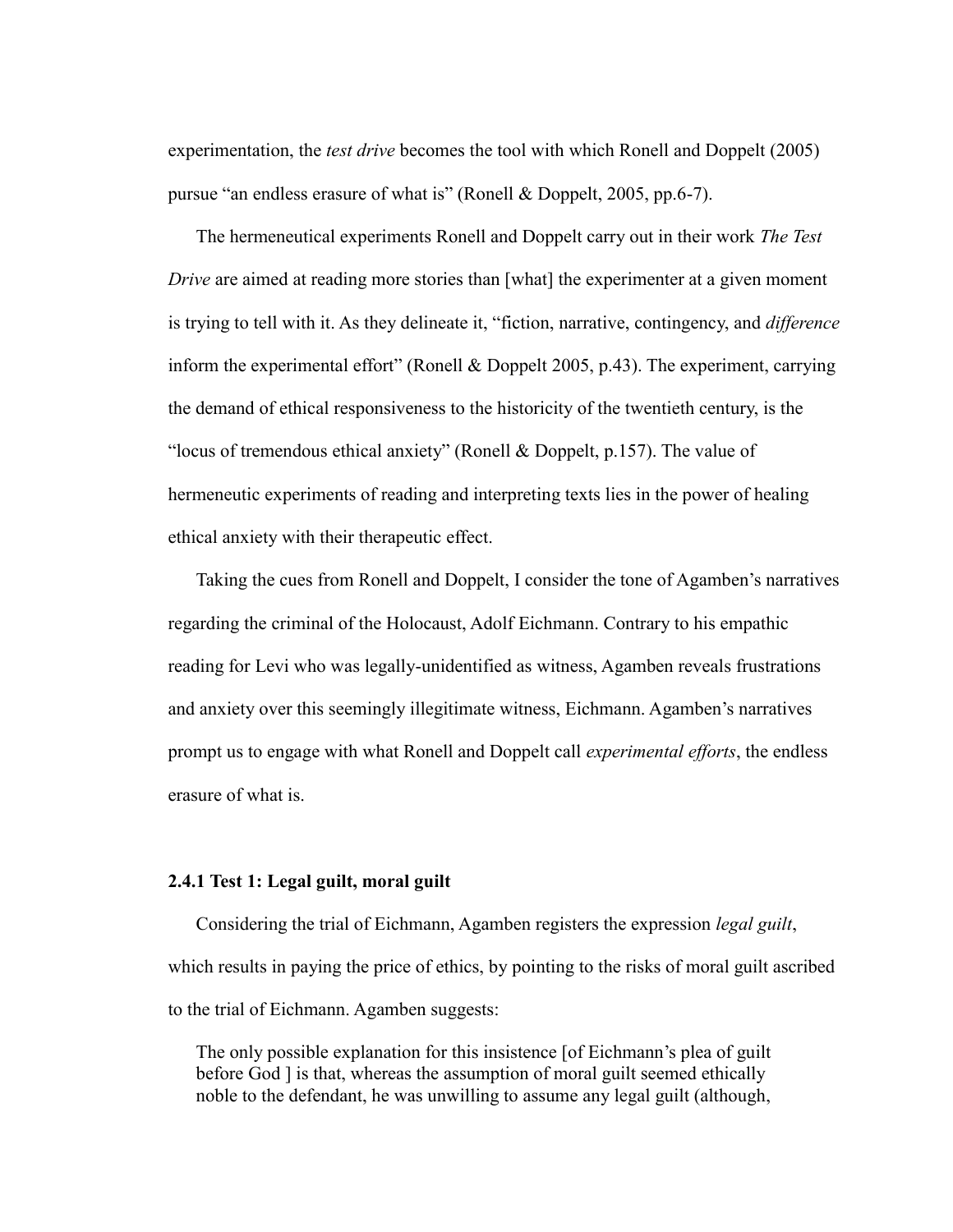from an ethical point of view, legal guilt should have been less serious than moral guilt) (Agamben, 2004, p.440).

What are the main characteristics that Agamben finds to distinguish legal guilt from moral guilt? Agamben is stuck at a moment when the question of *moral guilt* emerges in his reflections on Eichmann. One can surmise that the shift to the legal guilt introduces a crucial byway to decipher what Agamben had not said: Eichmann could have been willing to assume his legal guilt due to the fact that he facilitated the Holocaust. If the legal guilt signals the desire of Agamben's—the desire to turn over Eichmann's moral guilt and instead, assume Eichmann's legal guilt—then we would need to rethink everything that has been legitimated by the terms *law* or *legal*. The theoretical issue at hand entails at least one question: Can Agamben preside over Eichmann's legal guilt without taking into account his claim of moral guilt at all?

These two registers, the legal guilt and the moral guilt, can be understood to pivot around the law-ethics axis, and it is for this reason that I draw toward the Eichmann's testimony. While Agamben carries on emphatic reading on Levi's autobiographical plea for wanting to be identified as witness, he problematizes Eichmann's moral guilt, which is, without articulation, appropriated by the concept of *legal guilt*. The particulars of Agamben's appropriation of legal guilt for Eichmann bring us a further query: What are the consequences of assuming legal guilt? Agamben concludes his elaboration as follows: "To assume guilt and responsibility – which can, at times, be necessary – is to leave the territory of ethics and enter into that of law (Agamben, p.41). Ethics is the sphere that recognizes neither guilt nor responsibility; it is, as Spinoza knew, the doctrine of the happy life" (Agamben, p.41).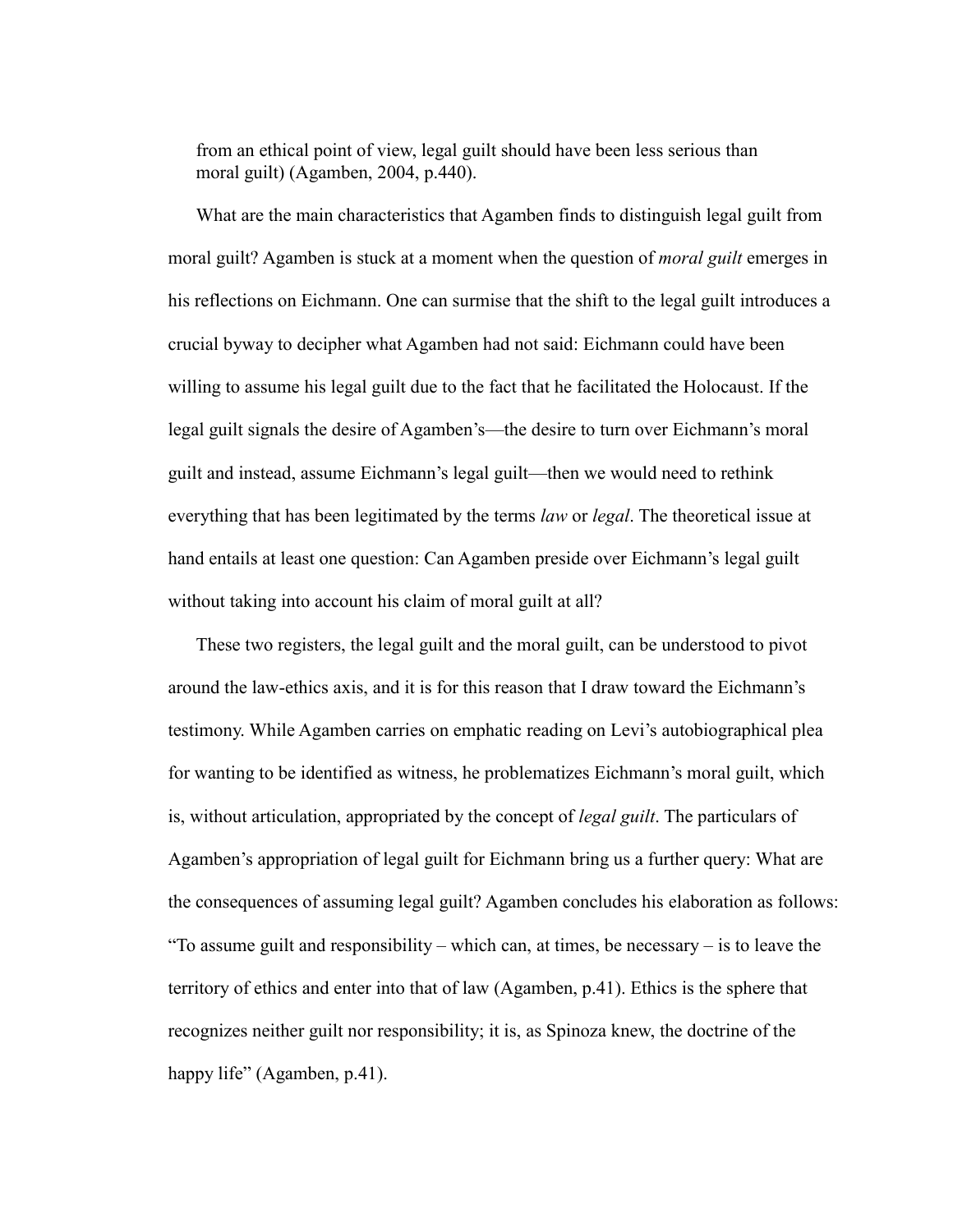Heeding the assertion that the assumption of guilt and responsibility must be essentially treated by law rather than by ethics, Agamben purposely contradicts himself by tapping a paradoxical feeling of *legal guilt* for Eichmann. Eichmann's admission of his guilt, in turn, with a wishful testimonial that sought evidence from a divine figure, tells us something about contradictions regarding this witness' political position. Further, Eichmann's appealing of guilt before God demonstrates the complex social, legal, and ethical attitudes toward his position before law.

It is clear that seeking compensation for Levi in the territory of law where he was legally unidentified as witness reinforces injustice against Levi. Similarly, assuming Eichmann's legal guilt has its own limitation because his moral guilt was justified by the given testimony. Where the law intersects with ethics, the question occurs to me as to where to draw the line between legal guilt and moral guilt. More importantly, can we divide them?

Unveiling two registers, the legal guilt and the moral guilt, brings the law into an *a priori* rationale. If it disturbs Agamben, this is in order to set up something else, something very personal than what Agamben may anticipate. Yet, the direction Agamben's narrative seems to take would not simply be subject to law alone; rather, the transparency which two registers of guilt unfolds lies in the ethical thinking in law. There is a vast area of ethical thinking that appears to be absent from Agamben's reflection or that is in danger of falling into the seemingly optimistic closure of ethics by pointing at Spinoza's *the doctrine of the happy life*. With this Agamben's impenetrable utterance in reference to the term *happiness*, one cannot simply end up interpreting that ethics undermines law or vice versa. Ethical thinking in law emerges here as an important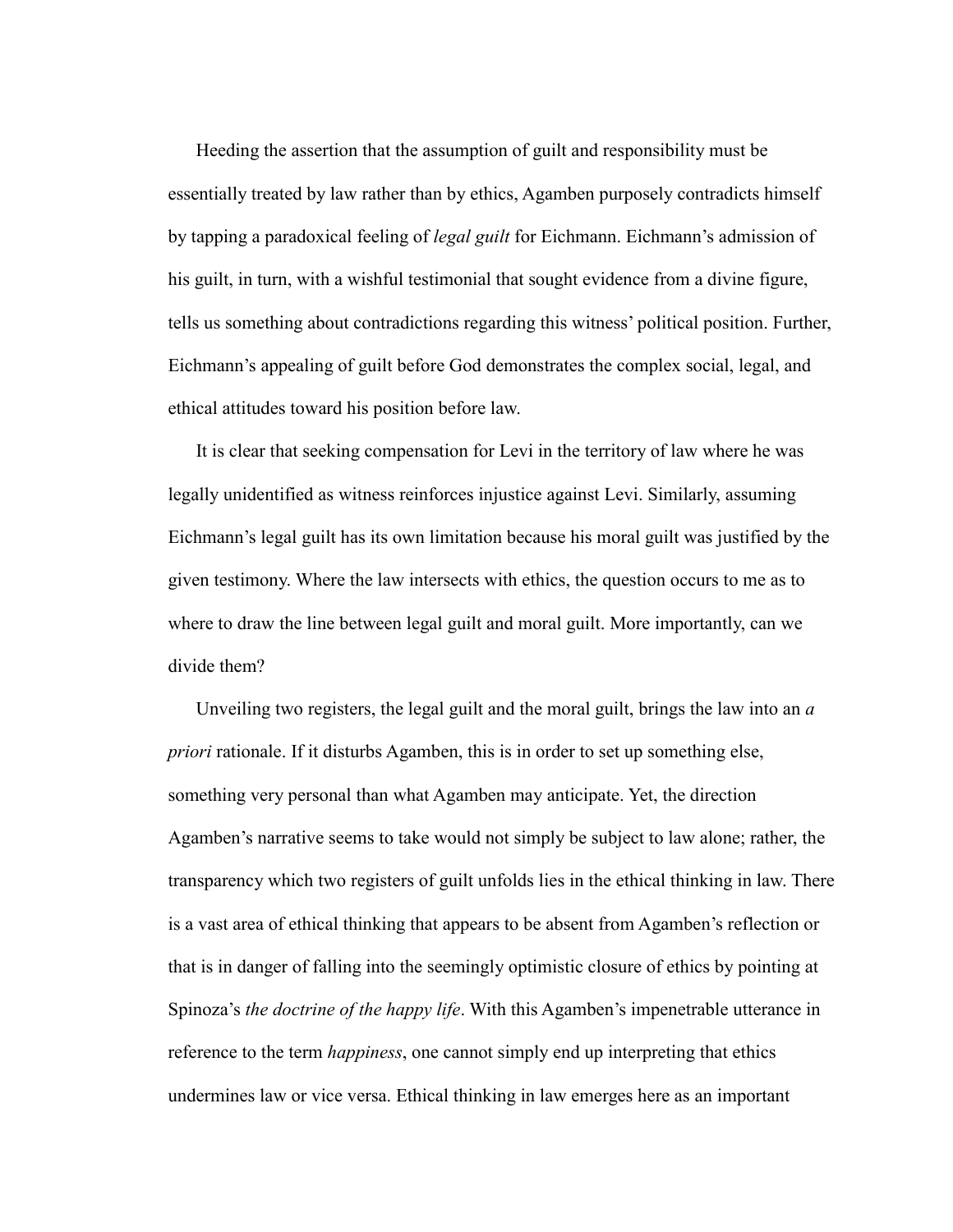consideration when we follow, as Derrida (2000) maintains, "one will never be able to demonstrate, in a sense of theoretical proof or a determinate judgment, that a perjury or lie has in fact taken place" (Derrida, 2000, p.30).

It is to be noted that Agamben does not necessarily constitute the understanding of guilt outside ethics but troubles its internal function by separating moral guilt from legal guilt. The demarcation reflects on the sine qua non that the law should recognize its pitfalls: the pitfall for not identifying Levi as witness and the pitfall for acknowledging Eichmann's moral guilt as such. Agamben further prompts us to understand that despite Eichmann's attempt to render his guilt outside of human significations, as he did in confessing before God, the testimony was ultimately considered a confessional plea rather than a legal ruling.

## **2.4.2 Test 2: I swear by God**

Now the question arises regarding where to place two registers of guilt; surely, given the fact Eichmann testified, in his plea of guilt for facilitating the Holocaust, before God, it, too, is not a far cry from everyday common sense. An ambiguous clue, the challenge posed by the utterance *I swear by God* can be heard from anyone, anywhere and anytime. *I swear by God* is very likely to be uttered with the essence of witnessing—a shorthand blueprint intended to establish a tone of confidence, telling others the limit of challenging the Other of oneself. *I* testify but avoid the execution so long as *I* am confessing before God.

Meanwhile, there is something about our common sense that alarms us here: The two registers of guilt cannot be reduced to a history of the non-human signification, God.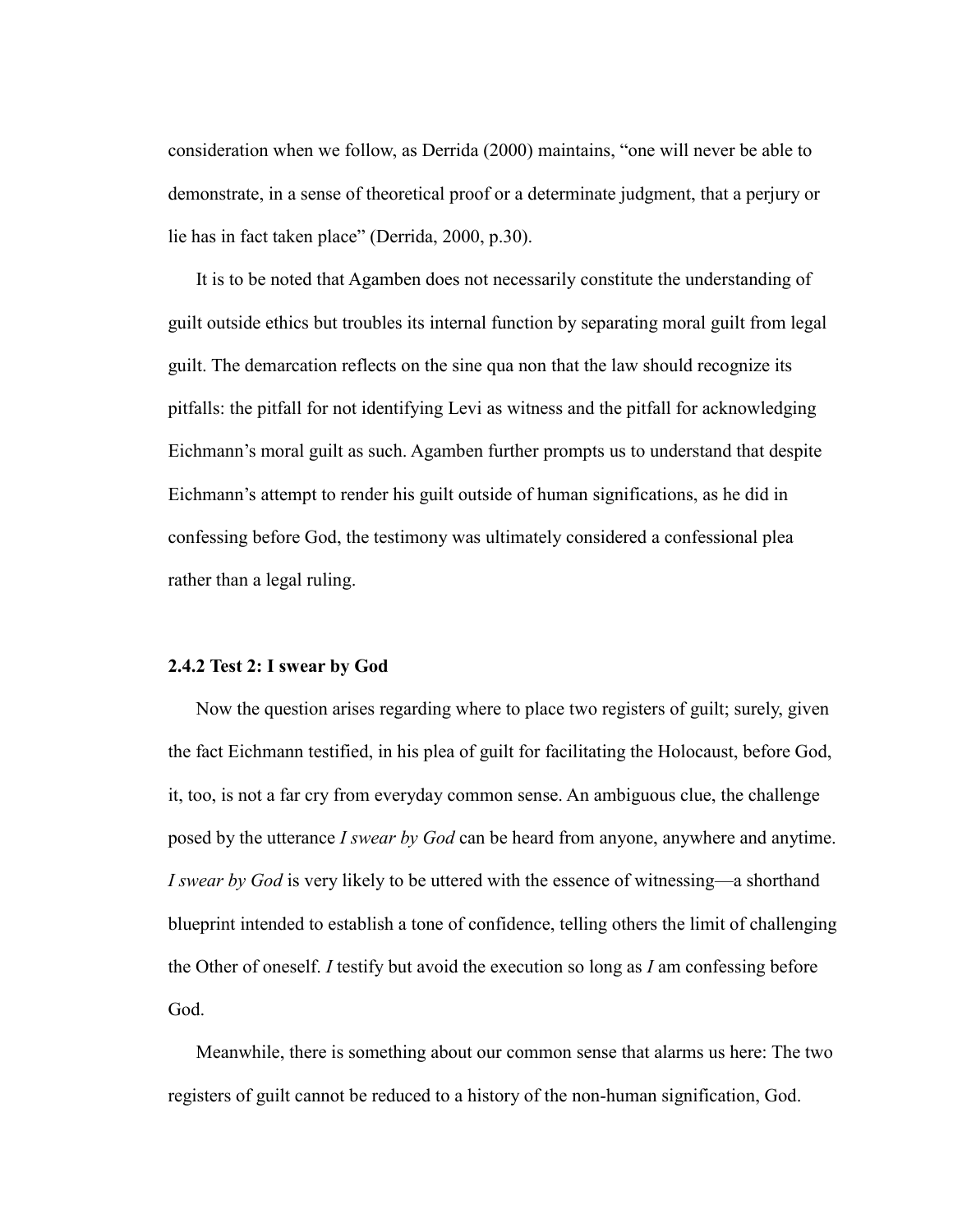Here, following Nietzsche's experimental idiom, "Let us try it" (Ronell, 2003, p.5). By the term *it*, Nietzsche intended to place this non-human signification, God, into a trial. This is because Nietzsche attempted to resist any notion that would prevent him from testing (Ronell, 2003, p.564). Everything including God, according to Nietzsche, has to be tested.

By putting God in a trial, the utterance *I swear by God* requires a type of responsiveness from the third-person guarantor other than God Himself, precisely because God cannot guarantee Himself at the trial where He is subject to the test. Where the conflicting parts of moral guilt and legal guilt refuse to stitch, one finds the need of the Other of oneself—the guarantor of the subject within.

## **2.5 Witnessing the Other of oneself**

It would be comforting, no doubt, to suppose that others see me and understand me. That is, the other person can witness me under any circumstance. I exist in relation to you because you are *out there* for me. If guarantors were that liable—if guarantors were that promising and impeachable—they would not have horrified the legal alien, Levi. After Levi left the concentration camp, he began to narrate his experience in the camp to everyone day after day (he wrote his story on a typewriter at night), as if he went mad. It can be inferred that Levi's terror could have been the very terror of losing the Other of himself who could bear witness to his tremendous anxiety within himself, and thereby he was becoming a witness. Regarding Eichmann, I will leave behind the analysis of his moral guilt to my research in future.

In this chapter, I have attempted to show that Agamben highlights the term *witness* in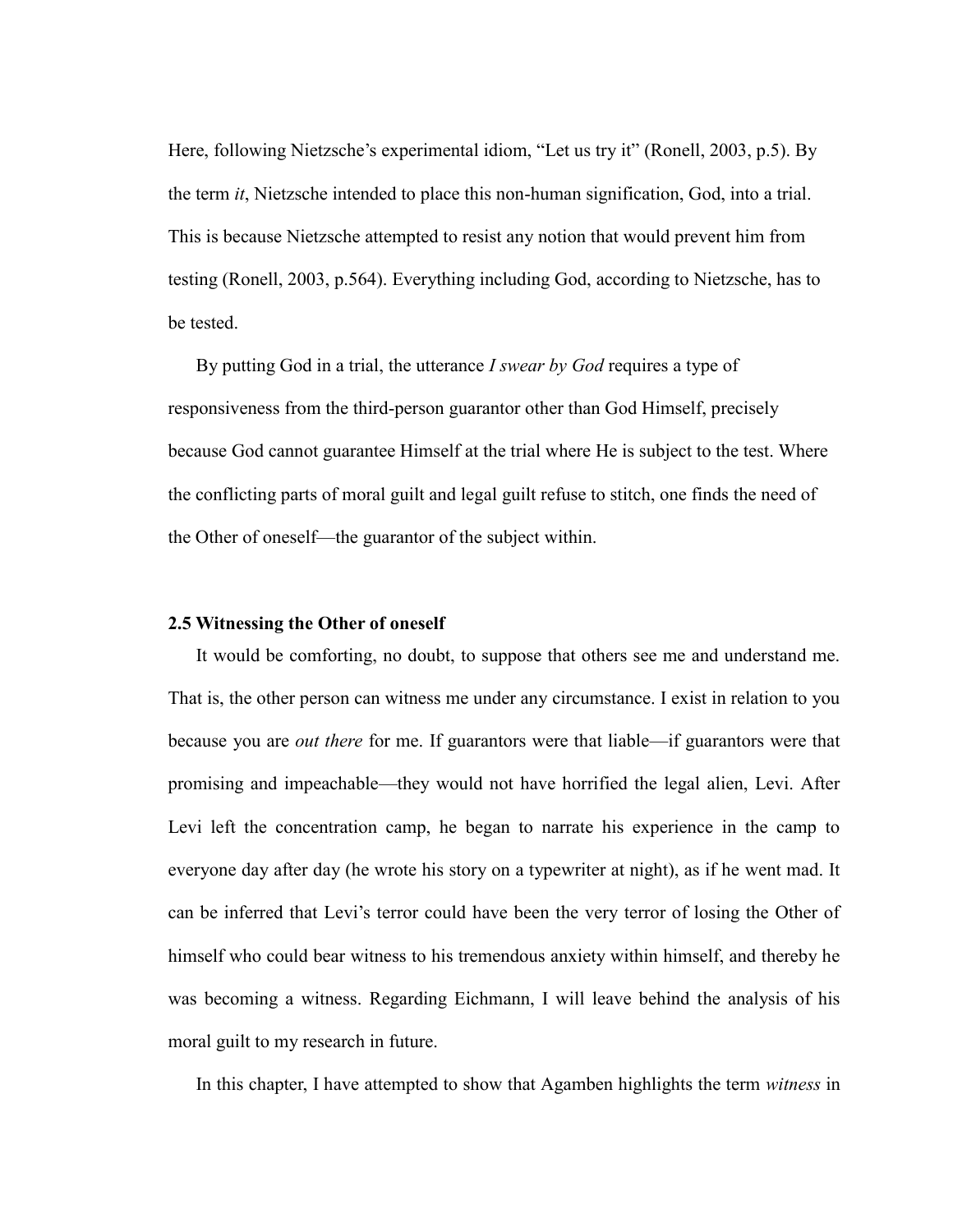the formation of meaning, which gives rise to the critique of law and its exclusion of the seemingly legitimate witness. I have attempted to explore Agamben's non-appropriative act of witnessing Levi, which complicated the demarcation of legal guilt from moral guilt when Eichmann's testimony was brought to the fore. Tracing the ways in which Agamben encountered and observed Levi and Eichmann enables us to examine that Agamben was exposed to the danger zones of historicity in such a way to become the interlocutor for Levi who was legally unidentified as witness, and subsequently for Eichmann whose confessional plea, for facilitating the Holocaust, before God was legally admitted. I argue that Agamben's narratives both on Levi and Eichmann encapsulate the non-appropriative version of acting as a rhetorical witness.

It is the spectacle of law which occupies the secure space of a polity in modern democracy and generates the discourse of rights to testify and become a legally-identified witness. Yet, the spectacle of legally-unidentified witnesses such as Primo Levi enables us to understand that theses legal aliens become the guarantors of the interior space carved out in the literary, rhetorical, and ethical spaces within the hegemonic legal culture. Agamben's narratives proffer, in turn, the possibility for the rhetorical witness as reader to partake in this interior space.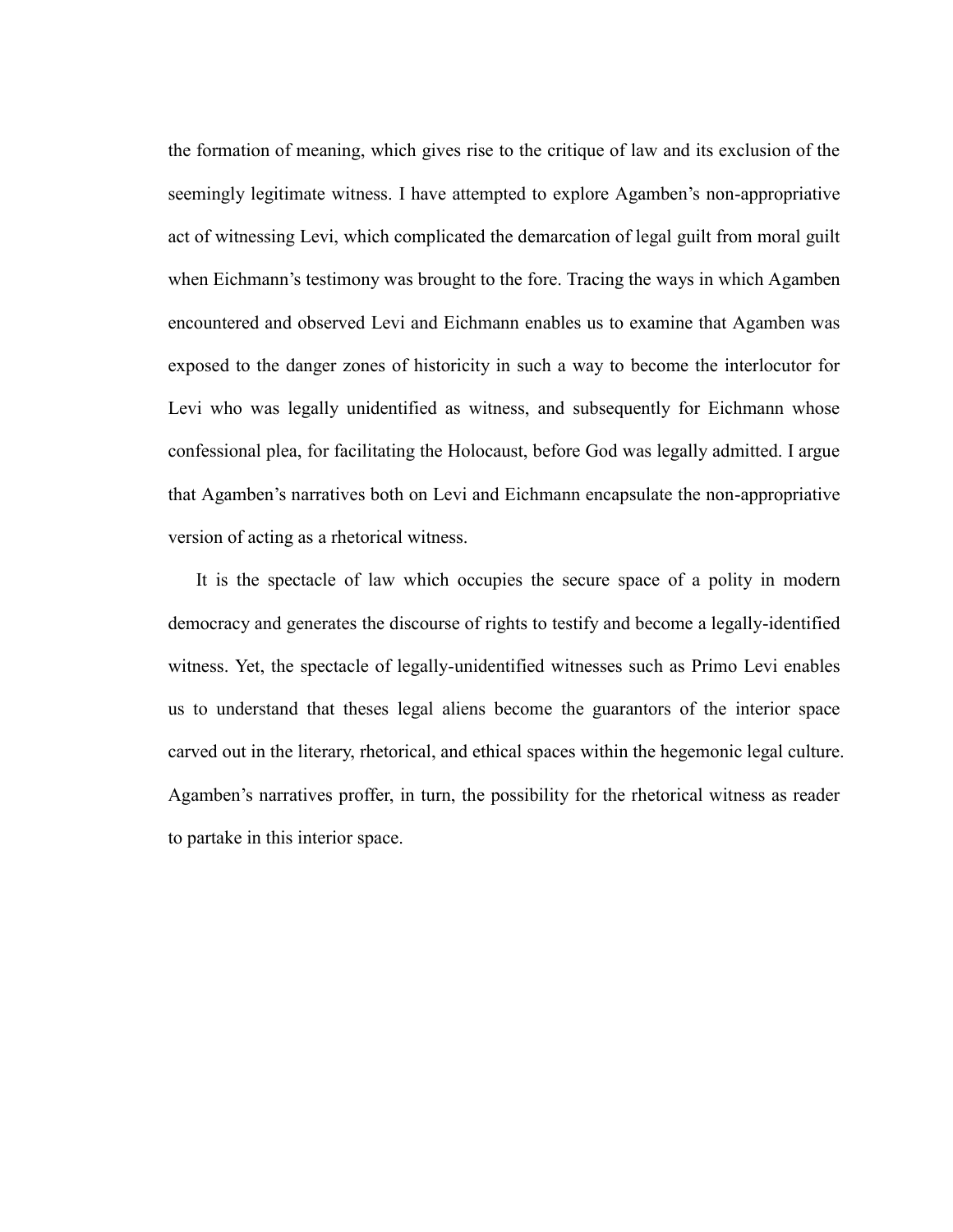### **CHAPTER 3**

# **Inconclusive Fate of Reading The Novel** *S***. and the World Map**

## **3. In pursuit of geography of truth**

For the last two and half years, since the novel *S*. became my possession, I have been thinking about my shifting relationship to the text and the broader meaning of my acts of reading about it. For, I am convinced that there is a profound sense in which my acts of reading the novel *S*. have become my responsibility. I have come to think that this novel was entrusted to me in a much more significant manner than I initially had thought as a student of "Women's Rights, Human Rights." As I recounted the ways in which the class read the text, I came to contemplate what lies beneath my sensibility *passion*. The story now after *S*. came into my possession perhaps goes some way toward explaining why and how I felt passionate about rereading the text, and what does my passion essentially mean.

In the first semester of my MA program at AUC, I took a class titled "Women's Rights, Human Rights" which was cross-listed on the department of English and Comparative Literature and Gender and Women's studies. Amongst many other reading materials in this class, I was assigned a novel of wartime rape in Bosnia entitled *S.: A Novel about the Balkans*. There was no instruction to buy the book, copy it or borrow it from the library. The syllabus read that the text can be either purchased at the school bookstore or loaned in the library.

The class read *S*. in the week titled *Geographies of Truth: Post-Balkan Effects* stated in the syllabus. I wrestled not only with the theme of the novel, which I understood as *wartime rape in Bosnia*, but also with the title of the class in which *S*. was read. I thought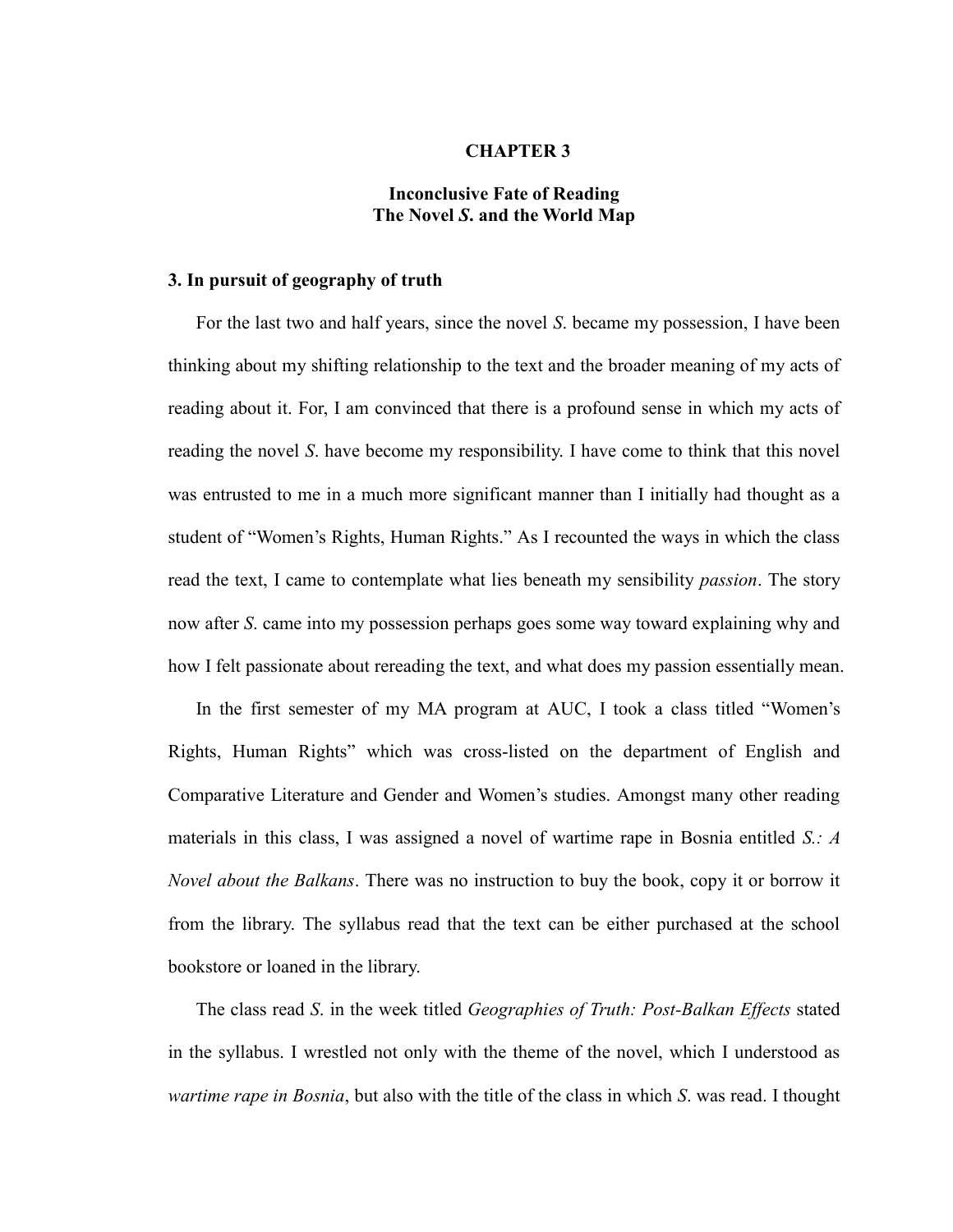the significance of reading about the text lies in deciphering the meaning of this title *Geographies of Truth: Post-Balkan effects*. Nonetheless, I did not grasp the meaning immediately. I thus attempt to explore its meaning in this chapter.

Before the class was over, Professor Barbara Harlow left us with some queries: "Do you know where the former Yugoslavia is? If not, just look it up on a map?" When she broached the question, I immediately guessed that the language *the former Yugoslavia* was inscribed and manifested on a map. When the class was over, I searched for a world map to look for the language, as I was asked for.

It was in this way that I approached a world map together with the novel *S.* not so much to seek out connections between the texts at the outset. Whilst extending my acquaintance with the Croatian female-authored novel of wartime rape in Bosnia, I was not at all familiarized with the world map. Inspecting the world map, I could not find the language *the former Yugoslavia* on its surface of the text. I was also troubled by the absence of any historical markers that indicate the occurrences of wartime rape in Bosnia. Further, I was oblivious to the lack of any constructing implications of *the former Yugoslavia* in the map. Subconsciously, I was constantly going back to the accounts of raped women in the novel *S*. and trying to transfer the knowledge of wartime rape in Bosnia to the rendering of the former Yugoslavia on the world map. This way of reading the two texts in parallel comes to the expression of *intersexuality*, which cannot be thought up by reading the two texts independently or against each other?

### **3.1 Guidelines for reading the world map**

If we ask what a world map is, we could say that it is an object of looking. Not many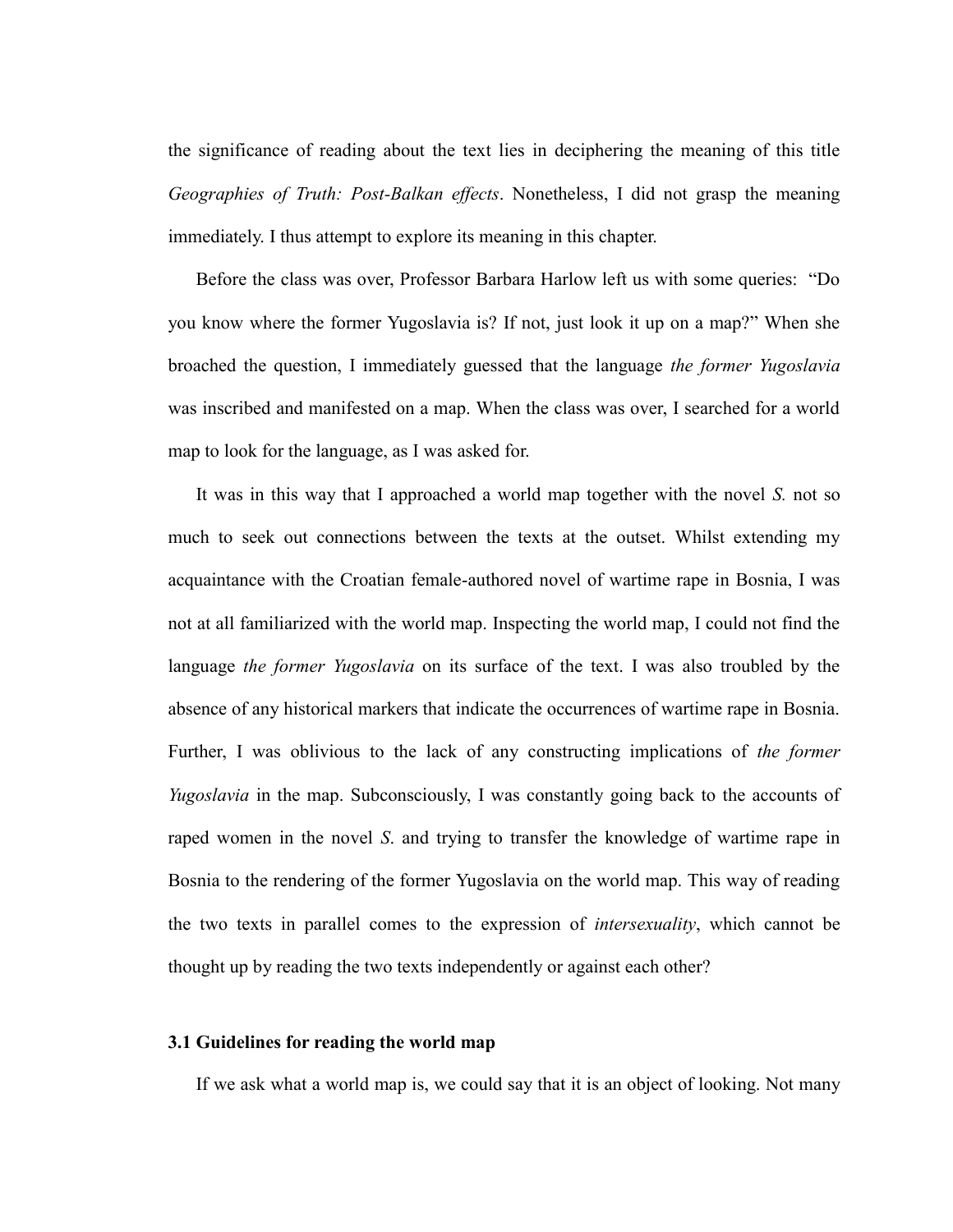people may have a commonsense understanding that it is an object of *reading*. Even if we are not in a position to give a concrete and correct definition of its use, we nevertheless always already seem to know how to read a world map. Not only do we seem to know what a world map is, but also, we seem to know who writes it, if the author ever matters to the reader. So the question remains as to the origin of our understanding of the world map, its use, and its authorship as well as the readership. Let us pretend that we do not know what a world map, and from this standpoint, we begin a new speculation on it. IN doing so, we will read articles published in the field of Geography, for they aid us to understand how a world map is read by the expert. We will also try to make connections between what my already internalized ideas about the world map, which I encountered almost a decade ago and those of my new insight into it today.

We know what a world map is and yet we do not know how to read it, given no useful guideline or guidance to do so. Perhaps, less often, we may consider the act of exploring the use of ideology embedded within the geographic text. But this is not the approach Jacques Derrida might take towards a text. By explaining the term *trace*, Derrida (1997) in *OSf Grammatology*, speculates on a source or origin of text. The necessity of leaving the path and speculating on a source or origin lies in the fact that there is a dangerous *promiscuity* between the reflection and the reflected; those who represent and those who are represented in the text (Derrida, 1997, p.36).

History or the lack of historical accounts manifested on the surface of a world map constitutes cartographers' visual storytelling. The world map does not easily offer the reader an identity of source or an origin of the text. That is, the world map does not limit in providing the reader with a way that a source or origin of the text can be thought about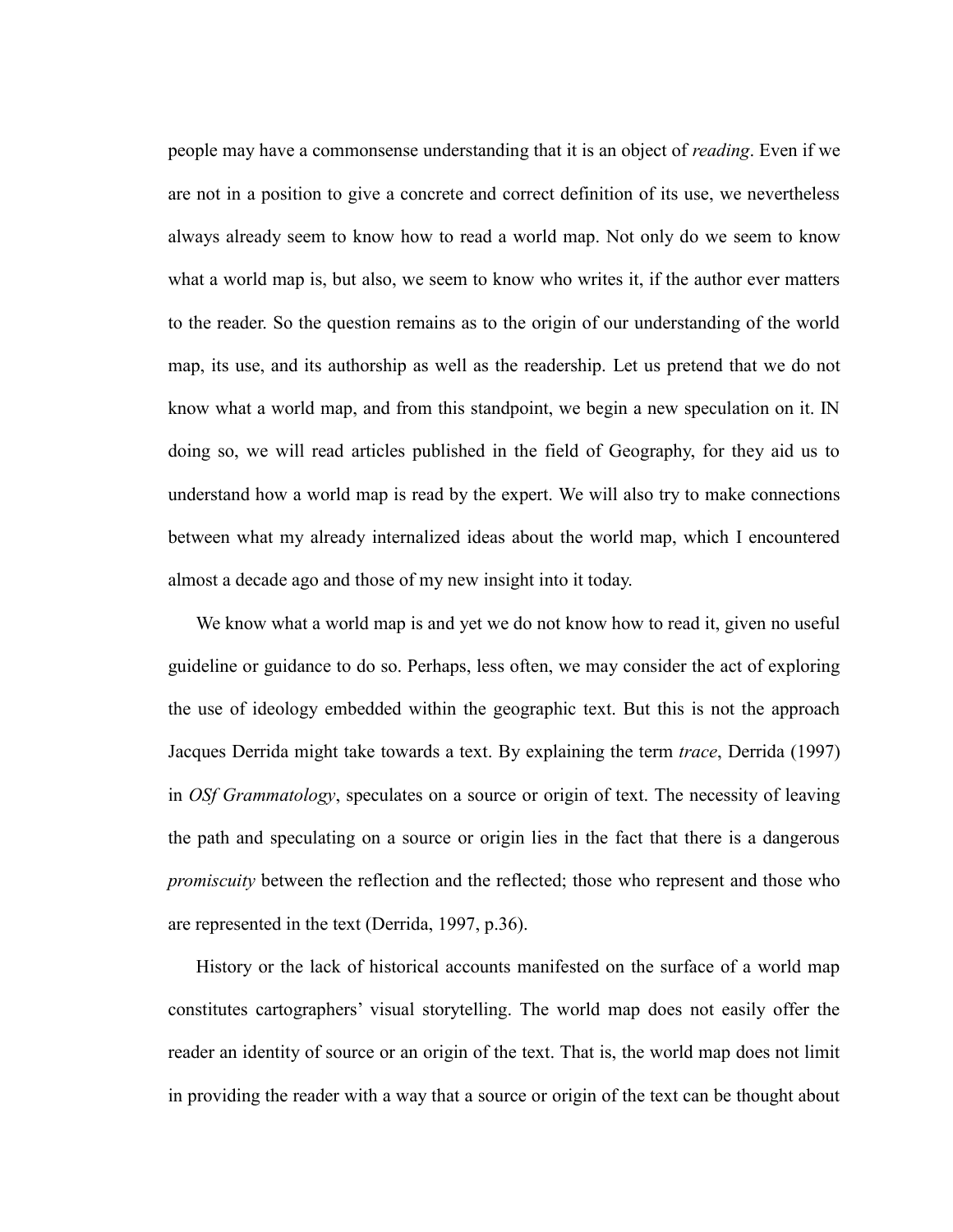and imagined.

When I began my journey of tracing the rendering of the former Yugoslavia on a world map, it immediately and intimately tied into the female violated body and rape scenes illustrated in the novel *S*. In that moment, it seemed somehow critical to know where the former Yugoslavia is located on the map wherein events of wartime rape took place as depicted in the novel *S*. In this way, the notion of *tracing* suggested by Derrida gave me a hint in terms of reading the two texts in relation to one another. This awakening of the understanding that the world map partakes in the same intertextuality as the novel *S*. is crucial here, for it simultaneously contains the means by which to critique the agency of raped women the world map demarcates.

But perhaps someone could question, in the final analysis, about the function of a world map, by pointing out the fact that a historical marker of wartime rape in Bosnia cannot be viewed in the same way as in the novel *S*. Scholars such as Wendy Hesford (2004) would further argue that imagining the body of raped women in a text such as the world map is dangerous because such is not just ethically wrong for raped women, but further victimizing them in that process. "Although the gerund 'imagining' assumes an activity," as Elaine Scarry (1987) suggests in *The Body in Pain*, "it is impossible to imagine without imagining something" (Scarry, 1987, p.162). If, as Scarry maintains, imagining requires imagining of something, we need to think, before imagining anything about the raped women, the ways in which we could imagine the use of the world map.

Alluding to the completely different genre of text such as the world map to the novel about wartime rape in Bosnia S., imaginations properly pertaining to my reading of the novel *S*. cannot be simply transferred to the world map. What justification is there,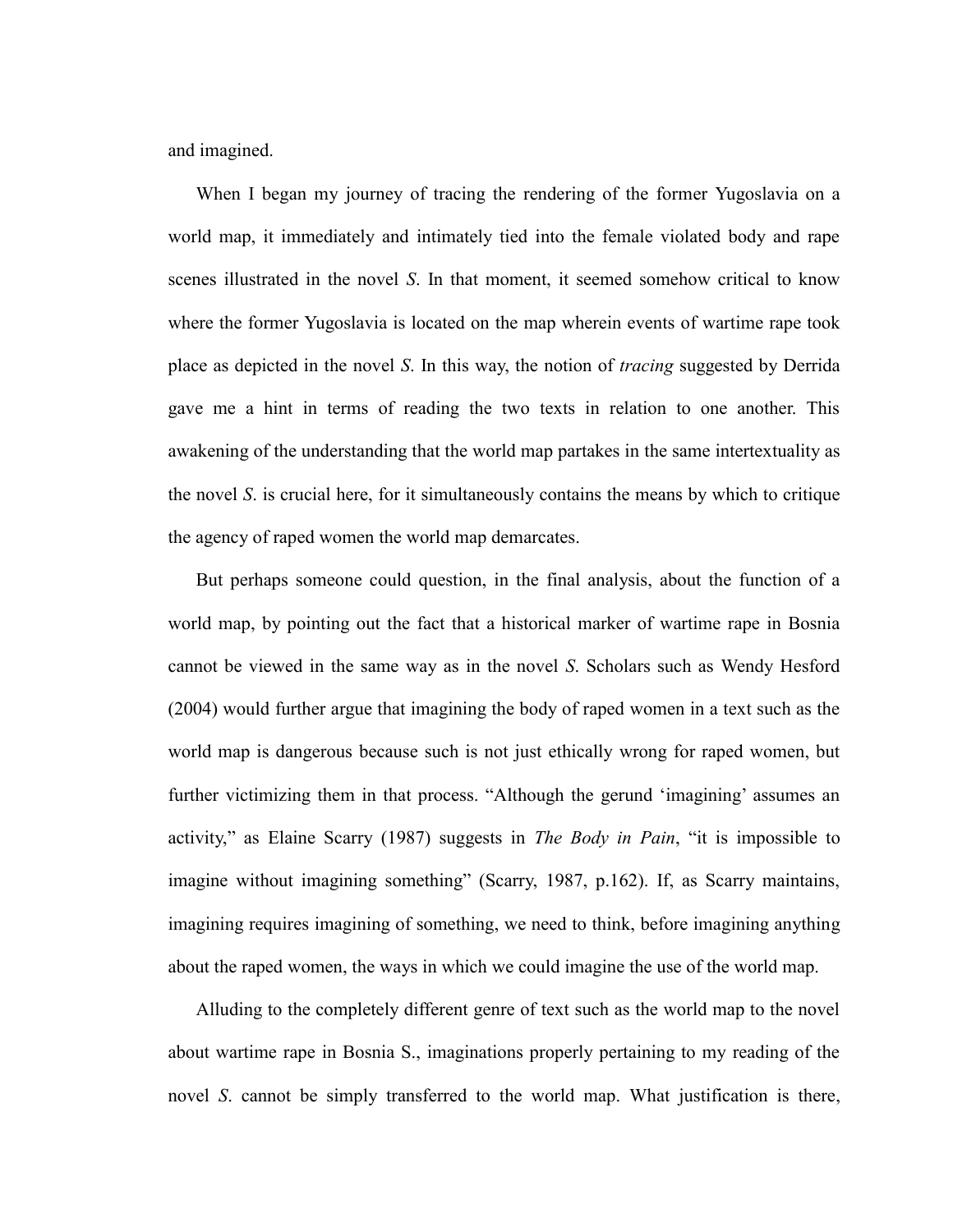however, alluding to the seemingly completely different genre of texts? Do the ways of reading the novel *S*. and the world map in relation to each other presupposes that we already know about each nature of text and its genre? Do we indeed know this? Do we know what the world is? What about the novel *S*.?

### **3.1.1The former Yugoslavia as a legal Concept**

We are now going to closely look at the rending of the former Yugoslavia on the world map. Just as *the former Yugoslavia* is the collective name for everything that belongs to the geography, refers to this region itself, so is the Balkans the collective name for all former Yugoslavia nations, for what falls within the regions of that which is, for what we mean by the former Yugoslavia. The fact that the former Yugoslavia is a legal concept is not mere an accident and unrelated to the discussion that the former Yugoslavia is a collective name and the name that represents the region.

When I first looked into the world map, I found that lines are drawn between Croatia to Bosnia and Herzegovina, from Serbia to Montenegro, and from Kosovo to Macedonia. Each country in the former Yugoslavian territory appears to exist independently without any indication of its temporal continuity. What confused me most in terms of the lines mentioned above was that they appear to elucidate the spatiality of the former Yugoslavia while obliterating the temporality of the former Yugoslavia, and the fact that the spatiotemporal ruptures tally up in the language of the former Yugoslavia.

A map has a specific system of naming, spacing, and timing. Such system is rooted in a judico-scientific paradigm. The rendering of the former Yugoslavia on the world map is re-presented by the scientific writing of cartographers based on the legal concept *the*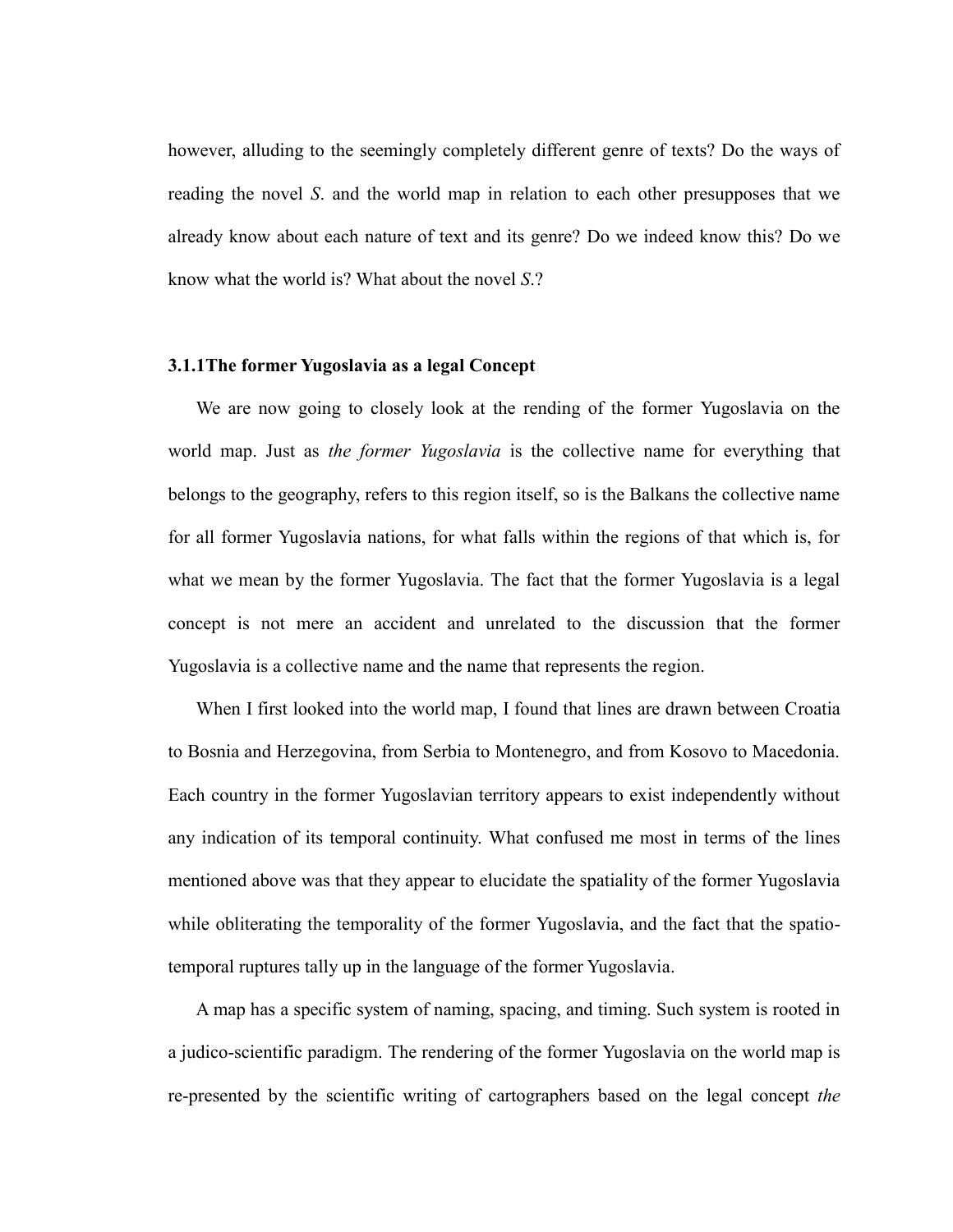*former Yugoslavia*. What does the geographic formulation of the words *the former Yugoslavia* have to do with the law and science?

By speculating on this initial question, I borrow the phraseology from the geographer Doreen B. Massey (2005) in *For Space*. I was caught up in the problematical *geographical imagination*, which was brought by cofounding categories (Massey, 2005, p.184).The *cofounding categories* that puzzled me were exactly, as J.B. Harley (1990) calls, *the cartographer's categories*. The cartographer's categories ground the "morality" of the map" because the cartographer draws boundaries, names places, and constructs the map based on her/his morality (Campbell & Shapiro, 1999, p.60). From this consideration, we could assume *the former Yugoslavia* as the cofounding categories made up by cartographers. The morality of the map characterized by jingoism and desire-driven imaginaries are manifested in the cartographer's commitment to nationhood with accompanying territorial fantasies (Campbell & Shapiro, p.60).

As Campbell and Shapiro further states, "topographical amnesia"—borrowing the cultural theorist and urbanist Paul Virilio's (1994) use of the phrase—"erases older maps in its naming and configurations" and "constitutes a non-recognition of older, often violently displaced practices of identity and space" (Campbell & Shapiro, 1999, p.60). What startles me now is not so much the content of these territorial fantasies or the incipient desire to define morality of the map in the same breath as identity and nationality. Rather, cartographers' act of drawing maps itself. Indeed, cartographers can, at times, dismiss what we consider as the reality and cover it up with historical usurpation.

# **3.1.2 The spatio-temporal ruptures**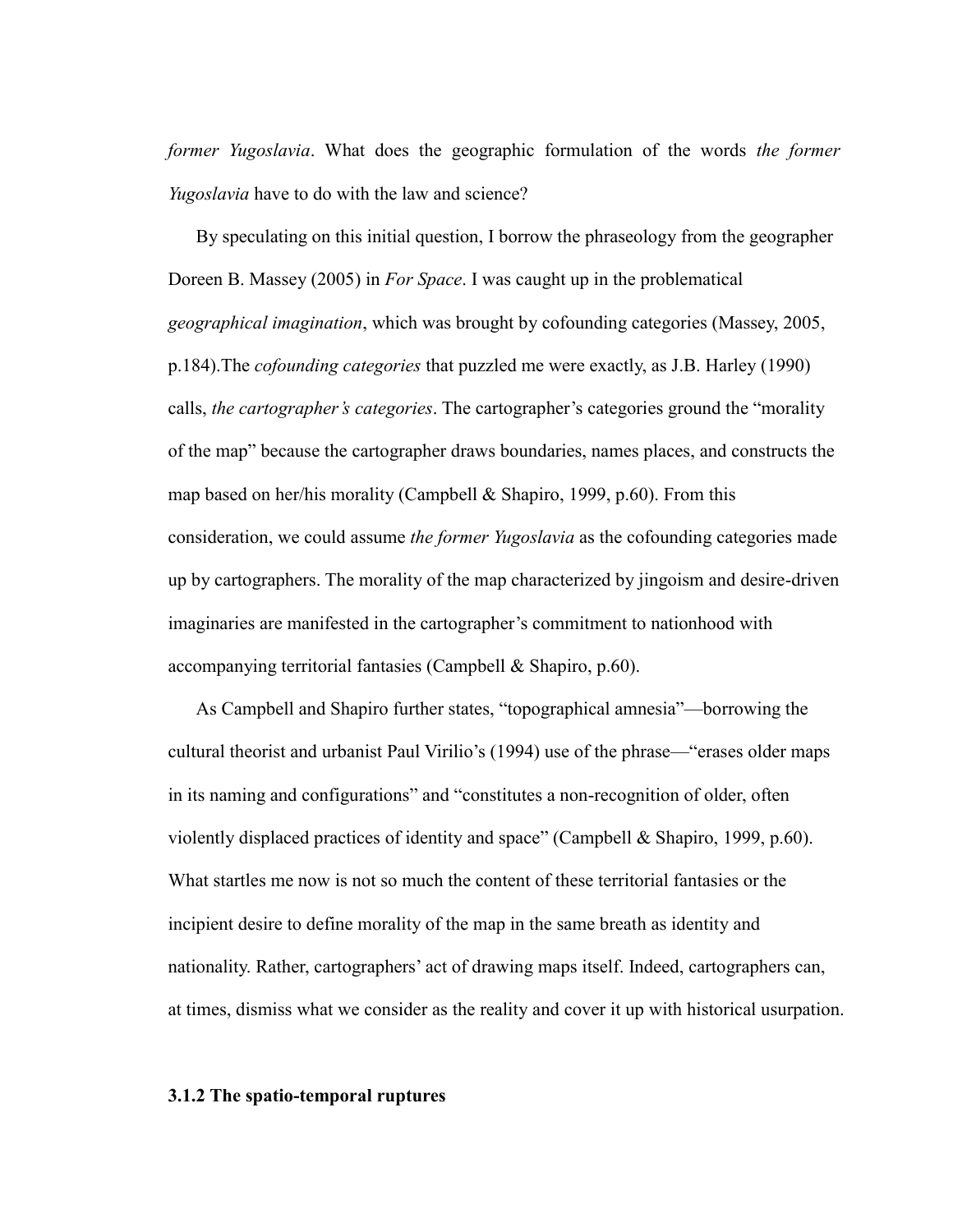While working on this thesis, I have also attempted to recall my life as early as an elementary school pupil and wondered how I read a world map as a girl. How did I look at a world map back then? Did I ever find the expressions of the former Yugoslavia? Memory is incomplete, but I recall looking at a world map in early 1990's that extended my world of experience until finally I was re-checking out a world map as a graduate student, without direction or goal, looking always for someone to guide me through a tremendously big world.

Re-considering the fact that I was looking for the statement of the former Yugoslavia elucidated as a graphic image on (i.e., an abstract/global/space) on the surface of the world map while my sparse geographical knowledge was fixed on what I thought I had learned in my geography class in my elementary school in Japan more than a decade ago (i.e., a concrete/local/place). The language of *the former Yugoslavia* on the world map was something I learned about in that geography class. It was something that I had not been updated since then, but something I imagined to find it again on the world map. Here Massey (2005) may suggest as follows: "The flat horizontality of the page [on the map] has reinforced the imagination of the spatial as petrification and as a safe haven from the temporal—it further makes 'self-evident' the notion of space as a surface" (Massey, 2005, p.28).

Reaching into the vocabularies of the former Yugoslavia, they none-soeuphemistically evoke the time and space that have fallen apart. Syntactically, the falling apart occurs because of the giving up of resistance, a site where a most violent postnational scene is represented. In that sense, the phrase *the former Yugoslavia* can be easily modified into the post-Balkan society, irrespective of resistance from within. Such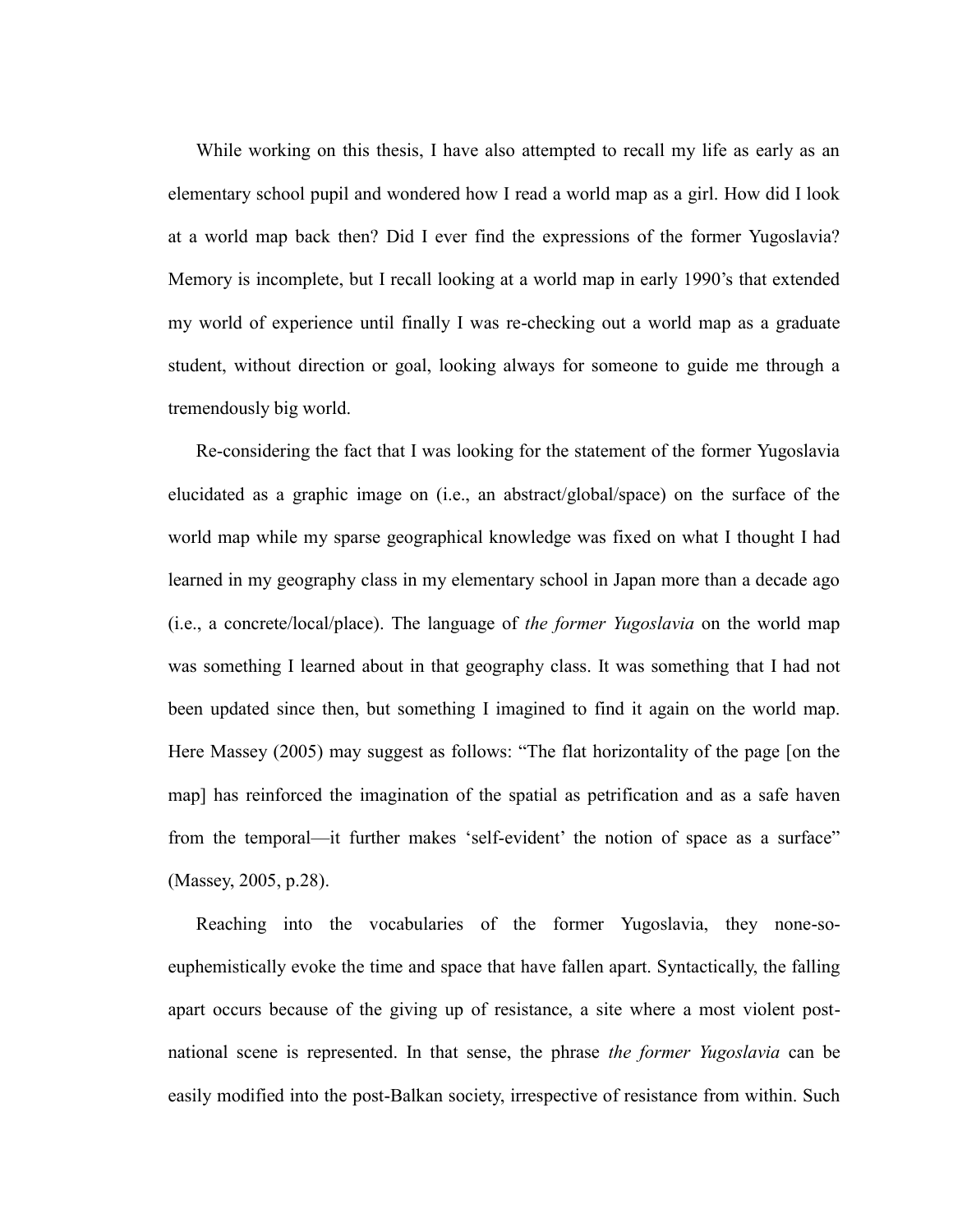a trick can happen because the former Yugoslavia is a legal concept. But essentially, I ask, who gave up resistance? Who modified the former Yugoslavia into the post-Balkan society? More essentially, who has and hasn't got power over the representation of time and space on the world map?

Even though the spatiality of the former Yugoslavia can be modified into and substituted by the term *the post-Balkans*, such term holds certain connotation with an orientalist origin. It also posits the Balkan people as the embodiment of an *uncivilized* or *self-disciplined* (Campbell, 1998, p.90). In *National Deconstruction: Violence, Identity, and Justice in Bosnia*, David Campbell (1998) states:

…orientalist discourse has migrated the regions marked as other, only to be redeployed by those so marked. This can come in the form of general selfdisparagement—the pathetic remarks of one who wanted to explain away Srebrenica [genocide] because 'we are Balkan people and we are uncivilized'—or selfdisciplined, where, in academic accounts as much as public discourse, those in areas of the former Yugoslavia once ruled by the Hapsburg monarchy look down upon those in former Ottoman-ruled areas. Campbell, 1998, p.90)

The danger implied in the understanding of representational practice of languages such as *the former Yugoslavia* or *the Balkan* reverberates in Massey's (2005) concern about the intellectual scientific engagement (Massey, 2005, p.27). Evoking the patterns and process of knowledge production at work, Massey concludes as follows:

if scientific/intellectual activity is indeed to be understood as an active and productive engagement in/of the world [,] it is none-the-less a particular kind of practice, a specific form of engagement/production in which it is hard to deny (to absolve ourselves from the responsibility for?) any element of representation…,even if it is, quite certainly, productive and experimental rather than simply mimetic, and an embodied knowledge rather than a mediation (Massey, 2005, p.29).

Poised between the understanding of representational practice, the configuration of

the world map in light of critical geography—the drawing of a story that is yet untold and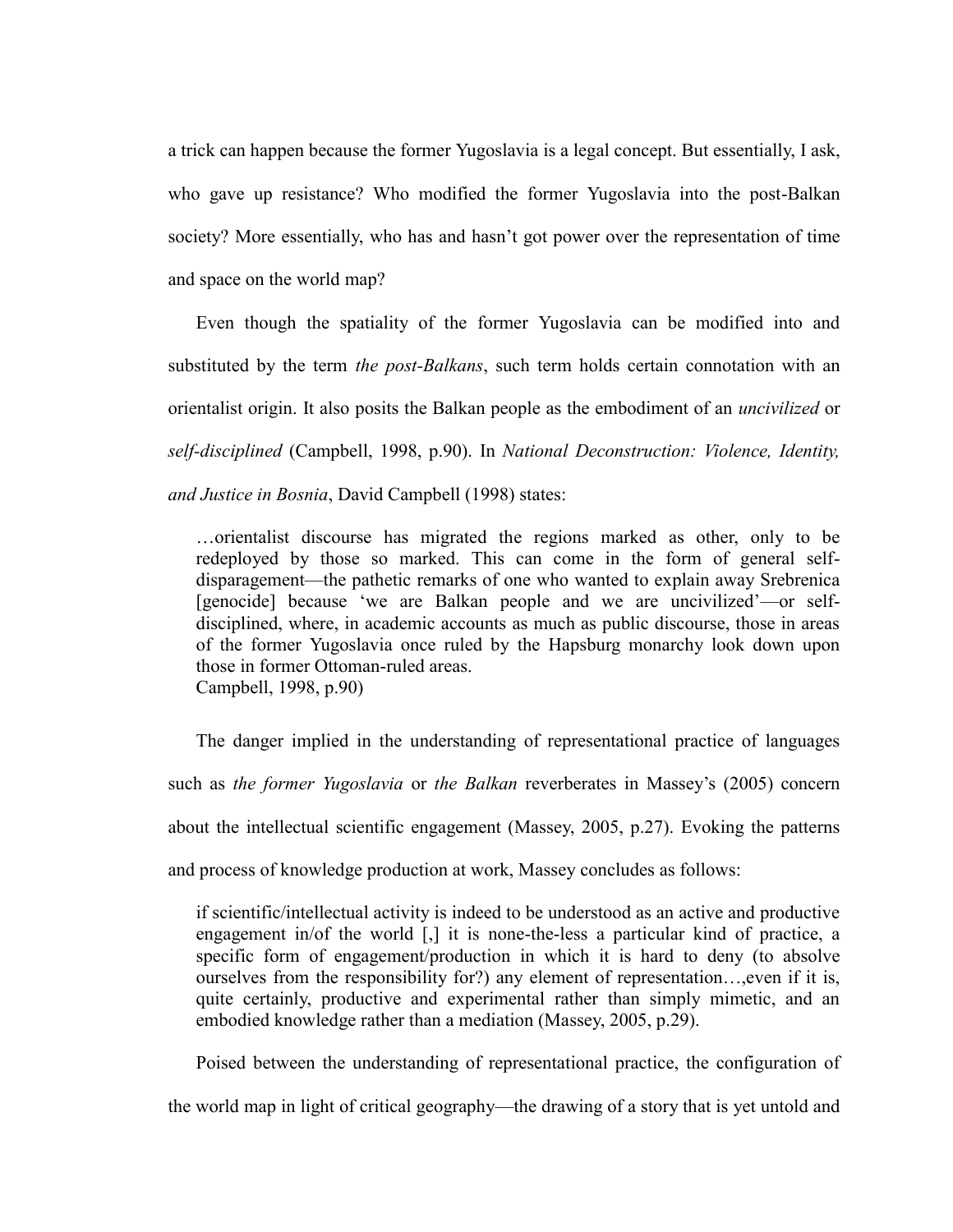unrepresented on the surface—is strikingly analogous to the configuration of reading a text in literary theory and hermeneutics aided by the post-structuralist critique of ―text/representation-as-stabilisation‖ (Massey, 2005, p.28). By advancing the description and analyses of the rendering of *the former Yugoslavia* represented on the surface of the world map, we can begin to make sense of the interconnecting and interlocking nature of the world map and the novel *S*. We will now move on and discuss on the novel *S*. in depth.

#### **3.2 Existence from and through text**

Rereading the novel *S*. in an attempt to answer the epistemological question I posed upon earlier, that is, *how I read what I read*, brought me back to the matter of my bodily engagement with and my performative acts of reading about the novel *S*. As Butler (1993) questions, "If everything is a text, what about violence and bodily injury? Does anything *matter* in or for poststructuralism" (Butler, 1993, p.30)? Butler's question also poses upon us another set of questions regarding our act of reading in relation to our existence in the world: Do we read texts in order to exist in the world? Or, do we read texts because we exist in the world, such that texts are out there within the reach of our hands?

The preceding questions have brought us back to the dilemma after encountering and in my rereading of the novel *S.* On the one hand, my treatment of the novel *S*. corresponds to the *natural* circumstance in which I was in: I was assigned to read the text, bought it at a bookstore, and pursued the *required* reading as part of my academic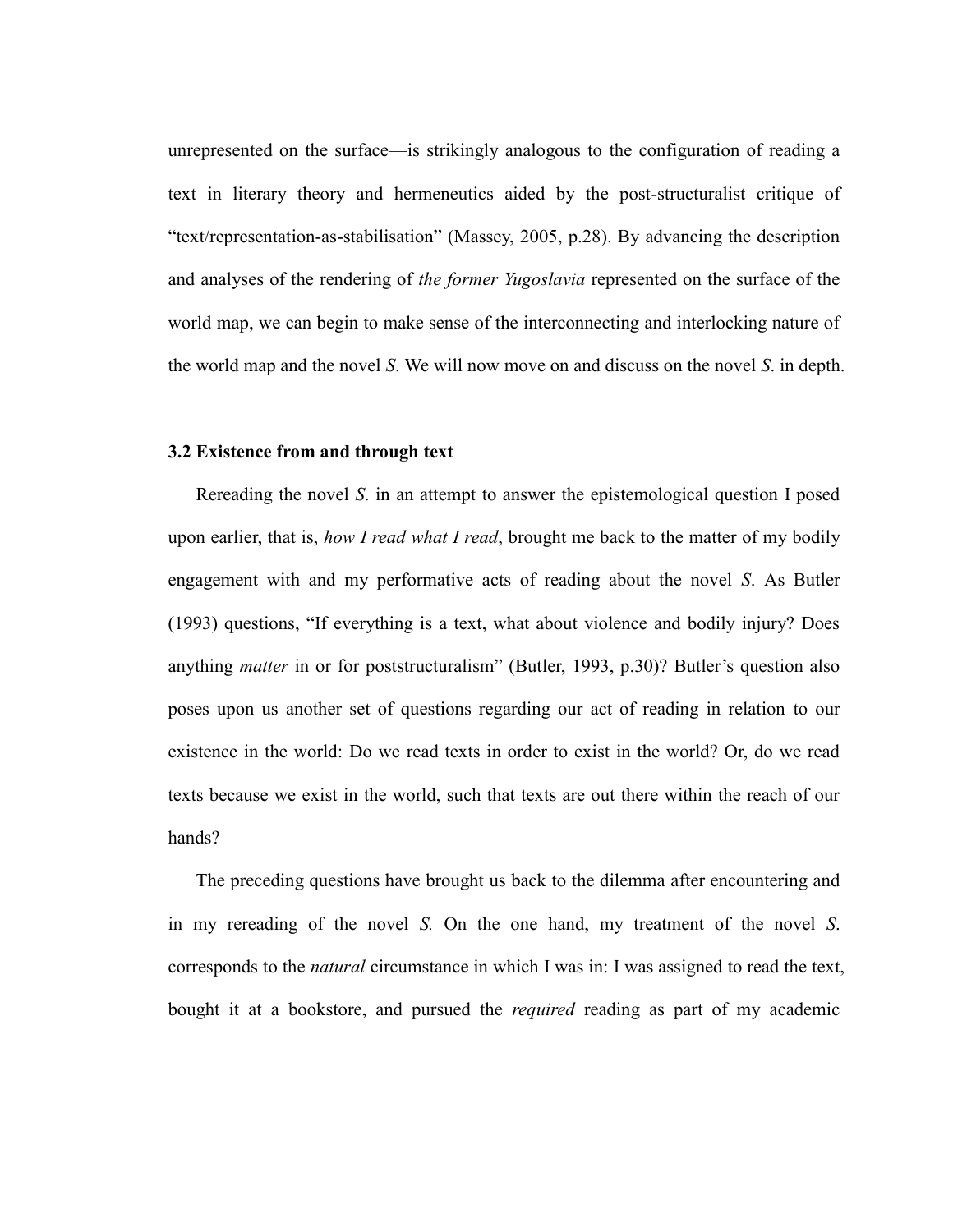integrity.<sup>21</sup> Now this naturalized view of a student's performance may be confused and erroneous, for reading an assigned text is normally understood as adaption, if not obedience, to the so-called professors' demand. Where I am trying to get at is precisely to problematize this naturalized view of reading an assigned text. Having said that, I am not to assume authorial intents of professors for their intent of assigning texts with particular expectations about the ways in which the texts are read and understood. Yet the difficulty is precisely to make sense of what Butler reckons on, "if everything is a text..." Further, its relevance to the materiality of our bodily engagement or its signification of the bodily hurt brings the important attribute to texts. If reading is a pre-requisite for human existence or a possibility that paves the path for one's existence as human beings, one cannot be simply satisfied with or troubled by the claim that "everything is a text," but have to consider one's existence *from* and *through* it.

My epistemological question *how we read what we read* has not gained any answer yet. This questioning requires our consideration of texts and textual treatments. Our intellectual engagement, indeed, demands this elementary question as to make sense of our huge consumption of literary and textual corpus in the academe. Questioning *how we read what we read* becomes even more important because it does not seem to be posed upon frequently enough in the academy. To press forward from our intellectuals' treatment of texts and textual genres we encounter in the academy urge us as well to consider the treatments of all kinds of texts that are not limited to "academic."

To attempt to think about our act of reading by way of questioning *how we read what* 

 $\overline{a}$ 

<sup>&</sup>lt;sup>21</sup> By my use of the term *academic integrity*, I mean that I have interpreted the syllabus which has given the instruction of where the book is purchased or loaned at a library.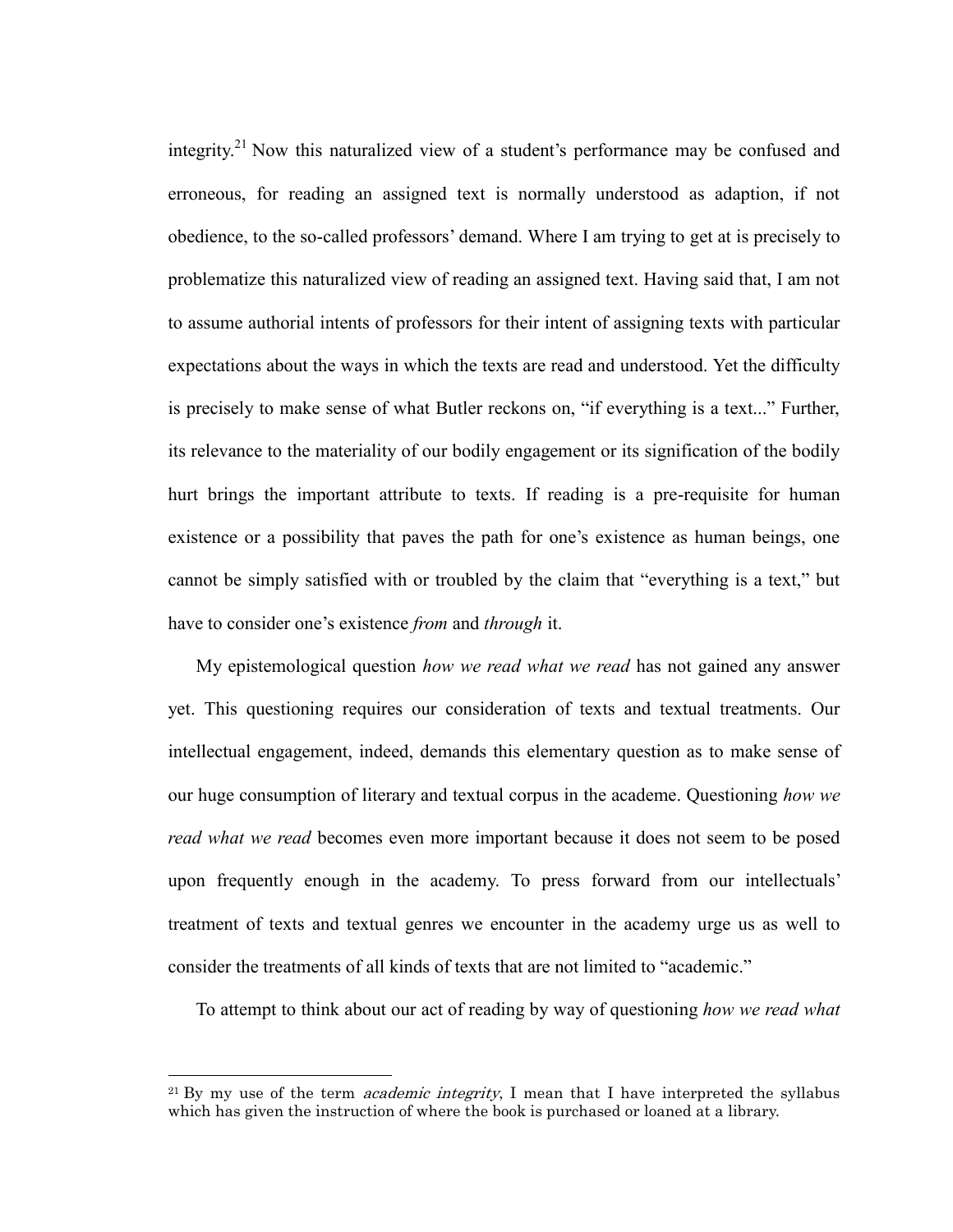*we read*, to seek an understanding of what our act of reading is in general by immediately converging into the epistemological question is an overwhelmingly huge task that needs to be gradually yet thoroughly digested. These questions would be more approachable at hand: Why am I interested in, even obsessively, the novel *S.*?

In the article entitled "Turning the Gaze back on Itself", professor of Law Brenda Cossman (1997) argues that the ambivalence of knowing the Other can be equated to the ambivalence of possessing the Other. The emotional complications resulting from *desiring* may bring about misreading too personal to be controlling. Such is the case of the young woman Salome who desires the gaze of the man she loves, yet the gaze is not returned (Cossman, 1997, p.525). As Cossman suggests, "the power she apparently acquires from the gaze of Others cannot save her from her own act of transgress – she desires too much and ultimately brings about her own death (Cossman, p.535). What is the nature of such desires which may be so sharp radical that it is metamorphosed as seductive and intoxicating? There is also the unavoidable gulp in one's knowledge of knowing the Other of oneself. This becomes especially true in the transnational flows of culture—Cossman is particularly concerned about the colonial binaries—of us/them, here/there, west/non-west, and the colonizer/colonized—the context excites one's imagination as to the Other's possibly shady past.

We go through in those moments of trying to understand the Other in an irreparable sense of discontinuity that precisely prevents any possibility of being voyeuristic about the Other. The shift one experiences here is the reversal of shift from gazing at the Other to gazing at the Other of oneself. The deeper our sense of discontinuity —which, however, does not easily get rid of one's sense of *obsessions*, the more significant it becomes to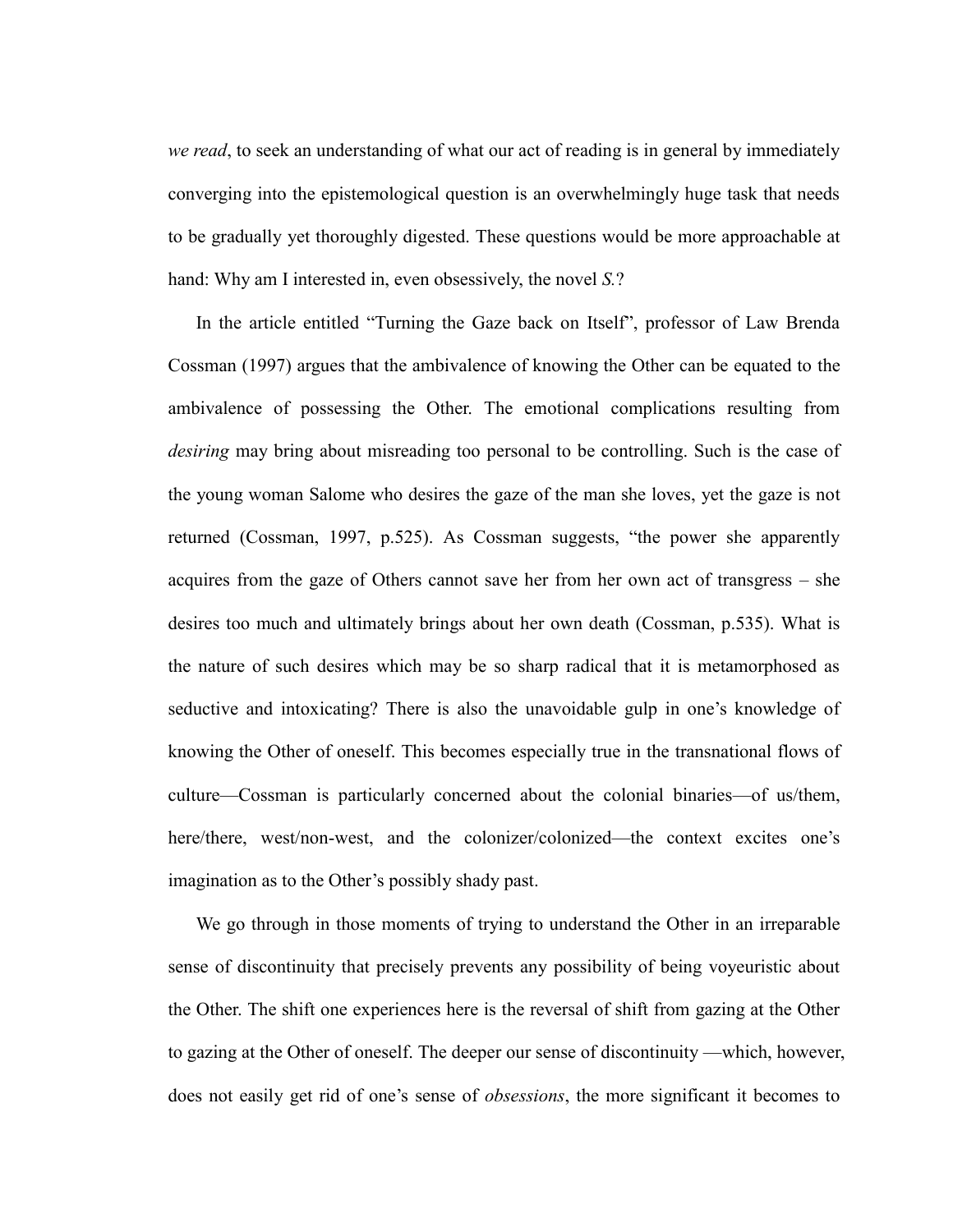introvert the gaze at the Other of oneself. Paul de Man (1985) stated as follows: "When one imagines to have felt the exhilaration of renewal, one is certainly the last to know whether such a change actually took place or whether one is just restating in a slightly different mode, earlier and unresolved obsessions" (Mizumura, 1985, p.82). Precisely because of the underlying difficulty in understanding one's own state of mind with a subjective process of self-inquiry, it nonetheless becomes even more important to witness the Other of oneself.

# **3.3 Reading the novel** *S* **in depth**

The only thing I learned in the camp was the importance of forgetting --Slavenka Drakulic *S.: A Story About the Balkans*

*S.: A Story About the Balkans* traces S.' incarceration in the war camp. Drakulic portrays raped women as neither entirely misfortunate nor fortune. She is neither wholly whore or victim, but both. The Croatian feminist author Slavenka Drakulic (2001) creates a complicated character S. who continually subverts the conspicuously overdetermined readings the text seems to provide. Instead of simply considering the protagonist S. as a raped woman, I am concerned with the ways in which Drakulic imagines the particular female bodily hurt—S.—and the terms by which it frames her rape experience.

S., the elementary school teacher lives in a small village in B. Bosnia. S.'s mother is a Serb, her father is a Muslim, and S. is ethnically a Muslim according to the conventional criterion of determining one's ethnic identity directed by paternal familial lineage. The Serbs might validate her incarceration because she is a Muslim, as S. wonders, whilst she realizes that Serbian soldiers who came to seize her and her female villagers "do not have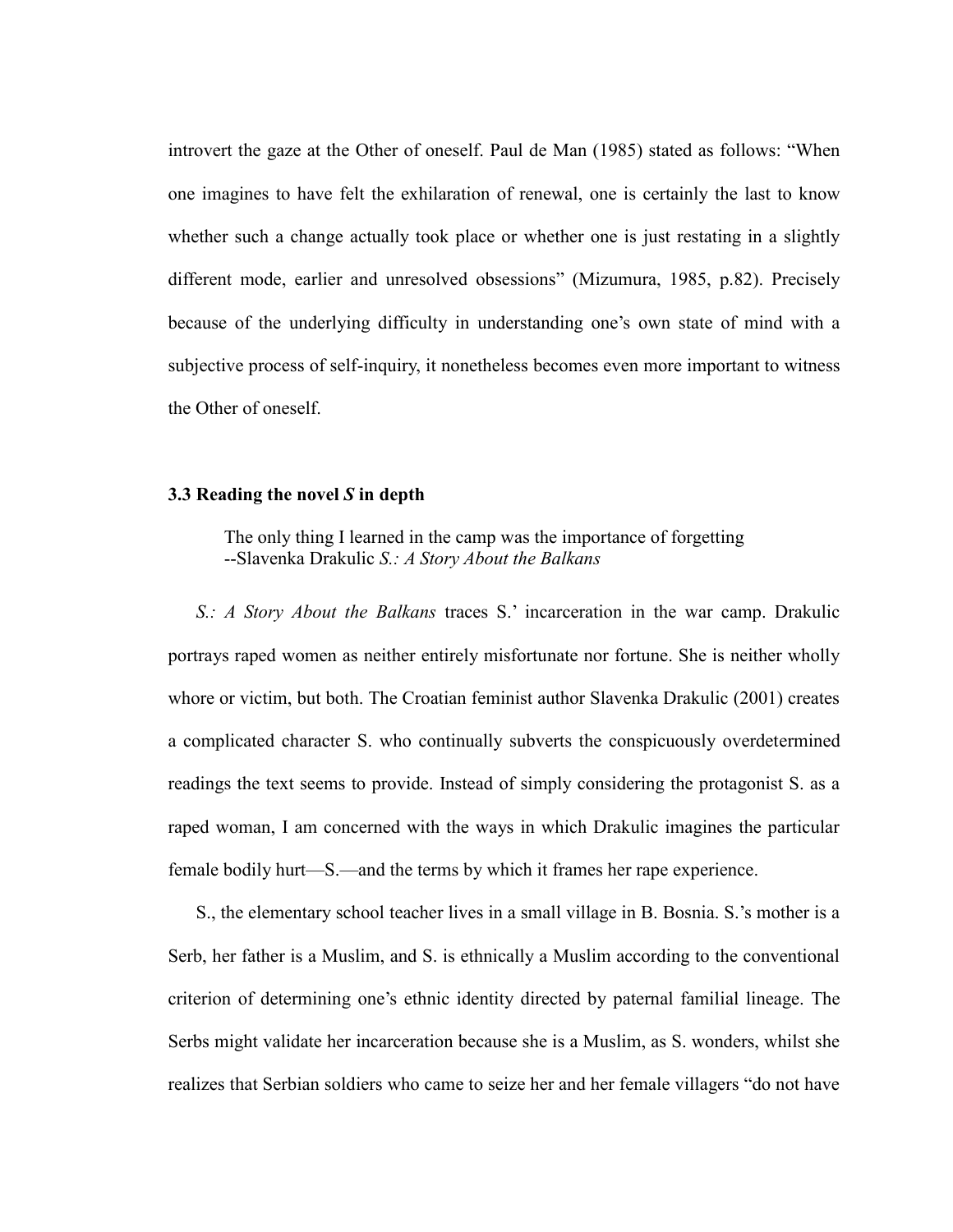their names written down or called out, nor are their papers checked" (Drakulic, 2001, p.23). Later, with Serbian soldiers' mass-murdering of male villagers (whose identifications are not explicitly provided) and in face of the cruel attack of the kind of ethnic cleansing, S., now frightened and in fear for losing her life, follows an order and get on a bus that nobody knows where the destination might be. Not a single woman tries to steal eyes from Serbian soldiers to escape.

In the meantime, in Sarajevo, too, the increasing political chaos is producing social and political unrest. S., says with regard to her family: "I should have found a way to get there, to get into Sarajevo and see for myself that they [her parents and sister] were no longer there" (Drakulic, pp.28-29). S. regularly bemoans her guilt for not visiting her family. If one takes S, the character and text, at face value in these moments of guilt, this novel may be read as a powerful moral exploration of the psychological damning effects of shame and sin. S. is taken to a woman's room and the horror that she has been done so create a more disjunctive effect than such readings allow.

S. does not know where her parents and sister are gone or taken to or whether they fled from Sarajevo or whether they are alive in somewhere. The neighbor informed S. that her parents' apartment was empty, that a solider moved in it. Her memoir of recounting her own family lasts until S. was raped, which could indicate the loss of her agency in terms of remembering the family tie and the larger network of her social affiliations.

# **3.3.1 S. in a Women's Room**

A critical life event, being incarcerated in a war camp in a remote area, serves as a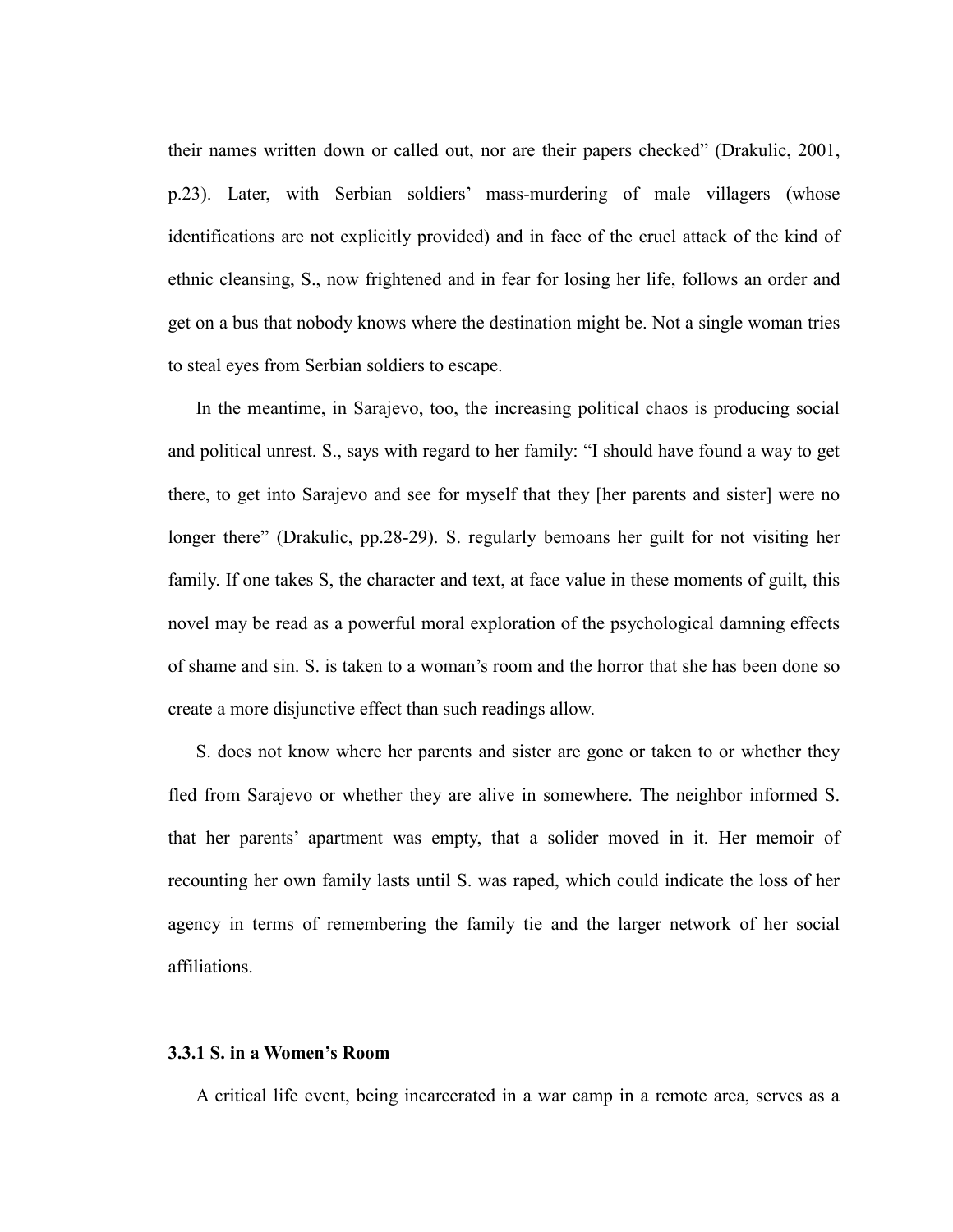catalyst for a shift in how S. thinks about her identities. S. who is ethnically and "racially" underrepresented because of her dual background—the Serb (i.e., her mother) and Muslim (i.e., her father)—ends up stuck in a position where she must cater for the "need" of Serbian soldiers that are largely alien to her own personal interests and marginalized cultural contexts. For these socio-structural reasons, warfare is historically tied to the tragically and violently oppressive foundations of our gender "equal" society. The Serb occupied army imposed the false requirement that women in the camp must quench the thirst of soldiers. S. was taken to a special place in the war camp called 'women's room,' where she was repeatedly raped by a group of young Serbian soldiers. This event took place between June and July, 1992.

Before the war started, S. thought she was neither a Serb nor a Muslim. "For her," S. reconsiders, "war began the moment others started dividing and labeling her, when nobody asked her anything any more" (Drakulic, p.28). S.' materially dual background dilutes the complexities and relevance of her identification with a Serb, and thereby strips her political agency altogether. Neither does S. adhere to a Muslim identity nor endorse an anti-Serb stance. On the contrary, the Serbian soldiers hold the eminent distinction of being liable for raping S. While raping *S*., the soldiers curse her Serbian mother. Required here is not only the ever-cruel Serbian soldiers' act of raping, but also act of cursing her. S. is then forced to make sense of the incompleteness of her body—not being Serb enough, and thereby makes the maneuver of rape *imperative* by filling up the gap of her *ethnic identity*.

The unequal ownership of body and sense of self inform the imbalanced contours of gender inequality. S. was overwhelmed by the undisciplined manner of Serbian soldiers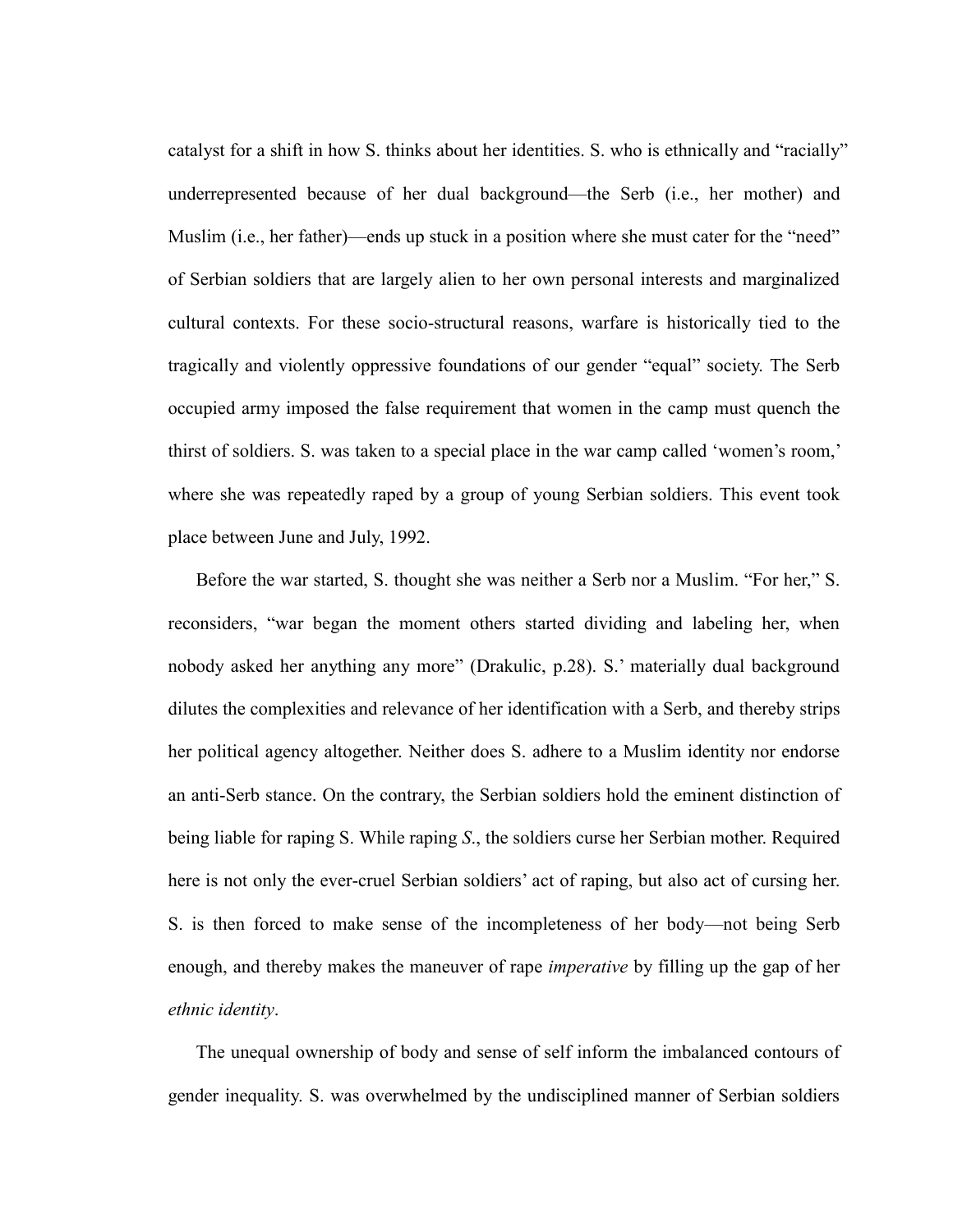who raped her, and was collapsed by their nasty treatment as follows:

Open your mouth, says a man's voice. He is standing over her, his legs spread. Open your mouth! S. opens her mouth. There is a long stream of urine. Swallow, he orders. I'll teach you obedience. She tries to swallow. The urine is warm and salty and makes her want to vomit. She coughs and throws up at the same time. He slaps her continuously…until she loses consciousness (Drakulic, p.62).

The triumph of the Serbian soldiers would be found in their ability to infiltrate not only their sexual organs into the body of S., but also their urines (i.e., a dirty thing) into the completely dispossessed body of a woman. Judging by the sheer disgust of his sexual humiliation shouldered upon her experience of rape, one cannot ignore the extent to which the solider is trying to seal her mouth, to prevent her from uttering a word, and to make her feel as if she was dead, *as if she was not there* (Drakulic p.61).

# **3.3.2 S.' privilege**

From the novel's beginning, S.' status as an elementary school teacher complicates the reader's understanding of the notion of *privilege*. S. was chosen as a special *guest* by the commander of the war camp. This happened in August 1992. The removal of voice from *S*. is not compensated at the expense of her dates with the Captain of the war camp. S. is seduced whilst she also becomes seductive in front of him: wearing a black dress, putting make-up on, and "manipulating her sexuality" in order to make her appearance congruent with the urban-bred Captain from Belgrade. S. becomes aware of the fact that she is "acting like a real whore" and is the only "real" prostitute among women in the ‗women's room' (Drakulic, p.106). Like the Captain, this urban bred, well-educated teacher is yet at his mercy and serves to be his *comfort*. S. plays the roles of comforting him as the Captain expects from the female inmate.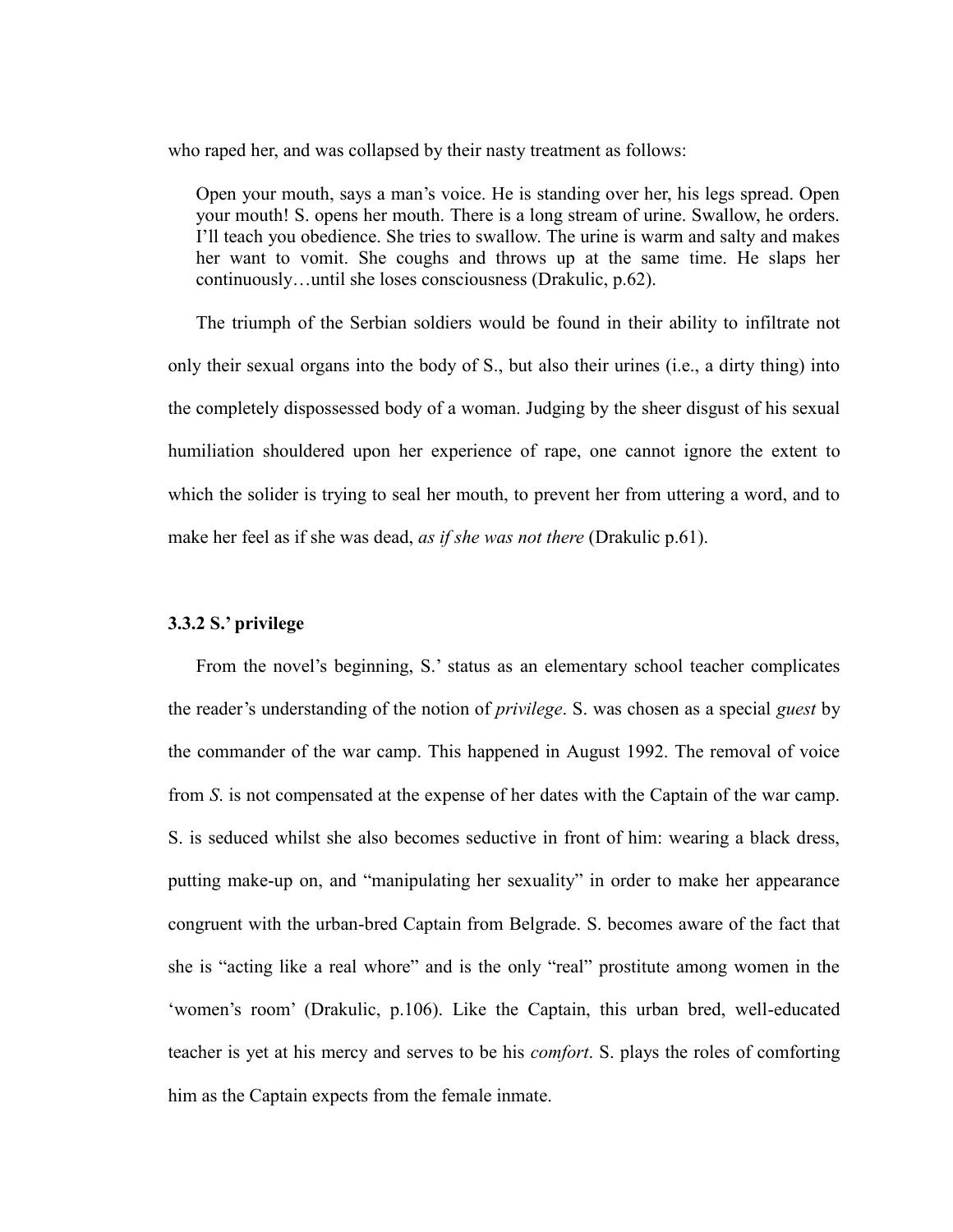The Captain invites S. to his home—the administration building of the war camp. He treats her with decent food and alcohol. They watch TV together, while his hands are on her shoulder. The Captain eventually manipulates his desires in controlling, subjugating and sleeping with S. S. underscores the extent to which the Captain expects her to save him from the sexually loaded image of a-poor-soldier who is apart from his beloved son and wife. S. curls up in his warm body and sleeps in his arms. In doing so, S. acknowledges on the one hand that she lacks the rationale of seeking an emotional comfort from the Captain. On the other hand, this passage is a typical formulation of the domino effect of women's departure from the moral path. Nonetheless, such reading elides the presence of S.' undeniable fear of the Captain. She does not berate herself overmuch for sleeping with the Captain and articulating her achievement of becoming the Captain's woman to serve his sexual satisfaction. S. is portrayed not as a one-dimensional character, but as a complex one that is never fully shut down or punished by the narratives the novelist Drakulic pursues here and there.

The affair with the Captain happens because S. desperately wants to escape the camp as much as the Captain wants to, as S. thinks that that is what he has in mind. Regardless of the difference of their social status in the camp—one is an inmate and the other the commander of the camp – perhaps because of that social stratum – they continue to seek places of comfort and solace from one another. More importantly, her "dates" with the Captain perseveres because S., intimidated but uncompromising to retaliate the Captain's seduction, has overcome this conventional image of how a woman with a right mind should behave. S. accommodated the unhappy circumstances of the camp in face of the Captain's humane but humiliating treatment, solely for the purpose of her surviving.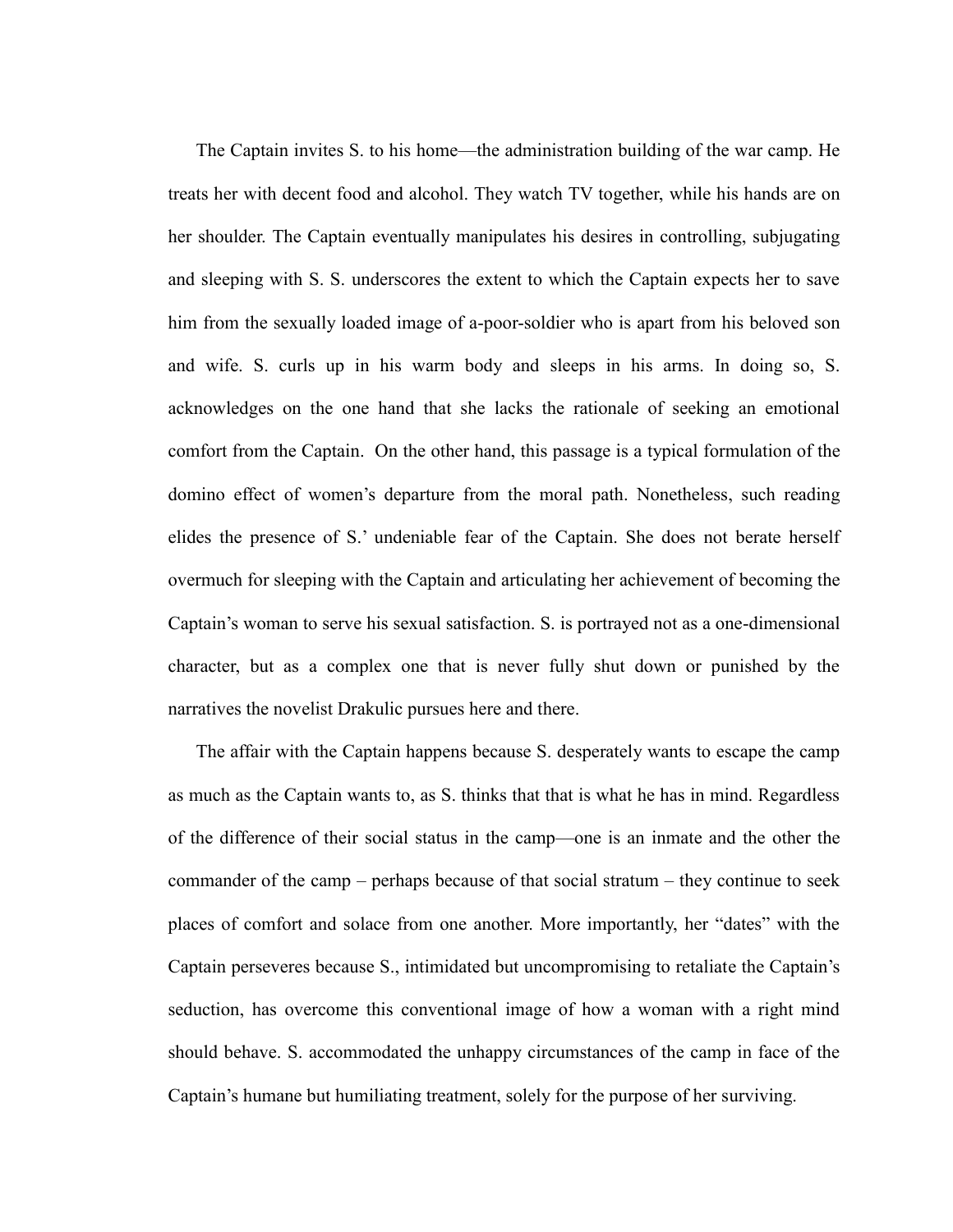But what is the uniqueness of S.'s experience with the Captain in comparison to and contrast with anonymous soldiers who, as mentioned earlier, raped her in ‗women's room'? The way in which S. is treated by the Captain takes on a distinctly different characteristic from Serbian soldiers in the 'women's room'. During the dates in which S. spends times with the Captain, nobody know whether there is any kind of 'rape' is taking place in the Captain's home or what is going on in the Captain's mind. Drakulic's remarkable prose experiments counter this constitutional absence of "rape" by encountering and representing a male-female relationship between S. and the Captain. Be some kind of nostalgia for a "male-female relationship" as it may appear, when readers feel free to judge his treatment, the imperfections of human interaction (i.e., a malefemale relationship) are put into the critical spotlight, no matter his 'gentle' treatment being portrayed. Even in an occasion in which S. tries to seduce the Captain, S. remains royal and obedient to the Captain so long as she is subject to his invisible as well as visible psychological enslavement which readers can well capture. Further, the Captain would not be a moral support for S. Rather, he expects her not to bring any issues about the camp life into their conversation, not even a single word, let alone complaints (Drakulic, p.107). Here again, her voice is sealed by his tacit masculine authority, albeit differently from Serbian soldiers who sealed her mouth with their urine.

It is hard to refer to the Captain's relationship with S. as a male-female relationship in nature, because the Captain and his heterosexual desire define an ever-lasting, allencompassing hierarchical relationship a bit too large for me to fully tackle within the realm of this paper. Nonetheless, their relationship is converged into a once again "rape" scene in the 'women's room.' What is further problematic is the all too sexually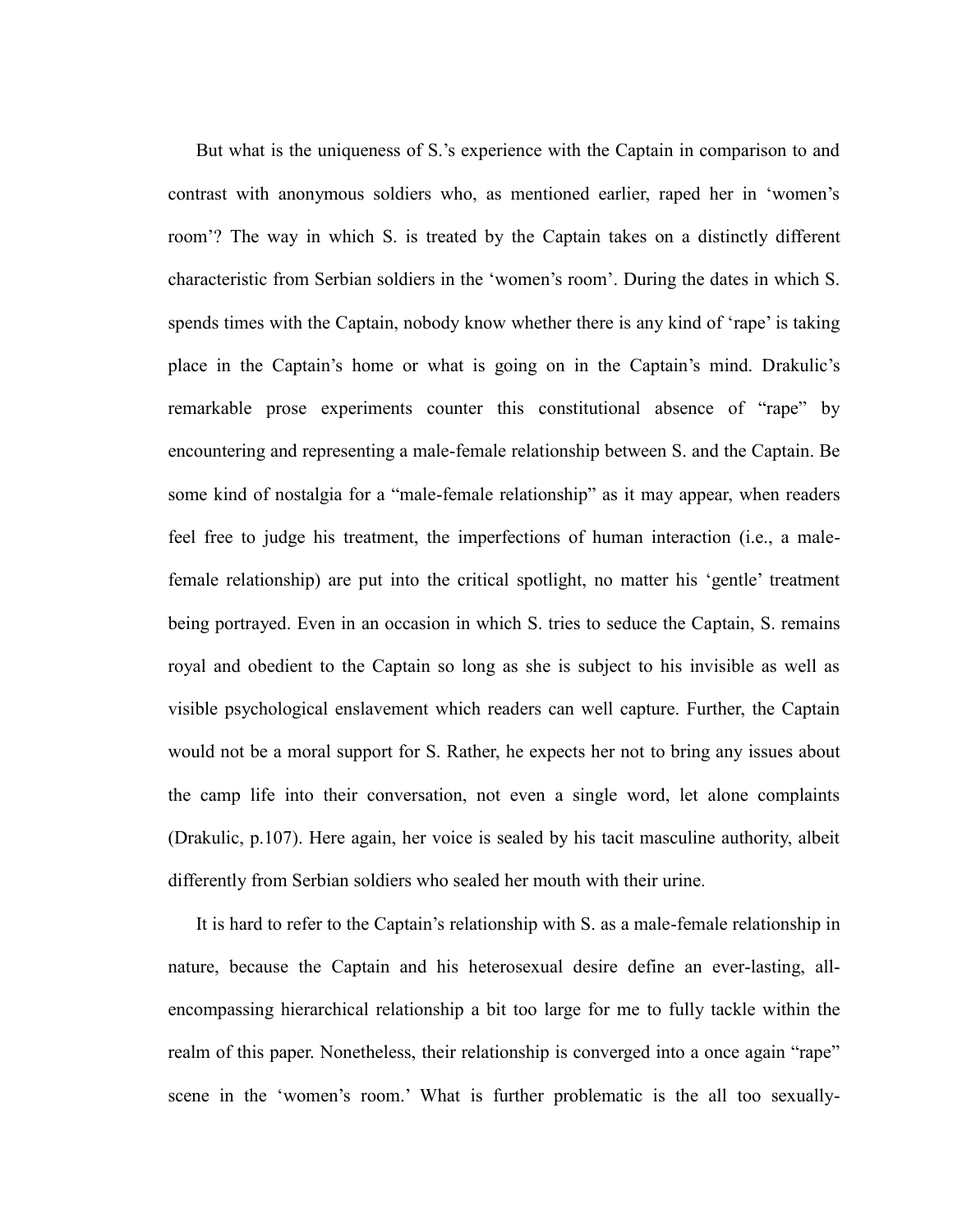assaulting roles Serbian soldiers play in relation to their commander, the Captain, two groups which derive their sexual uses and abuses from the authority of government and Serbian army. So long as Serbian soldiers rape women under the leadership of the Captain, be the Captain a perpetrator of rape or not, he is consciously and subconsciously permitting the happenings of rape in the camp.

When the ethnic, "racial" and gender boundaries inferred by Serbian soldiers' institutional/systemic rape against Bosnian Muslim women demarcate the parameters of the Captain's act—rather than the policing and politicizing his ethical choices—taking S. as his "comfort" indicates his act of enslaving her as it is, presumably, liberating to him. In this light, I will argue the administration building becomes a space and even center of conspicuous ‗women's room' over the Captain's home. In the following section of this chapter, I will further argue that the Captain's attitudinal/psychological chauvinism is but one more system of systematic wartime rape that is explicitly and implicitly illustrated in the novel *S*.

S. sometimes thinks to herself that being a real prostitute for the Captain would be a real privilege. S. is no longer at the disposal of the soldiers in the 'women's room', and that is a privilege not only to her eyes, but to other women's in the camp. On one hand, being portrayed as a privileged woman, she is insufficiently attuned to the volatility of the singularly complex and dangerous situation in which she is situated all alone with the Captain. As far as the S.' genuine feeling is concerned, the fixated and excessively privileged concerns over her masks her social status as the educated woman on top of her make-ups, which she wears daily, obsessively, in the camp as she used to do so before the war started, that which identity ever was true and will be. On the other hand, however, S.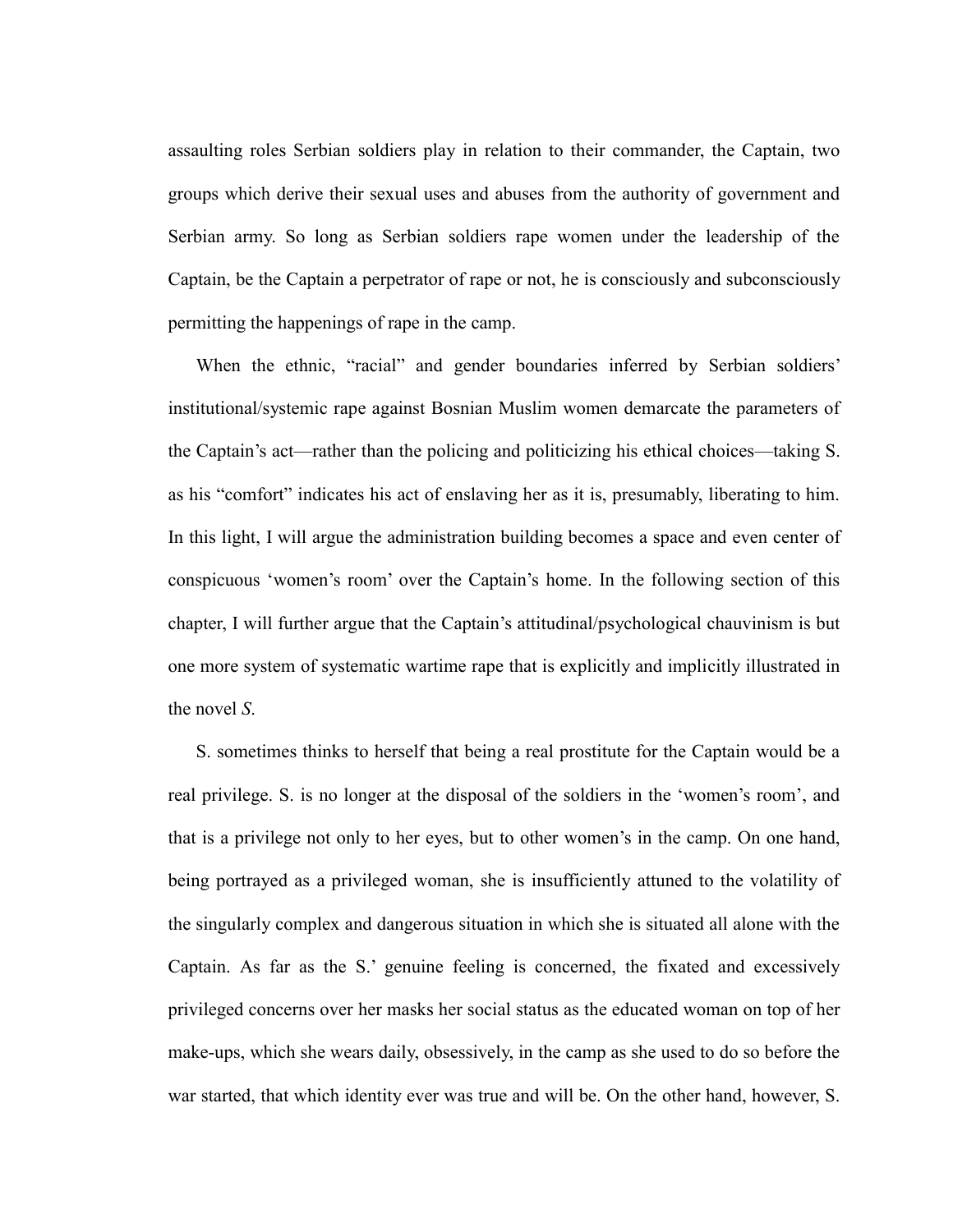is not that privileged to an extent that she could escape the camp in which she is not immune from another occasion to be raped or sexually violated, so to speak. While the Serbian soldiers used their belt to hit her, tie her hands and legs to the desk on which they raped her, her hands are still tied to the Captain with the unspoken "agreement." S. is forced to satiate the preferences of not just the commander of the war camp, but of the entire camp, that is, the entire system of the camp, which excludes and marginalizes women by making them sex.

The double-edged nature of the following accounts on S. exemplifies the tension which I have pointed earlier: it provides evidence of S.' as it also validates her physical and sexual power. The passage exemplifies the ways in which S.' importance in control of herself, her body, and her possessions is consistently bracketed with her discourses on the basic status. It is a critical commonplace that Drakulic's narrative is replete with similar enumerations of the goods and pleasures that entice and engulf not only S., but other women in the war camp.

S.' desires for sexual and subjective liberty to flee from the camp are presented as rational, and the novel luxuriates in the enumeration of her privileges. One day a report that a soldier brought to the Captain about a female prisoner and her attempt to escape from the camp and her subsequent murder by the aggravated Captain arose in S.'s minds not only terror but also a fear of death: to lose a chance to survive. In this contested scene, Evidence of the Captain's increasingly criminal nature and immoral actions. The scene reads differently when looked at specifically through the lens of warfare. First,

In fact, the looming threat of such sentiments still heavily affects S' mind. The Captain's psychological "rape" causes her mentality of "wanting to be special" for the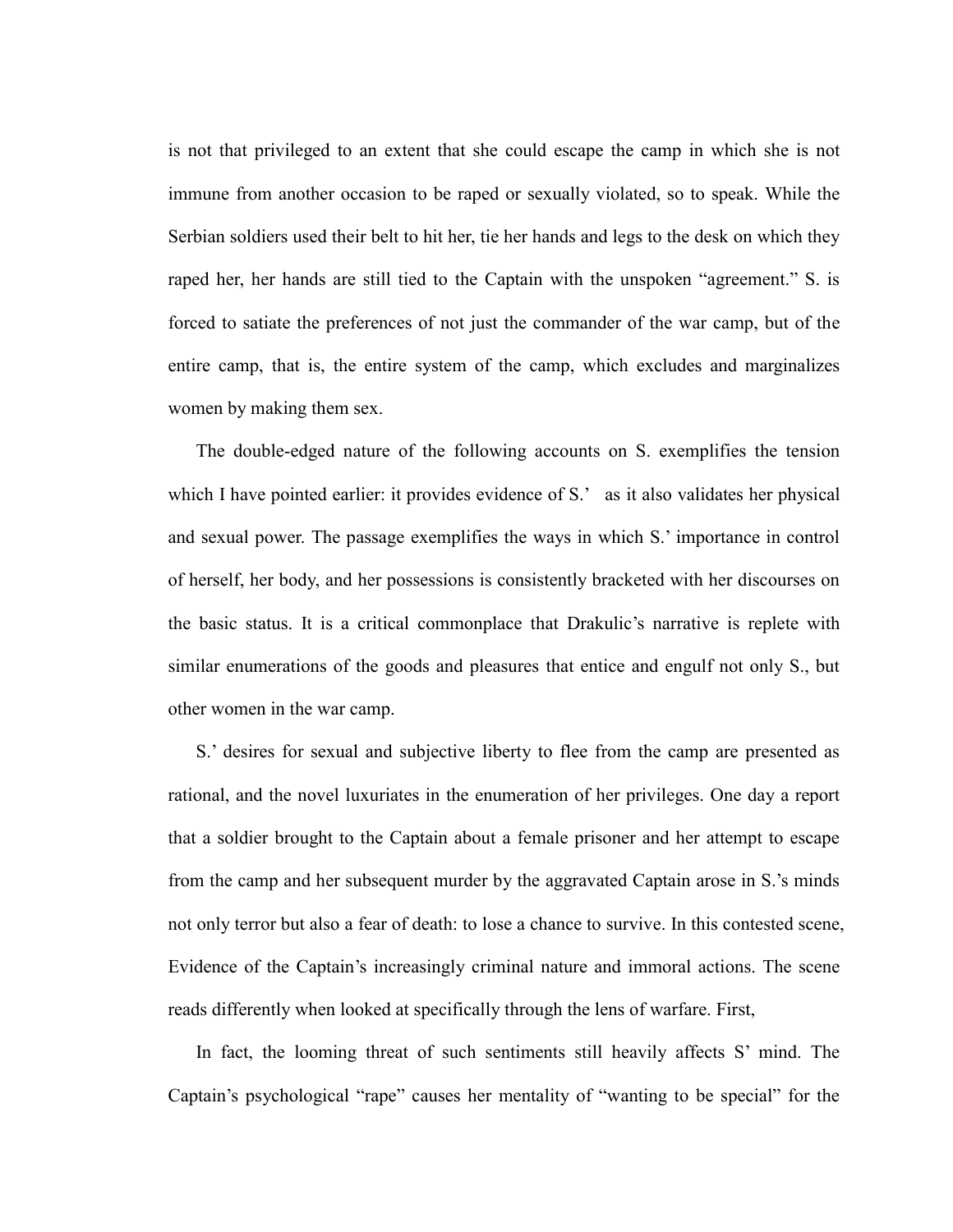Captain. S. finds the advantage of being with the Captain becoming more and more obvious to her with each passing day. Perhaps S.' experiences of the war camp in its entirety can no longer be couched in legal terms such as "rape" or "sexual abuse" or "molestation" due to the psychological affect.

#### **3.3.3 When war ends, the war of S. continues**

Wartime rape is without an end, even a war ends at some point. When one attempts to understand the complexity of wartime rape, one cannot ignore the consequences that have upon the female bodily hurt. S. is released from the camp with other rape survivors. S. learns of her pregnancy in Sweden where she becomes a refugee. Her isolation comes from not only being a lone refugee in Sweden but also being pregnant as a consequence of rape. The Captain is not exempt from the occurrences of wartime rape after all because S. could be pregnant by, either due to the anonymous Serbian rapists in the 'women's room' or the unwanted intercourse with the Captain. "The woman who endures a militarized rape has more than one man to accuse" (Enloe, 2000, p.141).

Drakulic provides a new chapter in the life of S. with her new-born male baby at Karolinska Hospital, Stockholm. Although S. left Bosnia after the war, she does not feel completely at east to be where she has migrated. While S. bears witness to her baby who was born in that afternoon, she glances at a Bosnian woman Maj and her baby Britt whose given circumstances are quite different from those of her and her baby.

In the shared room that the hospital offers, S. sees fit, not so much the role of motherhood Maj and her nurses expect from her, but the recurring impulse of turning her head away from *her* baby in the defiance of her past's heretofore unequal experience that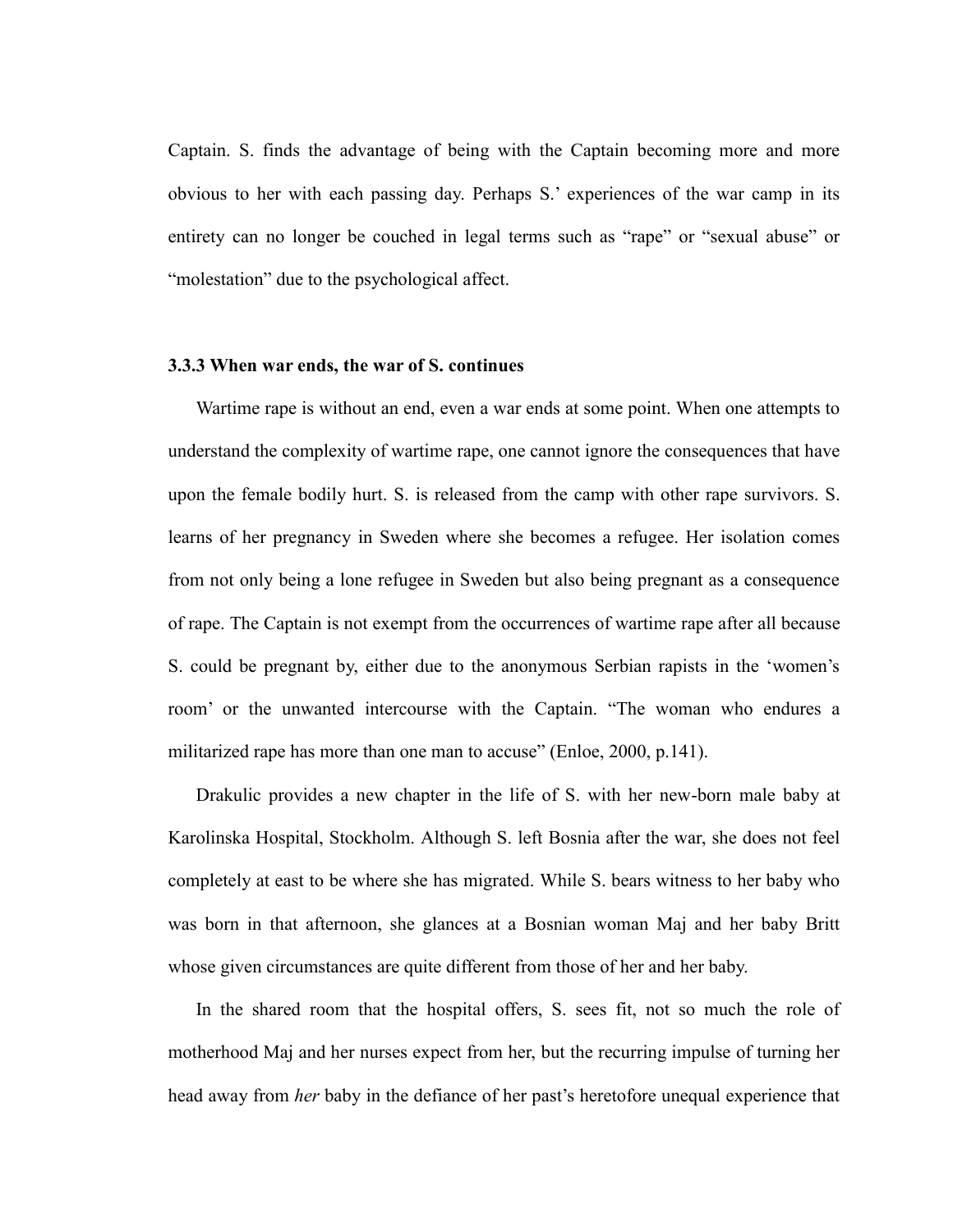put her into the war camp and impregnated her. Watching the baby, S. ends up wondering, ―[h]ow many such children will be born without their father ever knowing about them? If children are born they will be born to these women and they, not their unknown fathers, will decide their fate. Not one of these children will know who their real father is" (Drakulic p.198).

The understanding the psychological shift of S. is crucial in that she is in transition from the experience of rape in the war camp to a life that of a refugee in another European continent Sweden. S. is faced with the crisis of her life, which is to forge an unbreakable bond with her child. All that she can hope for now is the opportunity to repair the damage that has been wrought upon her. After all, the fact that her baby becomes the only witness besides herself who could prove the occurrence of rape to her in the war camp signifies that S. begins to come to terms with her own life, especially her unresolved feelings towards "non-existent" man, the father of her baby. S. is in the process of gradual healing and finds in her baby someone she can "show the hate from which his life emerged can be transformed into love" (Drakulic, p.198). That is why S. treats her baby as if she is still alive to the confusion of her rape experiences.

Between the moment when her "death" is confirmed by her pregnancy as a result of rape and the instant of her own affirmation in order to bear witness to the baby as not of anybody else but of *hers*, alive and unaware of wartime rape that hurt, humiliated, and made her sex, Drakulic elucidates an ontological ground upon which much of the psychological discourse is constructed, and herein lies a reason that this novel partakes in a war-history of Bosnia which enables the reader to come to terms, with some sense of identification, with Bosnian Muslim women's experience of impregnation and subsequent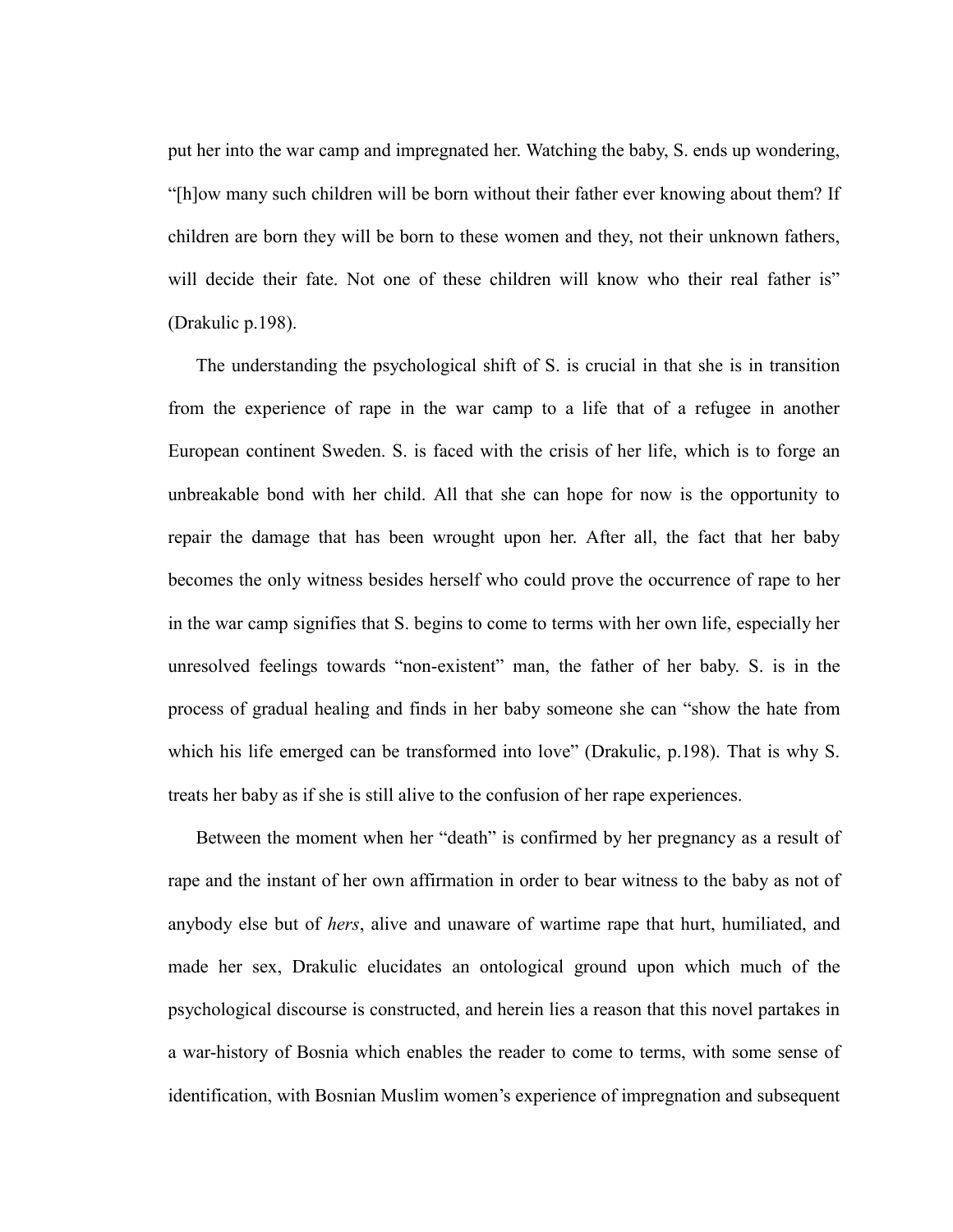child birth. Just what is it that makes the child so wanting and wanted by S., and what are some potential social and ontological necessities of making her child "her own"?

In consciously and subconsciously dictating the "acceptable" and "ideal" attitudes of a mother as characterized by Maj in contrast to S. who materially gave birth to a child as a result of rape whist epistemologically surpassing the overwhelming notion of having a Serbian-Bosnian baby from motherly "responsibility," S. can be characterized not necessarily by a utilitarian survival instinct (based on the preservation and reproduction of the baby or the most "precious" recourses of memory of wartime rape) as a result of her womanhood, but rather a seemingly arbitrary aesthetic force takes priority in these interactions whereby S. seeks to "come to terms with" her sad past.

While highlighting the negotiating and negotiable notion of S.' baby as hers or someone else's S. is simultaneously coming to terms with her new 'self.' Those sexually subjugated women who fight for cultural/social recognition, legal compensation and redistribution, are, often situated in an intellectual discourse such as feminism in the context of West, averse to the decontextualization of "cultured" behaviors; for fear that removal of the original subject/identity from the production of cultural capital alienates the cultural capital from its rightful owner.

In the context of ethnic conflict as it is captured in its entirety of Drakulic's novel, the simplest parallel to the post-colonial sense, as remarked by Edward Said, is the "comingto-terms" process. The message hidden in this novel turns out to be ideological and ideologically urbane and Drakulic's message is clear: beyond the rhetorical search for "surviving," …S., as a novel, can examine her invention and demise on both thematic, stylistic levels of analysis. Particularly germane to Drakulic's novel as an instance of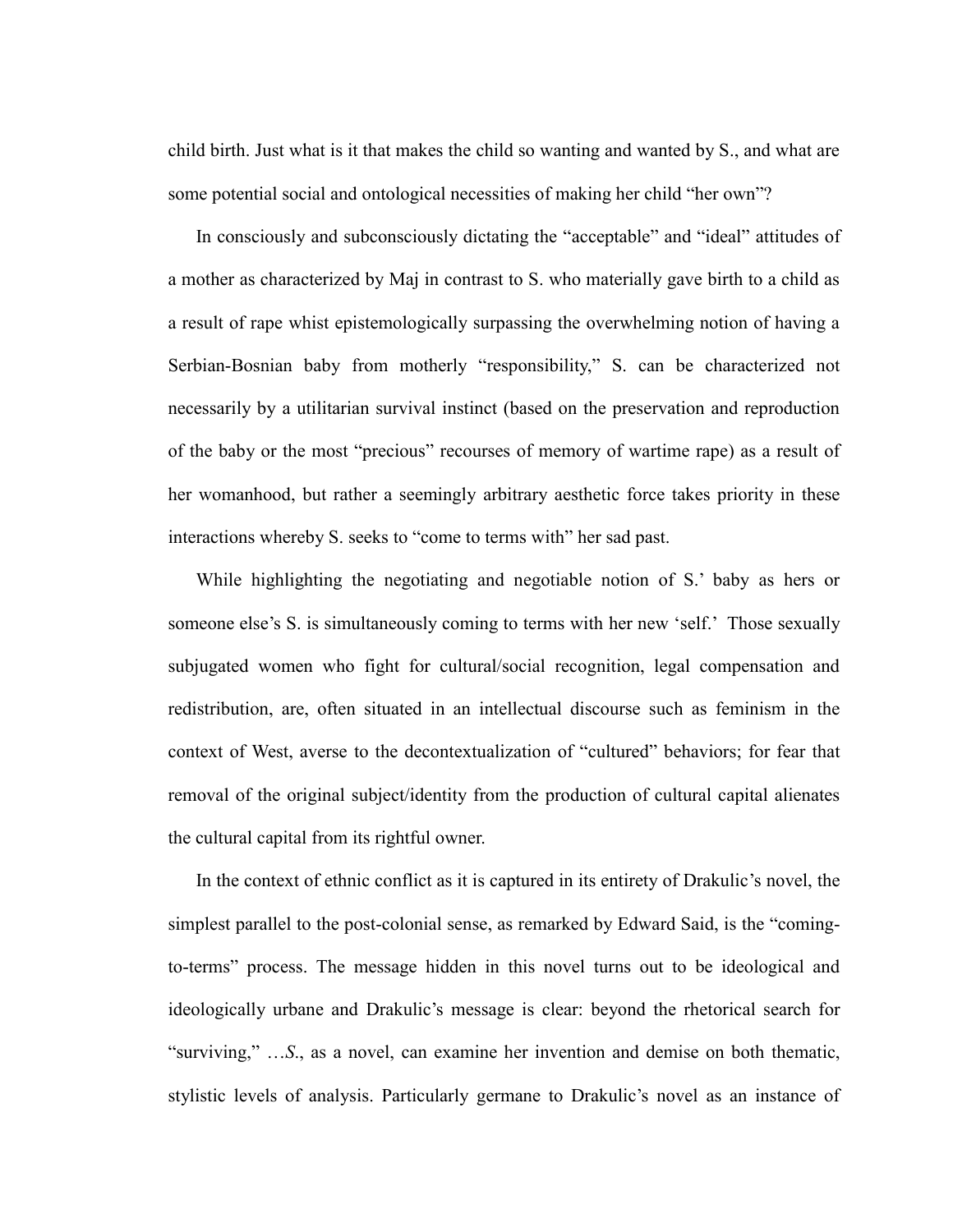actual incorporation is the act of witnessing that takes place within the author Drakulic's herself.

#### **3.4 Drakulic's self-account of writing** *S***.**

"I realized...I realized for the first time," Slavenka Drakulic commented on the interview on NPR in March 19, 2000, "that the real story is not in her word, is not in what she is trying to tell me; but exactly in what she is not telling me." How then did Drakulic turn into the research, collecting the witnessing account, and writing of her 1993 book *As If I Were Not There*, published in the United States in 2000 with the new title *S: A Novel about the Balkans*? Drakulic goes on to claim that "the way witnesses themselves told us the story was very basic: you couldn't really get the picture and you could see that they were hesitating, and they had a big problem in verbalizing their experience" (Drakulic, 2000). The most significant part of the Drakulic's account in this radio interview involves her methodological insight and literary perspective which are critical about her professional background in journalism previous. "I adore journalism, but journalism is not good enough to describe the depth of the pain that these [raped] women went through" (Drakulic, 2000).

Drakulic has "chosen fiction over non-fiction is [that] this is the way the silence becomes screaming and it's no silence any more because what bothered me was actually the silence" (Drakulic, 2000). Drakulic sought to break the silence of Bosnian Muslim women who were raped during the Bosnian war and who could not speak to others about their own experience of rape in the post-war period. The radio interview concludes with her opportunistic account not only for the main protagonist S. who has chosen the morality of exercising her freedom—perhaps including her sexuality—rather than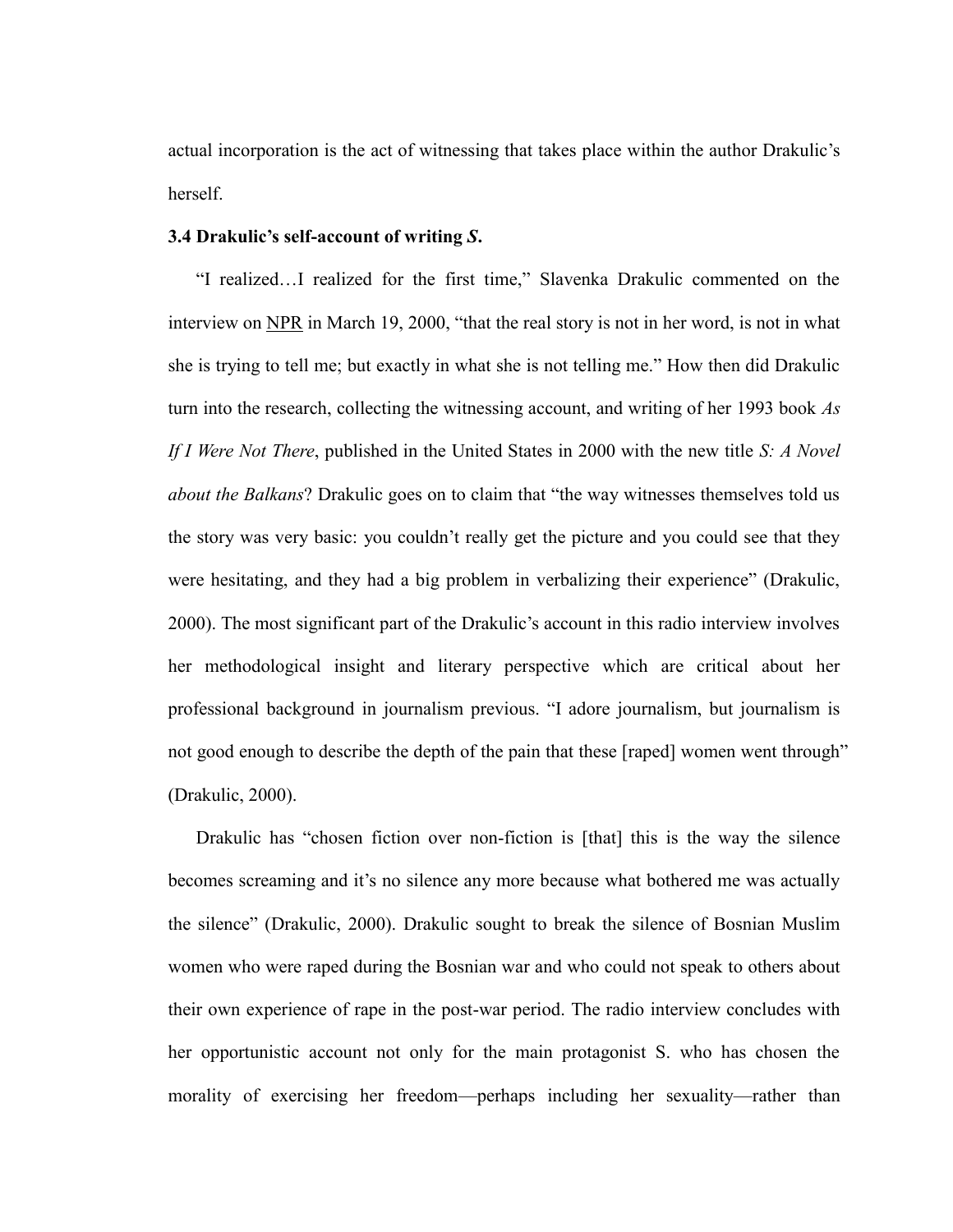reiterating victimhood and bodily and psychically damaged images, but also for the different possibilities of narratives in the post-war Bosnia, and for the story of Drakulic's own morality in producing those alternative voices. "I believe as Primo Levi does," as Drakulic remarks at the end of the radio interview, "that there is always the possibility of a moral choice. Nonetheless, you can pay for such a choice with your life, but it must be because I think the possibility of a moral choice is what is making us human" (Drakulic, 2000).

*S.: A Novel about the Balkans* is a story that proposes a study of literary and textual genre in the post-Balkan society, with special reference to Croatia, and provides a chapter in the life of a female writer Slavenka Drakulic and her own contribution to what critic Barbara Harlow (1987) calls "Women's writing" or more largely, "Resistance Literature."

# **3.4.1 Raping Croatia**

Slavenka Drakulic is a Croatian journalist and novelist, but her work *S: A Novel about the Balkans* was published in the United States in 2000. Although as the novel it derives from European fiction genre and tradition, it nonetheless challenges us to explore the literary critical methodologies adopted by a Croatian novelist. "Given, furthermore, the current intensity of the debate and the rapid developments in contemporary literary critical theory in the West (e.g., structuralism, deconstruction, psychoanalysis, Marxism, etc)," Barbara Harlow remarks, "it is important to examine the applicability of these theoretical structures and modalities outside the cultural tradition which produced them<sup>?</sup> (Harlow, 1987, xvi). That being said, I believe it is important that we shed light on literary approach and critical perspectives surrounding the Croatian feminist novelist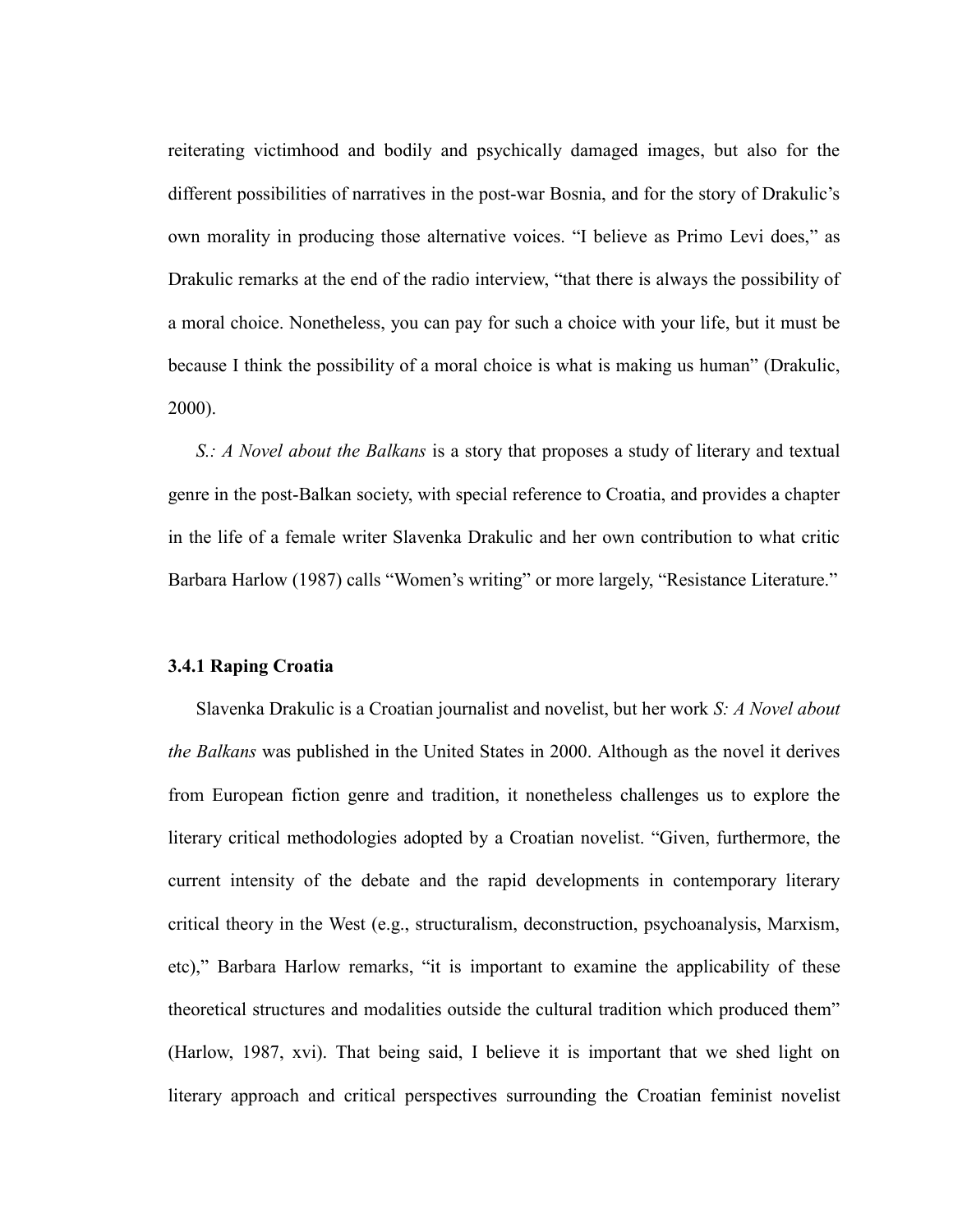Drakulic not only in the context of Croatia but also in a transnational context.

Perhaps the very idea of literary criticism is still uniquely rooted in the Western academe. No matter the geographical origins the notion and practice, however, I follow a set of literary critical methodology circumscribed by Western intellectuals, particularly, of post-colonial scholars that are relevant to my reading of *S*. I stand by Western literary critical methodology as a departure point from which to generate my self-reflections. Heeding the assertion that "[t]he critic is always implicated in the historical process, as implication revealed by the dynamics of the works themselves" (Harlow, 1987, p.78), I believe that the role of a rhetorical witness as reader is foundational to my literary reading of *S*. and my subsequent self-reflections surrounding the novel and its novelist.

My way of reading as a rhetorical witness serves a purpose in the exploration of literary social reality Drakulic formulates in the novel *S*. In fact, my methodological formulation of witnessing is introduced as a way of exchanging information—it is a form of communication among reader, writer, and critic. As such, I content that witnessing is the performance of an identity of myself-as-reader contrary to that which is perceived as authentic, and the identity is necessarily the performance of gender and gendered-self, precisely because the reading material at hand is mediated by gender.

In the performance of reading the novel on gender violence, the wartime rape in Bosnia, is the equivalent of witnessing and exposing one self to literary social reality. From the point of view of literary/cultural critics who keep on maintaining the impossibility of "coming to terms" with this mode of reading may be an undesirable one, but rather, it is disguised as inauthentic reading. Coming to terms is viewed so ambivalently because it has also provided that escape from the cause altogether. The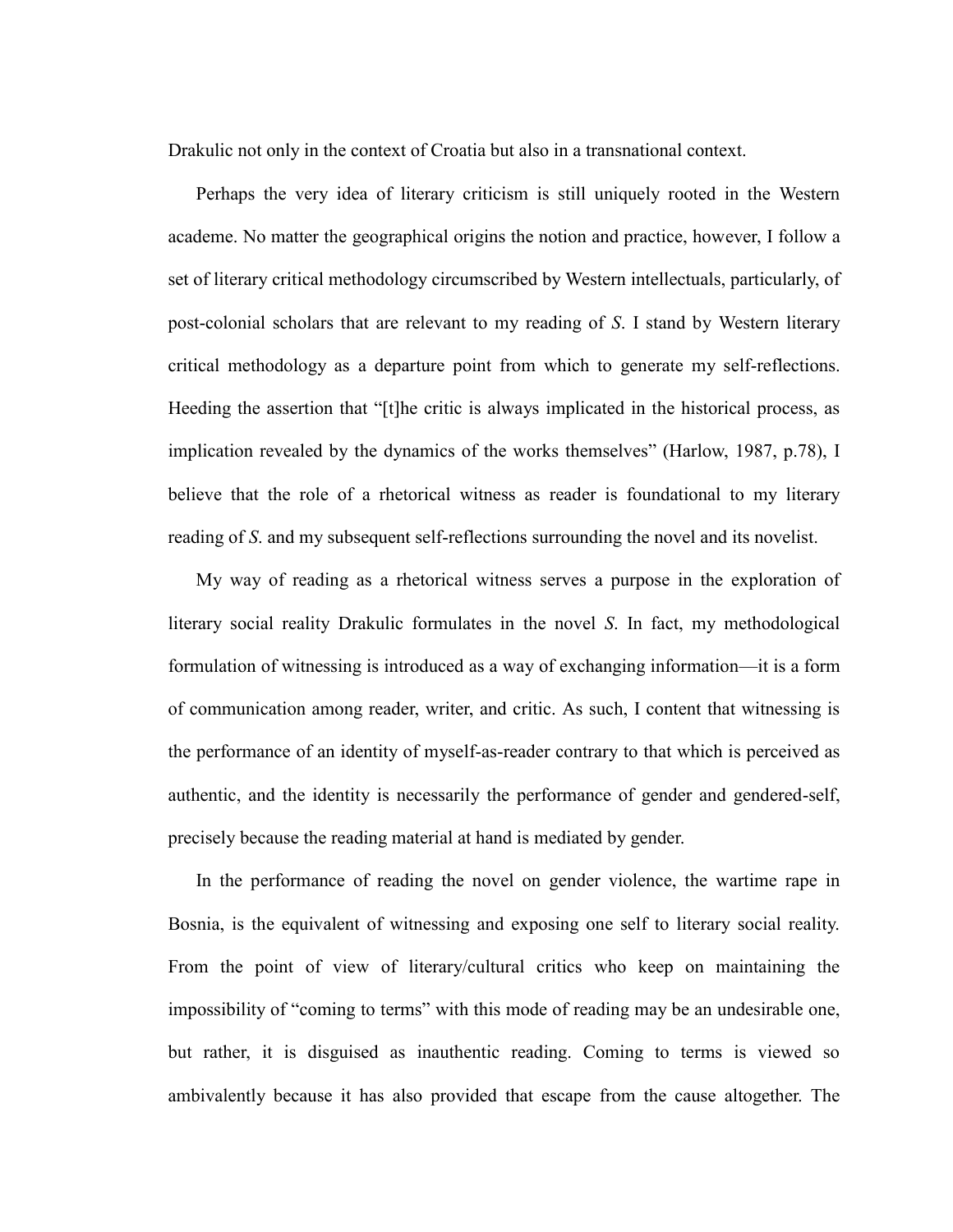performance of coming to terms necessarily entails the requirement that one's coming to terms with one's self be kept open or publicized.

The following is a critique of the discussion of "ethnic conflict" wrought by Eva Hoffman. In coming to term with Harlow's literary critical viewpoint, as mentioned earlier, and that the critic is always implicated in the historical process, as the implication revealed by the dynamics of the works themselves, I echo the words of Eva Hoffman by stating that, "[i]n recounting one woman's journey through the dark stations of ethnic conflict, Slavenka Drakulic makes us see what we have perhaps preferred not to confront: the awful damage of war in the deep regions of body and psyche" (Drakulic, 2001). From a Hoffman's viewpoint, which is posited in the second page of the novel *S*. as an epigraph, it is argued that the present manifestation of occurrence of wartime rape illustrated in *S*. is both a symptom of ethnic conflict and the culmination of its awful depredations.

To the extent that Eva Hoffman describes a woman's journey in the war camp in term of "ethnic conflict": she is presumably talking about mass rape, mutilations of human bodies, and mass murdering in a war camp. Hoffman's use of the language "ethnic conflict" is in fact a theoretical statement, that which calls attention not only to the debate of applicability of the language "ethnic conflict" to a different political situation such as wartime rape in Bosnia; but it also presents the contour for an examination of political situations whereby Drakulic is situated vis-à-vis her own ideological and ethical disposition with regard to the re-presentation of raped women in *S*.

The daughter of the survivor of the Holocaust, Hoffman is applying the tone of a language to a specific historical context, a context in which wartime rape took place, and in which her use of language actively engages in the historical process of defining certain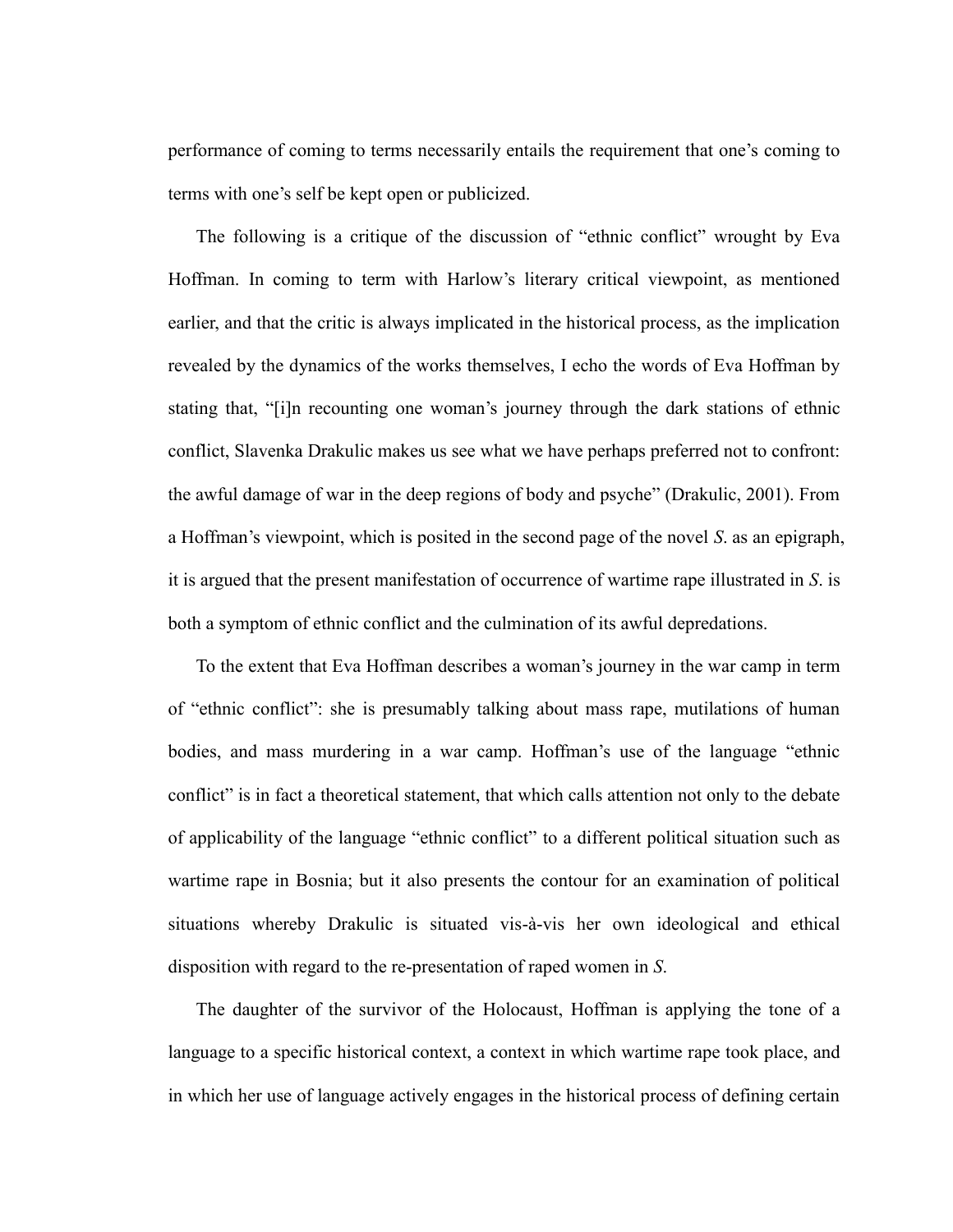historical moment from her own reading of *S*. Hoffman may as well reiterate the contention of feminist legal critics of a theoretical debate of wartime rape as "ethnic cleansing" or "genocide." For example, as we will see in Chapter Four, Catherine MacKinnon (1994) buys into a linear thinking, supporting a thoroughly destructive rhetorical and legal system of considering wartime rape in Bosnia as "ethnic cleaning." The wartime rape, the physical, psychological and epistemological rape, are lacking an account of the violating and dividing attributes of language itself. Uncertain designations and slipper definitions that surround the definitions such as "ethnic conflict" or "ethnic cleansing" involve figures whose temporary orderings inevitably trope into paradox, creating at best awkward misrecognitions and at worst mental and psychic chaos.

Underlying the legal conception of ethnic conflict, ethnic cleansing, and genocide are several hypocritical, inconsistent, and unsubstantial ideologies. These are racial, geographical, and economic in nature, and added value as pivotal axes upon which these debates are founded. It is these very issues that currently bear the brunt of deconstructive scholarship in the humanities and social sciences, and once effectively reconstituted, will come to define the changing global institutional landscape in the future.

While the deconstruction of such languages has become common, I will focus specifically on the literary components that illustrate the occurrences of wartime rape in the novel *S*. Drakulic's attempt to illustrate wartime rape is made up from two primary literary components. First, ‗women's room' can create different kinds of subjectivity, either *individuated subjectivity* that feels itself to be independent of social/military/masculine forces or a *communal intersubjectivity* that feels itself to be a product of various aforementioned forces. The fact that Drakulic's protagonists undergo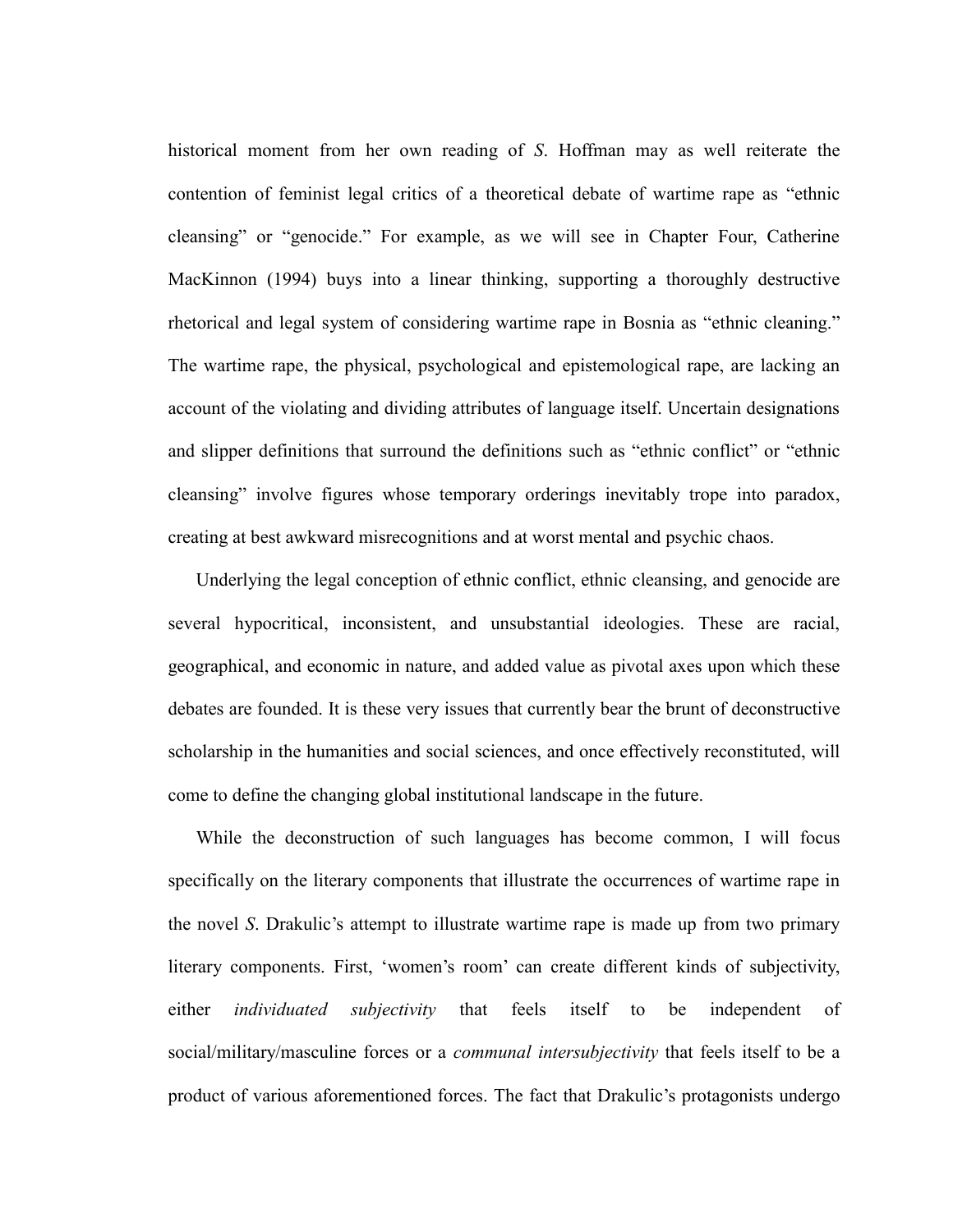recurrent experience of suggests structural violence, chosen rather than choosing as a "partner" of male-female relationship imposed upon by the Captain's sexual desire. Therefore, the second component is the relationship between S. and the Captain. The accounts of rape in *S*. is but one example of this literary challenge. The same novel in its entirety tells the narrative of the main protagonist S. from herself as well as Drakulic's perspectives. "Narrative, unlike poetry perhaps, provides a more developed historical analysis of the circumstances of economic, political, and cultural domination and repressions" (Harlow, p.78).

The central concerns of Western feminist scholarship on wartime rape up to now – "the victim," "the survivor," "rapists" – have overlooked, much in the manner of Hoffman's expression of "ethnic conflict," the oppressive social rhetorics/institutions that have produced the need to "come to terms" with raped women's voice. I believe that the an individual raped woman's voice is the major agency of the post-war Bosnia, and that the purpose of Drakulic's writing, as we have come to read it over the past ten years or so, must be invoked, not by what she wrote, but rather toward her efforts of 'voicing/narrating/telling" what raped women could not tell her. The compliance of raped women, as described in *S*., may be all too familiar or absurd to be ignored in favor of their resilience or resistance, but damages that raped women undergo overwhelm even those who try to approach, listen to, and attempt to heal them.

Despite the difficulty, and its individual basis, coming to terms with raped victims, like voicing for them, can be characterized as a necessary self-identification (i.e., intersubjectivity) for the achievement of social and ontological privileges and benefits. So, although "coming to terms" with victims of rape does not necessarily entail "voicing" as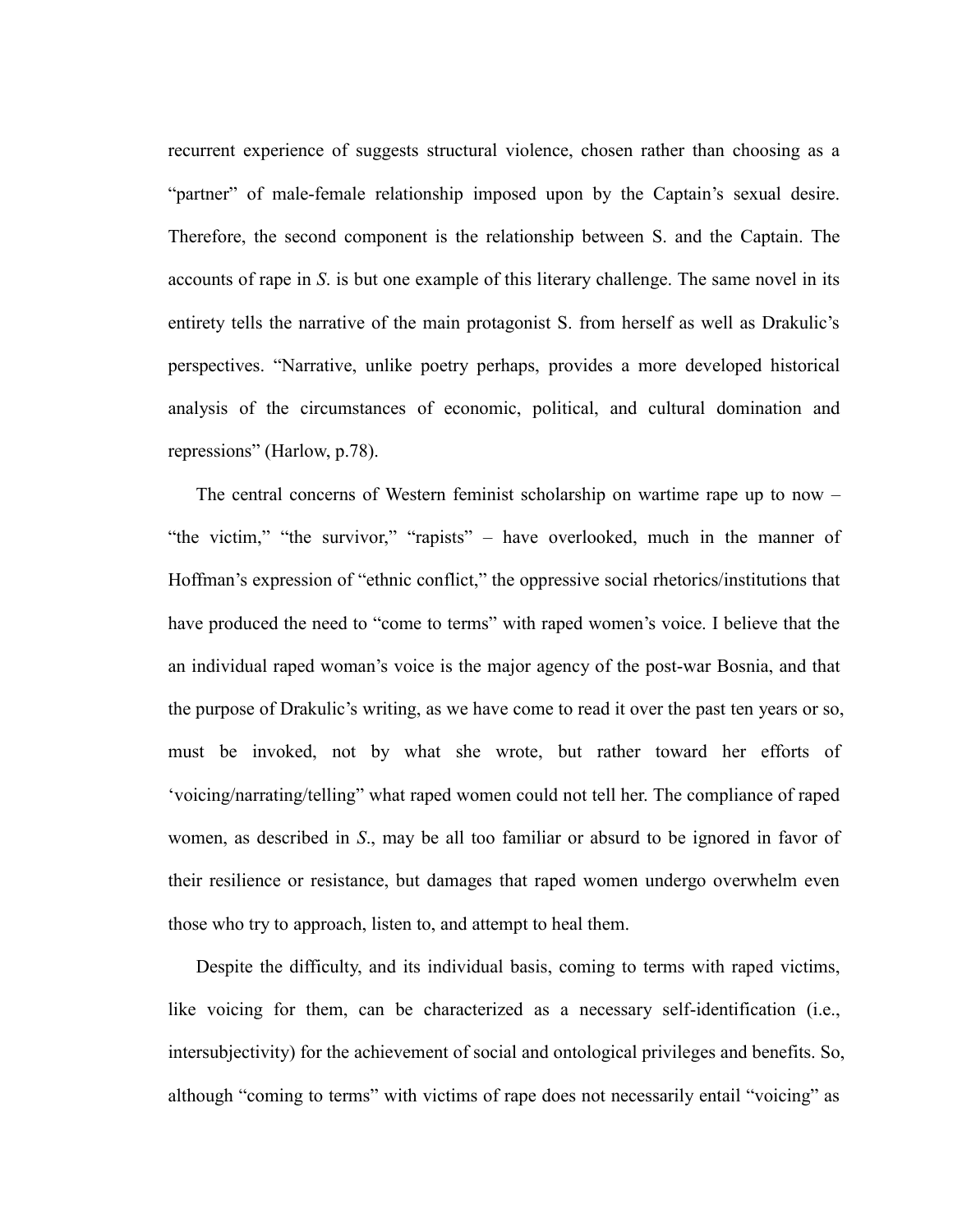it does pose at least come challenge to literary corpse such as Drakulic's *S*. I believe acknowledging the usefulness of certain forms of self-identification (intersubjectivity) is an important first step toward speaking or/voicing for raped women in expanding the parameters of witnessing Others. What is then the status of the Croatian feminist literary work of rape in a large field of historization of wartime rape in Bosnia? How do literary texts in the Croatian traditions relate to or contrast with literary texts of the Western traditions? As if these questions were not problematic enough, how are we to read a Croatian feminist's text such as Drakulic's *S*.? Can the methods of explication of wartime rape such as "ethnic conflict" or "ethnic cleansing" or "genocide" developed by Western feminist criticism be 'translated' into the Croatian feminist idiom?

Such theoretical questions underlie the basic project of my study in this chapter which proposes to investigate a particular reading material that emerged not as a part of the organized Croatian national struggles and feminist movement in the former Yugoslavia, as is criticized, but as an independent status and existence as literary production by a Croatian woman for "women's writing"?

# **3.4.2 Finding out what raped women could not say**

Two facts stand out as one looks as the publication history of S. On the one hand, it reveals its independent status and existence as literary production in Croatia. On the other hand, it presents a serious challenge to the codes and canon of both the theory and the practice of novel and its criticism as these have been developed in the West.

The first edition of *S.: A Novel about the Balkans* was written in Serbo-Croatian language and with the title *Kao Da Me Nema*, translated into German and with the title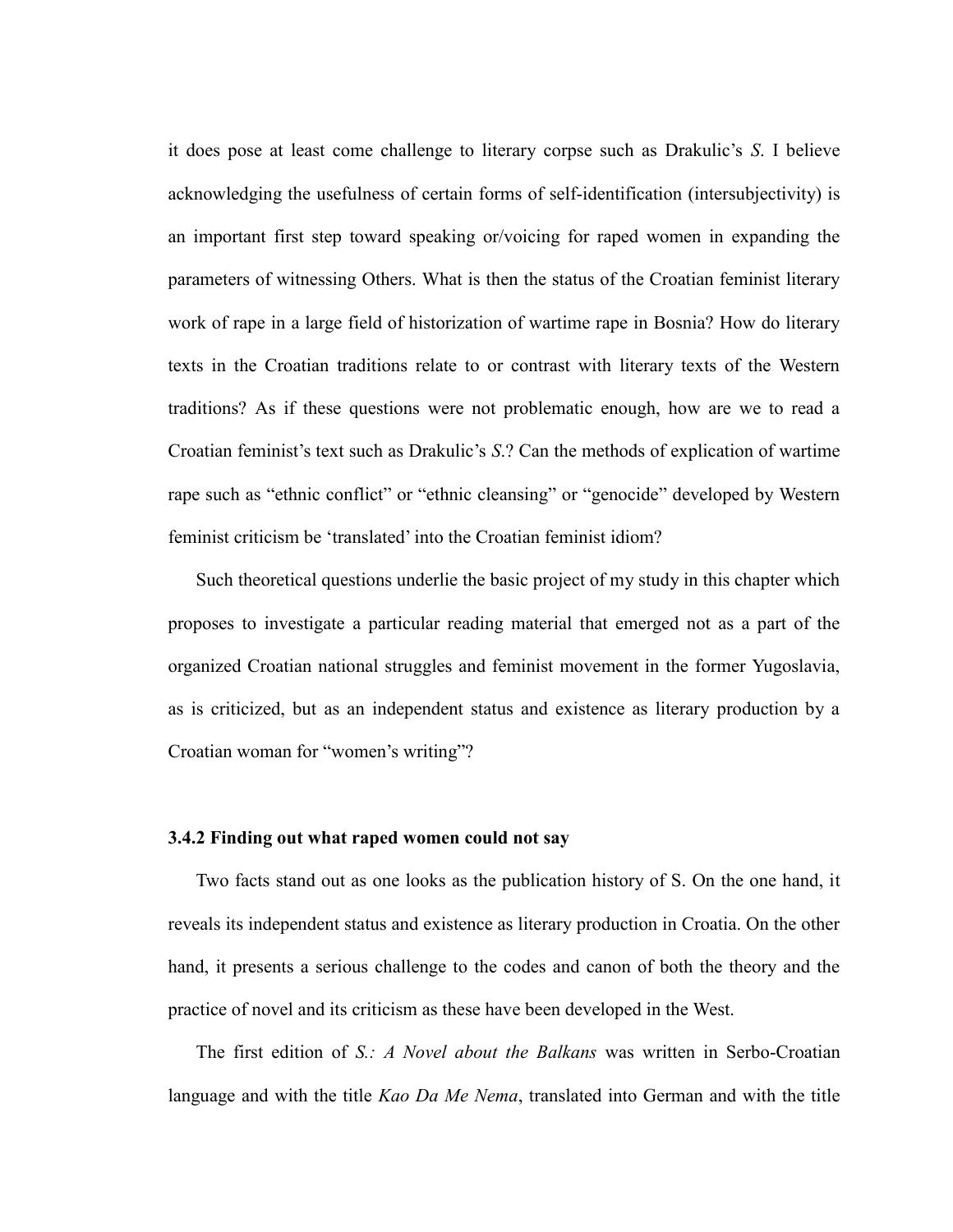*Als gäbe es mich nicht*, and published in 1993 by the publisher Aufbau Verlag GmbH in Berlin, Germany. In 1999, the first English edition appeared in the United Kingdom under the Abacus publisher and with the title *As If I Am Not There: A Novel about the Balkans,* which seems to be the key word in both Germany and the United Kingdom, identifying an enduring concern of the Bosnian Muslim women who were raped during the Balkan war, but who have been left ignored or unspoken of ever since. The second English edition of *S.: A Novel about the Balkans* was translated by Marko Ivic and published in the United States in 2000 by the Viking Penguin Books.

The same year when the German edition of *S*. was published, Slavenka Drakulic wrote the work *How We Survived Communism and Even Laughed*, which was appeared in the United States under a Harper Perennial imprint in 1993, in which she reveals the fact that the outbreak of war in Croatia on 27 June, 1991had wrested her from the country, but in continuing to write—even in London—she has continued to revisit and reflect upon her native Croatia in particular and the former Yugoslavia in general, and back and forth across another European continent. But what is the history that such publications details endorse?

One critical dimension in narrating the raped women exemplifies much risk of being precipitately condemned. As a Croatian who was accused as one of the five "feminist" witches" in the article entitled "The Witches of Rio: Croatian Feminists Rape Croatia" published on 10 December, 1992 by Zagreb's popular weekly Globus<sup>22</sup>.

*S*. is arguably facing the challenges of a new phenomenon for Bosnian Muslim

 $\overline{a}$ 

 $22 \text{ In }$  Gender Politics in the Western Balkans: Women and Society in Yugoslavia and..., Sabrina P. Ramet (1999) names other four "witches" such as Jelena Lovric, Rada Ivekovic, Vesna Kesic and Dubravka Ugresic (p.136).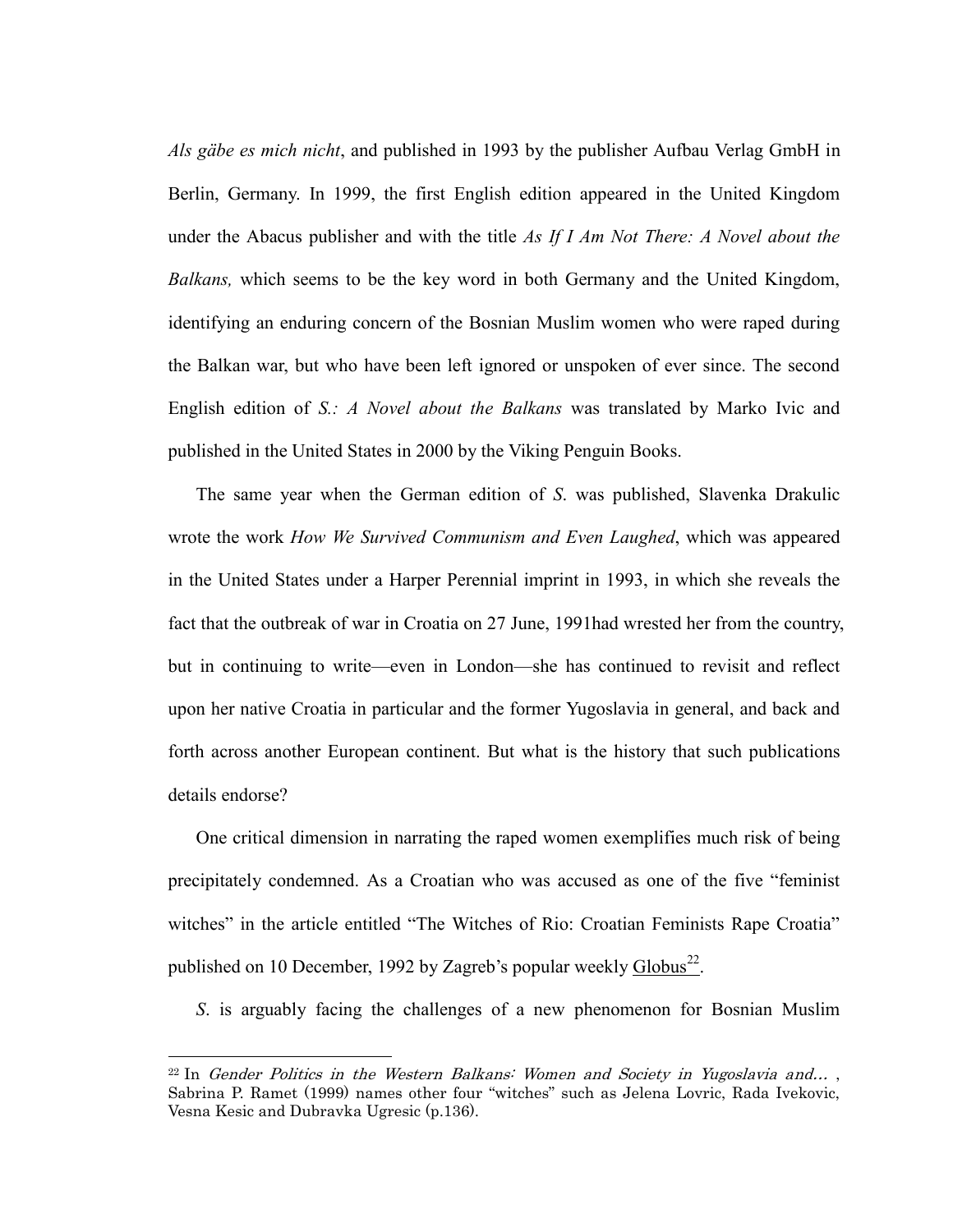women to wrestle with biased and prejudicial treatment, the methods employed by individuals to watch over themselves while navigating these harsh environmental forces require specific identification and articulation. In order for Bosnian Muslim women to withstand the unjust response sets from the dominant culture as well as the explicit and implicit messages of the Balkan society, strict attention ought to focus on the individual at the epicenter of the dilemma whereby, Drakulic attempts to serve…

The removal of the discussion of rape from the realm of Croatia's history to the realm of public coincides with the lack of literary production on wartime rape that is especially critical about the government/Serb armies/forces with the tone of antinationalism. What, then, might turn out to be the connection between the literary historical background in Croatia that Drakulic attempts to explore and the personal histories that Drakulic strives to construct on wartime rape in Bosnia?

Drakulic has yet chosen to write her way out of the denigration of experience by questioning Croatia's nationalism. Further, the history professor Ivo Banac of Yale University has condemned as follows, "[t]he interest in Drakulic is the interest in East European ingénues—in the sort of deprived provincial girls who do laundry without household appliances and delight in soft, pink rolls of toilet paper as badges of civilized living" (Witalec,  $2006$ ).

The imbalanced perspective of Drakulician critics is arguably the most visible man**i**festation of gender inequality in the contemporary world. As far as the powers of contemporary male critics can tell us, Drakulic's literary production seems to have stemmed from either western feminist or primitive East European "girl". Still to this day the hyper-visibility of the female mainstream artists/writers is controlled by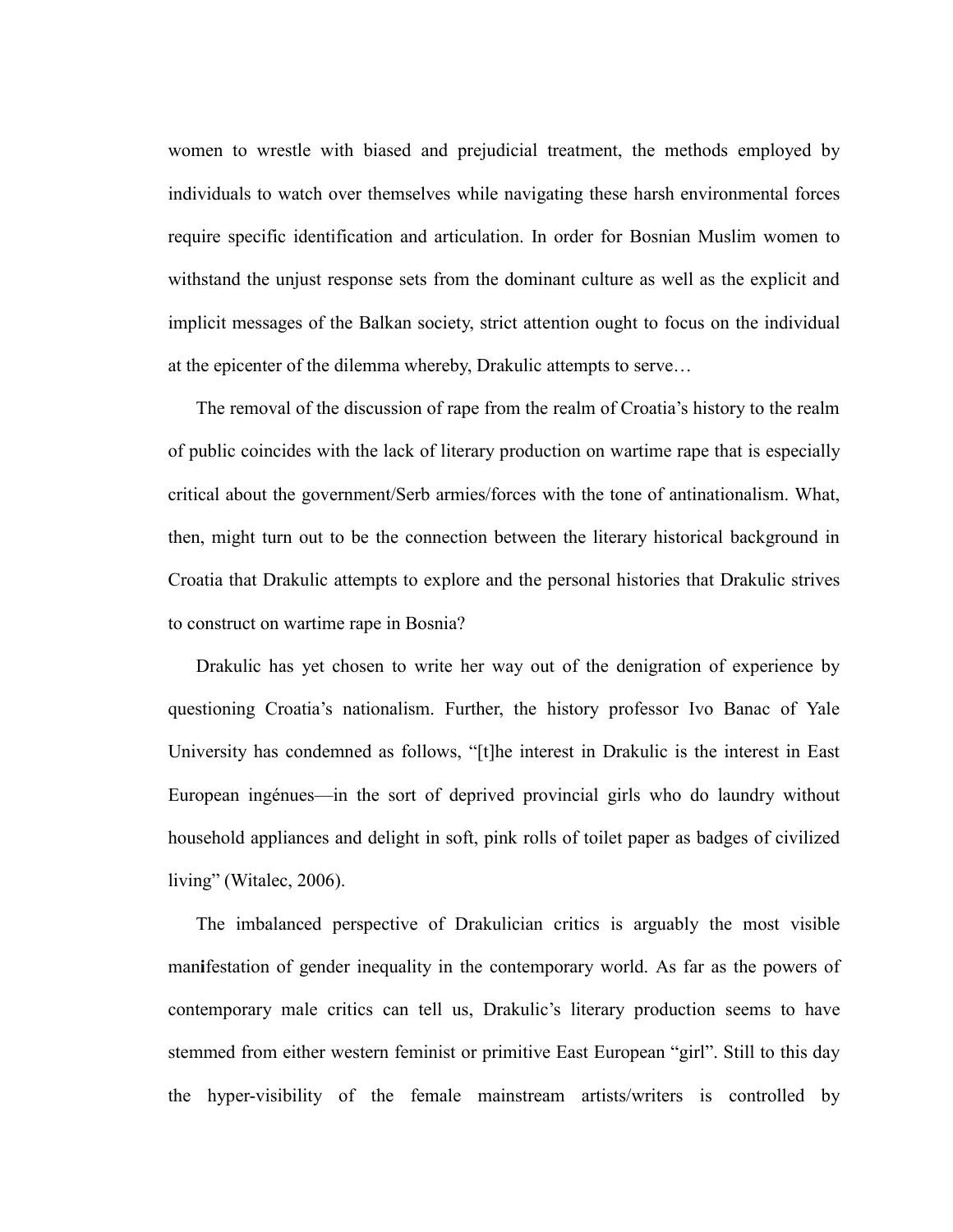masculine/corporate attitudes of cultural production, which has been always the case traditionally, be in the West or the East, the North or the South.

Let us pay attention to this criticism against Drakulic. One astute reader of the novel *S*. Rand Richards Cooper (2000) contributes an article to The New York Times, commenting on the fictional element of Drakulic's writing. In the article entitled "the Prisoner," Cooper suggests that Drakulic intended initially "to publish a straightforward account of her findings. Eventually, however, she decided to put aside the documentary technique and tell the women's truth through fiction." The contradictions between the utopian aims and goals earlier expressed by Drakulic, in an effort to find what a woman could not say, are recounted as such. Cooper reinforces the absence of a straightforward account of survivors of wartime rape from Drakulic's *fictional* accounts as follows: "[t]he steadfast banality of Drakulic's prose, her preference for summary and indirect narrative rather than *live scenes*, the decision to render character's names as letters, the paucity of *personal history*: it all keeps us at a distance and prevents her characters— even her protagonist—from developing much particularity<sup> $23$ </sup> (italics mine).

Cooper proposes a differentiation between literature which has been written as "live" scenes" and "summary and indirect narrative (without personal history)." Such a distinction is problematic because it presupposes a "narratabiity" which is truly grounded on the idea of "truth" of apprehending a given population that an author tries to capture and has in addition significantly intervened in the literary and cultural development of the people. Moreover, Cooper's division of Drakulic's writing into two kinds, that of

 $\overline{a}$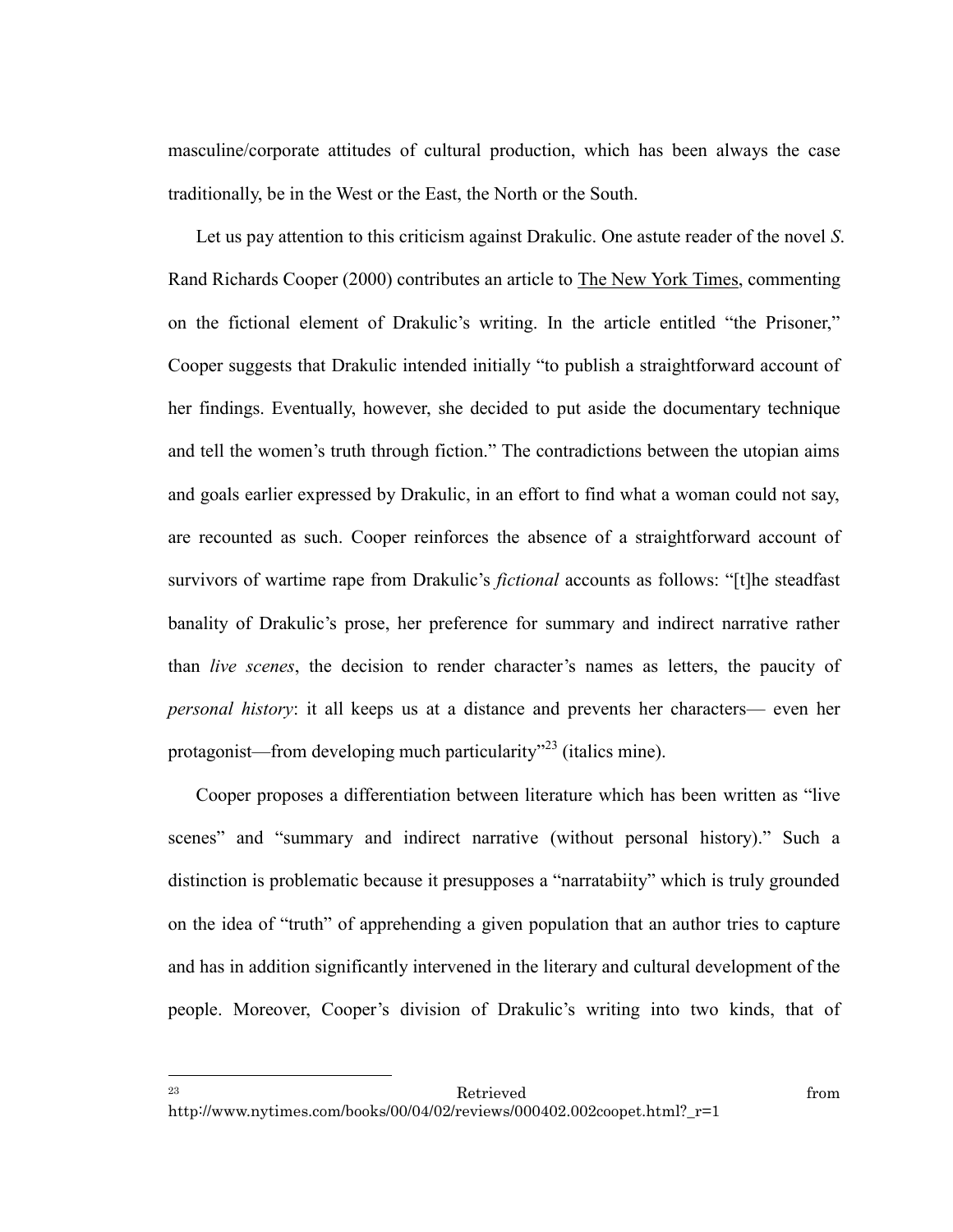documentary technique and that of telling the women's truth through fiction, contests the ascendancy of sets of analytic categories and formal conventions, whether generic, such as novel, fictional novel, etc. Why is he so obsessed with "live scenes" and narrating personal history? That is, how and by whom is "authentic" scenes and narratives constructed? To whom do the social and ontological benefits of narrating history like oneself accrue? Counter to what Cooper would expect "live scenes" is an illusory concept, more often constructed by society at large than by novelists themselves. I some sense, ―truth‖ is but a euphemism for the avoidance of Otherness. Authenticity, as much as Cooper and some of us, indeed, may value it, is one of many mechanisms by which a social act can become restricted to a given set of historicity or historical "fact." When the historical boundaries inferred by performing authenticity demarcate the parameter of narratability.

In writing *S*., the Croatian writer and freelance journalist Slavenka Drakulic conducted extensive interviews with wartime rape victims in Bosnia, collected documentaries and personal memoirs in Bosnia, and wrote *S*. It can be inferred that the novel *S*. is framed by the writer's own story of interviewing with the Bosnian Muslim raped women, that she reconstructs the struggle of the past of Bosnian Muslim raped women such a way that it comes again to play a role in the construction of a new woman's figure. No more than the writer can be separated from the subject she deals with, that is, Bosnian Muslim women that are raped can literary genres cannot be isolated from their political and ideological context and consequences.

The very fact that she is an investigative (freelance) journalist perhaps influences her late consciousness as to the desire of re-creating "voice" that would perhaps interacts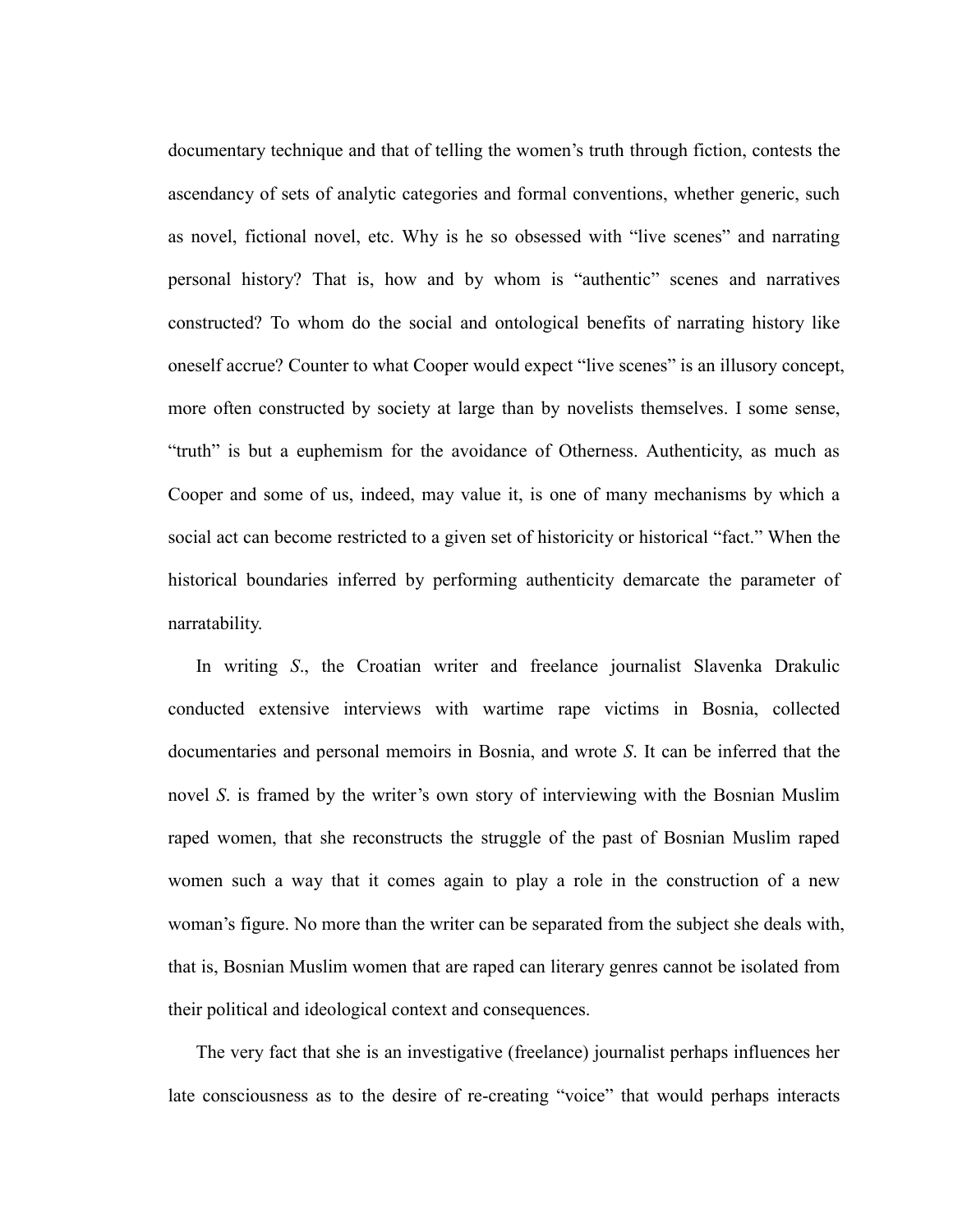journalism and novel upon which *S*. is reflected. The authorial distance Drakulic and her female character S., a distance by means of which the writer is able to interpret the woman's psychological and physical ..as politically significant, is recast…merges the requirements of fiction and narrative form… The satisfaction of societal, rather than individual demand was the goal of…the very notion of an insular

# **3.5 Speaking for others as well as the Other of oneself**

As has shown earlier in the NPR interview, though Drakulic expresses the notion of "moral choice" when she attempts to demonstrate the agency of raped women in the war camp, these are akin to…in the path way of the circuit of, something driven at but never achieved. In this sense, the project of finding out what she could not tell me is selfaccomplishing, not self-expression but self-expression, towards something like an ideal self. For Drakulic, then, her interests is in a dynamic, transforming collection of discrete individuals united in their disposition (moral) towards a universal desire expressed in their particular processes of self-expression?

But what is the story that such an act of "speaking for" underwrite? In invoking herself as the mediator, the critical engagement of finding out what she could not say, for Drakulic, was no idle matter. Drakulic recognized the extent to which her efforts in "finding out what she could not say" lay not only in her engagement in specific political and social activities but also in a profound definition and reflection of the critical self: in a performance of self-reflection, the novelist asserts the integrity of the self through the device of dislodgment: through the very forces of dislodgement, the self is both distance and affirmed. For Drakulic, this act of finding out what she could not say assumes the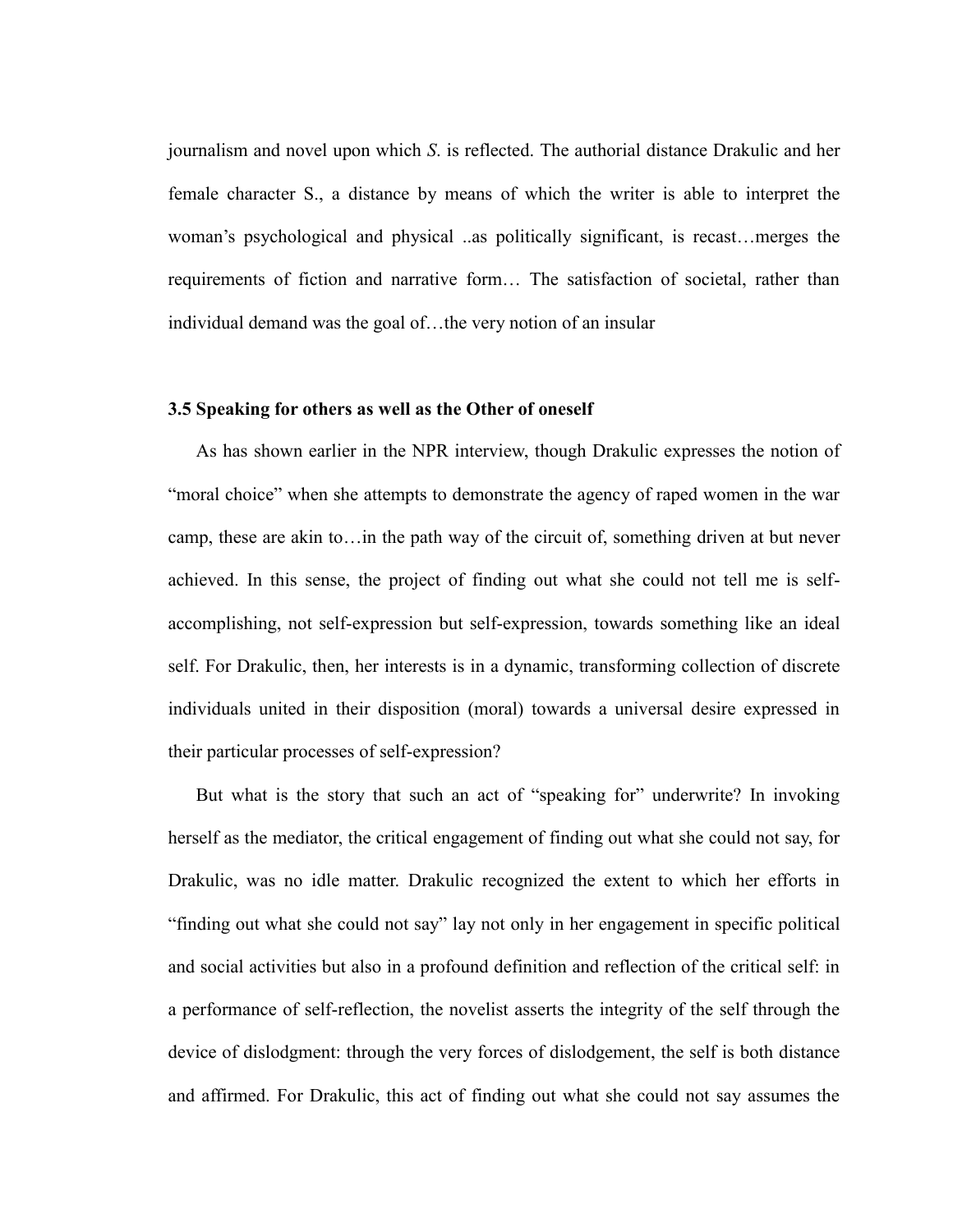form of searching critical engagement with the complexities of Bosnian Muslim women and their rape experiences signified most pertinently in the synecdoche of 'women's room.'

*S*. proposes a study of speaking for those who couldn't speak for themselves. I contend that Drakulic's novel illustrates how the so-called rape camps or a women's room, as characterized in *S*., employs rhetorical strategies that facilitate wartime rape. Rhetorical descriptions of wartime rape in the manner of "ethnic conflict" and "ethnic cleansing,‖ particularly when relied upon to underline a shaky social ideology or representation of the Holocaust, prove ineffective, contradicting themselves even as they attempt to state truth. The mutuality of ethnic conflict and ethnic cleansing causes an unexpected result, that is, a raped woman, on the perpetrators' screen of social

The novel *S*. disrupts linguistic and social certainty. Drakulic's depiction of *women's room*, for instance, challenges us to uncover a history of usurpation during which soldiers raped, mutilated, and in some cases, killed Bosnian Muslim women in a pursuit of fulfilling *their* sexual desire. But the challenge, initiated by the difficulty of deciphering meaning of the facts of the past in the first instance, requires more than the merely linguistic and social certainty of women's truth that it usually receives.

Given her own account in NPR as shown earlier, Drakulic does not explore an account of survivors of wartime rape, as Cooper might lead us to expect. Neither does she intend to *tell the women's truth* nor mediate or meditate on the modernist literary tradition of pinning down what "the women's truth" could be; instead Drakulic tries to transform *unheard* voices of raped women that are seemingly unutterable, unspoken into spoken ones.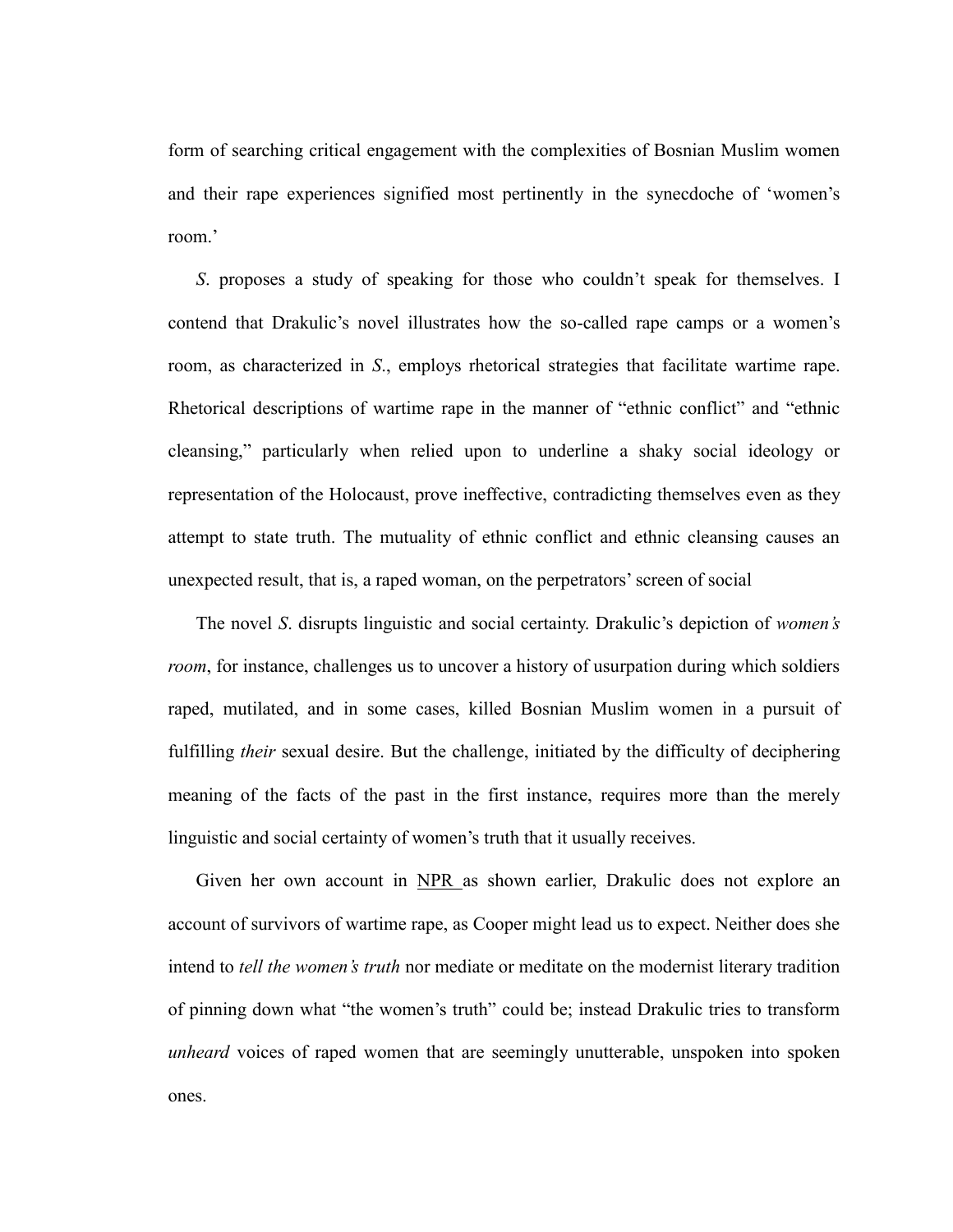Instead, Drakulic tried to convey for the first time story was precisely in what she could not say. The quandary for the writer was to find *what she could not say*. What is it then that raped women could not say? To whom and to what extent she could not say, and why? In such considerations we come to grips with the concept of unspeakable embedded in the novel *S*., and the basis for finding out who, then, alternatively could speak for the raped woman. in her faith in the necessity of voicing for the other (where does this come from)—both spoken and written.

Speaking for raped women is an attempt to understand the cultural work of Drakulic's activities. Speaking for, not speaking through raped women, defines Drakulic's writing. The challenges of Drakulic's prose result from her wish to utter the psychically and psychologically ineffable, because bodily experiences of wartime rape restrict their freedom of speech. But what is the significance that her attempt of speaking for the other underwrite? Yet can a writer – a novelist and journalist – speak for raped women? The difficulty of Drakulic's writing for Cooper signals the challenge of reading: will a reader be able to hear a voice of raped women? At the same time, attention should be directed towards a comparative history of the voice of the oppressed. This is the question I am primarily exploring in this chapter.

A crucial issue emerges at this point. Is Drakulic's worldview in any of her manifestations capable of sustaining the voice of raped women or will it be sustained/voiced at another level that grow out of a more difficult voicing—a voice that is an attempt to communicate the physical and psychological elements of ones' rape experience to another? To put it bluntly, how long will Drakulic be able to maintain in her attempt of voicing, or if she is able to do so, will she prevent raped women from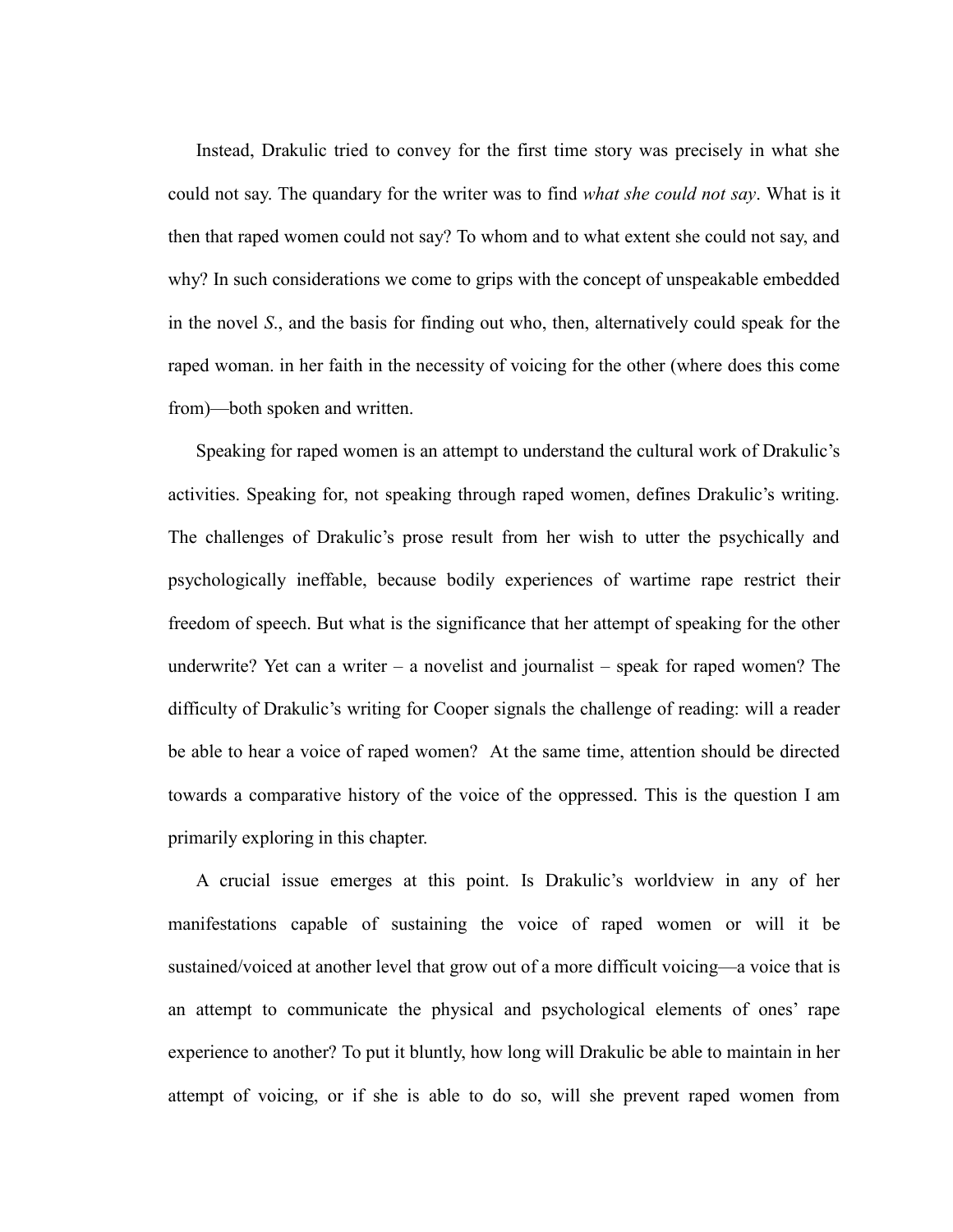speaking? The novel I treat here does not self-consciously analyze the linguistic supports of a decadent social/legal system; rather, it indirectly criticizes those buried rhetorical ploys underlying the *natural* occurrences of rape, to which discussion I will return later.

Drakulic necessarily validates the facts of the past about wartime rape. Moreover, such facts of the past is not just on "rational" among many in a marketplace of ideas, but a dominant narrative produced by a community of speakers – a fictional recovery of wartime rape that never were, memorized and transmitted under threat of physical pain, justifying a system that itself requires the threat of violence. Such a narrative, like the primary account of choosing certain marks of difference, refers back for its legitimacy to a notion of "nature" and "the natural" occurrences of wartime rape.

My own work at this point has been at the level of what I call "deciphering meaning of the facts of the past, (to borrow the expression from Molly Andrews). I have been concerned to pay close attention to the concrete expression from this level to conceptualization in either the literary or philosophical mode. I have developed the way in which deciphering meaning of the pasts of the fact, a meaning that emerges from concreteness but not yet a concept. The method allows for raped women's experience to other experiences of human existence in a preconceptual form raising the wider issues of reality, world, violence, etc. ….The co-director of the Center for Narrative Research at University of East London, Molly Andrews' work "Grand National Narratives and the Project of Truth Commissions: a Comparative Analysis," deciphering meaning of the facts of the past: discern its meaning of the facts of the past from Drakulic's worldview, from her *Weltanschauung*, one that attempts to pronounce upon those who were raped and traumatized? The demand then is not only for "finding what a raped woman could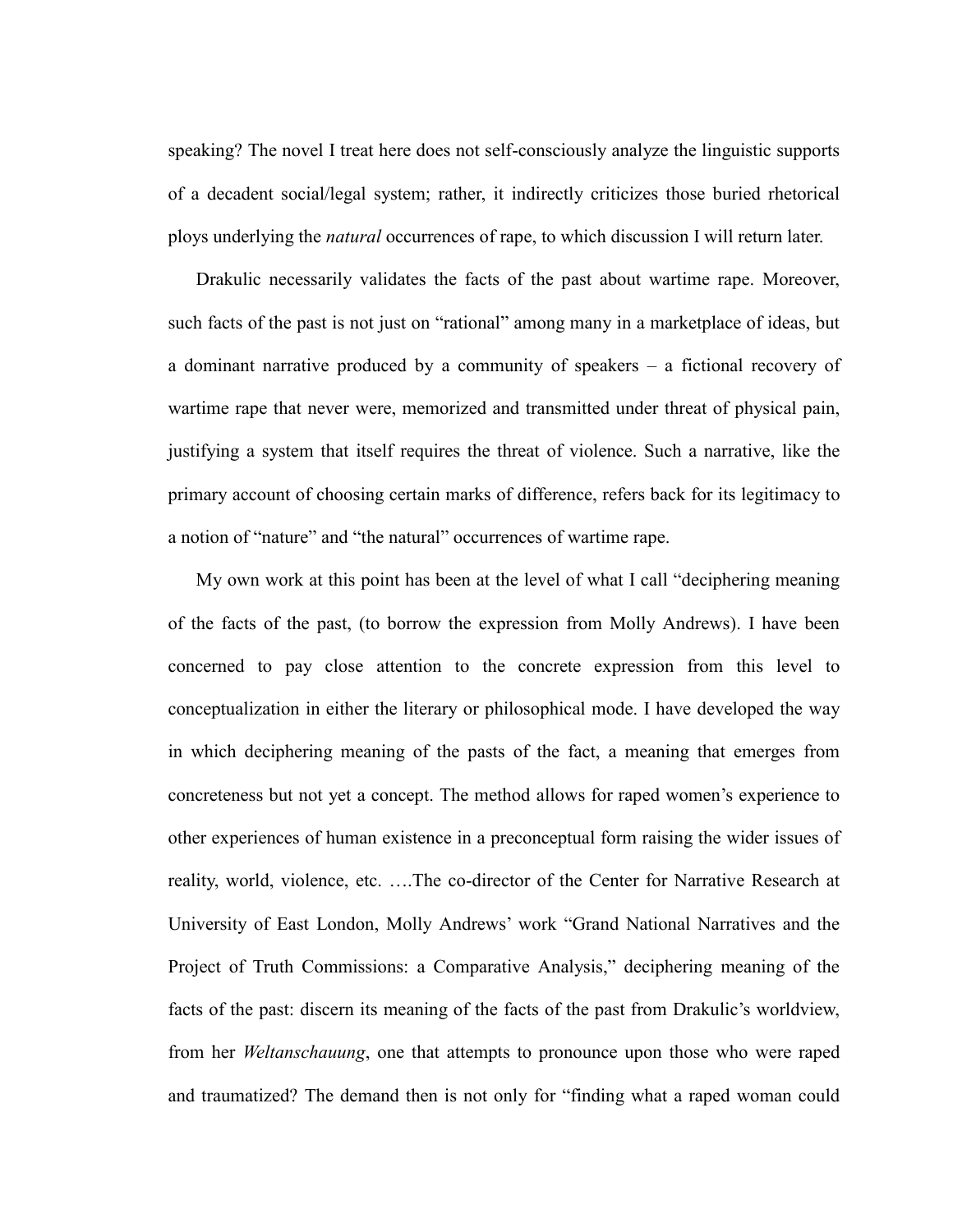not say," but for the very "performance" to speak for, as Molly Andrew formulated the question in her work of a series of German/national/on the Eastern German question. The speaking for, as exhibited in Drakulic's novel, is one which requires both historical referencing and a politicized interpretation and reading. It further expands the formal criteria of "fiction" which characterize the ideology of traditional plots and subjects the images and symbols of literary tradition to analytical inquiry.

As Karen Engle (2005) mentions, "[o]ne particularly strong and largely unchallenged belief [in the context of wartime rape in Bosnia] seems to be that, if a Muslim egg were inseminated with a Serbian sperm, a Serbian child would ensue. Every rape carried the mark of such potential insemination and destruction" (Engle, 2005, p.788). The opening page of *S*. exactly captures the dilemma S. faces. Imagine next to her, a new baby lies down. The baby is S*'*s. Yet she has no feeling for him. He was born of rape.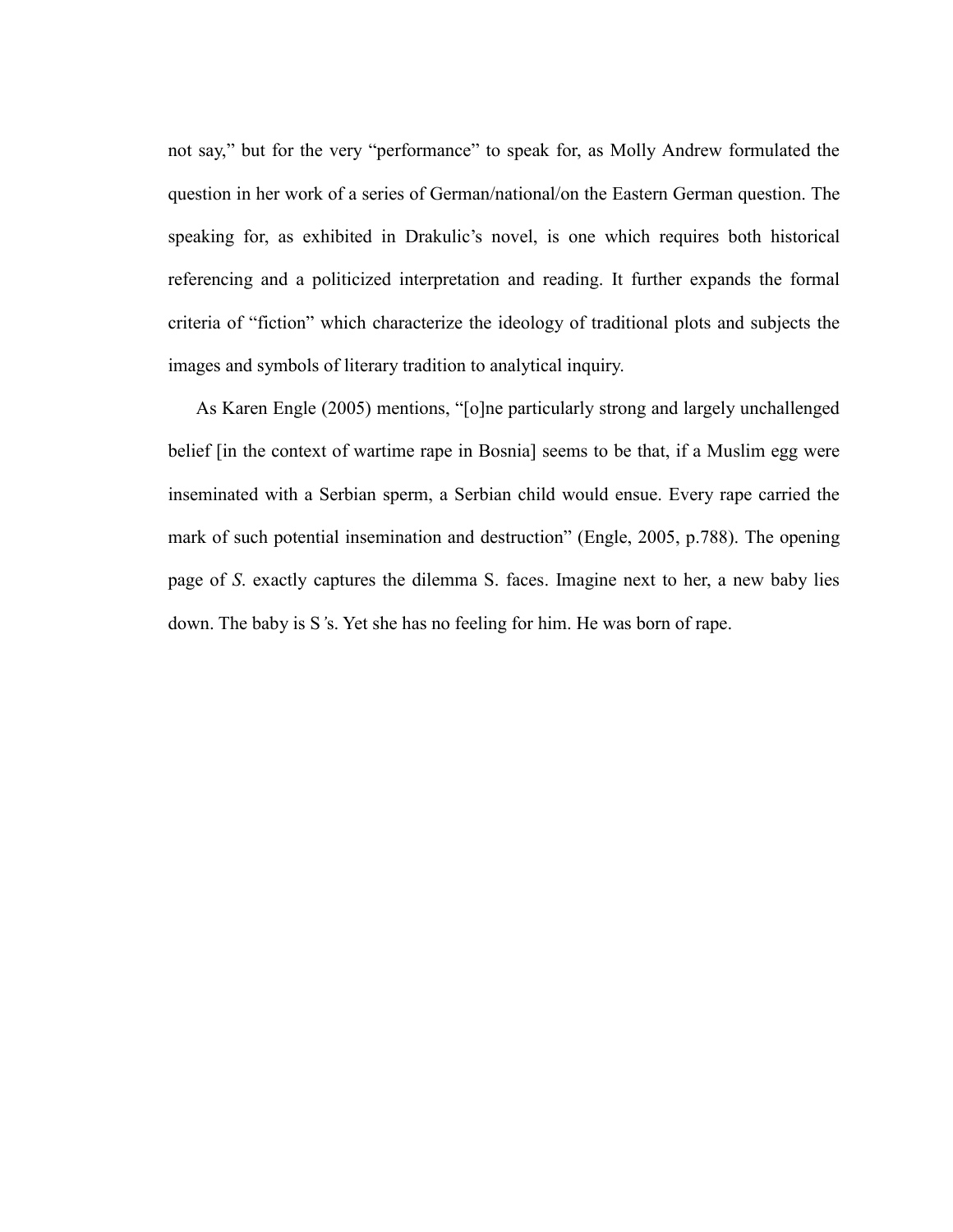# **CHAPTER 4**

# **The Attempt of a Self-Conscious Foreigner: Reading out of the Alienation of Alienation**

#### **4. Reading from the alienation of alienation**

By definition, we cannot -- no self can -- reach the quite-other. Thus the ethical situation can only be figured in the ethical experience of the impossible. And literature, as a play of *figures*, can give us imaginative access to the experience. --Gayatri Spviak, *Without Guarantees*

But the death thus announced as other, as the alienation of my existence, is it still my death? If it opens a way out of solitude, does it not simply come to crush this solitude, to crush subjectivity itself? In death there is indeed an abyss between the event and the subject to whom it will happen? How can the event that cannot be grasped still happen to me? What can the other's relationship with a being, an existent, be? How can the existent exist as mortal and none the less persevere in its 'personality', preserve its conquest over the anonymous 'there is', its subject's master, the conquest of its subjectivity? How can a being enter into relation with the other without allowing its very self to be crushed by the other? --Emmanuel Levinas & Sean Hand, *The Levinas Reader*

No self can quite reach the other. This is the ethical experience of the impossible, according to Spivak's notion of post-colonial literary-critical tradition. How might the Self, identified as the non-legal expert, read legal documents such as *Kunarac* and relevant feminist legal scholarship despite feelings of alienation from the legal language of the document, from the document itself, and from some feminist legal scholarship relevant to *Kunarac*, and eventually overcome these alienations by reading in a way that nurtures the Self as a non legal expert? How, then, might the non-legal expert reader, while positioning the Self-as-rhetorical witness in judges' narratives of the "event in Bosnia," pursue the "impossible" in an attempt to reach onto the raped women who are described as the witnesses? Finally, how might the Self as the non-legal expert reader challenge the impossible in this sense, and enter into solidarity with the witnesses to an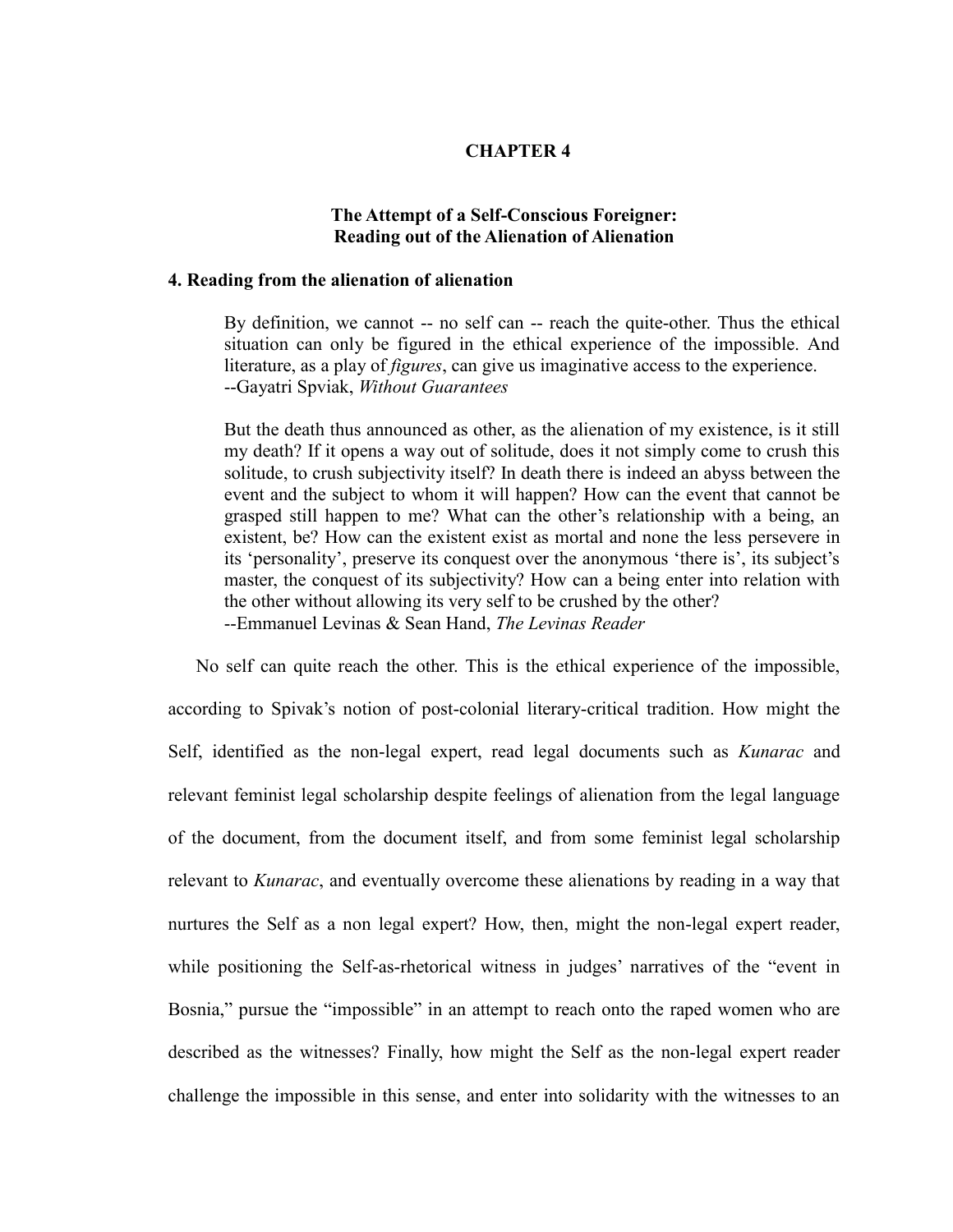extent that it enables herself to position in the "event of Bosnia" narrated in the legal fictions? I begin framing the overall trajectory of such an inquiry with my self-reflections on my acts of reading about *Kunarac*.

What I have set out to do in this study is to offer my self-reflections on my acts of reading *Kunarac* and narrate some of my expectations for feminist legal scholars and their writings on *Kunarac*. My self-reflections on *Kunarac* are largely different from feminist legal scholars' responses to the text. I position the Self as a non-legal expert, and use this agency to read judges' narratives in *Kunarac*. Due to my lack of legal knowledge, I find myself alienated from the legal document, and the alienation turns me to feminist legal scholarship and demand clarifications from feminist legal scholars for the ways in which 1) the wartime rape in Bosnia is defined as a crime against humanity and 2) the raped women are identified as witnesses.

Despite and due to my lack of legal knowledge, the Self-as-non-legal expert pursues the act of reading. She then finds herself alienated from the legal document, and tries to seek help from some feminist legal scholars I have ended up suffering from the alienation of alienation by inquiring into the feminist legal scholars. The double alienation involved here explains the fact that I had high expectations on feminist legal scholarship on Kunarac. In fact, I wanted them to offer the reader the representation of raped women and speak for them whose voices are completely silenced in the legal document.

# **4.1 My Encounter with** *Kunarac*

During the course of our conversation about wartime rape in Bosnia, my thesis advisor and the professor of Law, Alejandro Lorite, introduced me to an essential text in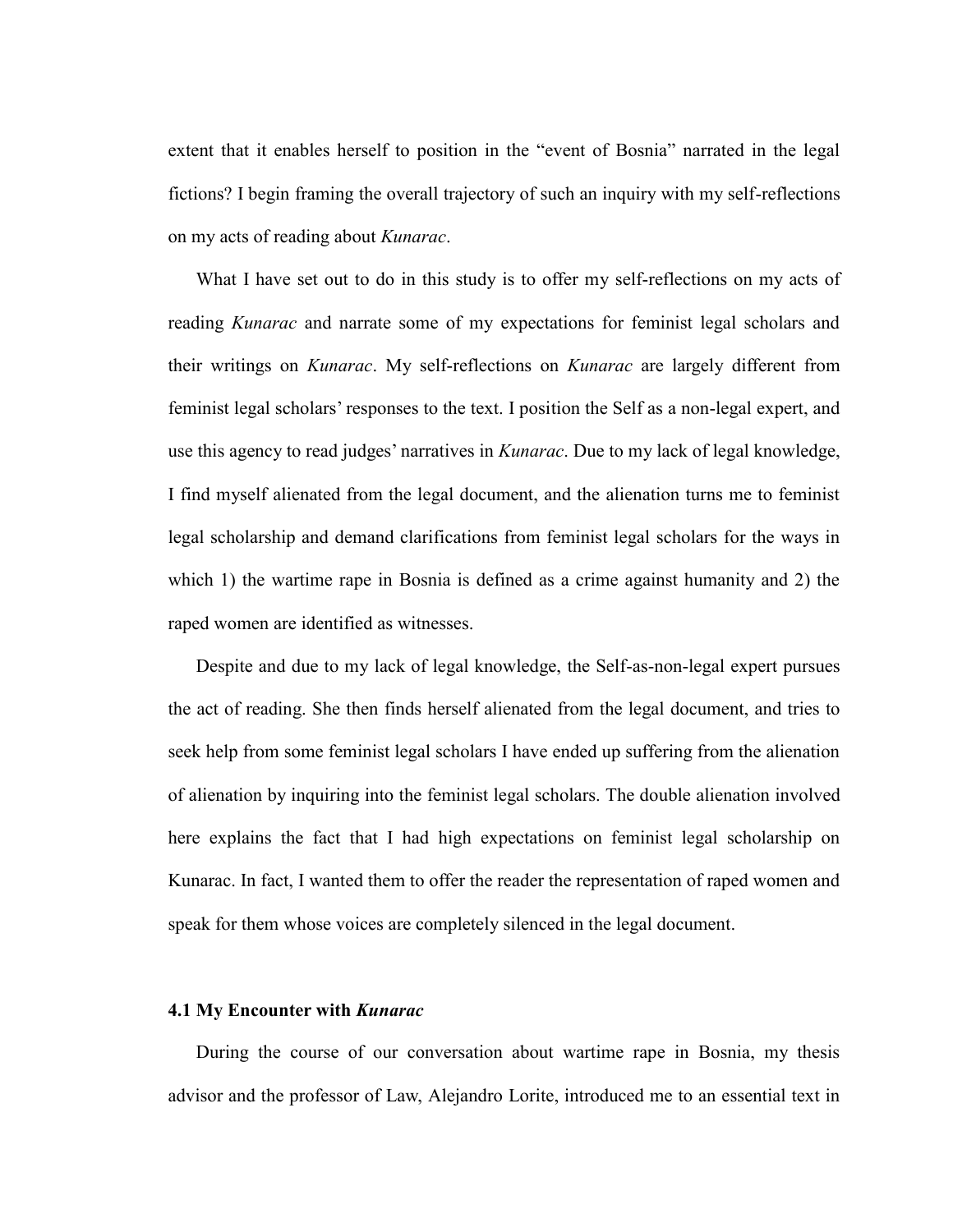the legal jurisprudence with respect to wartime rape in Bosnia. This case is entitled *Prosecutor v. Dragoljub Kunarac*, *Radomir Kovac* and *Zoran Vukovic* (hereafter, *Kunarac*).

When Professor Lorite suggested me to explore *Kunarac*, he mentioned that the text is voluminous. Prior to my encounter with *Kunarac*, I had been exposed to other legal documents such as the Convention on the Rights of the Child (CRC), the Convention on Elimination of All Forms of Discrimination Against Women (CEDAW), and the Statute of the International Criminal Court (ICC). Upon reading *Kunarac*, I became inundated with a feeling of alienation from the text itself, which I had similarly experienced while reading those other legal documents. The feeling of alienation urged me to examine these works more carefully in relation to one another and analyze what they have in common are to instill a sense of alienation in this reader.

I contend that these texts share three important characteristics.

- 1) I consider each of the legal texts to be beyond immediate comprehension, despite being authored in English, an Indo-European language which, in the words of Barbara Harlow (1987), constitutes the language of one colonial power. Moreover, the type of English is troublesome not only due to the fact that I am a non-native English speaker, but due to its very technical, unemotional and clinical tone.
- 2) Second, each of these texts is extremely long and detailed, which results in a work that is not simply too taxing to read wholly in a short period of time, but more importantly, is also impossible to read and understand closely and critically due to the clinical language of the text itself.
- 3) Third and finally, each of these legal documents is difficult for the non-legal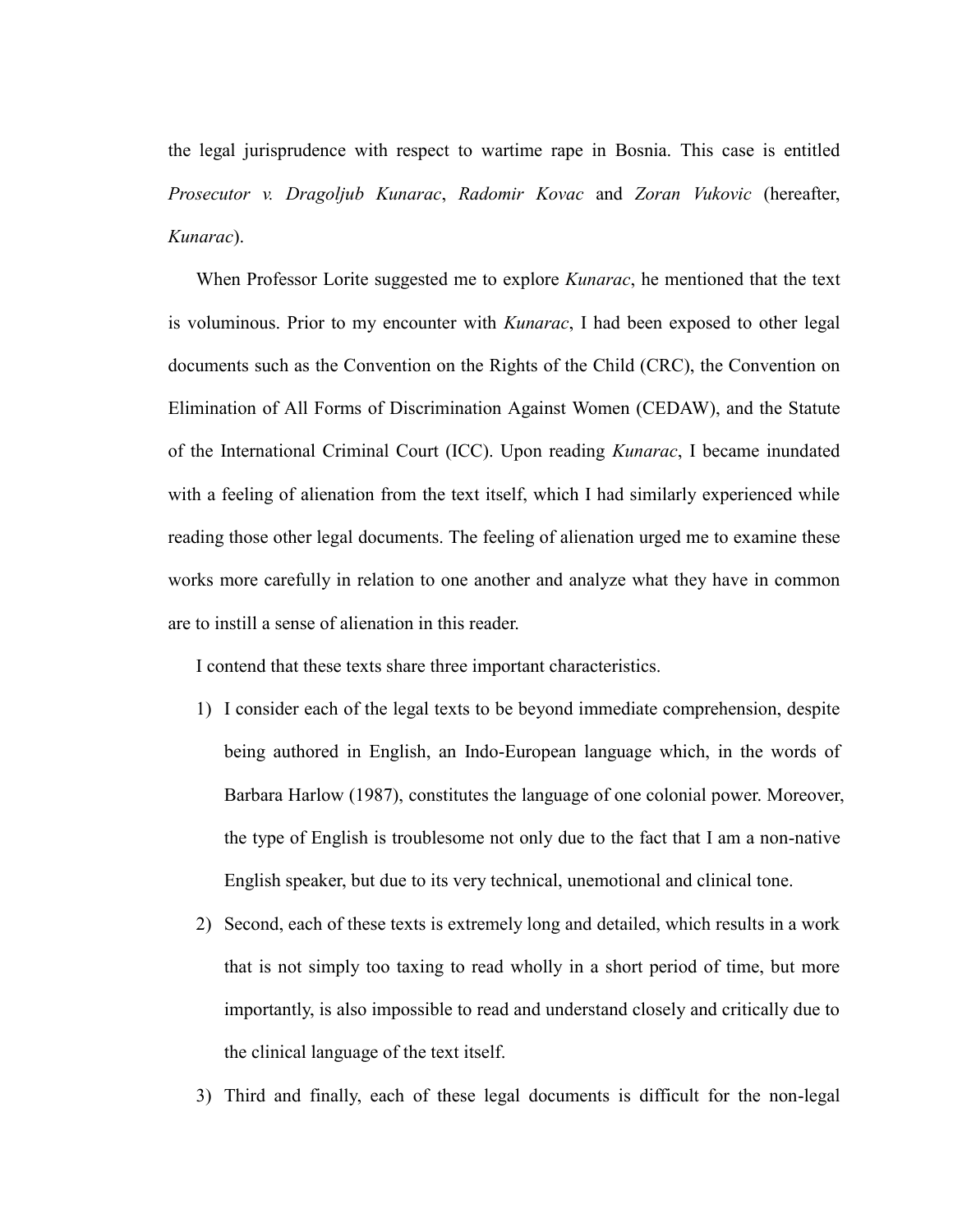expert reader due to the fact that the reader's lack of experience with and understanding of legal concepts which underscore the flow of the texts, even despite the aid of dictionary or an encyclopedia.

Due to these characteristics, despite the fact that these legal texts were assigned for me to read in some of the Gender Studies classes at AUC, I could not commit myself to engage with the texts in a way I wanted. My struggles over reading were not limited to these legal texts. Rather, they were extended to some of the prominent feminist legal scholars' study on the relevant legal documents. The difficulty of engaging in the latter was due the fact that they do not offer methods for the reader to deconstruct judges' legal documents in such a way that the reader who is not familiar with judges' narratives could get a better understanding of what is written in *Kunarac*. In fact, I had high expectations for feminist legal scholars. I even assumed at that time that they should write their literature for the non-legal expert.

As I began what my advisor referred to as the exploration of new text, I visited the ICTY website, downloaded *Kunarac*, and only to begin the three-hundred and twenty page read much later. My assumption was that the members of the ICTY are composed by some white European gentlemen who put a discursive logic of promulgating legal documents on the website likewise: "all documents provided herein are for *information* only and are not to be considered as *official records* of the Tribunal<sup>24</sup> (italics mine). The evidence is not clearer and wanting, if not wanted. But such claim, which if they acknowledge it to be problematic, is vital for revision. It could be inferred from this claim that anyone is given the right to read, but the document is not considered to be part of the

 $\overline{a}$ 

<sup>24</sup> ICTY case section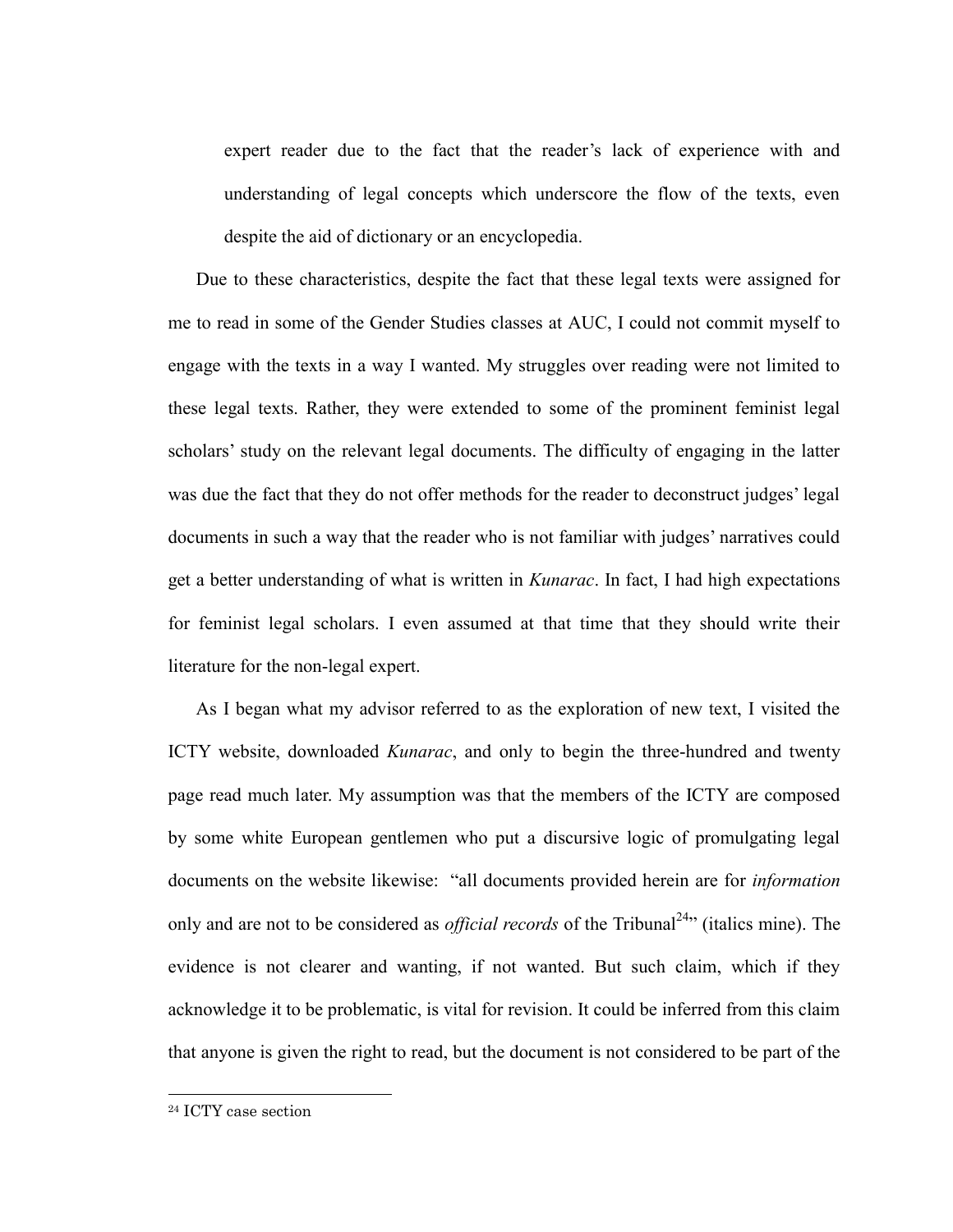ICTY's official records. That contestation of any of the information over the legal texts, when in some case challenged by some jurisdictions or some critical readers, would result in spoliation.

We are given no more information to consider why the ICTY has published legal documents such as *Kunarac*. At any rate, the legal documents are promulgated for someone's information, for encouragement of reading differed in no sense from the fiction S. which is 'out there' in the market for the masses and for the general readership. If the ICTY has not claimed that the legal documents are for the use of information only, if the ICTY has claimed that the legal documents are considered their official documents; those who would read to exploit and contest the hegemony of the ICTY would be at risk. Yet, since the Tribunal validated the use of legal documents as a source of information *only*, I would attempt to read the "unauthorized" documents without further inquiring into judges' authorship. Indeed, it is my understanding that nothing makes those legal documents vulnerable than a close and careful reading, of asserting criticism to the texts to which they do not claim the "authorization."

After all, the request of the ICTY—demanding the reader not to consider their legal documents as the 'official documents' of the Tribunal—signals to me the Tribunal's usurpations of the power of language. I contend that the claims of the ICTY concerning the legal documents are laid out in deterrence of any contestation for which no other claims can be set up by the reader. After all, when the ICTY promulgated the legal case "out there," the judgment is made; the trial is over.

While surveying the trial proceedings on and around *Kunarac*, I gradually came to obstruct both my ability and desire to connect with the legal text for two reasons: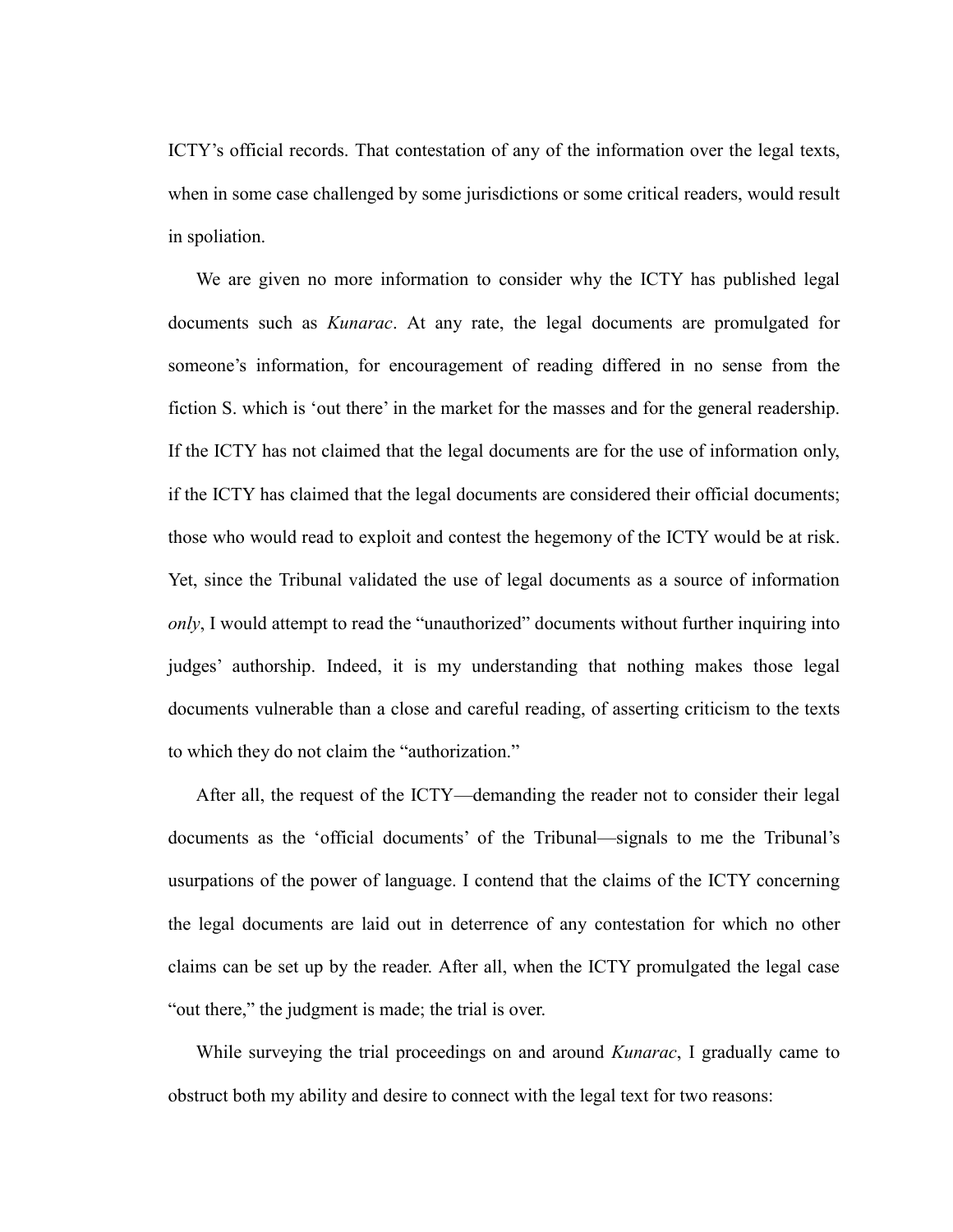- 1) It is the ambiguous definition of wartime rape as a crime against humanity on the one hand.
- 2) The description of anonymous raped woman referred to in the text as "witness" on the other.

The phraseology "crime against humanity" and the terminology "witness" become stumbling blocks for me. While in some fundamental sense, I read *Kunarac* with the aim of understanding it both as a technical instrument of the international judicial framework and as an historical documentation of the "events in Bosnia," my technical and institutional understanding of the text's content and contextual importance are rudely undermined by my inability to grasp many of the legal phraseologies, terminologies and references conveyed through the narratives of judges.

# **4.2** *Kunarac* **as a legal fiction**

It might be believed by some gentlemen at the ICTY that "edifying" to promulgate *Kunarac* on its website, whether or not it finds readers. It is very rarely that a non-legal scholar is disposed of reading three-hundred twenty folios. It is not necessary, however, to say anything on this matter. For it is proved by unanswerable affirmation that we are neither buying into nor incorporated into the institutional mechanism of the ICTY. Rather, we are withholding them the "studying mode" for which they are pining; we are inquiring into them the mock-learning which they seem to be indulged in.

In *Kunarac*, judges' proficiency is preserved without ground clarifying, major analytic categories are defined and explored, and a norm of representative characters. *Kunarac* can be then considered a field of expertise. Finding ways to grapple with the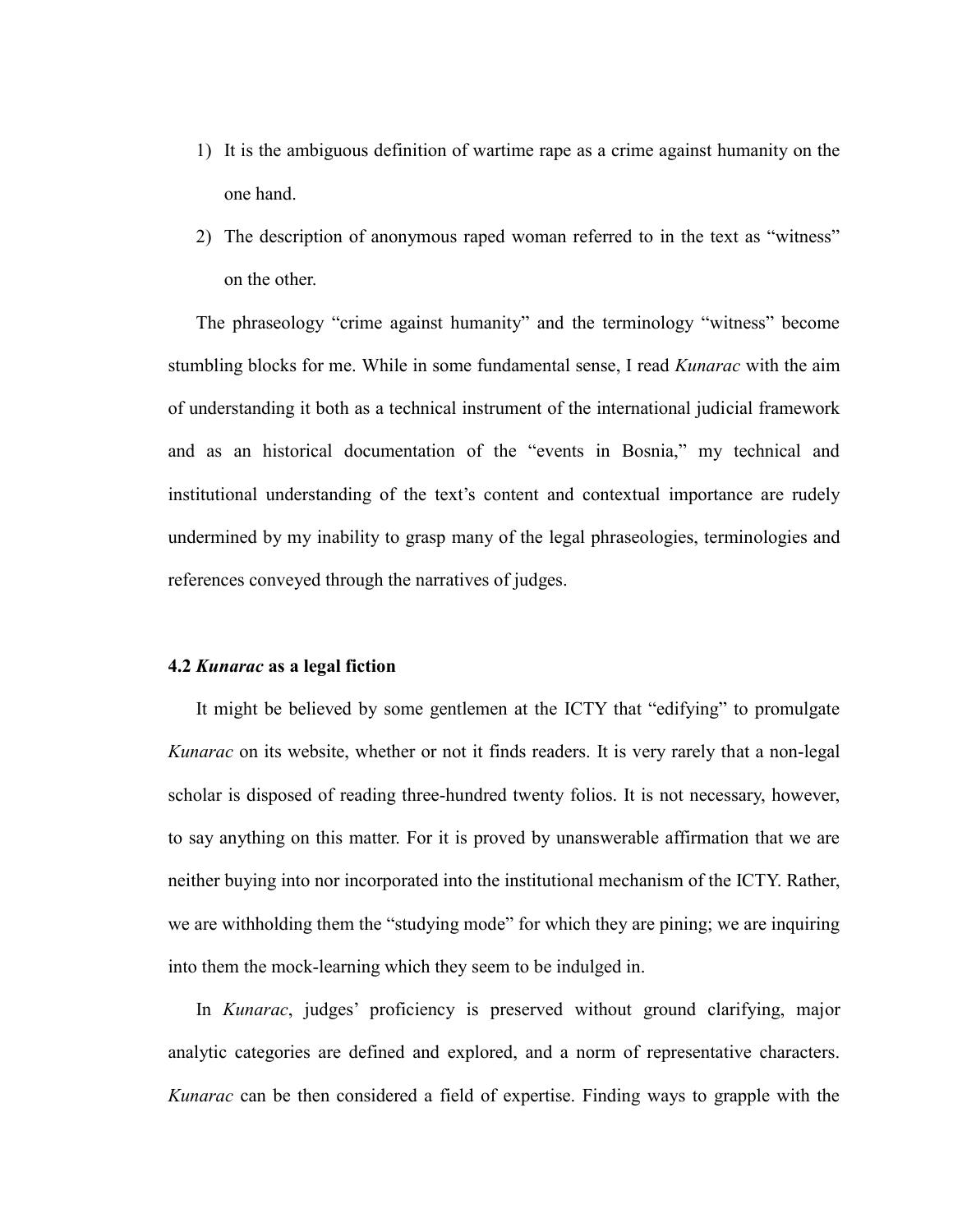"mode" of writing is a major challenge when faced with the non-legal expert. At the same time, such finding offers an interpretative environment for further investigations of the text.

Judges devote the sequence as if the desire of reading can only be satisfied by more plots, more actions, and more pages, flipped with any eye-skimming for the next pages in the continually forward-moving process of reading. In reflecting upon the affect Kunarac. Is this kind of writing wholeheartedly concerned about the immediate dilemmas of raped women? To whom is *Kunarac* dedicated?

Considering the opaque descriptions and puzzling narratives in an attempt to prove or disapprove the occurrence of wartime rape in *Kunarac*, Judges-as-writers are, at times, acting like guardians of memory. Because judges are in charge of re-constructing the event with a linear dependence on time within the course of trial, what is written in the document could be nothing but the re-creation of memories proclaimed by judges. According to these reservations, it is not too paradoxical to look for clues about fictional consideration in the legal case that is clearly not itself a fiction, one that is instead a composed series of definitions, conventions, meditations and narrativizations on wartime rape; but it is a text about the path to the fiction itself—that is the *genre* that looms behind judges' idiosyncratic project and that must, eventually, be accounted for in its page.

It seems as though all accounts of raped women and their trauma are understood (i.e., supposedly, by the reader) to be disregarded. Given no names, identifications or identities, and chances of expressing their feelings, however, the status of raped women reveal something about our relationship to a history that replaces monumentality (what the text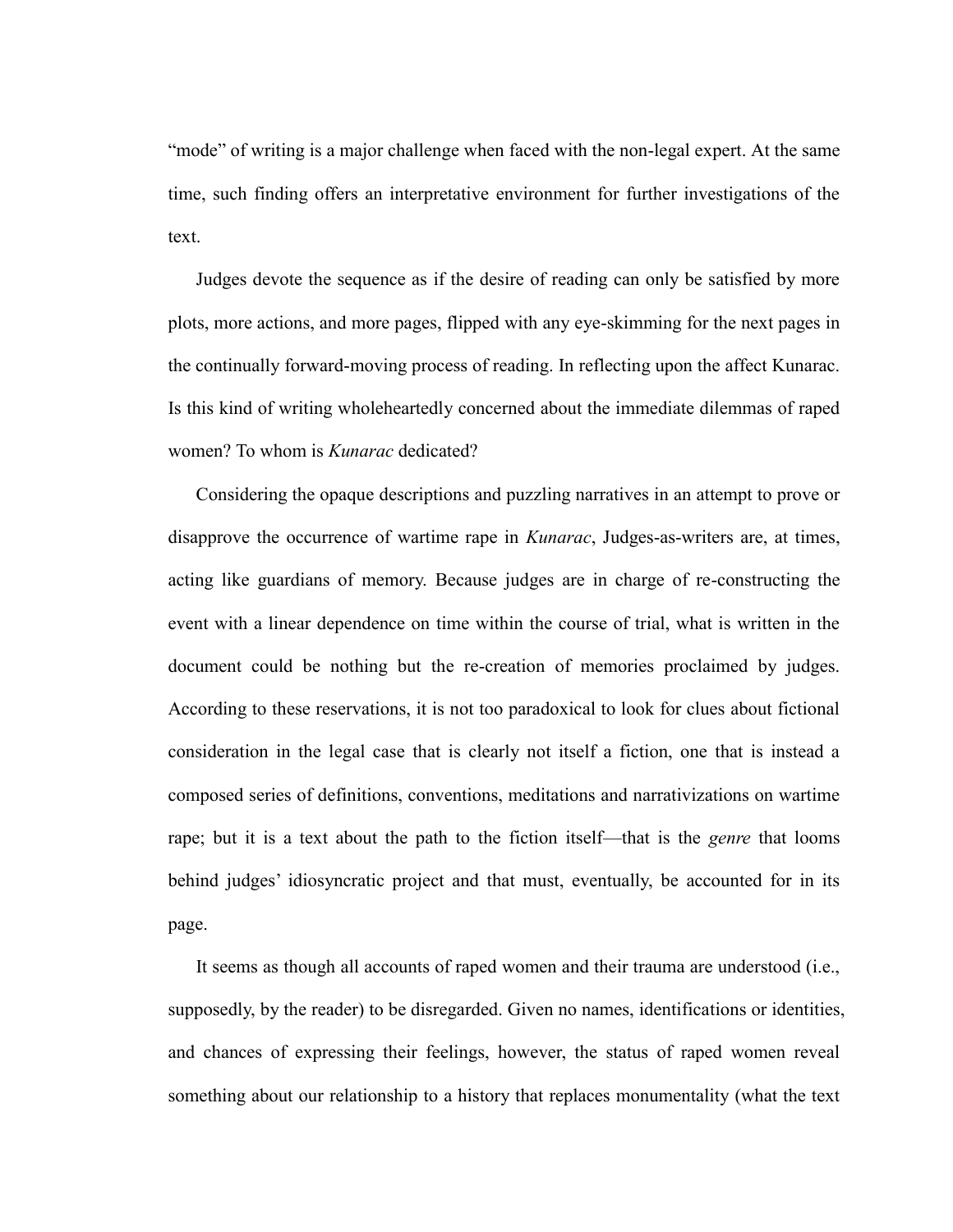should or can be dedicated to) with the relentless movement of distancing from the world in which we live. In its distancing moment, it seems less significant for judges to name a singular woman's experience of rape than conceding the collective women's experiences of rape that the judges associate with more plots, more actions, and more pages of writing. Encountering the countless plots, actions, and pages of writing, exacerbated by nonidentifiable characters of victims, the reader can come to see *Kunarac* as idiosyncratic, if only in the sense that there is an outstanding exigency to be read.

The provisional logic of *Kunarac* breaks into the very core of the judges' legal case writing, exceeding the range of law's customary practice. If it were the case that judges had a responsibility of representing the voice of raped women, they would have ordained their own attribute. Instead, the judges make their own attribute explicit by focusing, as its purpose, on validating the occurrence of wartime rape: "everything that happened." In effect, this means that *Kunarac* is the re-cognizing process of judges—not necessarily recognizing the victims of rape—for determining whether there was the wartime rape or not. Now, ethical dilemmas of writing the matters of wartime rape through the medium of law and according to a question which has more to do with validity than with certainty: For whom do the judges intend to write the legal case? Who is the intended reader? Judges are able to facilitate the process of writing only because they are judges who are believed to have access to a thorough knowledge of wartime rape. Accordingly, the judges have been assigned to reevaluate the wartime rape; the intended reader finds themselves implicated in the very act of writing. The question of writing the legal case is the question of reconstituting the subject of law: the reader of the legal case.

To come nearer to the case before us, the reader who read *Kunarac* is not called upon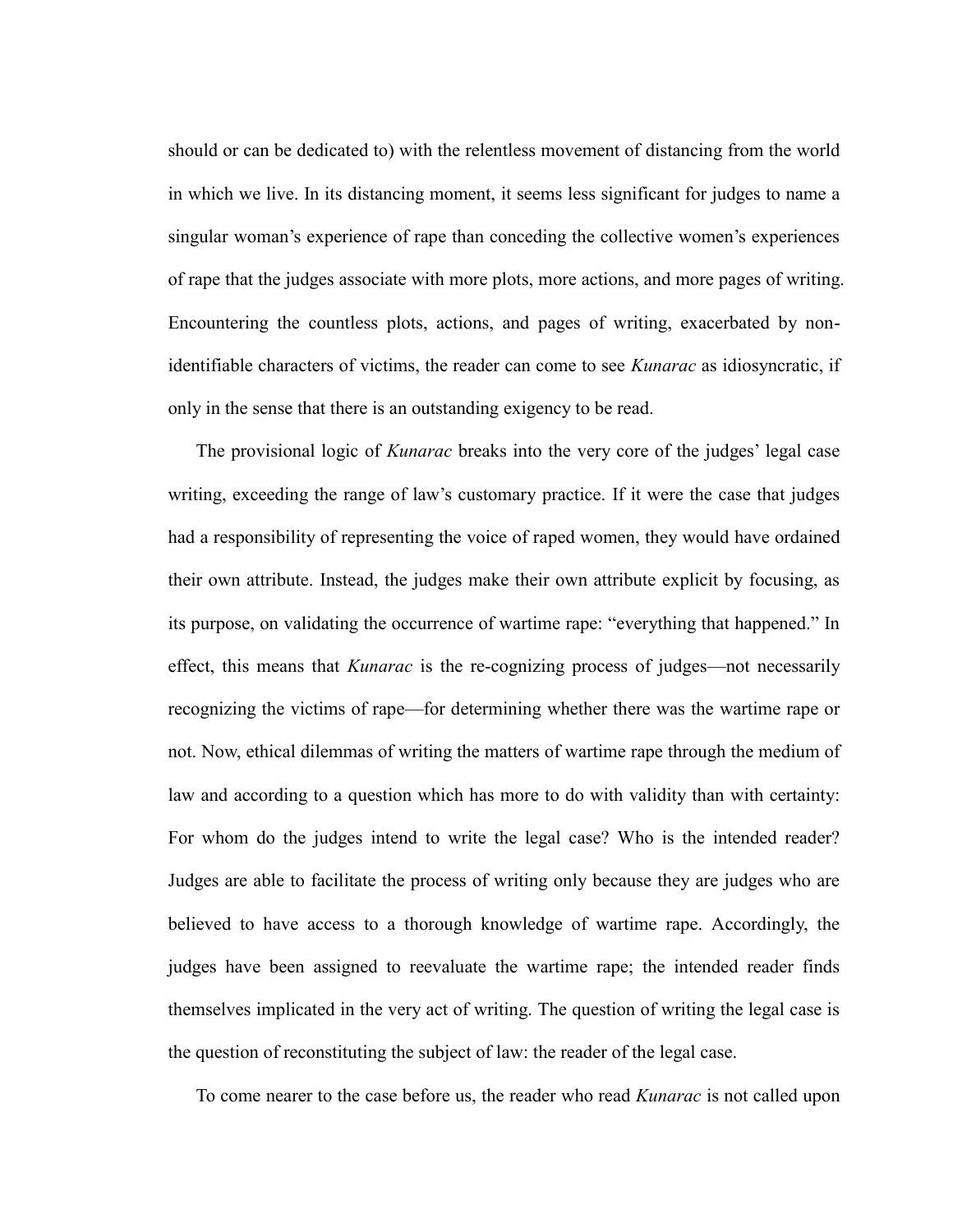accidentally, by judges. Judges are just out there (hidden in the legal case) to narrate for the reader. Why, then, is it necessary for the ICTY to promulgate *Kunarac* on-line? I guess because the ICTY anticipates that legal cases are texts the information of which does not compensate for the trouble the ordinary people have in gaining it. On all such subjects the state of the reader is the decisive test

### **4.3 Legal languages and colonial problems**

It does not seem to me that judges can be made to abide the meaning which they assign to *Kunarac.* There seems no such thing that the International humanitarian law is to be learned primarily and strictly from *Kunarac* or other legal cases has been insisted on, but rather, seems not to bear at all on the question. We are availed by the ICTY to ascertain and digest the legal document. Kunarac is, after all, given to us. As soon as the trial of Kunarac is ended, the legal case will be useless to judges, prosecutors, and as a matter of fact, witnesses (i.e., raped women). Then, How, then, stands the case? To sum up what I have said: I think it clear that we are bound by neither the ICTY nor by judges to read Kunarac in a particular manner.

It was difficult for me to connect with both judges' narratives and feminist legal scholars' re-presentation of these texts. I came to question whether judges write legal documents as vehicles of justice rendering. Similarly, I came to question whether feminist legal scholars write their reactions to judges' legal documents as vehicles of gender justice. If both parties claim to engage with legal documents in terms of either justice rendering or gender justice, how does the reader know whether justice has been done when legal texts are written by them? Can the legal document written by judges be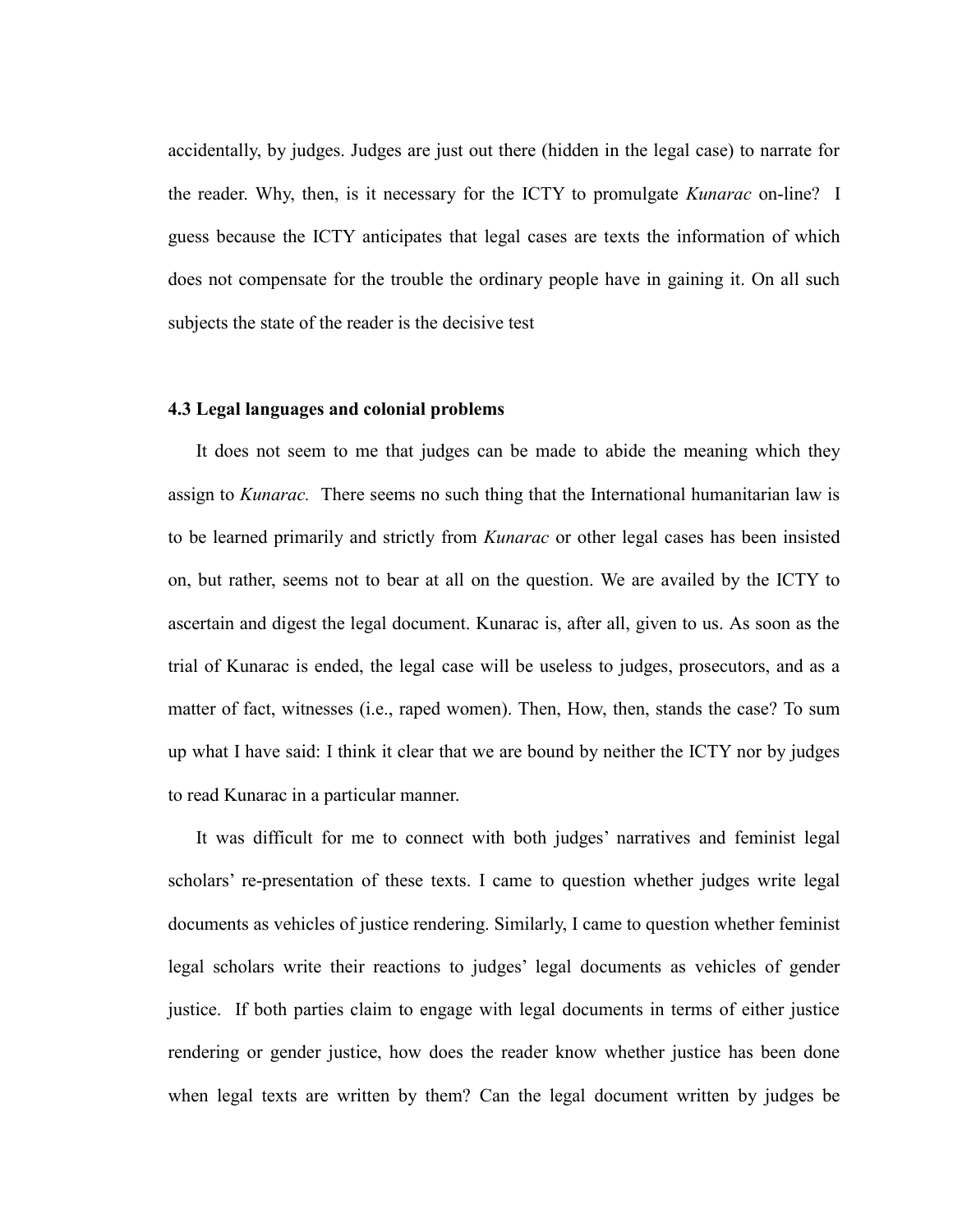considered judges' artifacts? How can the legal documents become an important source of reading materials to learn about the story of wartime rape in Bosnia?

This chapter brings us full circle back to accounts of wartime rape in Bosnia. Rather than focusing on what novelistic accounts reveal about the constructions of raped women, as we have seen in Chapter Three, this chapter examines the legal document *Kunarac* from the perspective of judges whose narrative techniques illuminate the notion of ―authoritative speech‖ presented by Judith Butler. In *Bodies That Matter*, Butler (1993) states, that forms of authoritative speech are found within performative acts.

Most performatives, for instance, are statements that, in the uttering, also perform a certain action and exercise a binding power. Implicated in a network of authorization and punishment, performatives tend to include legal sentences, baptisms, inaugurations, declarations of ownership, statements which not only perform an action, but confer a binding power on the action performed (Butler, 1993, 225).

If we agree with Butler, we could consider that judges perform the action of authoritative speech. It can be inferred that judges exercise a binding power by writing and producing the legal documents such as *Kunarac*. But what kind of action do judges exactly perform in writing *Kunarac*? Which kind of judges' statements give to the legal document a required power?

This study also casts light on some feminist legal scholarship relevant to the study of *Kunarac*.

The text of *Kunarac*, in projecting the alienation for the non-legal expert reader, makes clear the tensions between my self-identification as a non-legal expert reader on the one hand, and my mega-ethical self to be a part of the hegemonic legal culture reinforced by the complexity of legal language and reasoning on the other hand.

My self-as-non-legal expert makes sense of her subject position, subjectivity, in face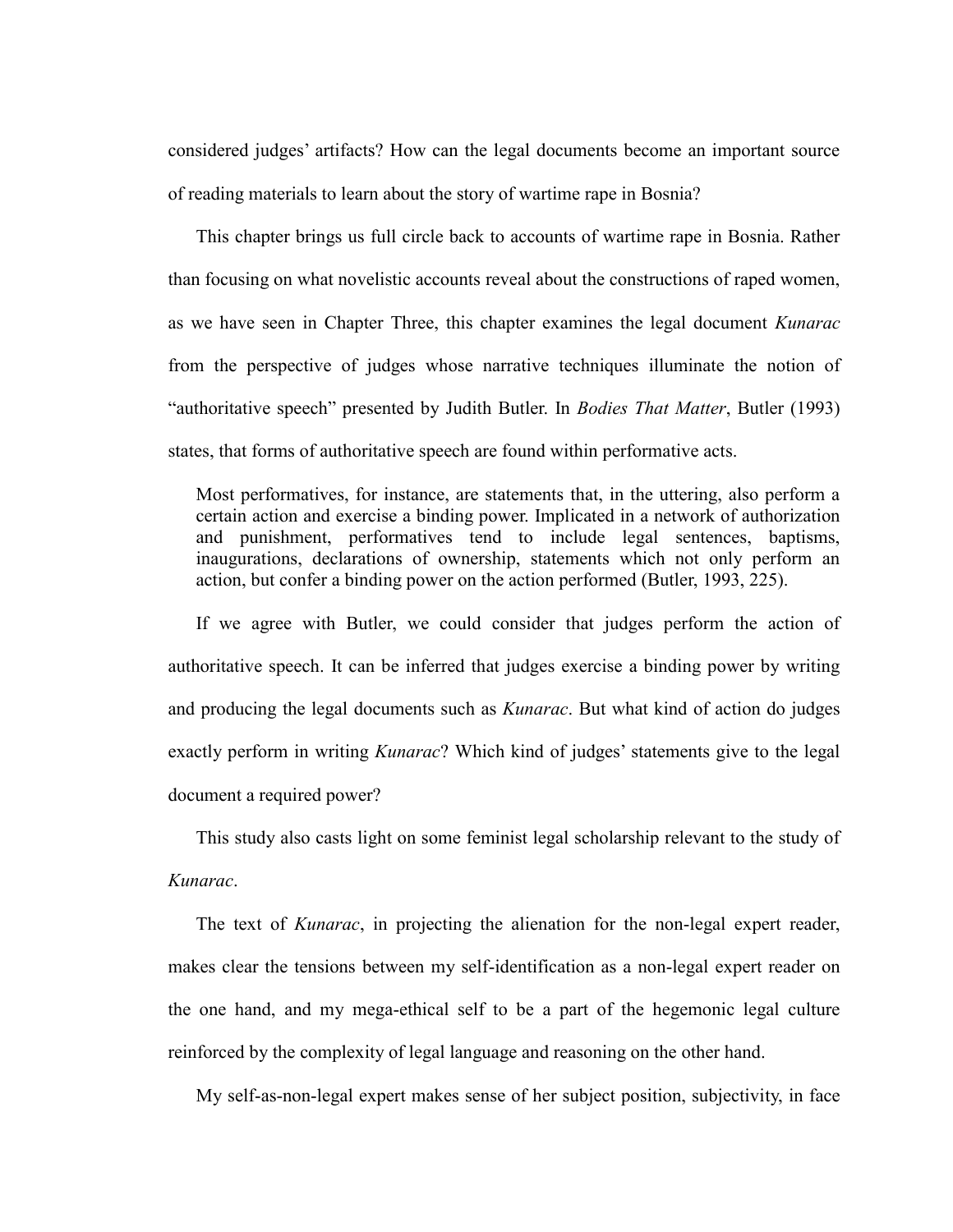of that alienation.<sup>25</sup>While the lack of expertise can be by no means an excuse for not reading or giving up reading the legal document, the alienation may still be preserved to pursue my acts of reading the text and discuss my expectations towards both judges and feminist legal scholars.

Alienation in its present usage also means the alienation of alienation: a certain continuance in the nurture of those isolations as yet resilience that have helped or are helping to lend self-consciousness and awareness to the reader. The recognition of alienation must not only be significant in the awareness of the self as a non-legal expert reader; but also in the necessity for the reader to acknowledge the mega-ethical being dictated by an explicit allegiance to the self to be a part of the hegemonic legal culture: legal expertise notwithstanding, a basic self as an archaic sovereignty of the legal authority cannot be altered. The self-identification with the meta-ethical being is the demand it makes on the non-legal expert reader in her inevitable presence in the hegemonic legal culture and the burden of legal knowledge such presence requires from her. In reconciling this ethical dilemma, the question arises, how does the meta-ethical self, both as the non-legal expert reader and the sovereign of the hegemonic legal culture, engage in the act of reading *Kunarac* and overcome that alienation? In doing so, how can she achieve an affinity with raped women within judges' fictional narratives?

The critic's positioning in relation to the subject matter is important in this regard. Thus, I continue to position myself as the rhetorical witness. I call attention to the absence of narratives accounted by raped women. This, in turn, poses upon us the

 $\overline{a}$ 

<sup>&</sup>lt;sup>25</sup> Here a sound point of "reference" can be made by pointing out Antonio Gramsci's (1989) concepts "hegemony" and the intellectual in his An Antonio Gramsci reader; Selected writings, 1916-1935.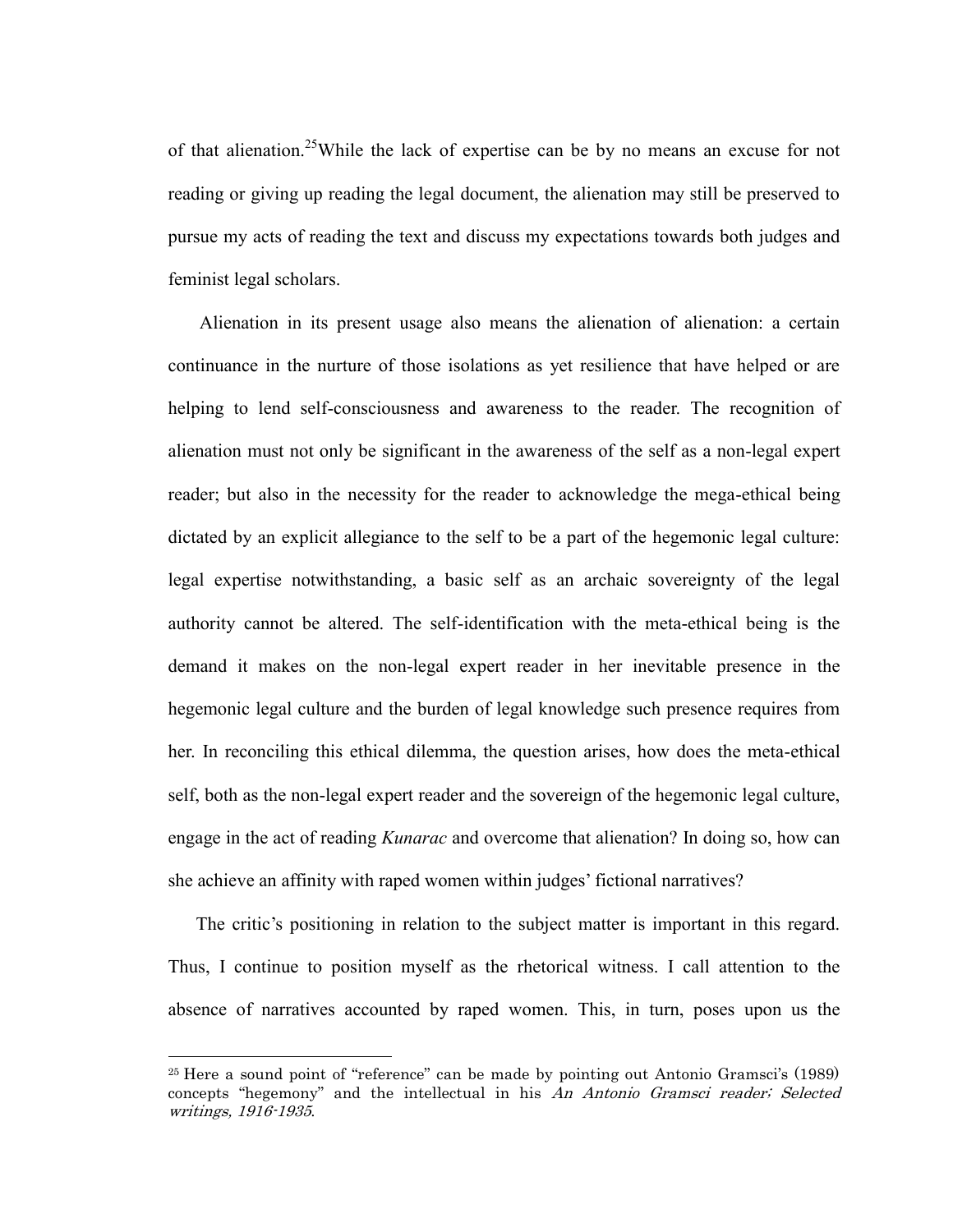question of their narratives and testimonies as a counterweight to the judicial rendering of raw experiences. In an effort to dismantling or at least lending perspective to the chauvinist tendencies of traditional legal culture, the rhetorical witness attempts to participate in the political project of interpreting, inscribing, circumscribing, archiving, and remembering the unspoken and voiceless raped women recounted as the "event in Bosnia" by judges. <sup>26</sup> Memoirs, voices, bodies of unspoken raped women are constituted in the interplay of cultural forces constantly re-negotiating the boundaries of their engagement with one another.

This paradox evident in feminist legal scholars' academic project to undoing gender injustice must be situated in the context of the emergence of a non-legal expert mass's active reading of legal documents and its aesthetic and ethical effects they have on the reader. Situating the rhetorical witness who consciously self-identifies herself as the nonlegal expert, situated in-between judges and feminist legal scholars' paradox, this study offers the processes in which the literary critic positions herself intimately inside the polemic between judges' authorial voice on the one hand, and the feminist scholarly legal critiques on the one hand. In doing so, the rhetorical witness develops an affinity for the discursive legal culture which is used by both judges and feminist legal scholars. This process of building a close relationship to the discursive legal culture is required for the

<sup>&</sup>lt;sup>26</sup> As for the notion that the legal system is a chauvinist one, see, for example, *Intercourse* by Andrea Dworkin (2006). As Dworkin suggests, "The regulation of men by men in sex for the sake of upholding the power of men as a class in the least recognized, least scrutinized aspect of both male dominance and law as an institution of social control. The overt uses of law to keep women sexually subservient and civilly inferior to men are more familiar. But many sexual laws that mandate a low civil status for women actually serve, first and foremost, to uphold male supremacy by keeping peace among men; creating an internal cohesion in the ruling class. Women are property; adultery, rape, and some forms of incest hurt the rightful owners of the women by damaging the value of the goods or by violating the man"s integrity through violating his legal and deeply felt personal right of private, exclusive sexual access" (Dworkin, 2006, p.203).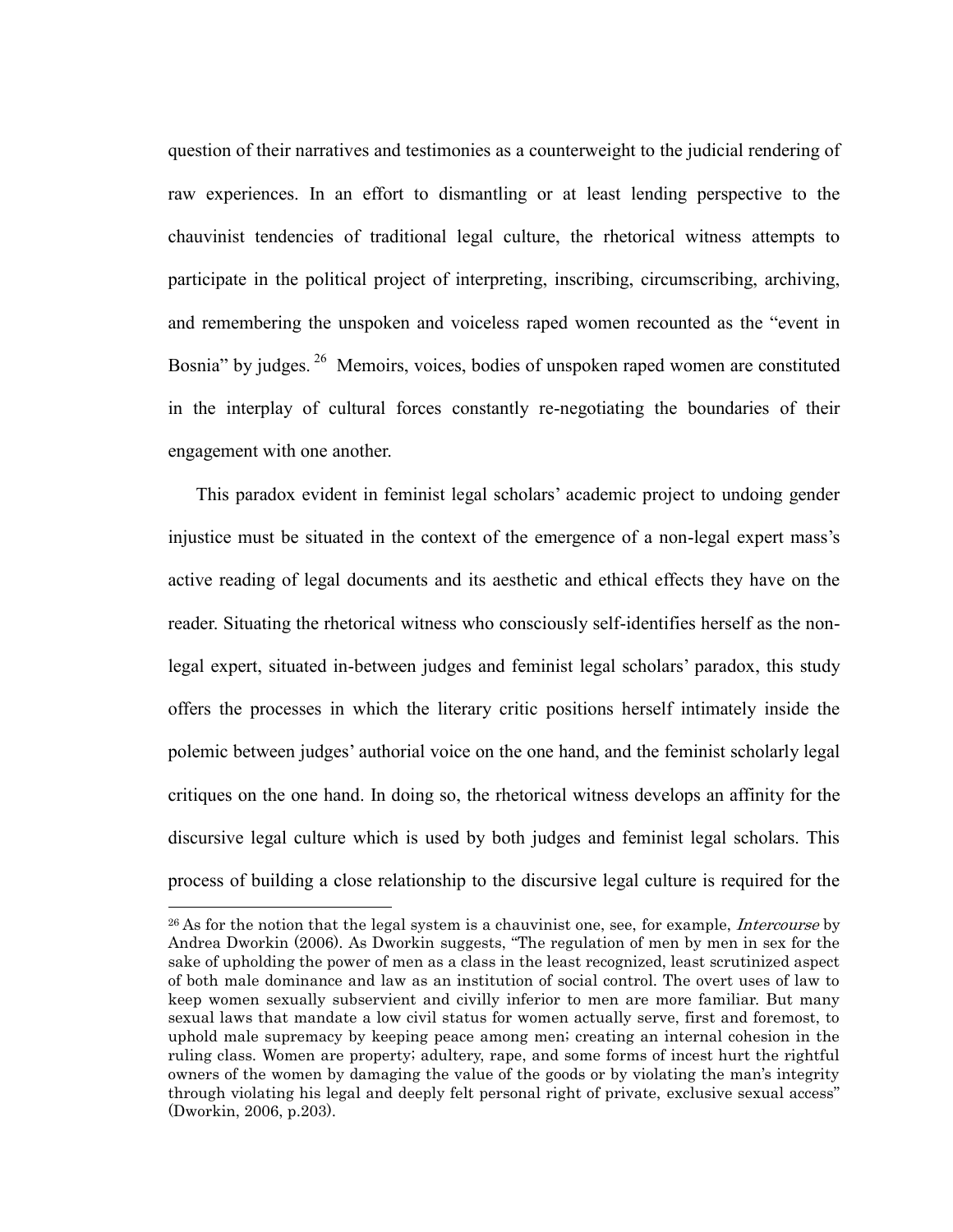rhetorical witness to interrogate the source of alienation. From her own empirical reading, this study argues that the judges' (re) constructions of "witnesses," "rape," and "rape scenes" in *Kunarac* are precisely creating alienating legal spectacles, and thereby the non-legal expert are feeling alienated. The alienation of alienation, in turn, reveals a complex picture of mediating between the simultaneous contribution of feminist legal scholars to a conventionally masculine domain of legal study and personal or ideological projects of promoting gender justice, which a textual mechanism structured around the neglect of non-legal experts.

## **4.4 My expectations for feminist legal scholarship**

*Kunarac* sets up expectations for the non-legal expert reader: that it does this, however, is itself an expectation from the legal document. This peculiarity of legal document is found in that it draws the attention of the reader to its own particular technical narratives whereas the technicality is revealed on the level of words only. This phenomenon can be similar to what Butler calls "the legal incarnation of the divine utterances" (Butler, 1993, p.107). In *Bodies That Matter*, Butler suggests as follows:

How do we, readers, enter the arena of politics, discussion, and the world that seems to be related to us, but that is yet just "out there"? Is it only me who feels left out in the world sometimes when thinking why "I" am inaccessible to a certain subject matter?

The ethical reader's and scholar's task is, in part, to assume the expectation of general readers as well as to challenge they confront in face of technical skills, even if only through the act of reading. Scholars like Stanley Fish and Wolfgang Iser, for instance, have engaged in the interactive process through which a reader perceives or receives a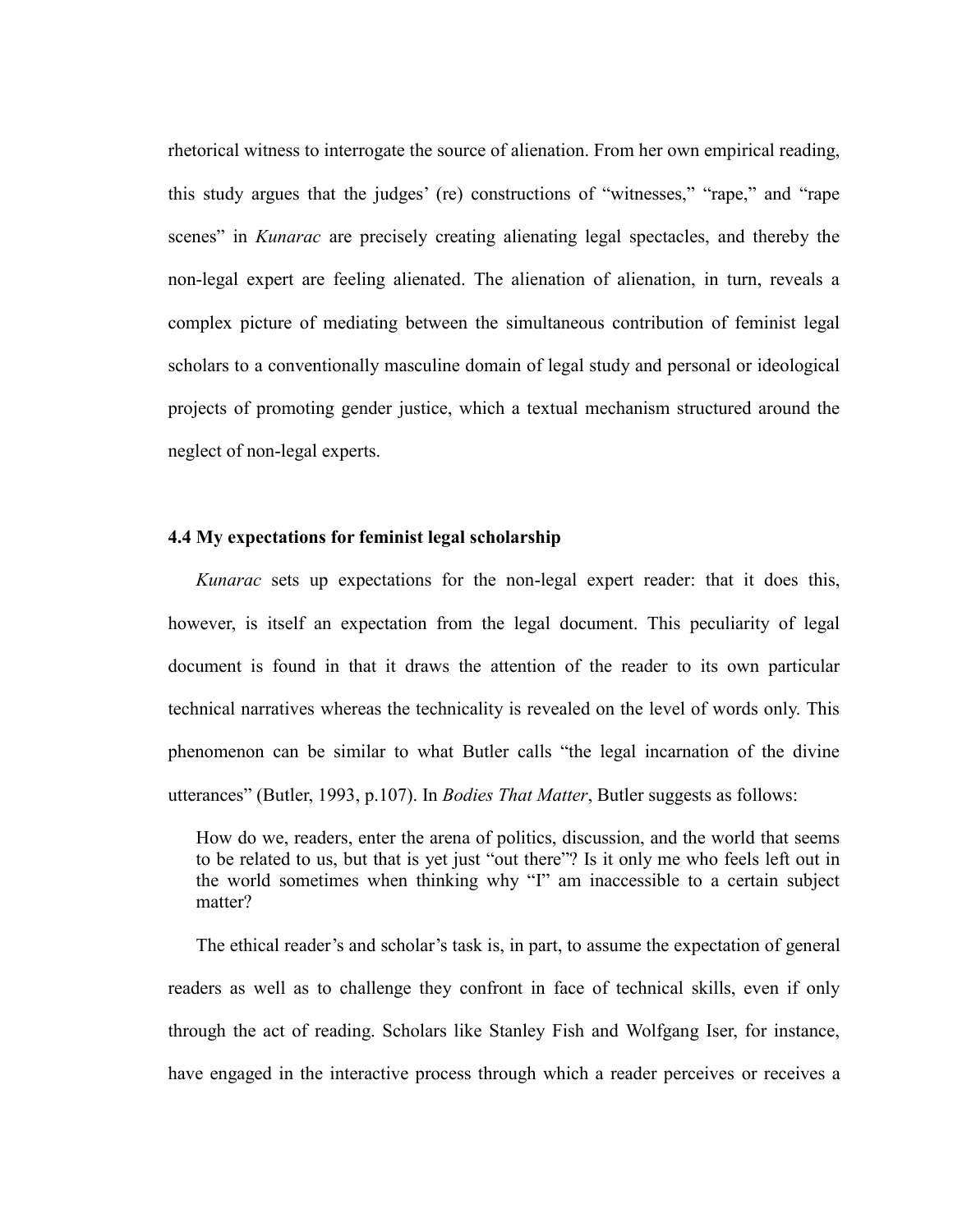text. While these scholars produce legal reviews for a reader that already knew about the context; therefore I, less aware of exactly what was happening at the time they were produced, might end up unaware of how things were really progressing. That information around *Kunarac* sometimes turned out to be more intriguing that the document themselves.

In its length that amounts to three-hundred twenty pages, the ambiguity of one of the definitions of wartime rape 'crimes against humanity' and the use of the term "witness" to indicate anonymous raped women, the delay of my reading suggests not just a delay in times by trying to consider these motifs; but the delay is paralleled with my feeling – the feeling of alienation as one that, I acknowledge later, came from my strong identification of self as non-legal expert. This was all new to me then, as I had entered unknown territory, with no knowledge of what was in store for me. However, other issues soon came to my mind: the question of identity?

Likewise, the question of alienation invoked the question of the "right to read" within the larger issue of cultural participation in the hegemonic legal culture to righting wrongs. In some ways, through my reflections on alienation, I have been consciously identifying myself as the non-legal expert and attempted to overcome my anxiety about not being able to read the text smoothly and efficiently.

The word "alienation" serves here as a sensibility for capturing the range of legal languages, narratives, and judicial reasoning of "events" that constitute *Kunarac*. There are not many contemporary legal scholars have critically taken on the standard methodology for writing the "legal text" –those scholars who have, have advocated for a discussion of *Kunarac*, which probes beyond the document's assessment of rape as a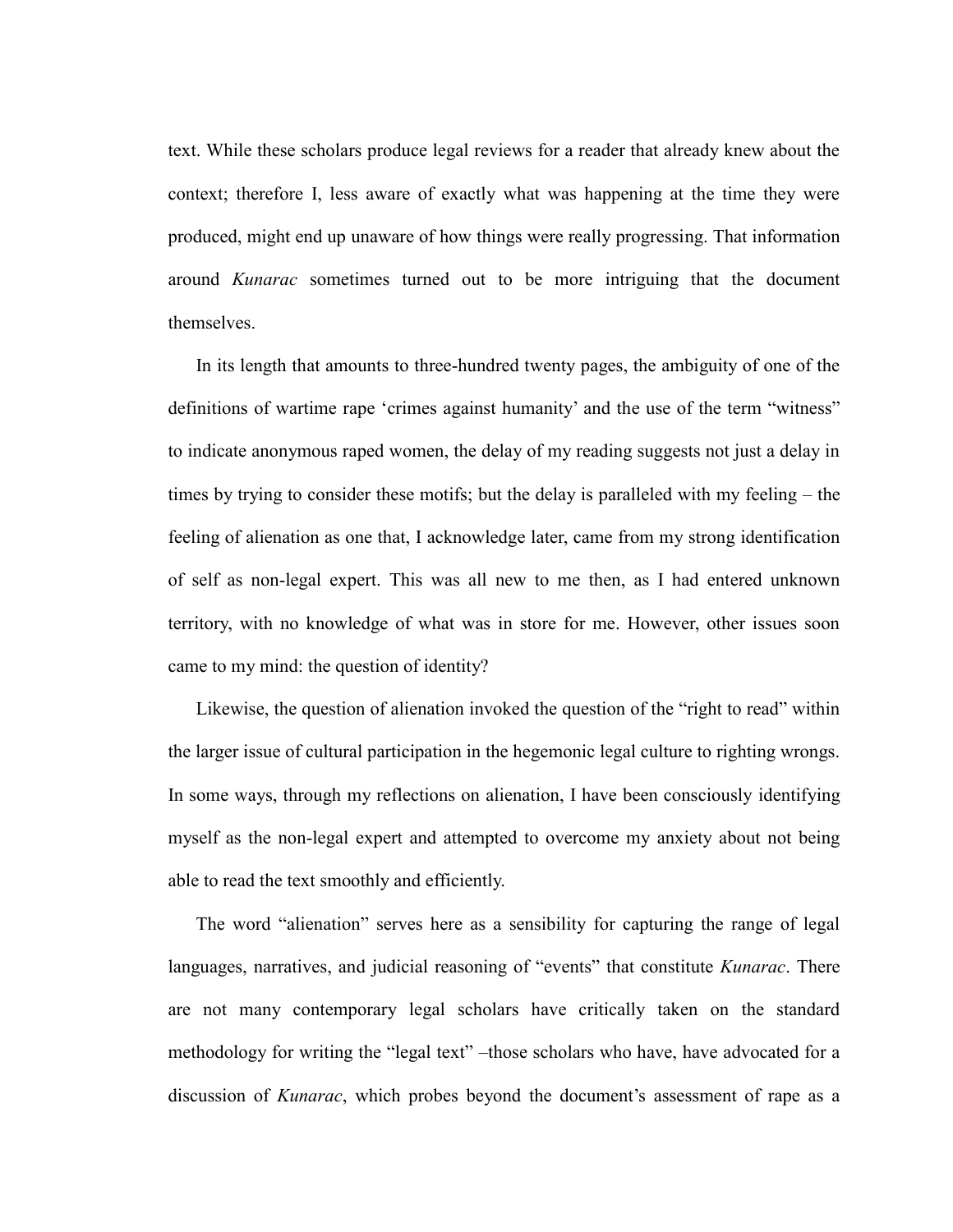criminal act and its rendering of victim narratives and toward a more structural critique of the discursive influences that shape traditional notions of legal writing as a "genre," while attempting to crack open that genre as a site for new investigation and discovery. Ultimately, I am partial to this view in that, I strive for "meta" reflection and "meta" cognition on the central thematic interests of contemporary feminist legal scholarship, including its complex relations to layered notions of gender, body, post-colonialism and imperialism.

Since the ICTY granted the judgment of *Kunarac* and promulgated the legal document in 22 February, 2001, the prominent feminist legal scholars such as Catherine MacKinnon (2006), Kristen Campbell (2003), and Katherine Franke (2005) have paid considerable attention to the definitions and conceptualizations of wartime rape. The overall trajectory of their analyses begins—and ends—with the meditation of *Kunarac* as the ground-breaking war crime case to which the definition of wartime rape—crime against humanity— was applied for the first time in the history of International Humanitarian Law. Numerous law reviews and retrospective assessments of the case carried out by legal and non-legal feminist scholars such as Karen Engle (2005), Rhonda Copelon (2000), and Cynthia Enloe (2000) have generated a schema for the analysis of systematic conditions of male soldiers' rape against female civilians in time of war (often conflated with "peacetime"), in the face of "genocide" or its euphemism "ethnic cleansing." However celebratory the legal case of *Kunarac* can be among these scholars, their emphasis on this particular narrative and the point of criticism are validated in the particular scholarly community. It is validated by the use of language "crimes against humanity" as the 'normative' sign of what is read. Indeed, (feminist legal experts')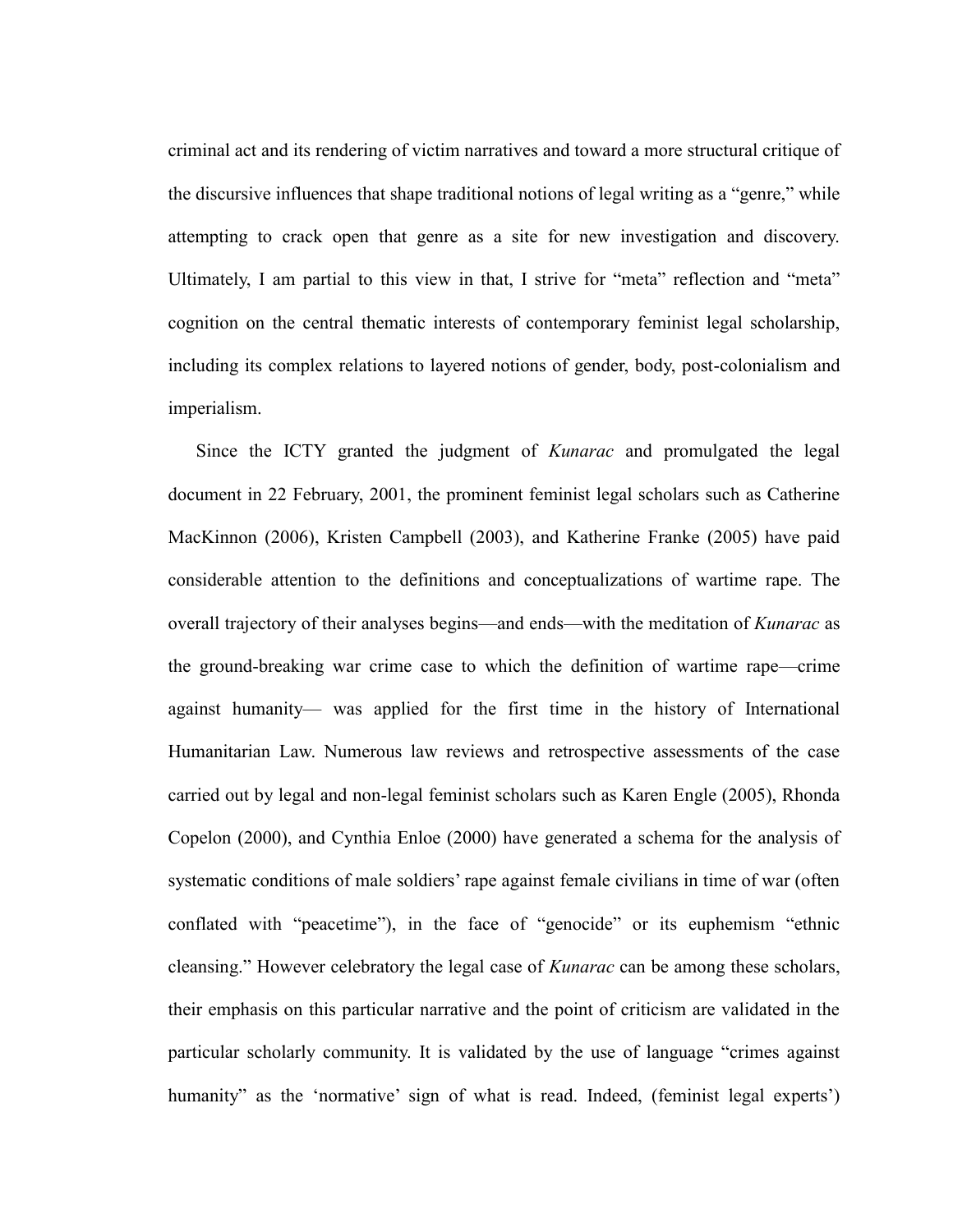critical methodologies concentrates on the legal definitions of rape made me feel that they force readers to shed light on the term "crimes against humanity" exclusively. It seems that these feminist legal scholars expect the reader to understand their discursive stance without explicitly showing what it is. Although no critics make an explicit reference to a theory or principle with which these feminist legal scholars' interventions have been made, their study seems to elucidate a set of unspoken codes that this study attempt to investigate.

By engaging in some of the feminist legal scholars' scholarship, I came to realize that the scholars demonstrate a particular competence in reading and interpreting judges' narratives in *Kunarac*. They can read the texts with a carefully learned understanding of the judges' perspectives, rhythms and logics of the text. They gain a grip in the insider perspective of judges' writing, which in turn affords them both a considerable advantage and efficaciousness in interpreting the text *for* themselves as well as the academics in relevant fields. Nonetheless, these feminist legal scholars stop somewhere between learning the judicial language and modes of judges' reasoning without further deconstructing them away from the judicial framework of interpretation. Such tendency can be found even among some radical feminists whose discursive practices are mediated by the "consciousness-raising" practice.

Feminist legal scholars are acquainted with the voice of the judicial/legal authorship, the feminist legal scholars' task of interpretations of legal documents focus on various polemical issues which have either positive or negative effects on the non-legal expert reader. On the one hand, the feminist legal scholar attempts to negotiate and resolve the potential cultural and interpretive threat posed by judges. Their writings may bring a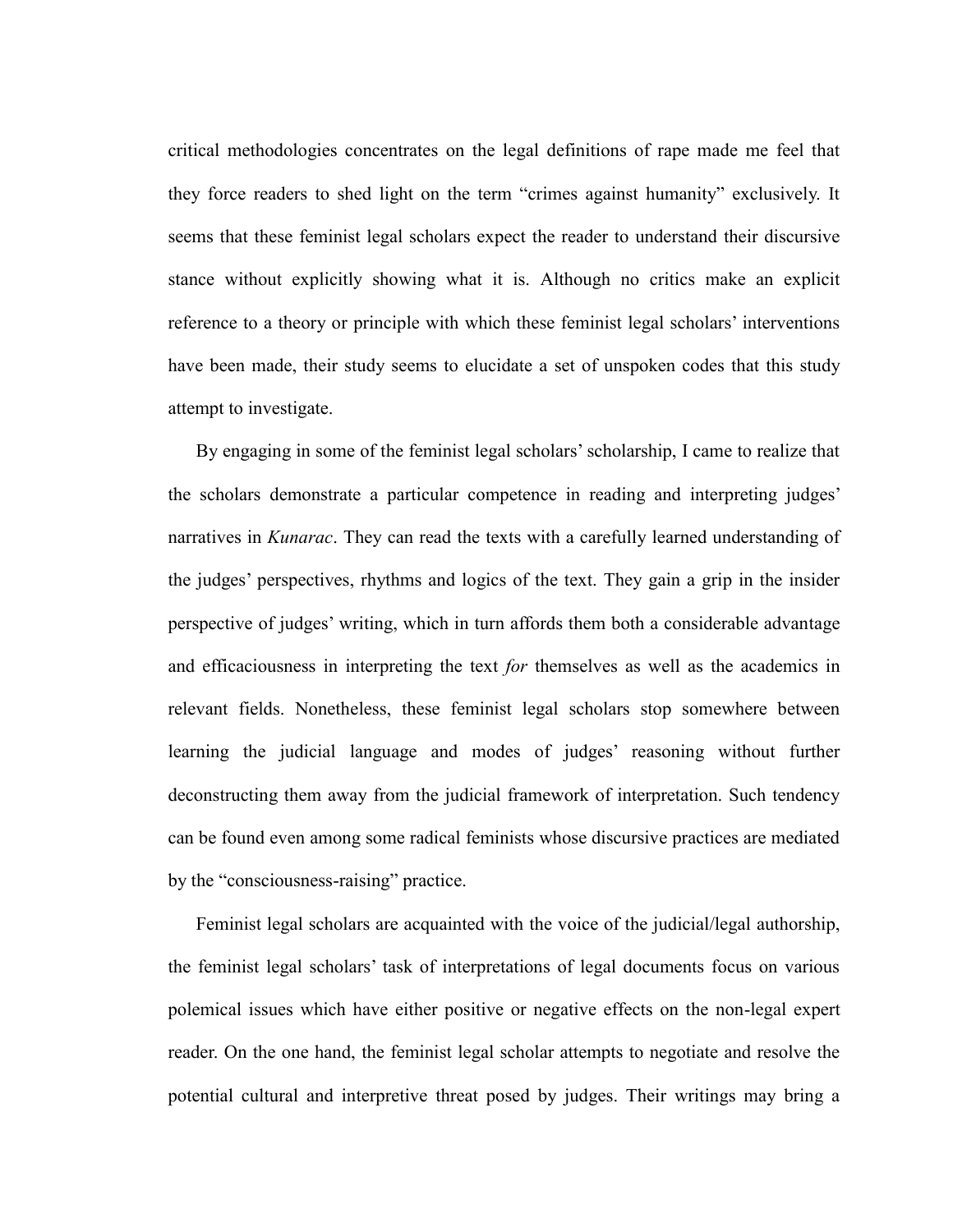positive effect and change in judges' decision-making in future. On the other hand, feminist legal scholars such as Katherine MacKinnon whose discursive practice highlight the conscious-raising practice, end up maneuvering legal language and navigating the cultural and interpretive threat to the non-legal expert. Due to this negative effect, I came to conclude that their efforts in writing reactions to judges' legal documents are aimed at gaining readership to their own interpretative documents/

I am alarmed by the intended strategy of consciousness-raising. I also came to consider the normative evaluations of the recycling of legal languages and its reasoning in the legal documents result in advocating to the hegemonic legal culture by (re)formulating and eventually reifying them in much the same or similar ways judges seem to do. After all, I am curious to know why feminist legal scholars' interventions tend to maintain the tone of interpretations produced by judges, and why they follow judges' legal narratives and reiterate the same or similar discursive language to criticize the judges' ways of reasoning.

# **4.5 Critical legal studies' approach**

What the feminist legal scholarship, particularly those scholars who are similarly engaged in Critical Legal Studies, has innovated for the benefit of *Kunarac* is a set of critical literary tools and discursive practices intended to help women readers read legal text in a particular way. Patricia Williams's (1991) work *The Alchemy of Race and Rights*, for example, has helped to bring the preoccupations of traditional legal scholarship under a new light of analysis in which new questions can be asked and legal texts can be reconceptualized through different modes of reading and examination. In her work,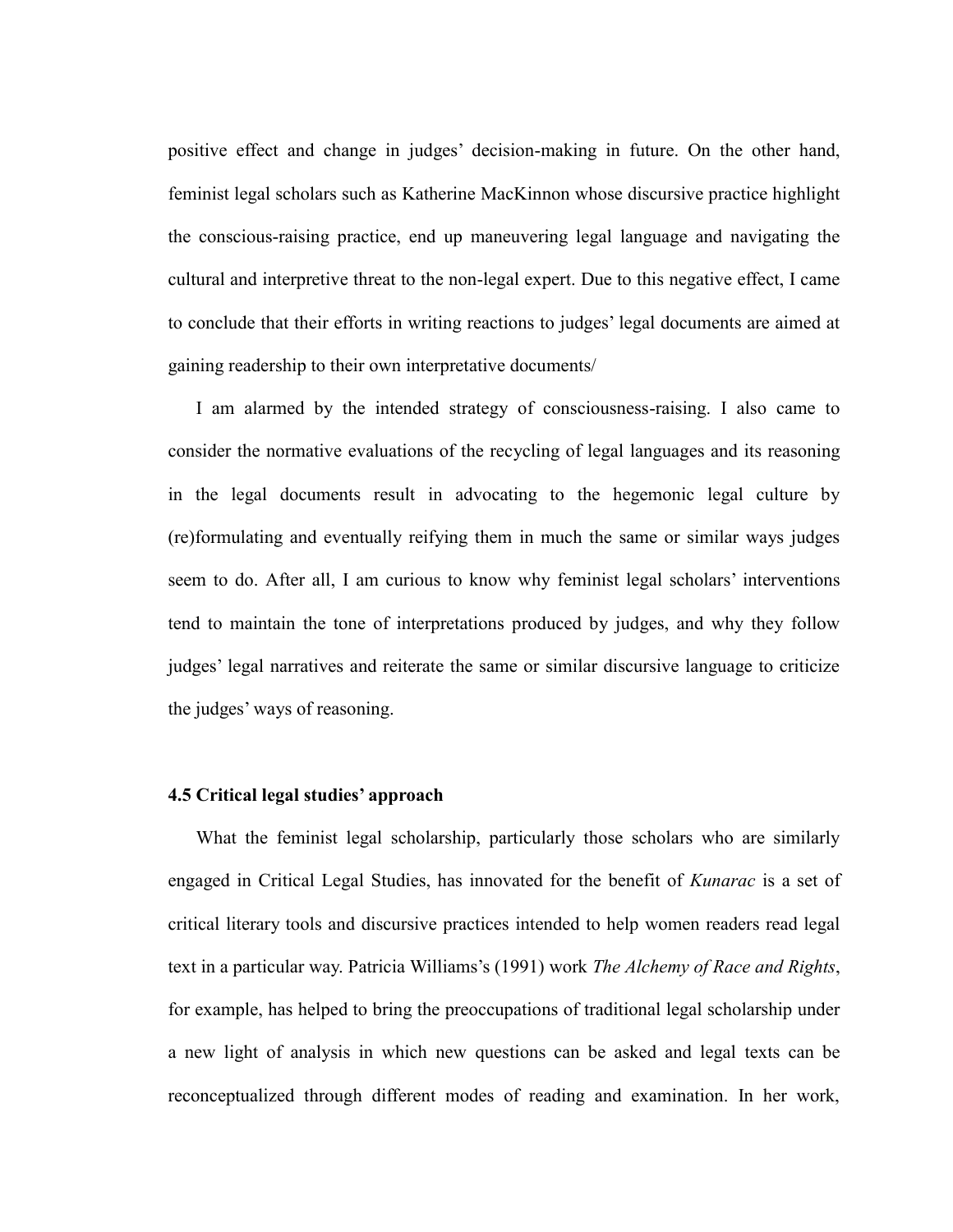Williams illuminates how the notion of legal constructions helps to produce a new discourse that makes room for different trajectories by which the understanding of law could be shifted from an "objective truth to a rhetorical event, the latter of which would maximize the individual's sense of responsibility for law and society as a whole.

The extraordinary efforts of contemporary feminist legal scholars, particularly, those who are actively engaged in Critical Legal Studies (thereafter, CLS), have provided us with the indispensable tools to engage in legal documents through the kind of literary critical practice. Amongst them, Patricia Williams (1991) has suggested that legal writings needs to be re=conceptualized, re-read, and re-examined. Williams illuminates the intersubjectivity of legal constructions resulted in the formation of a new discourse one that contained a number of different trajectories as to how the belief of law as an "objective truth" could be reconsidered. In doing so, she urges us to consider law as a "rhetorical event." In approaching law as the rhetorical event, we could substantively intervene and maximize our sense of legal, social, and political responsibility. Treating the law as "an inquiry into truth" no longer holds contemporary legal scholars accountable for law. So, for Williams, despite her commitment to interdisciplinary approaches to the subject matter, rhetorical commitments and practical relevance are central to what legal scholars do.

## **4.6 Rupture between rhetors and witnesses**

Since the ICTY granted the judgment of *Kunarac* and promulgated the legal document in 22 February, 2001, some feminist legal scholars such as Catherine MacKinnon (2006), Kristen Campbell (2003), and Katherine Franke (2005) have paid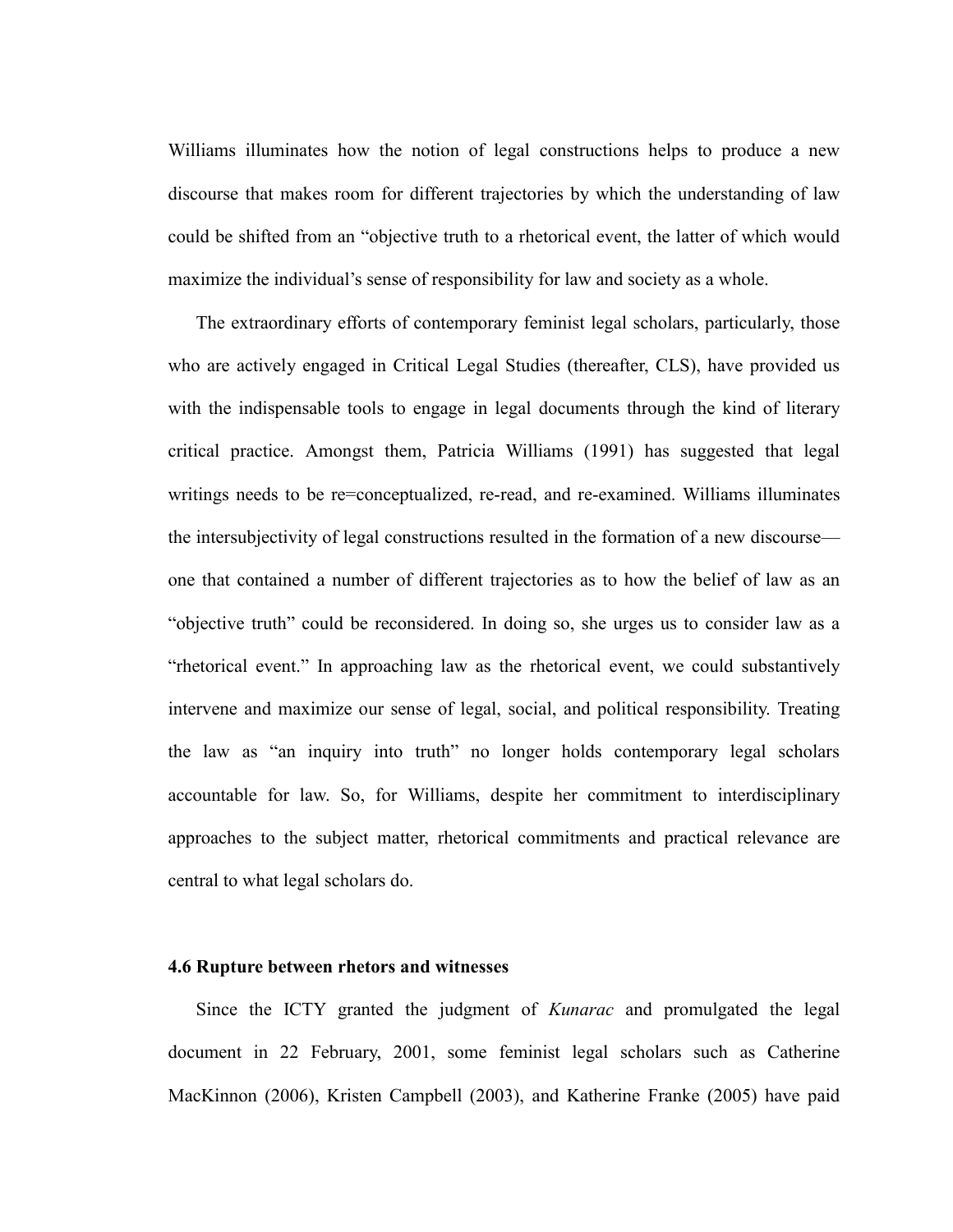considerable attention to the definitions and conceptualizations of wartime rape. The overall trajectory of their analyses begins—and ends—with the meditation of *Kunarac* as the ground-breaking war crime case to which the definition of wartime rape—crime against humanity— was applied for the first time in the history of International Humanitarian Law. Numerous law reviews and retrospective assessments of the case carried out by legal and non-legal feminist scholars such as Karen Engle (2005), Rhonda Copelon (2000), and Cynthia Enloe (2000) have generated a schema for the analysis of systematic conditions of male soldiers' rape against female civilians in time of war (often conflated with "peacetime"), in the face of "genocide" or its euphemism "ethnic cleansing."

The ICTY acknowledges in the jurisprudence that wartime rapes are crimes against humanity without the clarification of what a "crime against humanity" means. How does the Tribunal, then, decisively make use of the definition? to prosecute rapists? What does the language "humanity" signify? The linguistic obscurity coincides with concomitant hegemony of obscuring the imminent danger of wartime rape –often conflated with "peacetime" –that is foreseeable in a past of warfare. Contemporary feminist scholars, both legal and non-legal, have confronted the same question of what crimes against humanity means in the context of wartime rape in Bosnia.

The sheer variety of wartime rape sites may lure us into reducing the cause of wartime rape to raw primal misogyny. And yet succumbing to this understandable analytical temptation carries with it several political risks: the risk that mere maleness will be accepted as the sufficient cause for wartime rape: the risk that feminists will decide that they can do nothing to call individual rapists and their superiors to account or even, perhaps, to prevent rape in the next war. --Cynthia Enloe, *Maneuvers: The International Politics of Militarizing Women's Lives*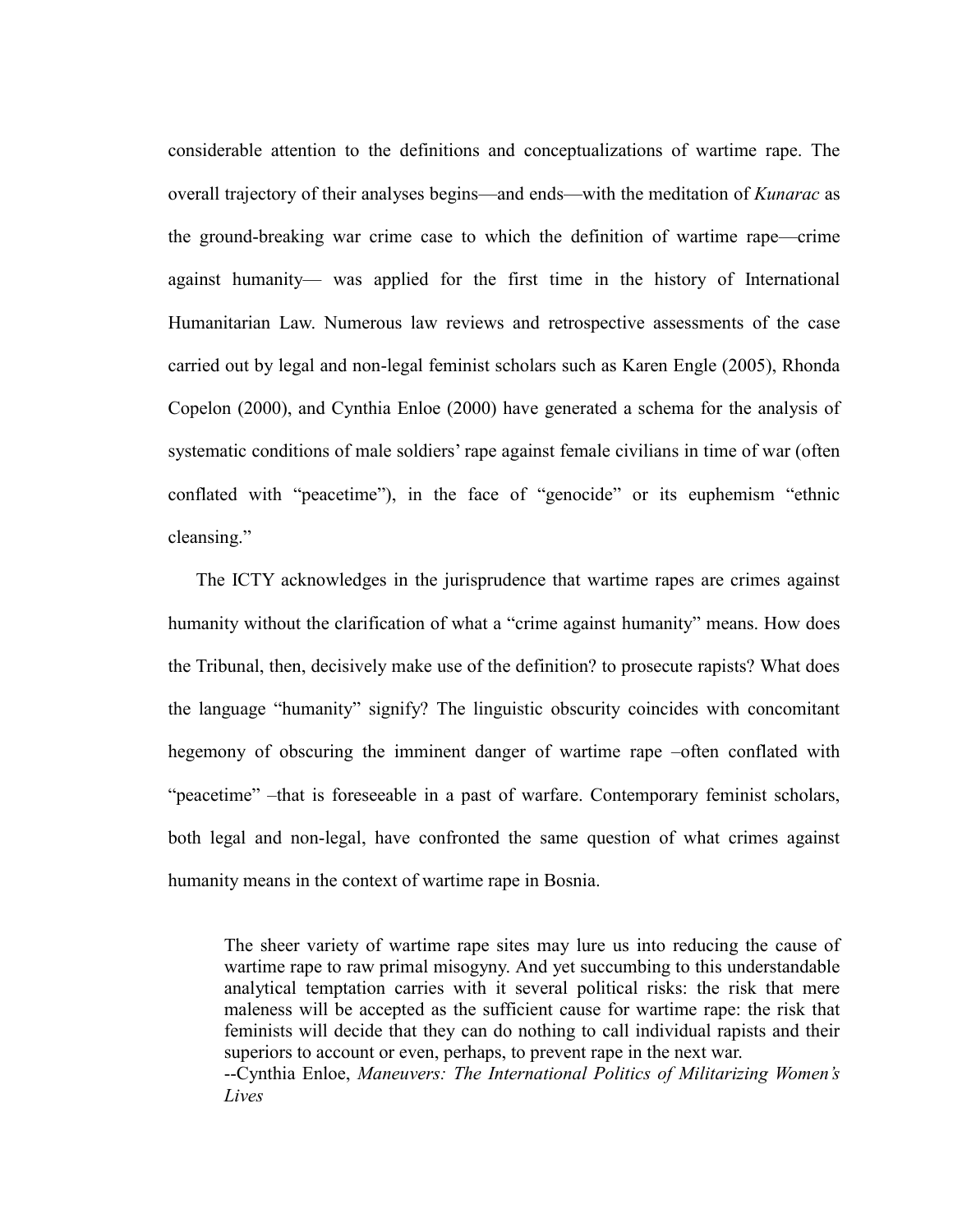This commentary given by Cynthia Enloe, a research professor of Women's Studies and International Development at Clark University, reveals two commonplace assumptions about wartime rape. First, it is an explicit acknowledgement of the historical legacy of war and the imperialistic world order, in which men as warriors and even *civilians* do what they want to do. Enloe's statement "maleness...as the sufficient cause" is relevant to the description of patriarchy. Similarly, Margo Okazawa-Rey (2002), examining the domination of patriarchy and militarism, mentions that "patriarchy is the dominance of men as a group over women as a group—in the family; in the local communities; and in national institutions such as government, law, medicine, and religion" (Okazawa-Rey, 2002, p. 371). As both Enloe and Okazawa suggest, patriarchal hierarchies and values are combined with and reinforced by militarization, rendering wartime rape.

Second, Enloe explains that some feminists might assume the impossibility of intervening between rapists and themselves. Additionally, Enloe urges feminists to analyze the relationship between wartime rape and its strategies. Examining wartime rape as a powerful instrument of warfare, we come to think why women's bodies become an effective tool of warriors as rapist. As an associate professor of Social Work at University of Washington, Nancy Farwell (2004) explains, "rape is both a weapon and strategy of war. As a weapon, it "attacks women's physical and emotional sense of security while simultaneously launching an assault, through women's bodies, upon the genealogy of security as constructed by the body politics" (Farwell, 2004, p. 389). As Farwell puts it, ―wartime rape are used as a strategy; wartime rape are practiced as an instrument of terror,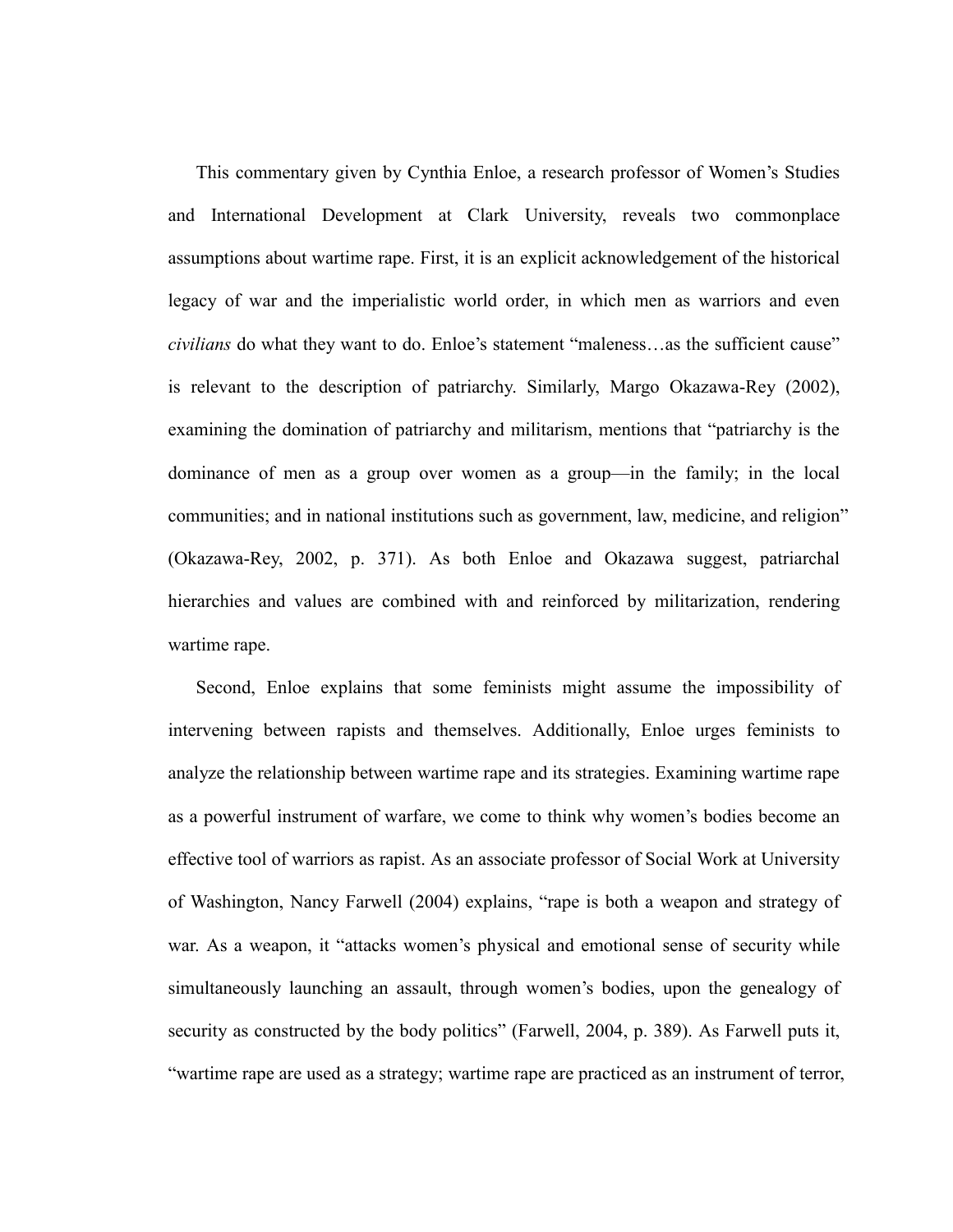domination, political repression, torture, intimidation, humiliation; these objectives include genocide" (Farwell, p.400).

In the last decade, beginning with mass rape of Bosnian Muslim women in Bosnian war, the discourse and practices of feminist legal scholars have increasingly brought the victims of wartime rape onto their scholarly agendas. The work of identifying wartime rape in Bosnia as systematic rape has been propelled by the persistent efforts of analyzing its causes. With such efforts for analyzing the causes, wartime rape in Bosnia are no longer considered as a "natural side effect of war," but rather, systematic rape. Occurrences of wartime rape in Bosnia were systematic are those that have a pattern. The Serbs planned the rape as a part of warfare strategies, targeting Bosnian Muslim women. As Lynda E. Boose, a professor of English at Dartmouth College, reaffirms it, "the mass rape and forced incarceration of women in so-called rape camps had been one of the chief strategies used by Serbian forces primarily against the Muslim populations of both Bosnian and Kosovo. During the Bosnian war, it is estimated that Bosnian Serb soldiers raped 20,000 Bosnian Muslim women.

The ICTY Statute (1993) lists wartime rape as "crimes against humanity." "The Tribunal's decision provides an authoritative definition of the elements of the offence under international criminal law which was confirmed on appeal." This judgment decided wartime rape as crimes against humanity in terms of two key components: first, the act of rape: and second, the committing of that act as part of an attack directed against a civilian population in the context of an armed conflict.‖ It is argued that the Statute plays an important role because it is for the first time throughout the juridical history that the International humanitarian law acknowledged wartime rape as a crime of war and a crime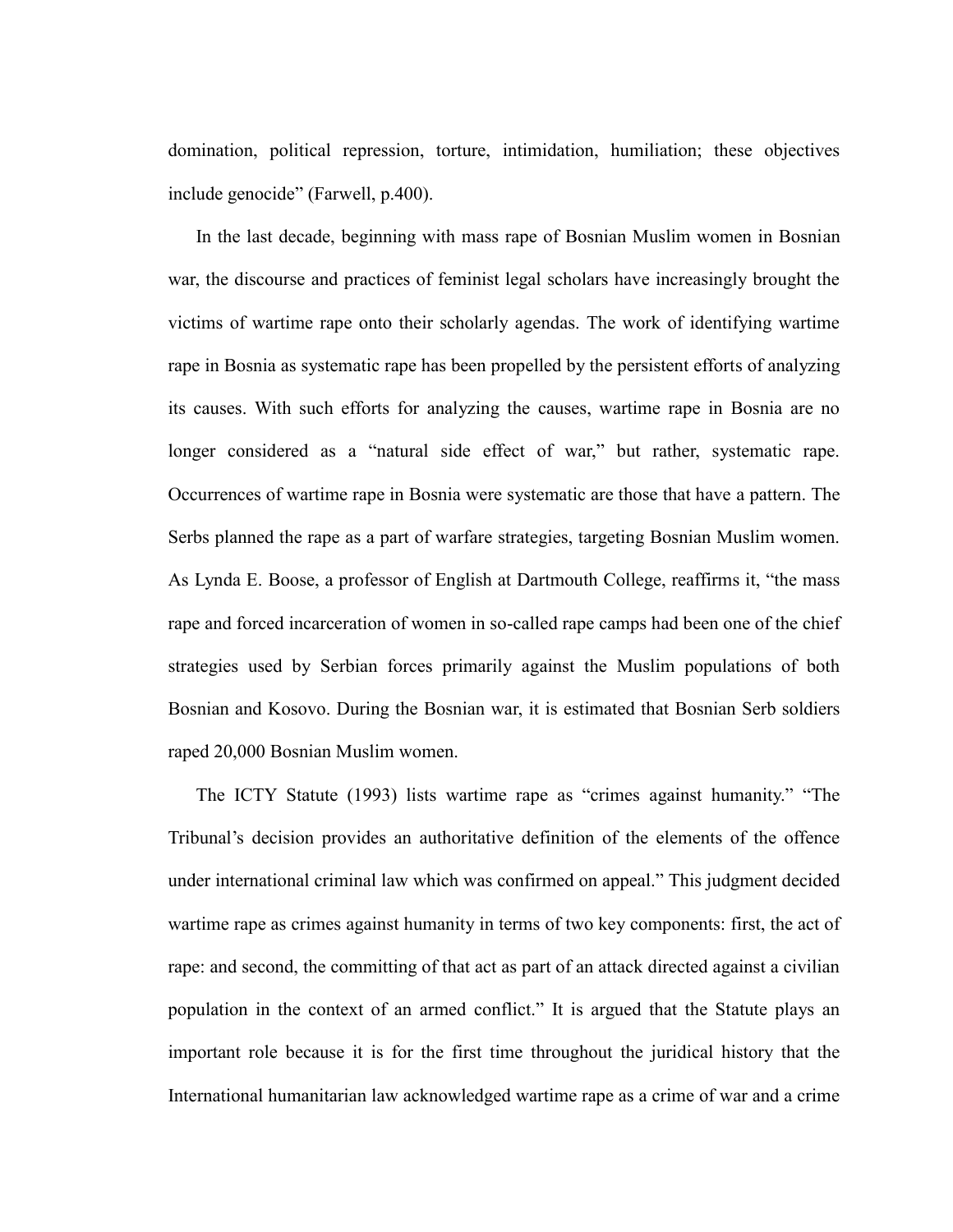against humanity. However, the question of what is mean by "humanity" remains obscure.

Some scholars, including feminist scholars, argue that wartime rape is genocide, suggesting that "what was happening was worse than 'normal' oppression and required an extraordinary responses." As I have suggested in the earlier discussion on wartime rape that are defined as "crime against humanity," both legal terminologies – "crimes" against humanity" and "genocide" put a limit on the application to such terms.

In particular, I rely upon the feminist legal scholar Catherine A. MacKinnon's (1994) insightful "wartime rape as genocide" commentary, in thinking, even imaginably, about Bosnian women's rape and understanding their experiences. MacKinnon depicts wartime rape as genocide as follows:

These rapes [to Bosnian Muslim women] are to everyday rape what the Holocaust was to everyday anti-Semitism: Without everyday anti-Semitism a Holocaust is impossible, but anyone who has lived through a program [of Holocaust] knows the difference. Because all men do [sex] all the time, war or no war, why do anything special about this now? This war [the Bosnian war] becomes just a form of business as usual. But genocide is not business as usual – not even for men (MacKinnon, 1994, pp.186-187).

Now we are left with two legal terms that define wartime rape as either crimes against humanity at the ICTY or genocide from the feminist legal expert's perspective. Defining wartime rape as crimes against humanity and genocide is fundamental to and demanded by the juridical conceptions of justice, but which brings another question: How will the victims of rape prove their rape experiences outside the court, if the court, be it deliberately or not, does not find enough evidences to convict and prosecute rapists; does not offer enough facilities and opportunities to testify their experiences and truths? In her article entitled rape as a 'crime against humanity': trauma, law and justice in the ICTY, a lecturer in sociology at Goldsmiths College, Kristen Campbell (2003) examined the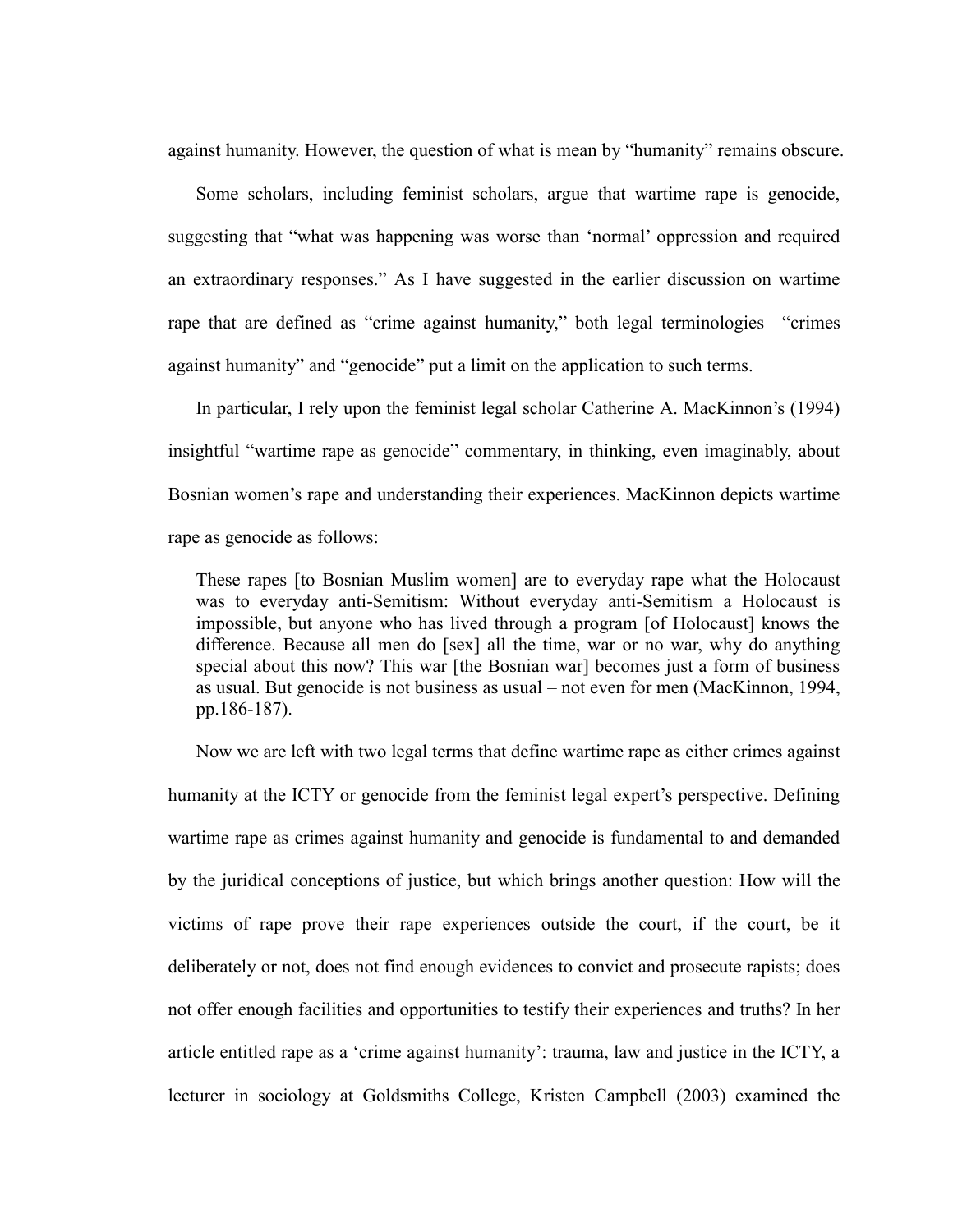concept "crime against humanity": "The Tribunal defines rape as a violation of the integrity of the autonomous subject, in which that act is a trauma to the integrity of the ‗self.‖The lack of evidence or rape one has suffered, which brought before the law as trauma, subjects the plaintiff to doubt. As Campbell writes, "... rape as a crime against humanity shifts from the wrong to the human to a wrong to humanity." More importantly, Campbell adds that rape as a crime against humanity leads to women's physical and psychological trauma, and ultimately "a symbolic trauma to 'humanity'"(Campbell, 2003, p.51).

To trace further the argument of defining wartime rape as genocide, it is necessary to analyze how this argument is done and by whom. In the most demonstrative sense, it derives from tracing the material conditions of rape. The essentialist's notion of rape as [an instrument of] genocide have distinguished wartime rape from "everyday rape." By defining wartime rape as genocide, they emphasize on genocidal effects of rape by Serbian men of Bosnian Muslim women. In fact, their underlying argument comes from the facts that the Serbs caused wartime rape as a tool for the systematic extermination of Bosnian Muslim women and their society.

Compared to essentialist's argument of wartime rape as genocide, as I have delineated in their earlier discussion on judicial justice, pregnancy truly provides the clear sign of wartime rape. As Karen Engle reminds us, "[O]ne particularly strong and largely unchallenged belief [within wartime rape as genocide debates] seems to be that, if a Muslim egg were inseminated with a Serbian sperm, a Serbian child would ensue. Every rape carried the mark of such potential insemination and destruction. Engle adds that the use of the term "genocide" is nothing new to Bosnia or to feminist. Genocide is often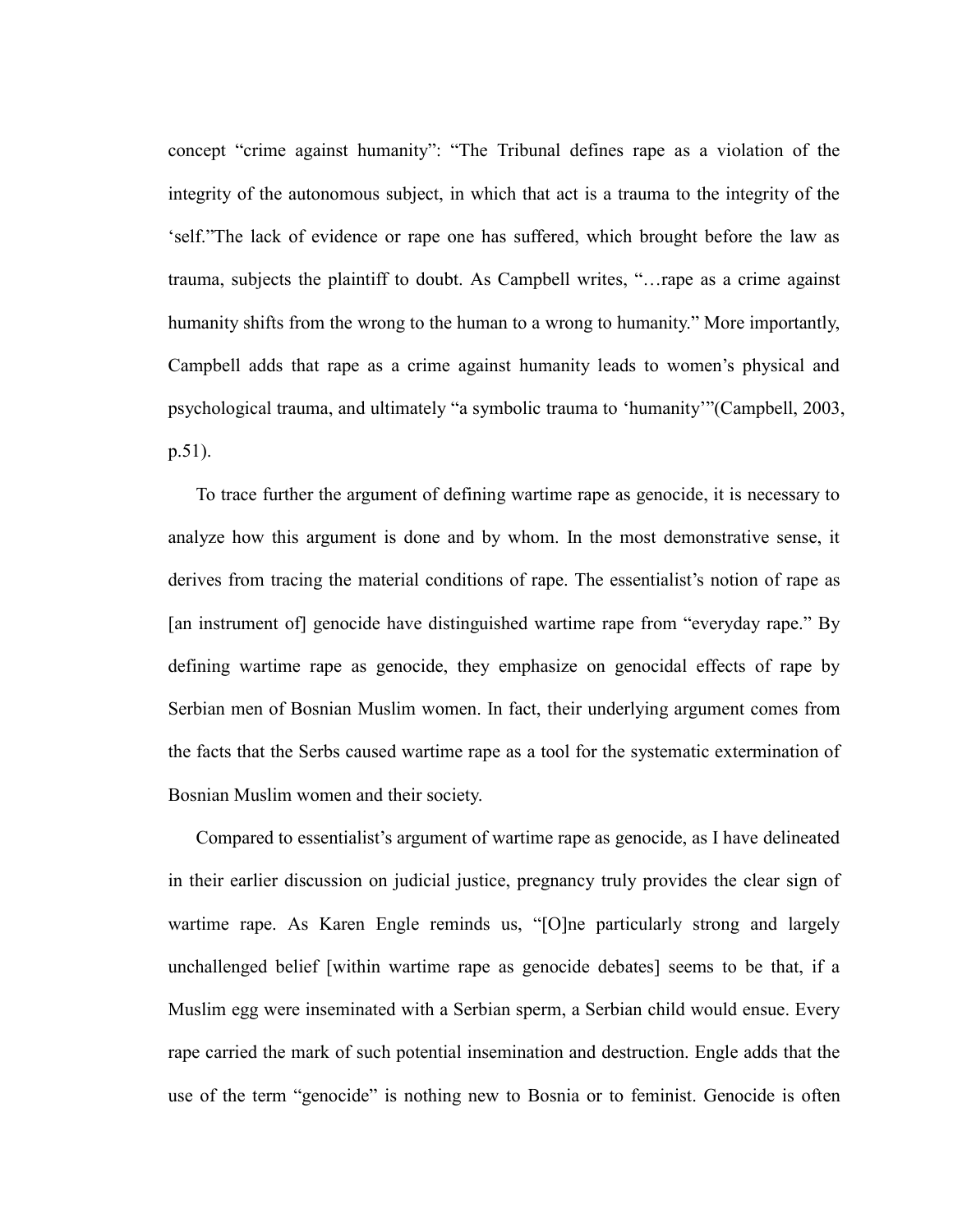used quite popularly to refer to mass killing, regardless of whether there is an ethic or racial motivation or aspect to it.

Based on Engle's statement about the challenging belief on wartime rape in Bosnia, it seems less significant to take a measure of feminist like MacKinnon, who have proposed compensatory strategies for combating with the ideological affairs of wartime rape as genocide according to the contemporary feminist legal scholars' cultural and political agendas. It is with this critical insight into the agendas that we are asked to consider…the affair of justice. Whose justice are the contemporary feminist legal scholars seeking for?

#### **4.7 Transitional justice mechanism and its unresolved issues**

The Gender Justice and Transitional Justice movements among contemporary feminist legal scholars give a certain high-cultural sanction to the use of "victim" subjects as raw materials for their study, and in many cases blurred distinction between documentary and fictional accounts altogether, creating both an appetite and system of distribution for justice-rendering that does not conform to the narrative principles of "legal realist" tradition.

In the article entitled "The International Criminal Tribunal for the Former Yugoslavia Comes of Age: Some Observations on Day-to-Day Dilemmas of an International Court," an American judge Patricia McGowan Wald (2001), gives us a glimpse of the interrogatory mode of questioning by a prosecution attorney and a raped woman undergoes a trial at the ICTY, of her dilemma of remembering, forgetting and being less confident about her memory of rape, in a prosecutor attorney's interrogatory questioning. Wald served as a judge at the ICTY between November 1999 and November 2001. The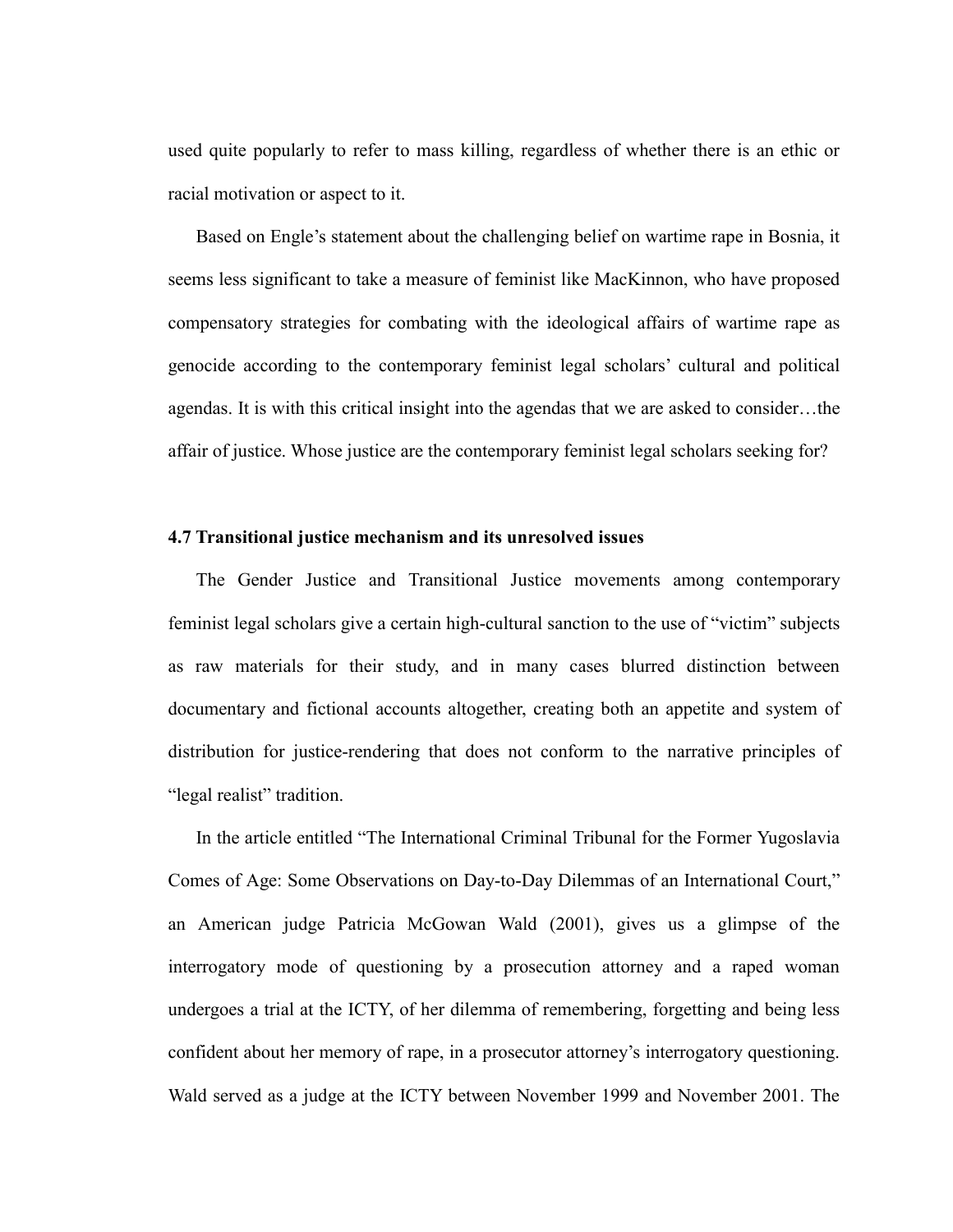article was written within and from out of the experience. Wald states, "[m]any of the witnesses (i.e., the raped women) are physically and emotionally fragile in the aftermath of their fractured lives...The accused are there in the courtroom only a few feet away" (Wald,  $2001$ ,  $p.109$ ). The "communication" between the attorney and raped woman is illustrated in the *Foca* case (IT-96-23/1) at the ICTY:

Q) Did you feel like you could do anything to defend yourself?

A) It was impossible. He had a pistol. He threatened. And even had I risked my own life there, I was afraid for my family's lives. So I did not dare do anything. Q) When did this stop?

A) I do not know. I cannot say exactly.

Q) Did something happen?

A) I did not understand your question. Can you rephrase it?

Q) I am sorry. I meant. Did something happen to stop what he was doing to you?

A) I think so, yes. Yes, for sure something happened. But I do not know whether these two soldiers walked into the room or whether they knocked on the door before that, or whether they were clamoring in the hallway. At any rate, somebody came in and it stopped.

--Anonymous Testimony

Were it not for the "something," what are the purposes of carrying out the ICTY trial? The arbitrary process for prosecution at the ICTY, of wartime rape in Bosnia, does not allow the raped women to express themselves freely. In the communication exchange between prosecutors and witnesses, as we have seen above, the emotional context is repressed in the testimony in accordance with legal proceedings. The proximity of defendant can silence the witness. Nevertheless, the criminal trial, unlike civil cases, requires the presence of defendant. It underscores *confrontation* among witnesses, defendant, and complainant (Leader, 2007, p.7).

In a trial, as Richard Posner (1997) states, "the plaintiff and the defendant each tell a story – actually a translation of their 'real' story into the narrative and rhetorical forms authorized by law – and the jury chooses the story it likes better" (Posner, 1997). In a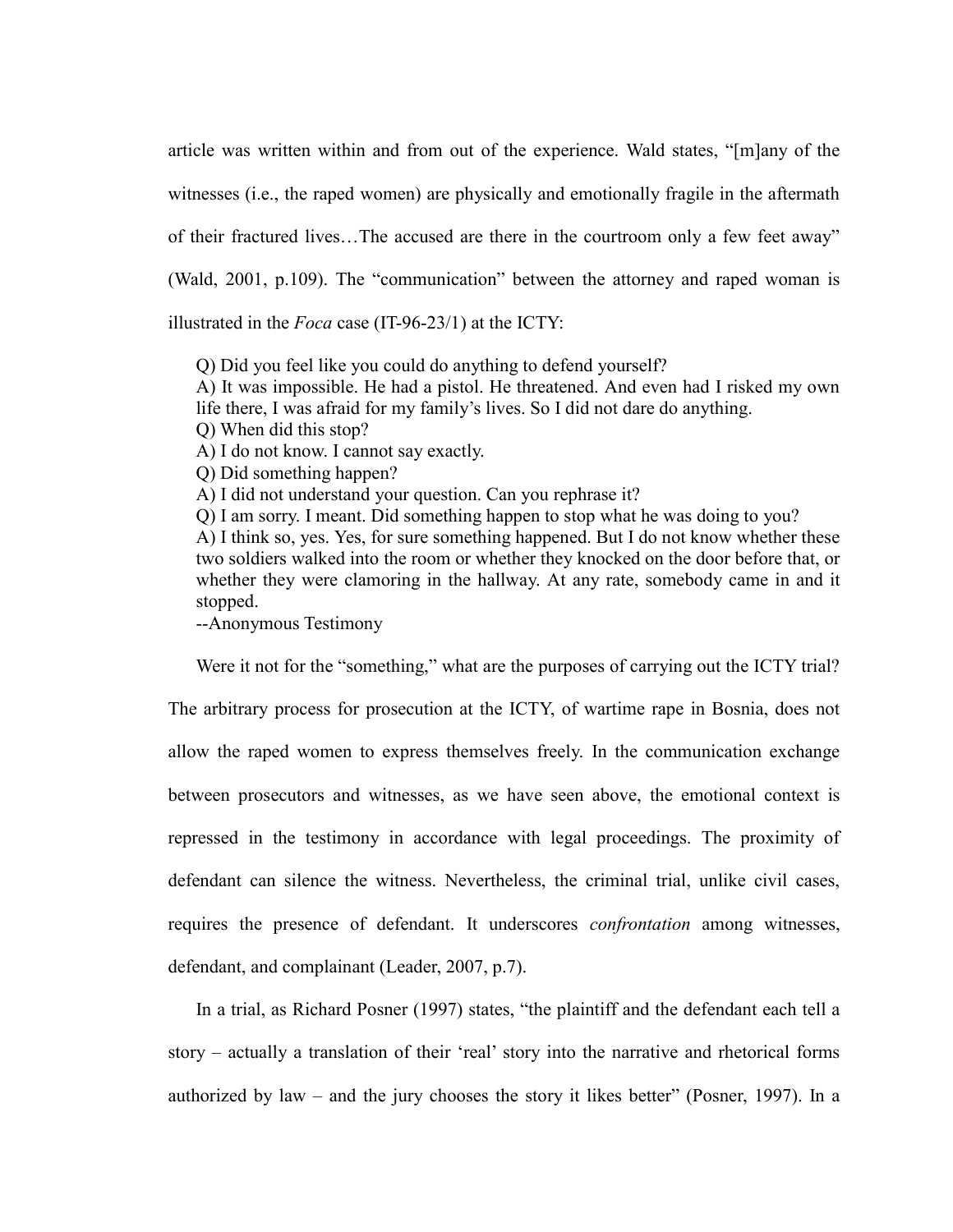criminal case, since the defendant's confession is placed in evidence, there is a story within the story (Posner, 1997). The law requires the plaintiff to prove each element of his claim by a preponderance of the evidence (beyond a reasonable doubt if it is a criminal case), and likewise the defendant if he pleads any affirmative defenses. Reality, as Lyotard writes, "is always the plaintiff's responsibility" (Lyotard, 1988, p.8).

Plaintiffs are highly gendered and domesticated. [EXPLIAIN] In using the term 'a subject before the law,' Judith Butler (1999) has mentioned that women's lives are systemized through law, that law is the *process* by which the categorization of gender are created, and then neutralized by legislating this order (emphasis mine) (Butler,1999, p.40). However, though I agree with Butler and consider that law is the *process*, I argue that it leaves unanswered the question of why and how the process of systematic gendering takes the legal form*.* Moreover, Butler's assertion leaves room for interrogating, in light of international criminal law, the subject that is responsible for legislating and neutralizing the categorization of gender

As has been described above, the communication between the prosecutor and the plaintiff clearly divulges the *gendered* process of the ICTY trial. As "a public event," as Graham White (2008) analyzes, "the ICTY also emphasizes the role of its present *audience* and of the *individual spectator* as components in the staging and shaping of such narratives through the performative strategies of the *courtroom participants*" (emphasis mine) (White, 2008, p.75). Given White's explanation of theatricality and performativity of the criminal trial, my concern is the very opposite of "courtroom" participants." In centering my analysis on raped women at the ICTY trial, we must also contend with the question of individual and independent "spectators" who seemingly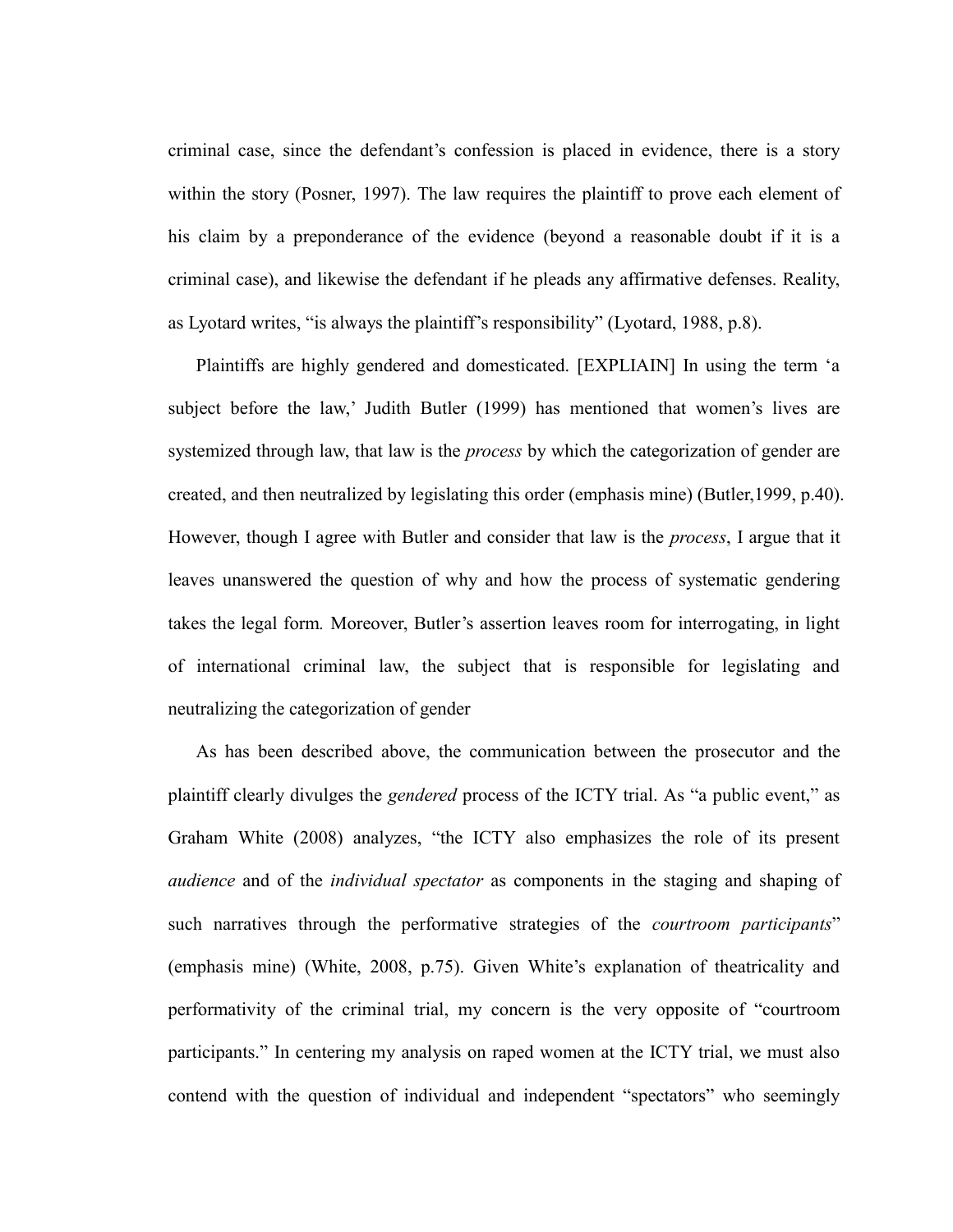have no voice in the courtroom, yet are increasingly important in shaping cultural politics of representation.

In the last several decades, mass rape in former Yugoslavia, has directly addressed the needs of witnesses, the status of raped women at the ICTY trial is highly fraught. The victims are weighted with expectations of proof by the prosecutor. On the one hand, the victims become the "subject" of law, which is a terrifying price to be paid because what is proved as a legitimate proof is disclosed only after, as has shown earlier, the communication between the prosecutor and the victim. The prosecutors, on the other hand, as the visible regulator of court affairs, embody or disembody the experience of raped women. Then, female subjectivity before the prosecutor comes to be an obstacle of the trial given, in particular the nature of war crime such as rape. The ICTY trial is one such example that demonstrates the subjectivity of raped women in the courtroom.

The law and judicial judgment remain the authorities to determine the criteria of witnesses. In the article entitled "Gendered Subjects of Transitional Justice," feminist professor of law at Columbia University Katherine Franke (2005) reflects on the mechanism of transitions, legal and sensory, testimony as an alienating experience, appropriating and instrumentalizing memory. It was written in 2005, when the International Center for Transitional Justice was organizing a workshop on Gender and Transitional Justice in Bellagio, Italy, and Franke mentioned the fact that [t] ransitional justice will always be both incomplete and messy" (Franke, 2005, p.1). Investigatory work towards transitional justice has remained highly institutionalized and primarily focused on juridical or quasi-juridical attempts to prove the nature and extent of rape as a "crime against humanity," and to hold individuals and governments accountable.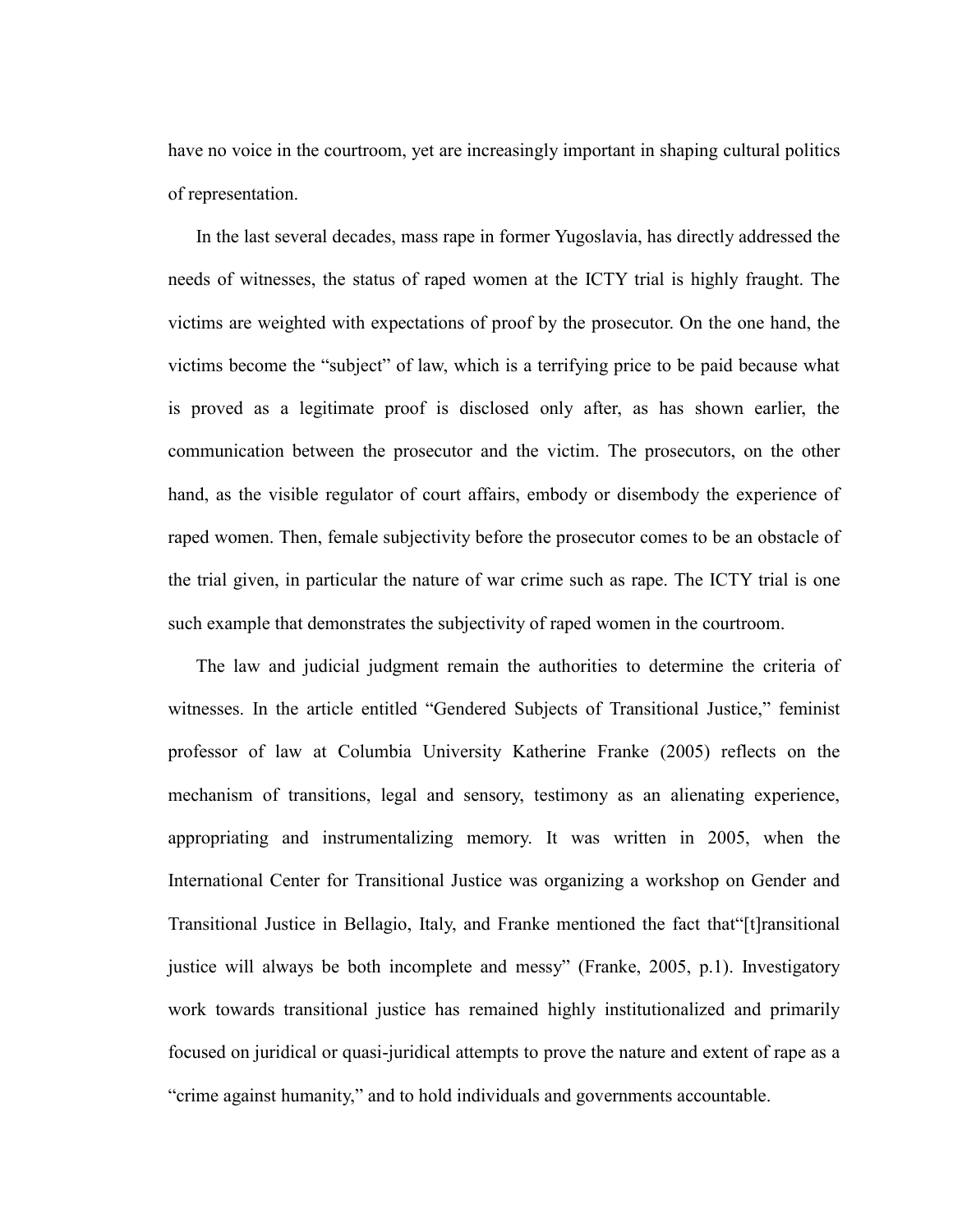While these two imperatives, the ICTY and the contemporary feminist legal scholars, are not mutually exclusive, an English professor Wendy Hesford (2004), has identified a growing tension that has emerged between the "rhetors" (advocates who stand in for the "other) and the "other." The tension seems to occur based on the grounds that such identifications risk incorporation, of the "other" (i.e. spectators), who are they? within the self and evidentiary needs and limitations of ICTY in the aftermath of mass rape (Hesford,  $2005$ , p.107). Hesford uses the term "crises of witnessing" to explicate the tension between the "rhetors" and the "other" (Hesford, p.107).

Rhetorical witnessing has thus added on a new paradigm in documentation, representation, and public awareness to the existing gender justice mechanisms. It has played a significant role in the human rights efforts. Yet the treatment of rhetorical witnessing, as I have described above, signals a powerful tension between rhetors, the feminist legal scholars who advocate themselves in its plentitutde when she, in fact, is not a victim of wartime rape, and the status of human rights violations – a violated subject whose intrinsic dignity and humanity is at the core of human rights' movements, wherein the tension provokes for the recovery of raped women and subsequently pursues the remedies of international gender justice in their name, instead of raped women themselves.

One of the questions this chapter will attempt to pose upon is, the gap between the treatments of witnesses (i.e., anonymous raped women), in the pursuance of legal remedy, as well as, the rhetorical witnesses or the advocate that animates discourse around the raped women. I ask, in part, can the contemporary feminist legal scholars possibly bear witness to the witnesses and hear the unscripted voices *Kunarac* echoes—in a way I, as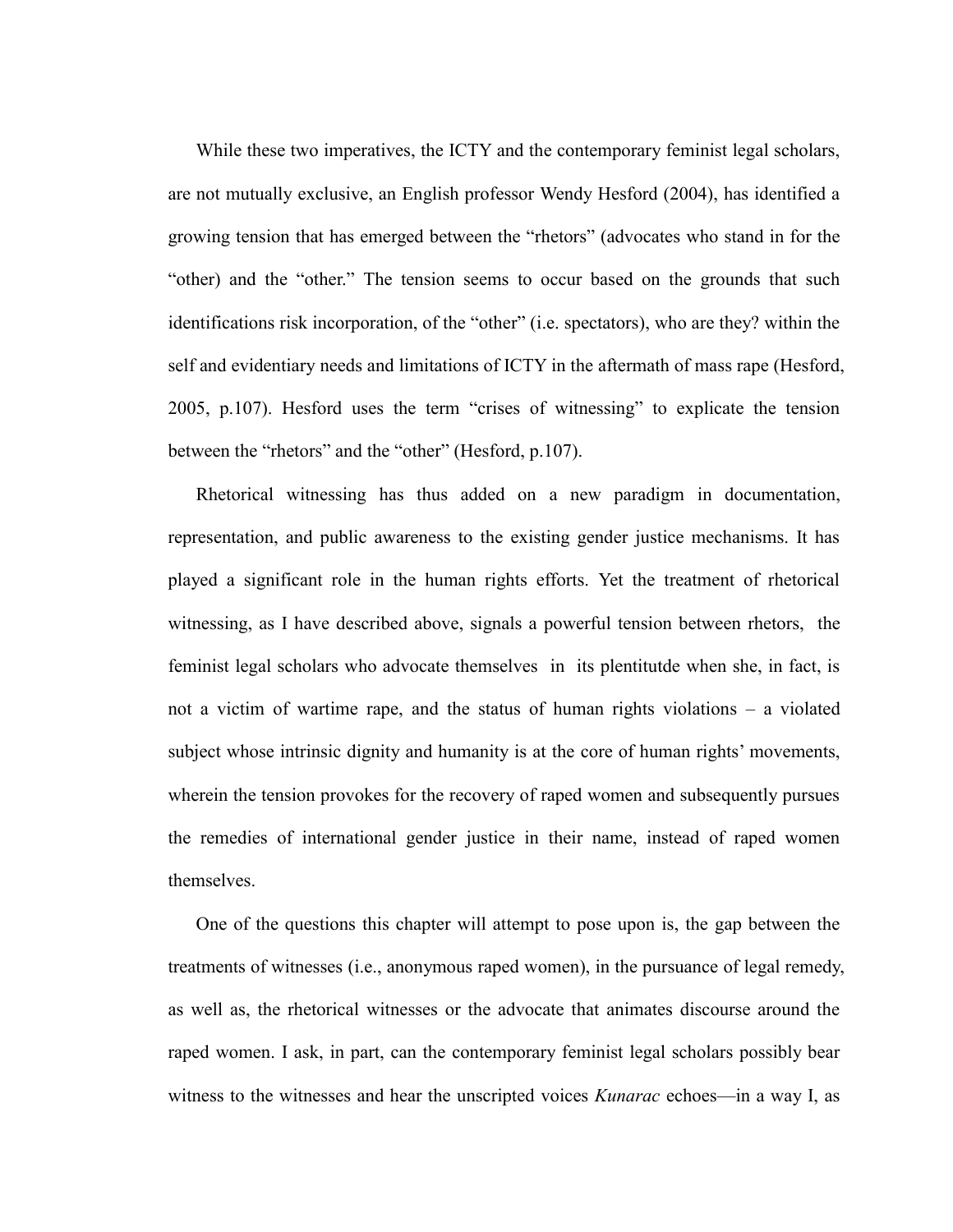the "ordinary" reader, imagine *Kunarac* does. What does this barrier, in bridging historical continuities and discontinuities of one's experience to the other through the medium of the Other, by way of reading the legal case, suggest to my own ability to bear witness to witnesses, the raped women and her life stories? The challenges this consideration poses, to my preliminary account, is exacerbated by the way I am reading the legal case, as the object of my study. How do I transform the legal case and alter its ability to bear witness to a particular and peculiar lived history, when by reading about it, I might further alienate her "existence" and turn her into a mere object of study? And finally, what do I, as a self-claim "witness" owe now to witnesses, and how might I legitimately speak of and for them? Most importantly, am I aware of their plight?

The utility of rhetorical witnessing of human rights prosecutions derives from what professor of German, comparative literature Ulrich Baer (2002) has termed as the ungovernable, and what Jea-Francois Lyotard (1988) has termed as the differend. According to Baer, taking the unspoken stories of Holocaust victims as his example the ungovernable: the openness of interpretation, in a text or in a photograph, is relevant to the "inability of representation to capture, as in fix or make static, the truth" (Hesford, 2003, p.107). In the similar fashion, Lyotard's different: the impossibility of proving a crime in the language of law. The crematoria of the Nazi death camps, has given him a point of entry to examine, that when the crime is self-erasing, by killing the witness and by eradicating any evidence of bodily remains, legal prosecution can prove all the more difficult (Taylor & Lambert, 2006, p.86-7).

Given the two impossibilities, the ungovernable and the differend, as a consideration for changing evidentiary landscape of human rights work, it is important to consider a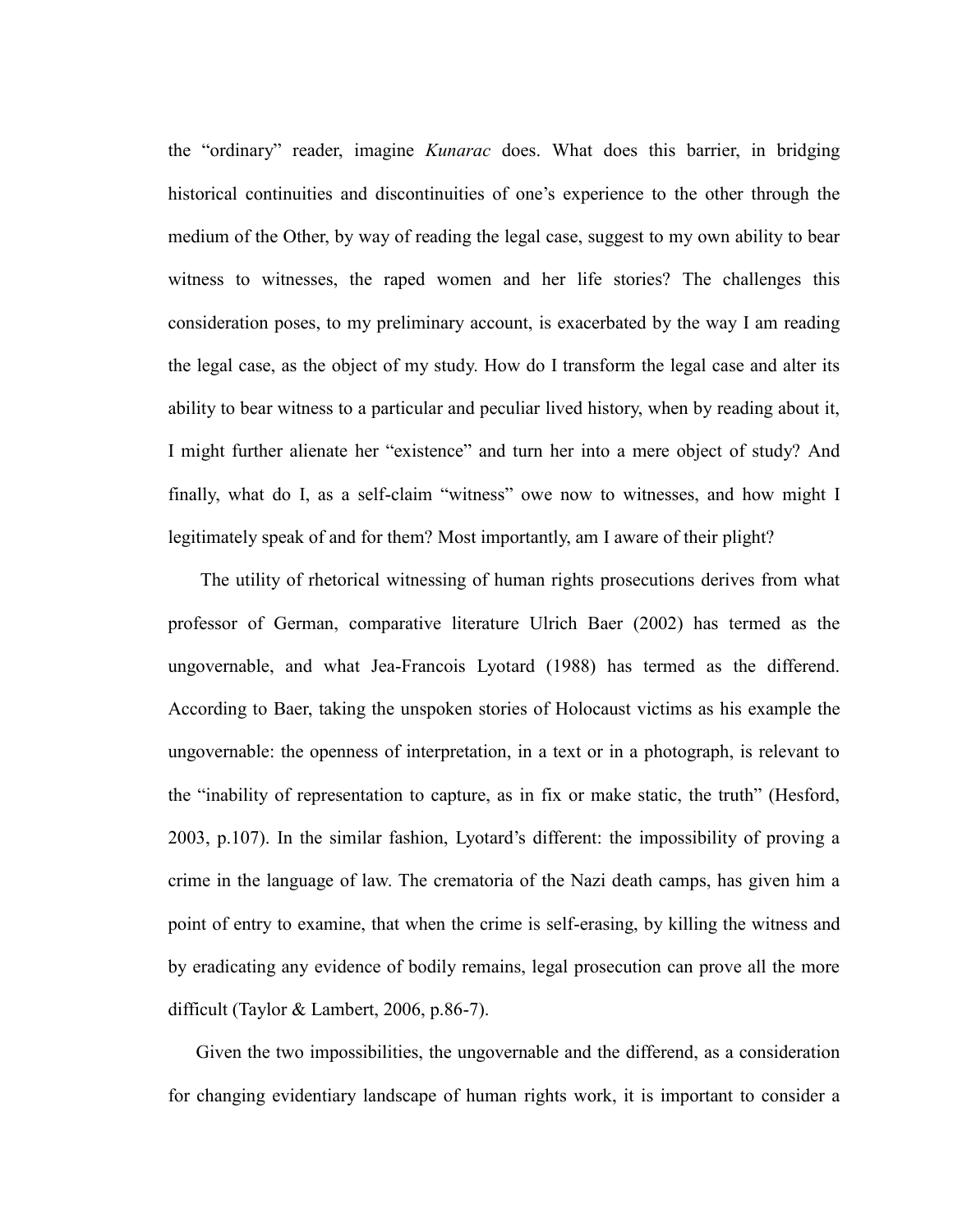new form of rhetorical witnessing. If a photograph of the crime in progress cannot be produced, it is harder for the raped women's voice to be heard at the ICTY trial, and then what other possibilities are out there?

#### **4.8 Ethics of reading in legal documents**

Each time a rape law is created or applied, or a rape case is tried, communities rethink what rape is. A buried contextual and experiential presumptions about the forms and prevalence of force in sexual interactions, and the pertinence and modes of expression of desire, shape determinations of law and fact and public consciousness --Catherine MacKinnon**,** *Are Women Human?*

People *out there* read a rape law; they rethink what rape is. *There is* "public consciousness" about the existence and the materiality of a rape law. How, then, might the contemporary feminist legal expert go about pursuing the "consciousness" for and about reading law if she ever takes into account the fundamentally anomalous position the "ordinary" people occupy vis-à-vis the legal expert in the terrain of law?

In a book entitled *Are Women Human*?, Catherin MacKinnon (2006) problematizes the condition of women before law by questioning: "How to address so many laws *seemingly* useless by design, full of traps for the violated called 'doctrine,' entrenched before women were even allowed to vote, now enshrined as precedent" (emphasis mine) (MacKinnon, 2006, p.267)? MacKinnon's question, in fact, is a methodological question, calling one's attention not only to the material condition and existence of law, but to the legal expert's own ideological approach and historical disposition with regard to the legal case. As MacKinnon suggests,

How to make that kind of connection into the affirmative, hopefully conscious and intentional, preferably facial even conspiratorial link that the law (which women also did not write) wants to see before anything can be done (and one is also called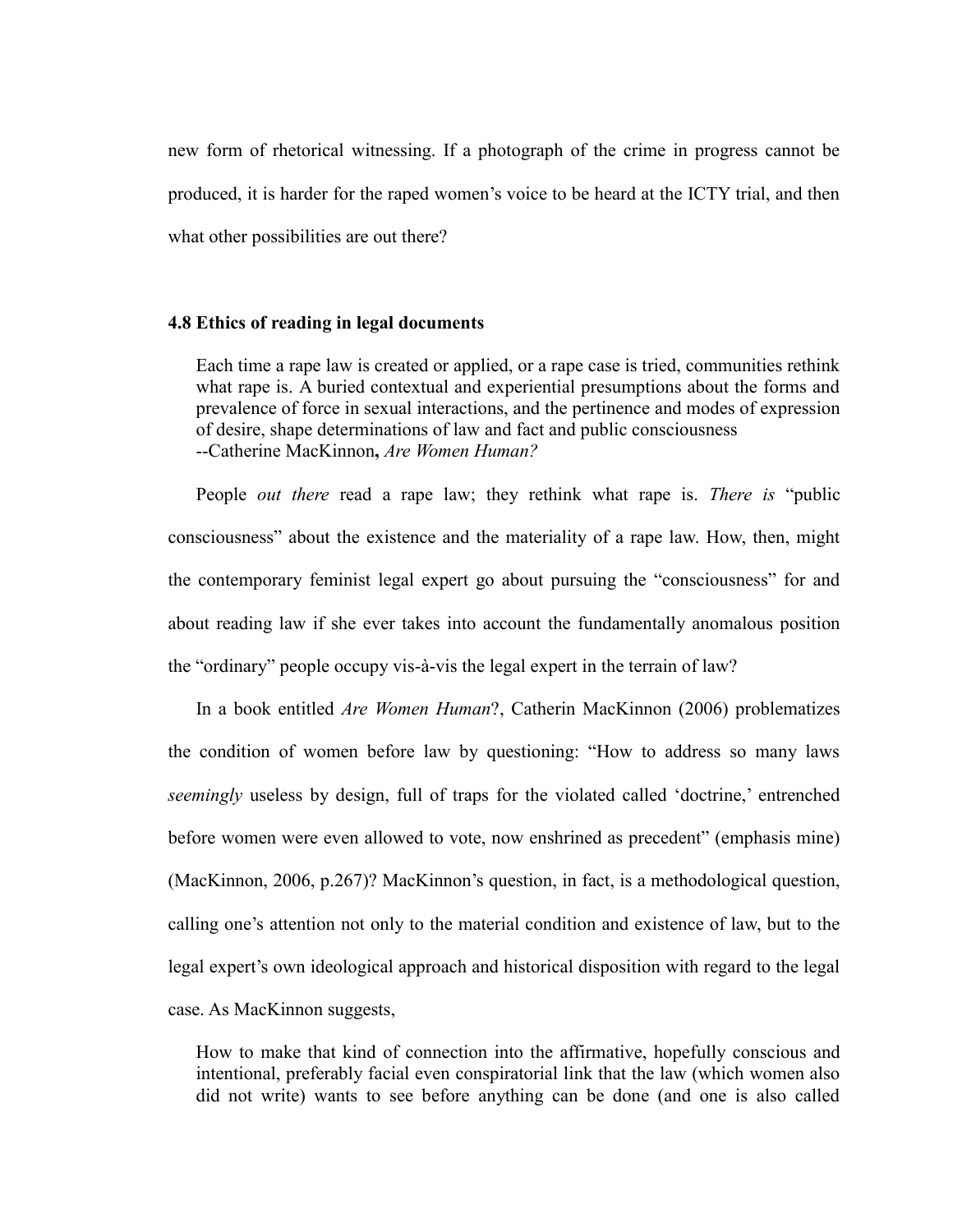paranoid for claiming) (MacKinnon, p.267)?

Furthermore, MacKinnon goes on, "How to get at the endless doing of nothing that enables something—a pattern we are frequently told is inaction, not action? ... How to capture the larger reality of men getting away with violence against women and knowing they can—a force that operates between the sexes like gravity" (MacKinnon, p.268)? In an attempt to narrow the gap between "theory" and "practice", the gap between "action" and "inaction," and the gap between "men" and "women," MacKinnon's concomitant queries from its (supposed) inception of feminism do more than reveal the gap between "ideal" and "reality" straining after the kind of simple, transparent methodological queries that might speak for a larger audience in society outside the feminist academy. More importantly, they point us to the cause of alienation: an epistemological concern with "the way *we* know what *we* know," in an attempt to seek knowledge that is "out there," about the method and methodology of which one remains, nonetheless, uncertain—in simpler words, a concern with a *know-how*.

Nothing less than MacKinnon's omnipresent regard for women's collective paths, for knowing about their social conditions, with "becoming conscious about it," gives her away. In a book entitled *Toward a Feminist Theory of the State*, MacKinnon's states: "behind all law is someone's story—someone whose blood, if you look closely, leaks through the lines‖ (MacKinnon, p.141). Taking her cue, it is possible to read MacKinnon's statement as a central instance of paving the way for an act of reading law in terms of reading someone's apocalyptic life story; however, as the legal expert whose narratives of professional upward mobility expresses a discrete rhetorical form of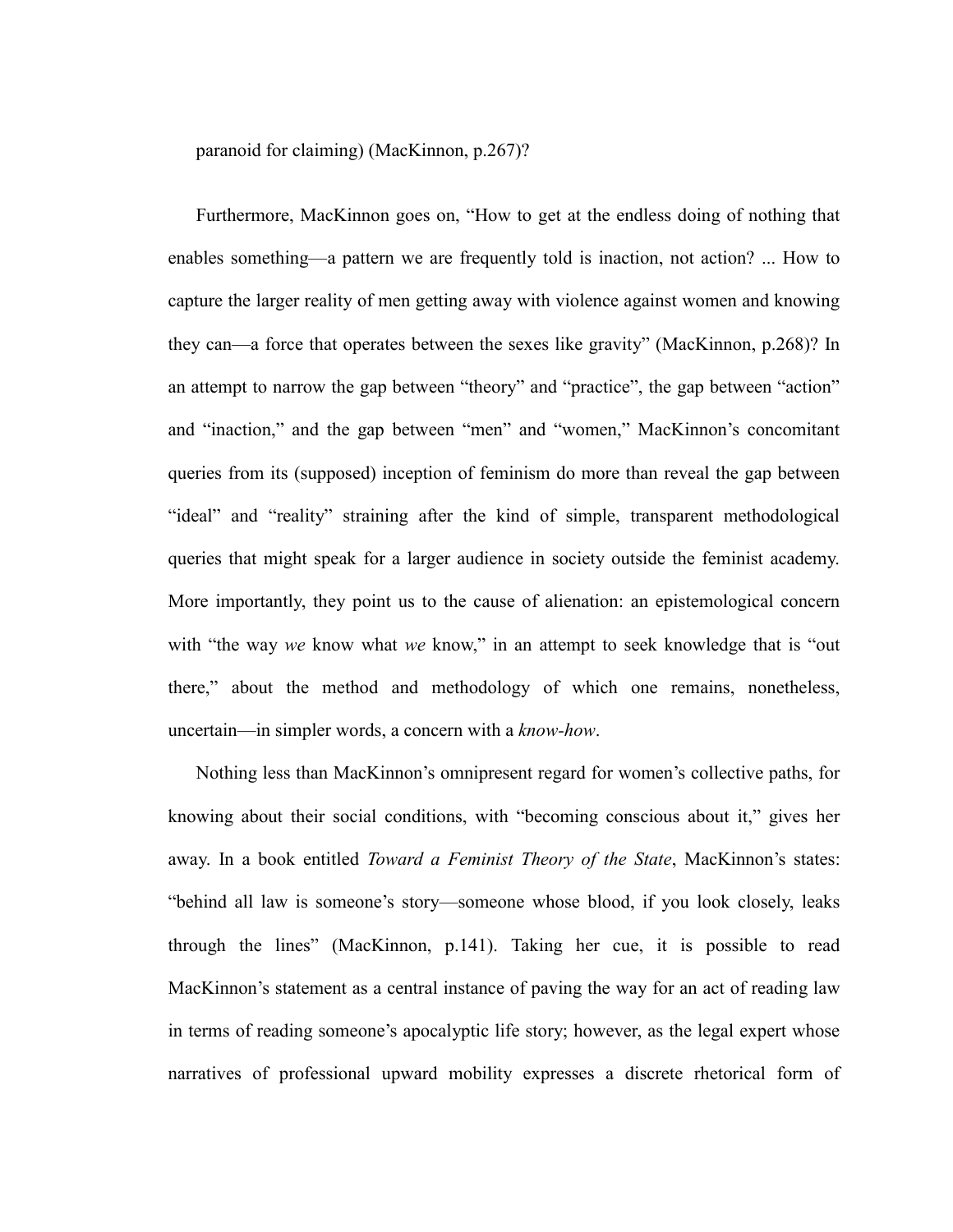collective consciousness-raising practice, a "becoming conscious about it" that is bound by new imperatives and new difficulties. MacKinnon has not yet offered a painstaking instrument to reading life stories hidden in the legal case wherein we, the ordinary people, can become conscious about an experience of the Other.

"Law," MacKinnon states in her work *Are Women Human?*, "does not grow by syllogistic compulsion; it is pushed by the social logic of domination and challenge to domination, forged in the interaction of change and resistance to change. Text does not beget text; life does. The question—a question of politics and history and therefore law is whose experience" (MacKinnon, p.141). This, as an opening statement of the chapter entitled *Crimes of War, Crimes of Peace*, mediates between a sense of self-betrayal as, in some occasions, dominating hegemony and as, in other occasions, subverting hegemony, and which, nevertheless, is confined to its own functionality, is fairly accurate. It resonates with the somewhat practical, progressive and even pro-active but nonetheless unreasonable, deteriorating and retroactive system of law.

MacKinnon's intervention into law disrupts the relation that the judge might have an impact on the original between the texts and readers. The question of reading law is relevant to the question of legal expert and their expertise, which interferes in what can be considered to be a matter between the legal case and the legal expert, may thus be read as an alienation, through disaffecting , of that relation.

It is that a legal case stands for, that is, how non-legal expert assume and treat the *legal* text—from its shape, language, volume, and pages—by which their material condition is shaped. Before turning to the notion of "the ordinary people', to provide a critical introduction to the matter of non-legal expert, it is important to note that I use the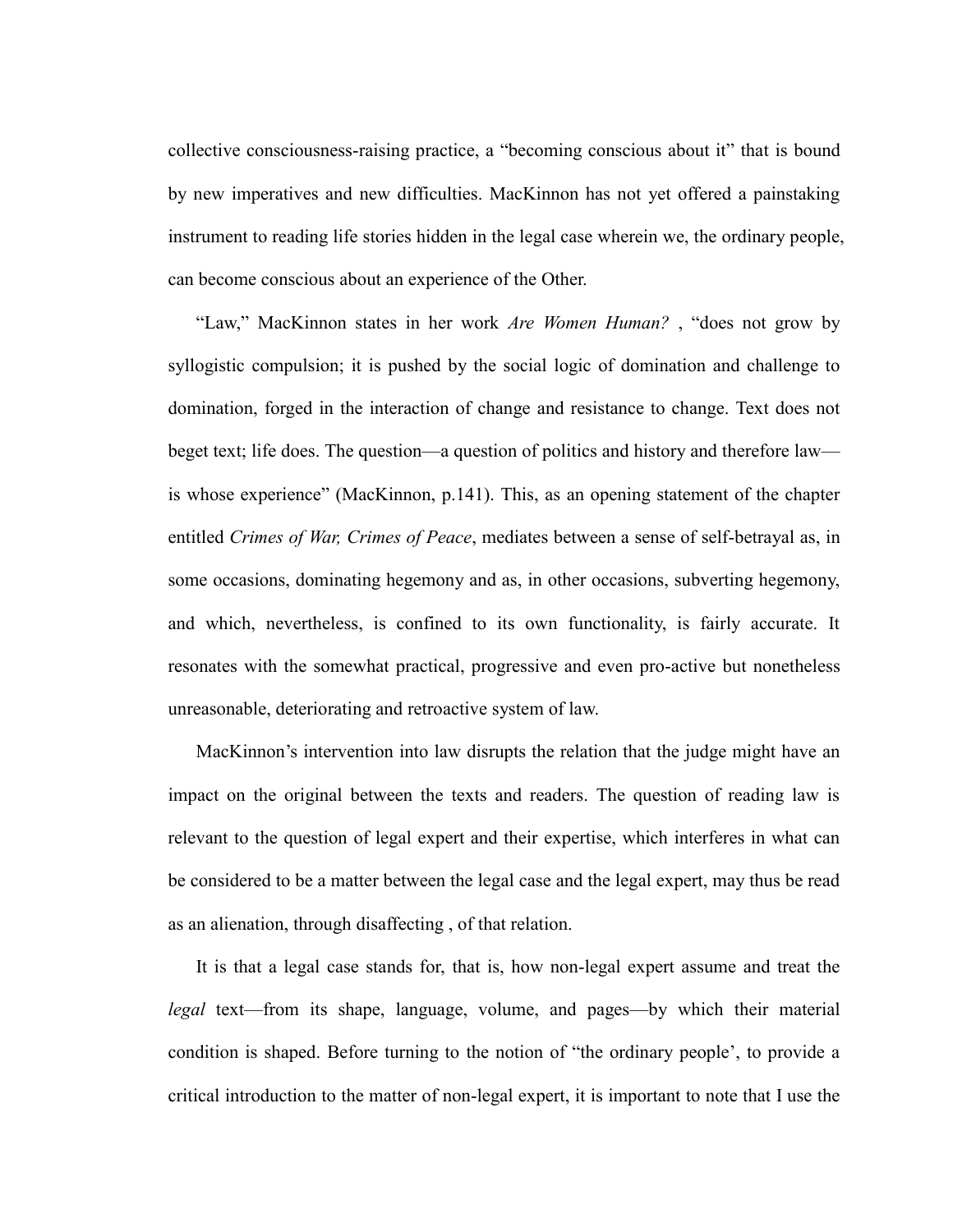grammar of "legal expert", "non-legal expert" and "ordinary people" as if these subjects identify themselves with such identifications, but my point is to underscore that these identifications are grammatical construct or "grammatical fiction," as I borrow the phrase from Butler (Butler, 1993, p.99). Hence, I am using these grammatical fictions to elucidate the fluidity and performativity of identities among a possible readership.

### **4.9 Ordinary people before the law**

 $\overline{a}$ 

Borrowing Franz Kafka's description, in "Force of Law", Derrida (1990) illustrates the *ordinary* and *terrible* man who "cannot manage to see or above all to touch, to catch up the law: because it is transcendent in the very measure that it is he who must found it, as yet to come, in violence"<sup>27</sup> (Derrida, 1990, p.993). Kafka's metaphoric use of this *ordinary* and *terrible* man points us to the cause of this man's symptomatic selfbetrayal—a self-betrayal with the visibility and tangibility of the law at hand, within the constraint of which he remains, nonetheless, *impotent*—in a plainer word, to do something about it: something that which, as he conceives, is beyond him and his intelligence.

Derrida quotes this Kafka's metaphoric use is to argue that nothing less than an ordinary man's insidious regard for the law and its various obstacles, with founding it, would save him from the misery that awaits him. The understanding of the *ordinary* man is much more complex than it may appear at glance. The ordinary man's *choice* of silently accompanying the law—the *impotence*—without doing anything about the law

<sup>&</sup>lt;sup>27</sup> I should add that I have not yet read Kafka, Franz. (1999). The Trial (Breon Mitchell, Trans.). Schocken.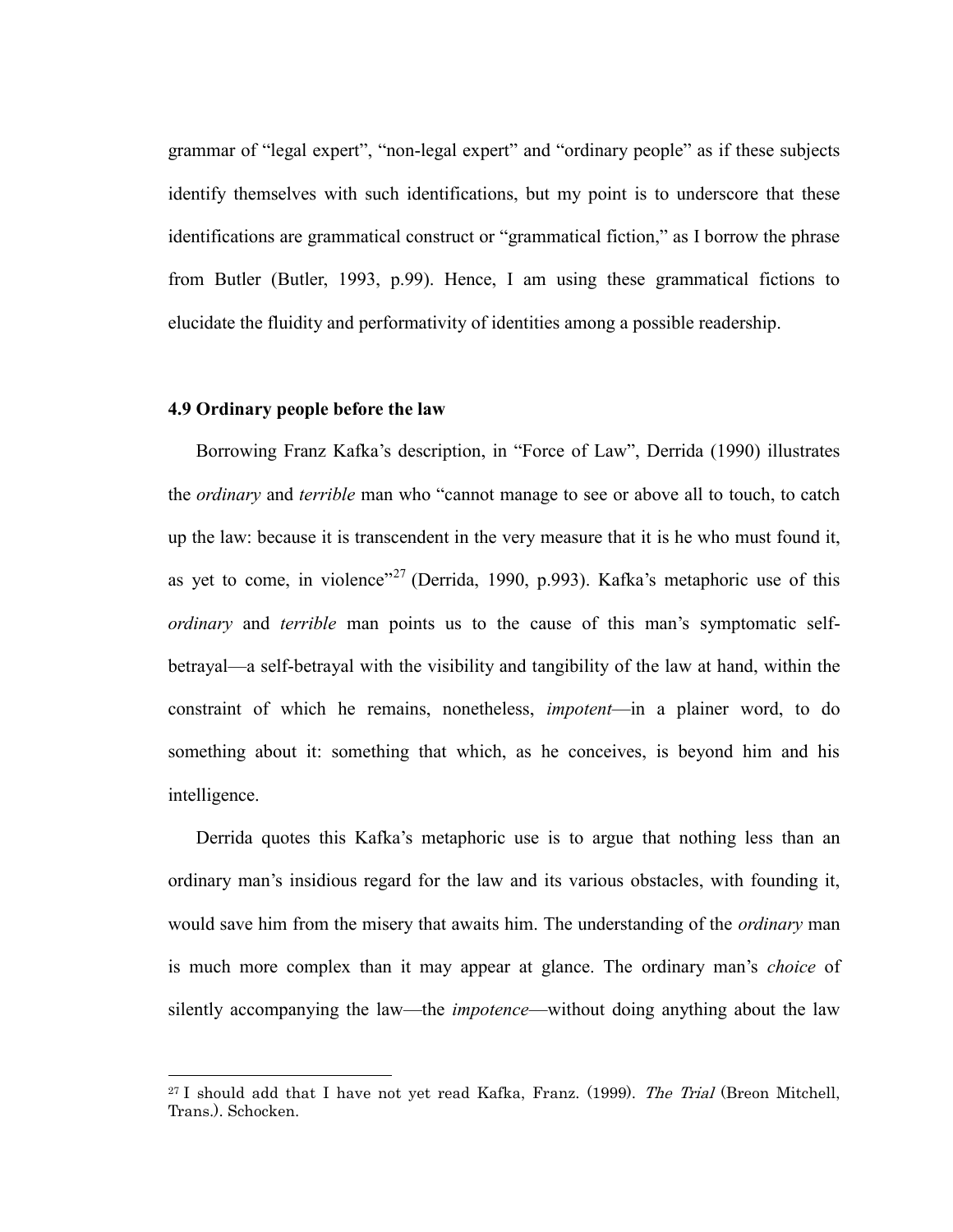has centered on his presupposed capacity. If it is possible to do something about the law that exists in front of him, then he who does not engage in this task of doing something about that law, is to be blamed for simply being indifferent to and irresponsible for the law.

There is also an aspect of ethical dilemma, in which the ordinary people are seen as somehow responsible for, yet individually unable to do something about the law. For instance, let us think about an individual in a modern democratic society. She or he participates in the decision-making of jurisprudence and asserts her or himself as bastions of justice. The court doesn't necessarily believe that only the jurists should authorize the law. In his work *Modern Social Imaginaries*, the Canadian philosopher Charles Taylor (2004) suggests, the court endorses an ideology that "the mighty [judge and jurists] are cast down from their seat, and the humble and meek [those who are judged] are exalted" (Taylor, 2004, p.104). Such judicial ideology, a seemingly inoffensive and utilitarian directive, situates the ordinary people at the periphery of law. The ordinary people have become fodder for the legal authority precisely because of their "ordinariness"—without the competence for law, and as a result of such assumption, they are alienated from the law.

In his seminal work *A Theory of Justice*, the political theorist John Rawls (1999) argues that "the original position" functions as a citizens' "device of representation" in the process of reaching agreement on principles on the national level. As Rawls explains, the original position provides that citizens' representatives preside over principles of fairness that determine the "basic structure" of society, and that they do this with an impartiality deriving from the fact that they have no knowledge at all about their social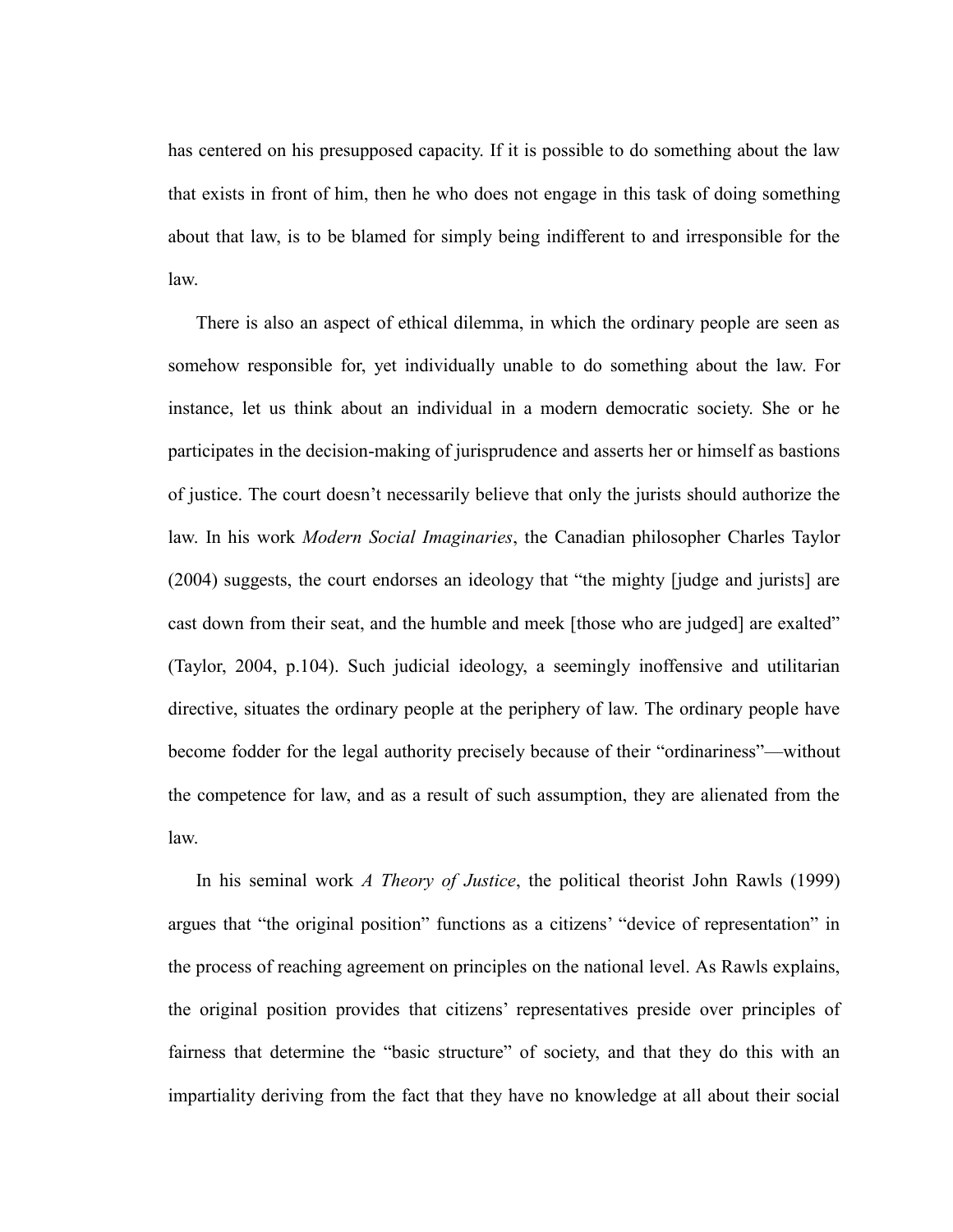position. The individuals' impartiality of knowledge affects their understanding of what to do with their right. As Rawls suggests, "a conception of right is a set of principles, general in form and universal in application that is to be publicly recognized as a final court of appeal for ordering the conflicting claims of moral persons. Principles of justice are identified by their special role and the subject to which they apply" (Rawls, 1999, p.117).

By circumscribing the different conceptions of rights from one person to another by using the conception of the original position, Rawls argues that "certain claims do win over others" (Rawls, p.116). Taylor similarly considers the original position, "People act within a framework that exists prior to and independent of their actions" (Taylor,  $p.115$ ). People also rely on the skills that they have learned to adjust to situations that they encounter. In this view, it is possible to argue that people make sense of the efforts and claims of the court to pertain to the respectable authority. Power, argues Taylor, "remains" at the summit: it's the very opposite of the understanding defining popular sovereignty. Popular classes that function in this way have to transform their repertory of what before they can act as a sovereign people" (Taylor, p.119). Before people can act as a sovereign people, they have to create a space. For instance, a new form of civil society in which they can build repertory or a range of skills and aptitudes that might be useful in a particular field or occupation, including the field of law. Only then might people codify their system of understanding the Self and world into the courtroom and law.

Let us suppose that the ordinary people unquestionably read, understand and acknowledge the court decision as the preponderance of their authority. Such blind acceptance has the double task of highlighting the court as their "just" authority while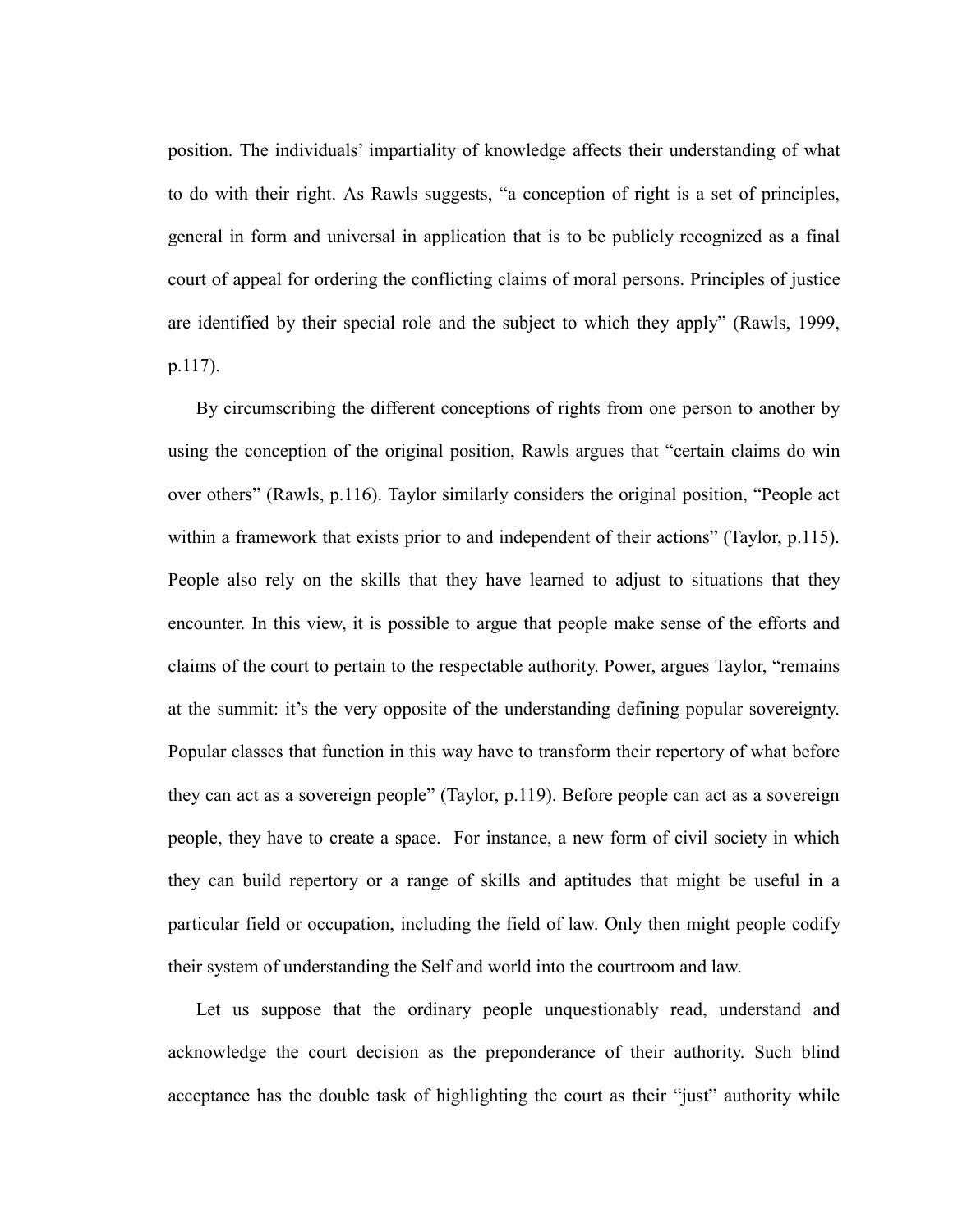simultaneously distancing themselves from the law. Clearly, one can say that the problem lies with the ordinary people: They are reading the court decision superficially when, in fact, they should be reading it critically and acknowledging the power of legal language to endorse power, as deeply coded and influential as it is elusive. Furthermore, they should be considering which aspects of ideology are decipherable in the supposedly innocuous judicial decisions and what types of power dynamics are being reflected, governed and preserved. Only then might they realize that, in fact, their reading of legal case is right: the court decision, does, indeed "normalize" the signifier so as to all but alienate the ordinary people from the law.

We can stretch our understanding of the ordinary people to the understanding of human rights principles. Theoretically speaking, the human rights movement takes its existence from the fact that however differently we, the "ordinary" people, are constituted in a different discourse of society; we are constantly and inescapably constituted as the ordinary people. While the ordinary people are given an attribute of ordinariness, there is a discourse available to judges, which allows them to represent themselves as people, humanity, and the force of law. This discourse, by its very existence, excludes and marginalizes the ordinary people by making them believe that the court is the just authority. Such belief that the court is the just and only authority may not allow the ordinary people to contemplate on their aptitudes for being ordinary. The goals of human rights discourse are not only to validate the new meanings of the "ordinary" people, but also to confront the court with their judicial authority.

It is too risky to frame the ordinary people into one analytic framework for a mute, passive taking-in of legal decisions which preserve no trace of their own memory and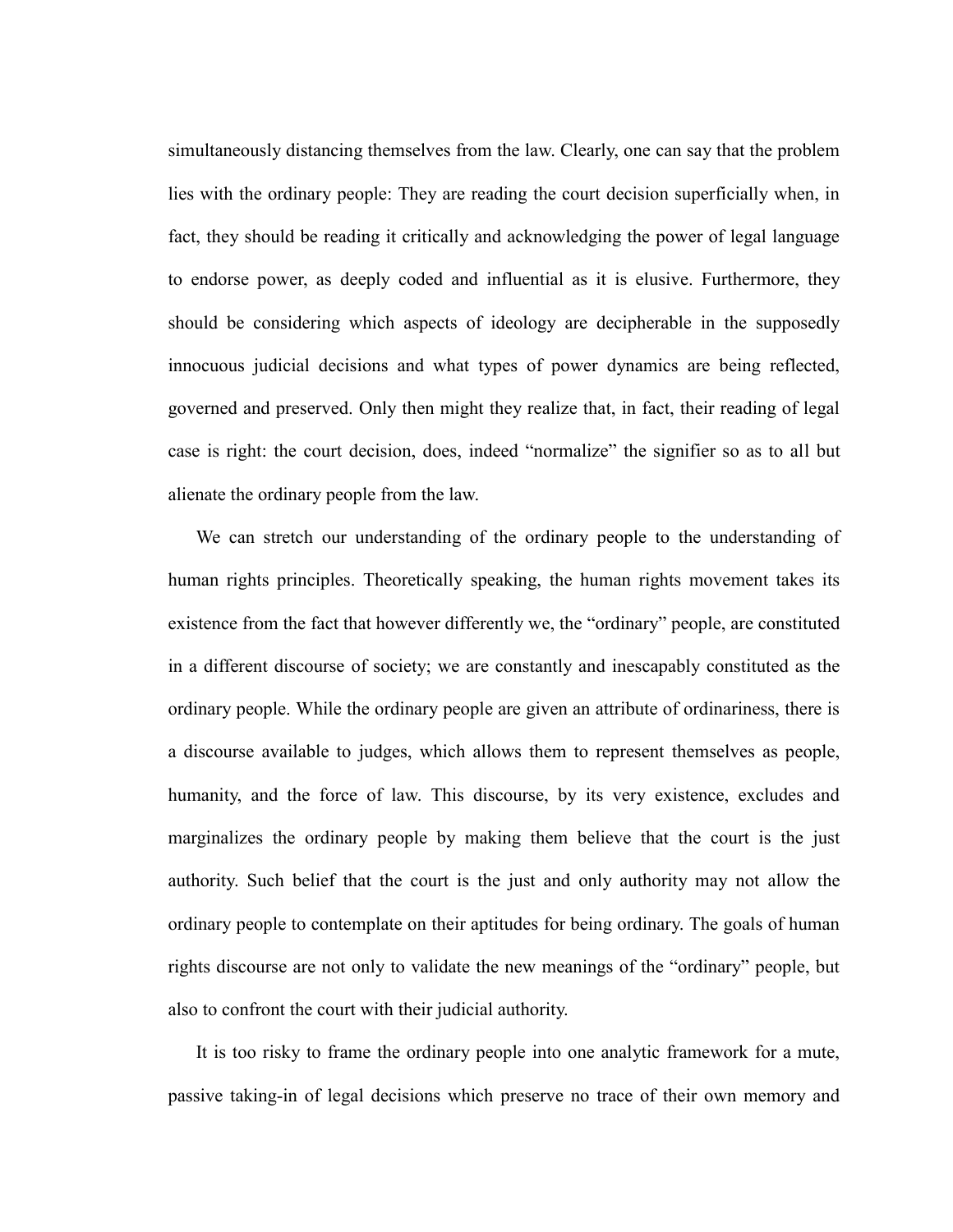experience. As a result, they have a difficulty in engaging in a mode of self-reflections and generate a critical insight into and up against legal authority.

There could be a subtle relationship between what the ordinary people tend to read and their subject positions with the entitlement of "ordinariness." For instance, the newspapers are accessible to virtually anyone. They are written more or less in a readable language. On the contrary, the legal document is a cue specific to the study of law, even if it is free and available online as has shown earlier. If ordinariness of the ordinary people would by any means influence the choice of what they read—the less transparent hierarchical interaction between texts and readership leaves us no significant contemplation. What is then more important than inquiring into what we read or what new do not read, is the manner in which texts—that are *out there* yet isolated from the ordinary people—are sought for and read.

# **4.9.1 Reading legal fictions as judges' artifacts**

The corpus of judges' narrative is produced as a customary practice. While it may or may not be read, interpreted, and criticized by the "ordinary" people, we need to pay attention to the fact that judges' case writing is a customary practice to the next step on the ladder. The production of legal case depends on the consumption of legal expert as well as on the judge's pursuit of ending a trial by writing about it. And yet, how seldom this isolation of legal case from the ordinary people is challenged by the legal expert as well as by the non-legal expert, and how seldom that marginality impedes the non-legal expert with the feeling of alienation are all questions that have to be posed upon by the non-legal expert herself.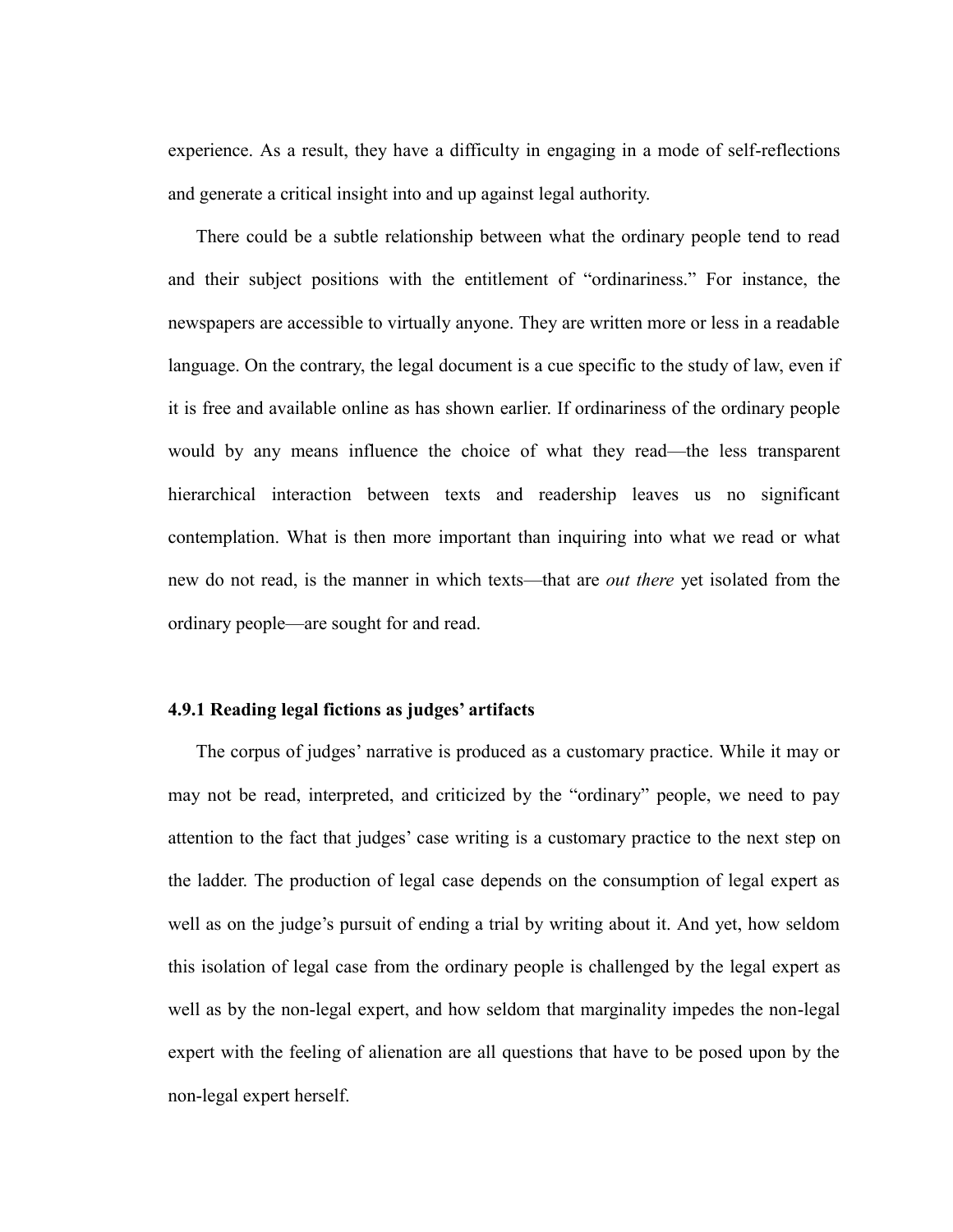Studying my sensibility of alienation that *Kunarac* represents for me has led me into judge's narratives in the legal case. I have found that some of the raped women are identified as "witnesses." and that judges have created linear events of wartime rape as a means of leg. My inquiry has taken its momentum from the burgeoning field of feminist legal scholarship study on *Kunarac*,

By way of inquiring how one crucial and understudied category of analysis, the ordinary people, operates to read complex narratives and form self-understanding circumscribed by her alien, a non-legal position, which would expose the latent predicaments of legal fictions. My intent here is to trace the characteristics of this major figure (judge) in the process of adjudication and, more imaginably, to restore the figure (and narratives) of witnesses that is relevant to raped women). The initial step will take us to my feeling of *Kunarac* which—despite the feeling of alienation—create causes of action with its increasing urgency, as the various possibilities of "witnessing" within a non-legal trajectory are each explored. The second step, which will follow my consideration of the legal fiction, is more properly a genealogical one: to turn away from the judge's narratives where the judge is the main protagonist, and toward the imaginable settings where the emergent sense of witness received its structuring principles and, in some sense, its ethical justifications. Two postulates, then, will govern my investigation of judge's witness-plots, that the "judge" is a mediating, even domesticating figure for raped women, making of "(legal) witnesses" a path more amenable or legal rationalization .

If we treat *Kunarac* as a text on "wartime rape"—a highly academic text of analysis—or a loosely narrative practice, one given over to a set of assumptions about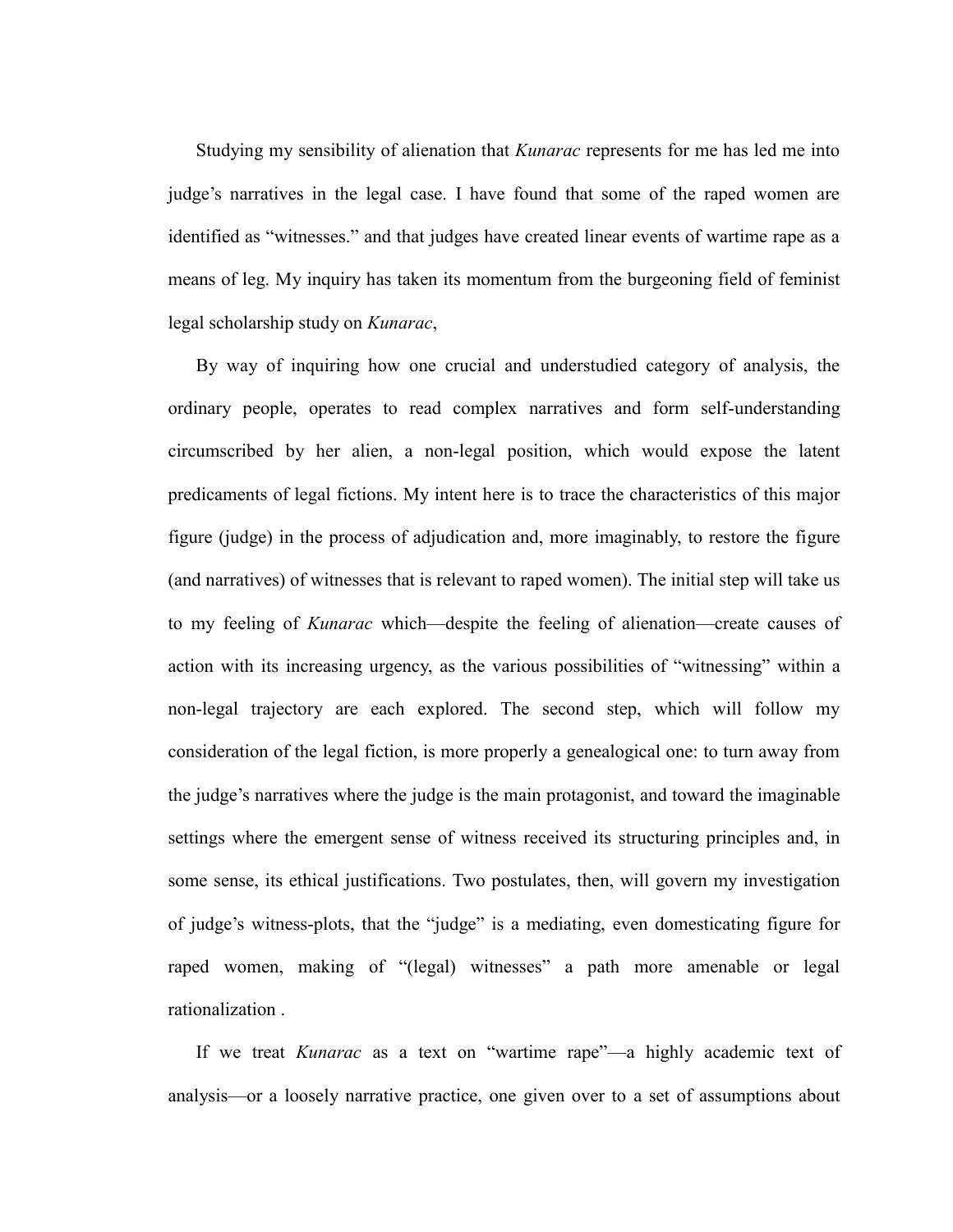ordinary people's experience and its narrative expression. If we mean the latter, we can extend our consideration of the 'legal' case as the legal fiction.

It is perhaps paradoxical to look for clues about fictional forms of writing in a work that is not clearly labeled as a fiction, one that is instead composed of a series of symbols such as legal definitions, conventions, and judges' narratives; but it is the legal case about the next step on the ladder to a fiction—that is the genre imminent in the idiosyncratic war-crime legal case and that must, in the end, be accounted for in its pages. Here my effort is not just simply substituting of one genre for another genre and altering the legal case into fiction. The task is to excavate the essence of the loosely defined text that is codified as the legal case. Conceiving *Kunarac* as a fiction is, I would suggest, tantamount to conceiving the figure of judge as a foreign purveyor who are compelled to create linear, ordered sequences of the story and shape them nothing but for the society, for the world.

The absence of descriptive affluence of raped women in *Kunarac* delineates the fact that the legal case is also a gendered space. No single raped women own their name. But rapists do. Their names are replaced by some numeric numbers and alphabets. Nowhere will you find how the raped women look like, what language they speak, whether they are accompanied by translators in the courtroom, and how they are allowed to present their narratives as well as reveal their emotions in the courtroom. Similarly, we are only allowed to imagine what kind of conversations has taken place between judges and the raped women. *Kunarac* evokes a sense of 'things' rather than the figure of women or human beings. The raped women are treated as if they were some kind of commodity; furthermore, they are oftentimes treated as the commodity of amnesia and their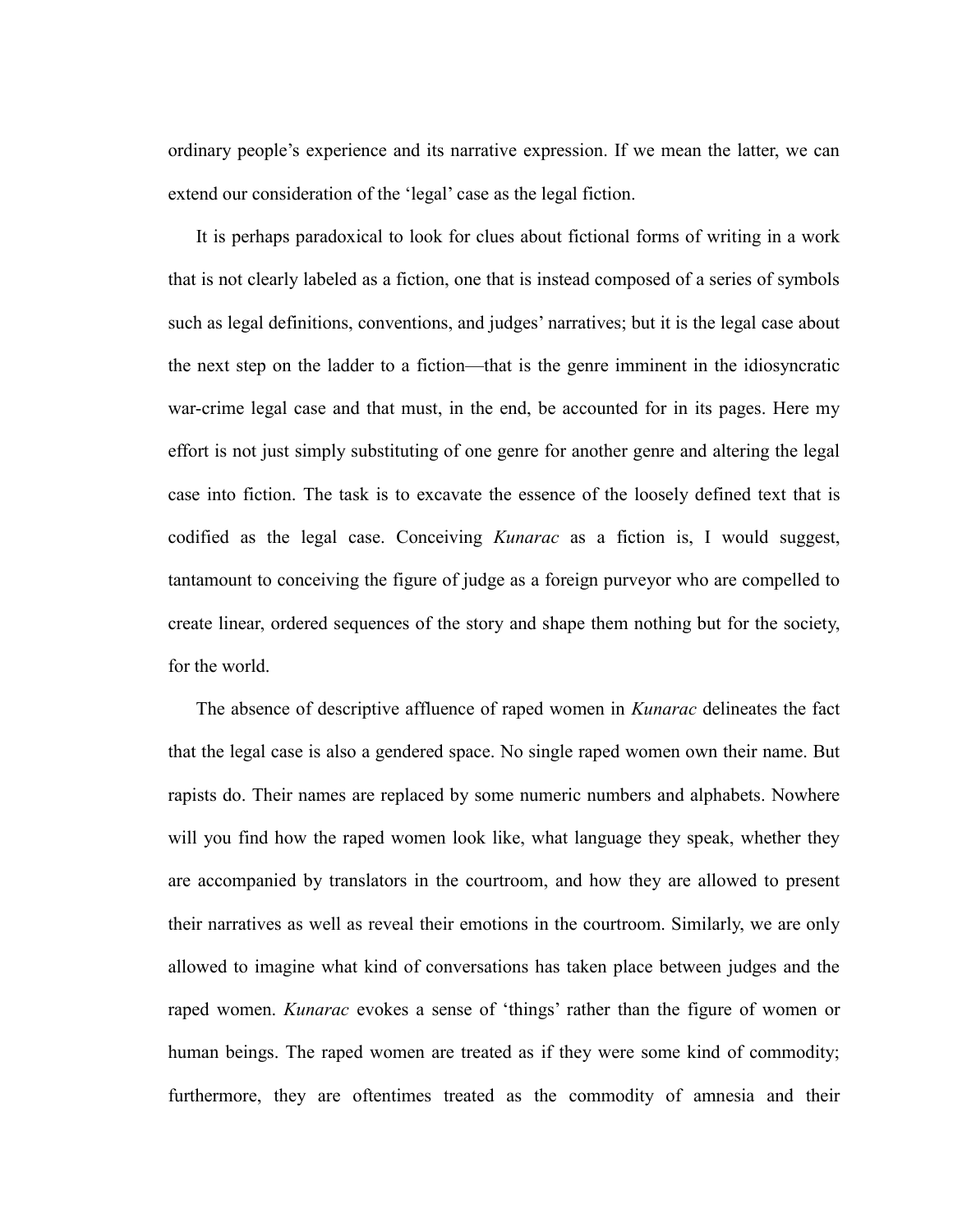forgetfulness is undermined, as you can see in the narrativization of judges.

Let us read the excerpt from *Kunarac*:

55. She stayed at Foca High School for about two weeks from 3 July 1992, and thereafter at Partizan Sports Hall until 2 August 1992. She recalled being taken to the Brena block by Dragan Zelenovi on one occasion, but that *apparently happened* while she was still at Foca High School, *not* during her time in Partizan. *More importantly*, *she did not remember* the accused Zoran Vokovi at all in connection with *the events*  that happened during her stay at Partizan (emphasis mine).

There are a number of things we can highlight here. First of all, judges wrote, "She stayed at Foca High School..." instead of writing "She was held at Foca High School". According to the judges' narratives, this woman was described as if she chose to stay at the school in her will, which was not the case, considering the fact that she was captured, interned, and raped. Then, Judges noted, "that [captivity] *apparently happened* while she was still at Foca High School, *not* during her time in Partizan." From the judges' use of the word "apparently", it seems that judges had certain assumption about where the captivity had taken place. But how come could judges know where exactly the captivity had taken place? Whose narratives do judges take into account? Where the narratives become infinitely more problematic is when judges venture forth to highlight the amnesia of raped women: "More importantly, she did not remember the accused Zoran Vokovi at all in connection with *the events* [rape] that happened during her stay at Partizan". Why did not judges use the language "rape" explicitly instead of "the events" that might only evoke the sense of temporal characteristics of rape? This way of using vocabulary gives us a sense that judges validate the use of their vocabulary to discuss the occurrence of rape by showing that raped women use spatial metaphors to understand and make sense of the event.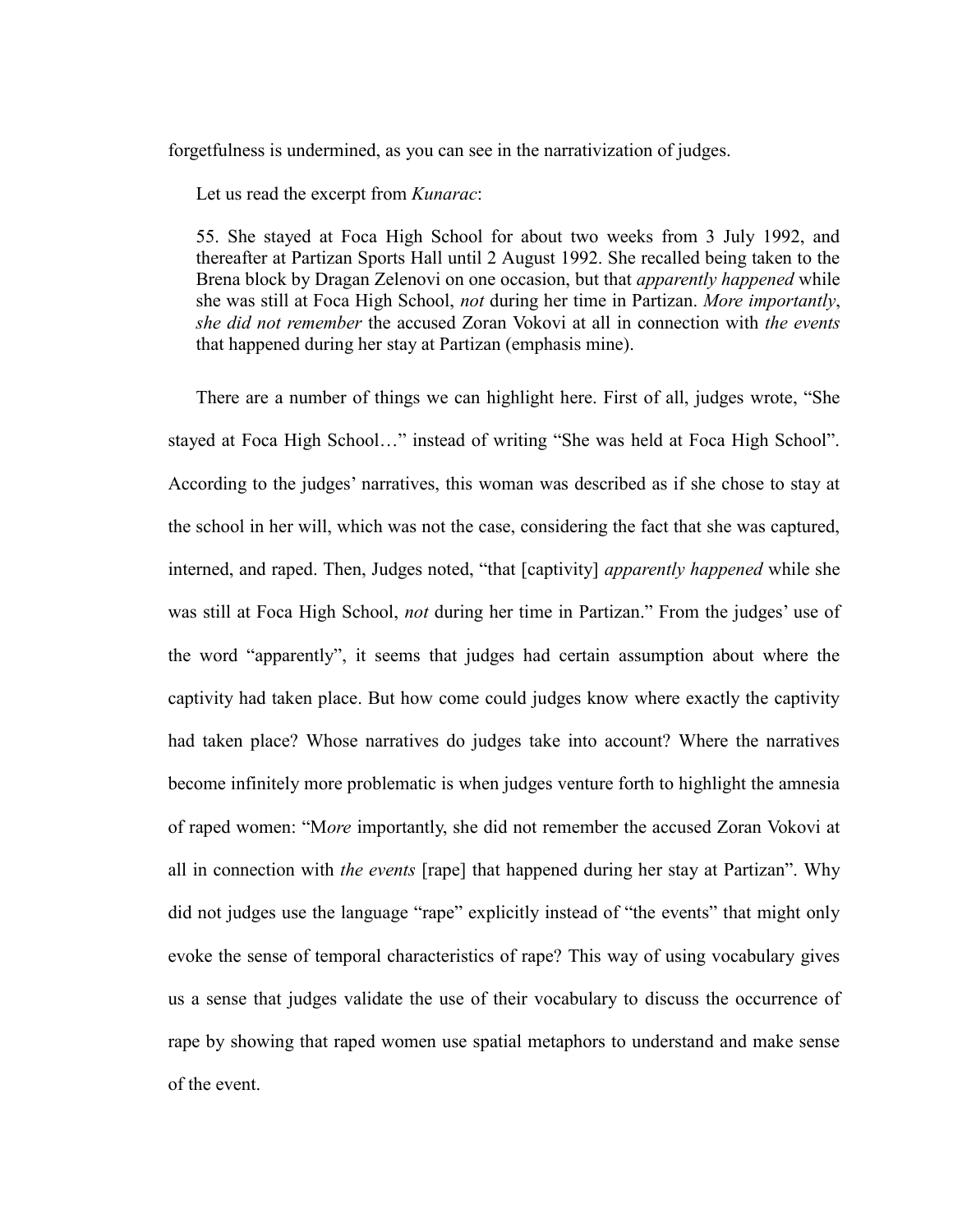Given the judges' attempt of demanding the narrative of 'precise' memory from raped women, it is unfair that judges do not a 'precisely' grammar. From analyzing the way in which the textual space in *Kunarac* is framed, it is fair to say that there is plenty room available for ordinary people's act of reading. Such space is necessary to disentangle readers from the temporality of the legal case altogether and recover the spatiality and materiality of texts for readers. Recollection is not just for a need of memorizing conventions and jurisprudence but for undoing the generally amnesiac [a loss of memory] quality of the bulk of recurrent debates (e.g., legal conceptualization of rape, rapists, consent, etc). Instead, readers should be allowed to inhabit in the textual space and exercise their innocent way of reading as a new insight to the fabric of legal case. Hence, it will be as important to think about how and to what end readership is intended in *Kunarac* as is it will be to think about how and to what end is not intended, further, to ask how legal cases which fail to be circulated and read widely by the public other than the scholarly circle of law provide the "ordinary" people with the necessary support for reading *Kunarac* which, in making the text intelligible, qualify specific readers only.

After some time of reading the legal case, I come to think that the Kunarac's descriptive practices are encouraging a particular manner of 'reading' and deciphering meanings embedded in the textual space. The heavily mnemonic skill judges require from the raped women represented in *Kunarac* is the temporality of a dialectical process that provides a space for the required intervention of a critical reader, a rhetorical witness – a third-person guarantor –without memory of wartime rape. The intervention regards *Kunarac* as a motive or rationale for learning about the *occurrence* of wartime rape in Bosnia, for it is a war crime. Come to re-frame the treatment of legal case, I, as a self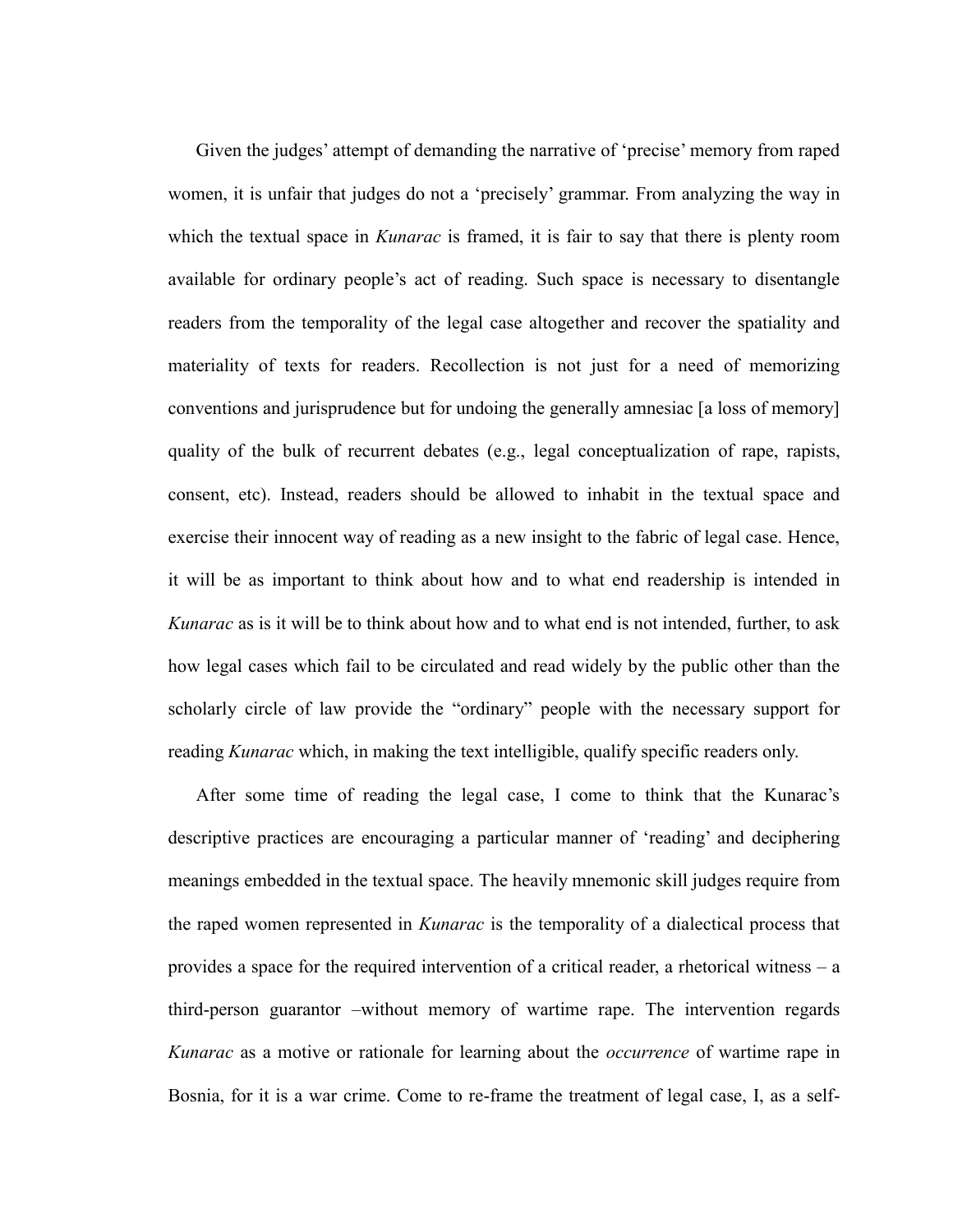conscious foreigner, have read the narratives of judges, as a means of identifying, challenging, and subverting the normative use of the term *witness*.

Let us again return to the textual space of *Kunarac* where we will start digging out the contours of the important figures of "witnesses." We will also find the latent dilemmas of judges and their self-representation as "witnesses" as the expert of wartime rape. My intent here is to dig out the contours of this important figure of "witnesses", and more importantly, to situate the gendered conditions of their narrativization. The complex narrativization of the judges in *Kunarac* has shown how the figure of "judges" acquire the status of "guardians of memory" and managed to create and narrate linear sequences of a gendered event—wartime rape—out of the disruptive nature of remembering and narrating the story told by raped women themselves.

Ending with another legal examination of wartime rape orients *Kunarac* toward historical evidence rather than fictional form of writing the story. But then, one asks, why the legal document? Particularly when *Kunarac* seems, in judges' presentation, so unforthcoming about their own professional contexts compared to, for instance, the novel *S*.? This is not an easy question to answer. But one is left with the question of what legal document, in its very fictional narratives, might have to offer to our approach towards wartime rape in Bosnia that a war crime fiction like *S*'s final chapter can so astutely encapsulate the occurrence of wartime rape. And isn't this a question to make us professionally alienating?

Although I have explored above judges' use of in *Kunarac*, I am cautious about extending my conclusions beyond Kunarac to other legal documents such the case of…., because I believe the embeddeness of fictional work in textual history is specific to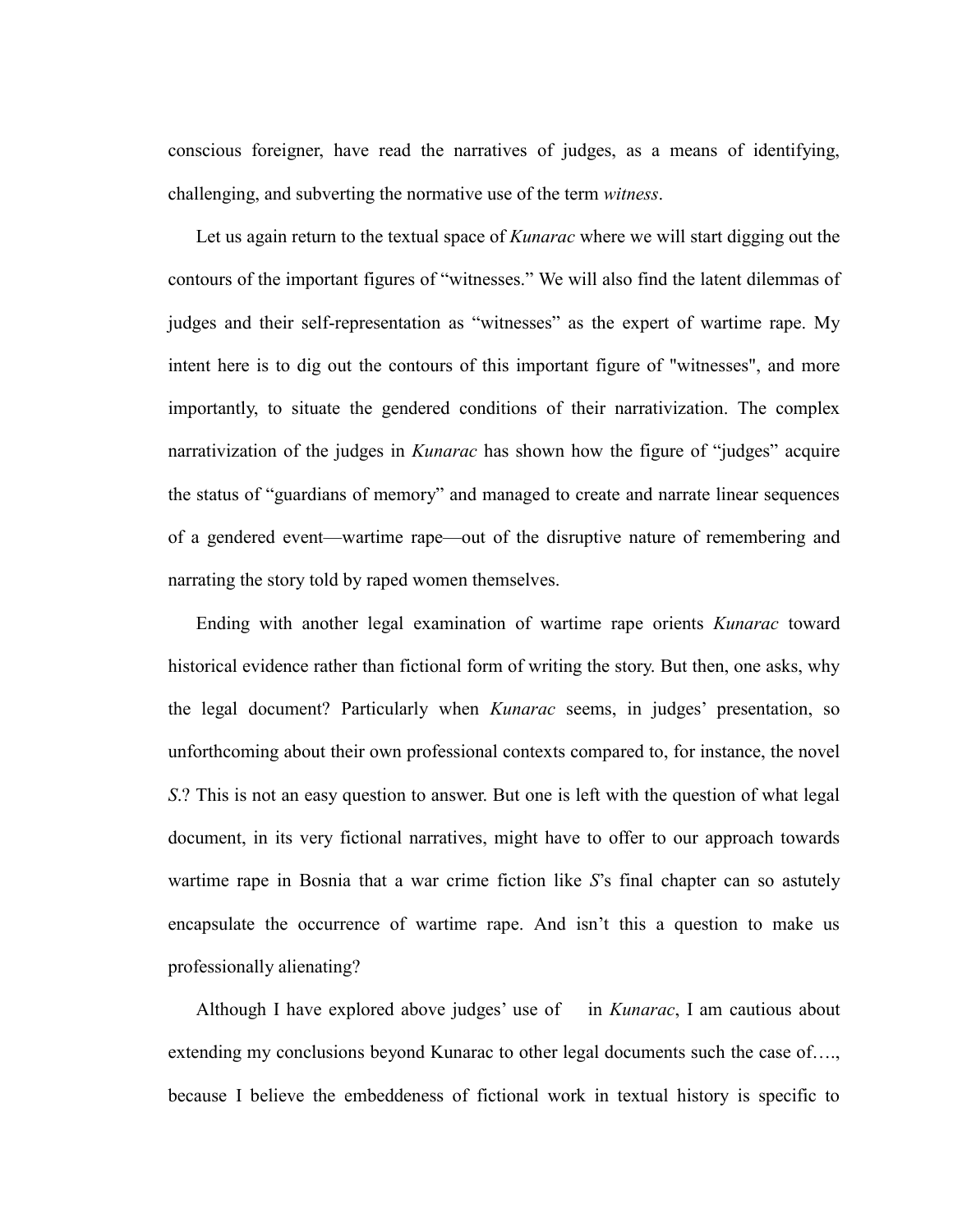author, volume, and case. And discursive theory of fiction must both develop gender as a category of analysis and develop a method of inquiry sensitive to individual prosodic interventions.

#### **4.9.2 The non-legal expert's dilemma**

A legal case writing that condenses experience of the Other, that takes a form of legal fiction, which is written from the standpoint of judges who are inhabiting an inside as a narrator who is, in reality, out of it, and this condition cannot simply be replaced, for example, by the account of the raped women but is rather to be acknowledged as a symptom pointing to the end of the knowability of the Other: that is the starting point from which I will consider the feeling of alienation. The feeling of alienation is more than what *Kunarac* should or should not give: it is what the non-legal expert must, as we have learned by reading the text, witness.

If alienation has to gain sense of its own, it can only signify the fact that the event of encountering the Other is met by the event of encountering the absence of speech of the Other. And encountering none other than judges' speech of the Other is inundated by the sense of alienation. The hiatus that hollows out is filled with the mute and anonymous narrators' narratives, as the absence filled with judges' narratives. As Emmanuel Levinas (1998) puts it, "the *there* is fills the void left by the negation of Being" (Levinas, 1998, p.4).The absence of the narratives of raped women signals the fact that they are not existent; they are dead as if they were not there.

Thinking of the disruption when it comes to publishing what judges have written. I try to make a specific set of claims about the implications of publishing *Kunarac* online.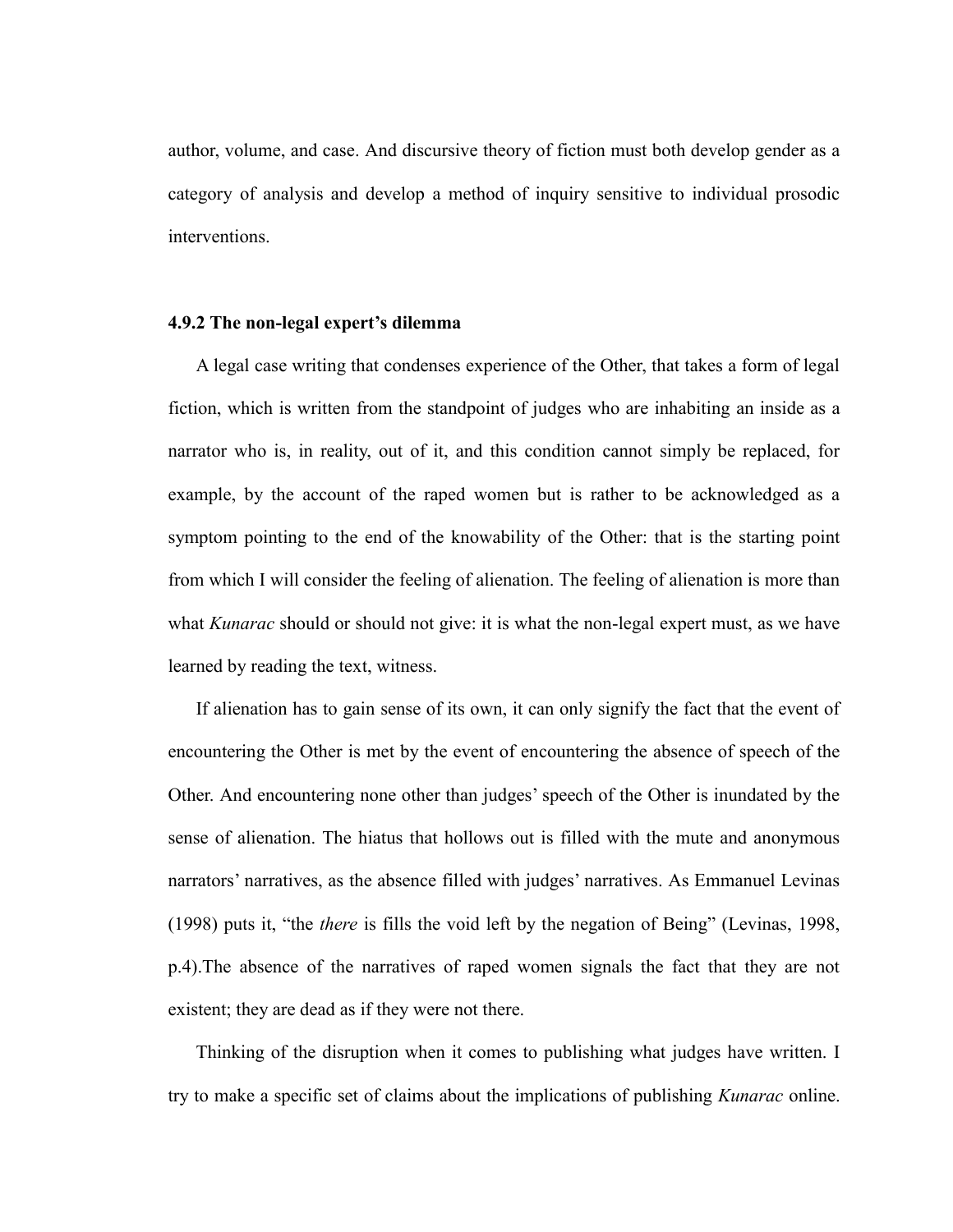*Kunarac* can be framed as the site of the public archive: a literary product designated with the task of reading and deciphering the meaning of the past, drawing links between past and present, and opening a path to the future. It is difficult to draw from categorical distinctions between texts that are generally accepted to be part of the public achieve and texts that are considered "merely" academic textbooks. However, the collective practices of many of our traditional institutions of memory still make a categorical distinction between texts easily identified with the approval of history and texts that are treated merely as the materials of unhistorical lives.

There are gender dimensions to this question of historical objects as well. The transmission of certain kinds of private objects, which may often have little monetary value in the conventional sense, has traditionally been associated with a feminine practice. On the other hand, the transmission of property, wealth, and patrimony has historically been associated with a masculine tradition. Thus, when a legal case is written presumably by white males judges about the wartime rape in Bosnia—a gendered event—and are published online, as is the case of *Kunarac*, the legal case is marked clearly by gender. Then, what does it mean for me, as a non-legal expert who is interested in the theme of wartime rape in Bosnia, to read the legal case as a purpose of self-reflection? In so doing, what am I witnessing in the textual space of *Kunarac*?

There is more demand on thinking inside and outside issues surrounding *Kunarac.* For now, something more is at stake in finding a strategic way of reading the textual analysis of *Kunarac*. Since Derrida (1990) asserted that the first way to do justice is to hear, read, interpret and understand the origin and intent of writing (Derrida, 1990, p.951), we have been challenged to envision an ethical mode of reading. The significance of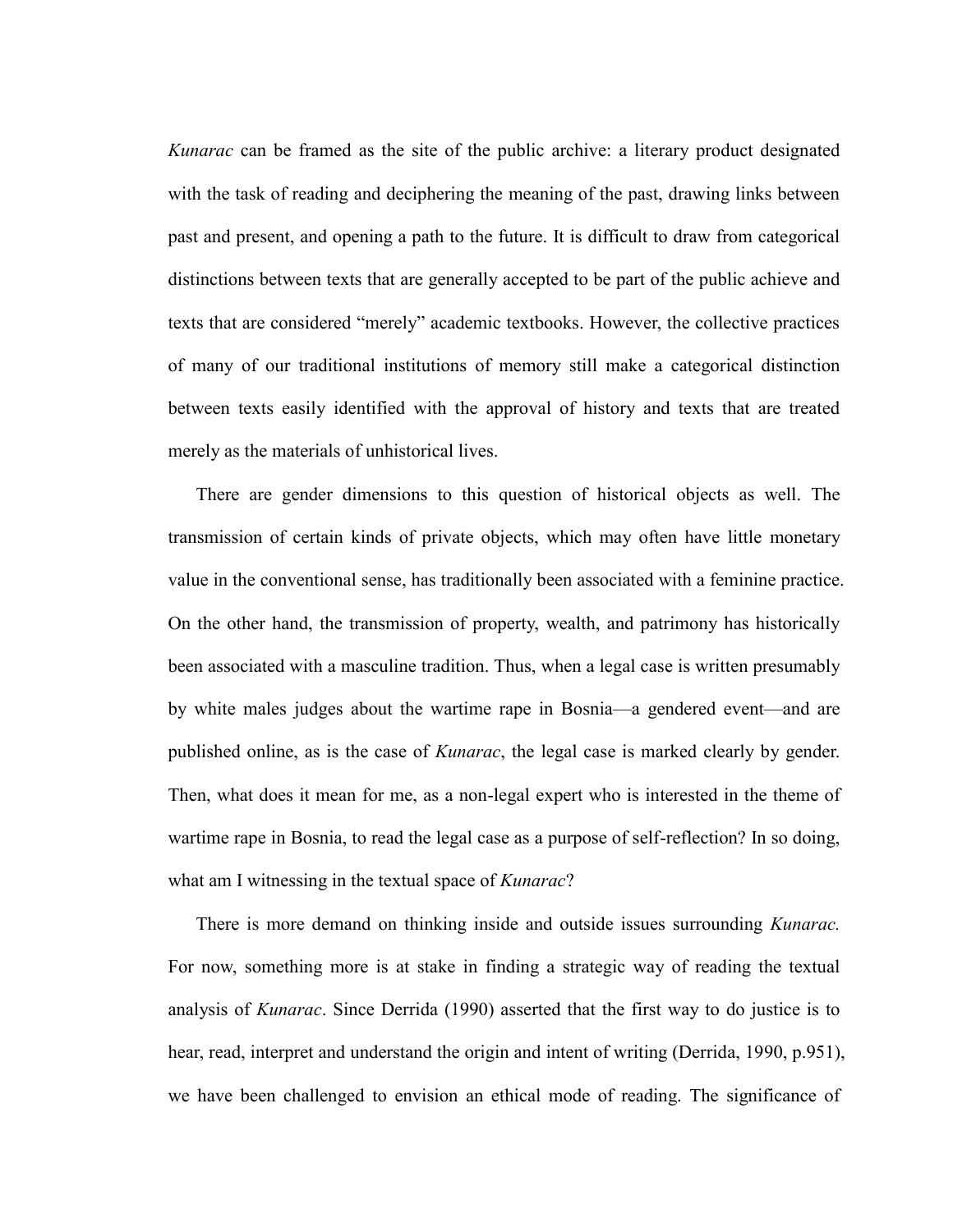Derrida's claim lies not so much in the foundations of ethical theory than in the reorientation of method of reading, ethical in depth. In the work entitled …Derrida links the act of reading to the concept of justice, and arrives at the conclusion that a legal case is a locus of deconstruction (Derrida, pp.943-945). One might well ask whether Derrida does not suggest a specific strategy of deconstructive reading than the idea of doing justice in terms of reading legal cases. For Derrida, "each case is other, each decision is different and requires an absolutely unique interpretation, which no existing, coded rule can or ought to guarantee absolutely" (Derrida, p.961). Derrida does not pose upon us the question of how one legal case should be read differently from another. Rather, the question is how the existing, coded rule can be constructed and manipulated by judges. In what precisely is the existing coded rule uncovered? Derrida considers the role of judge, and he mentions that judge "doesn't take any rule for granted beyond his own interpretation, he suspends his decision, stops short before the undecidable or if he improvises and leaves aside all rules, all principles" (Derrida, p.961).

For the moment I want to suspend the question of why it seems that judges seem to be conservative and comfortable about his own interpretation of rule that they know, and why do not they challenge 'undecidable' rule and confront rules and principles that are unfamiliar to them; I will, however, return to this question once tactics of reading legal cases are established. The kind of reading Derrida endorses requires not only that the reader enters the text she or he reads, but that she or he uncovers a mold of judicial power that is foreclosed in the textual space. The fact that there is no rule for deconstructive reading would not free the discursive practice from the constraint of judicial power. Therefore, we should speculate on the mold of judicial power, and in that, I hope, we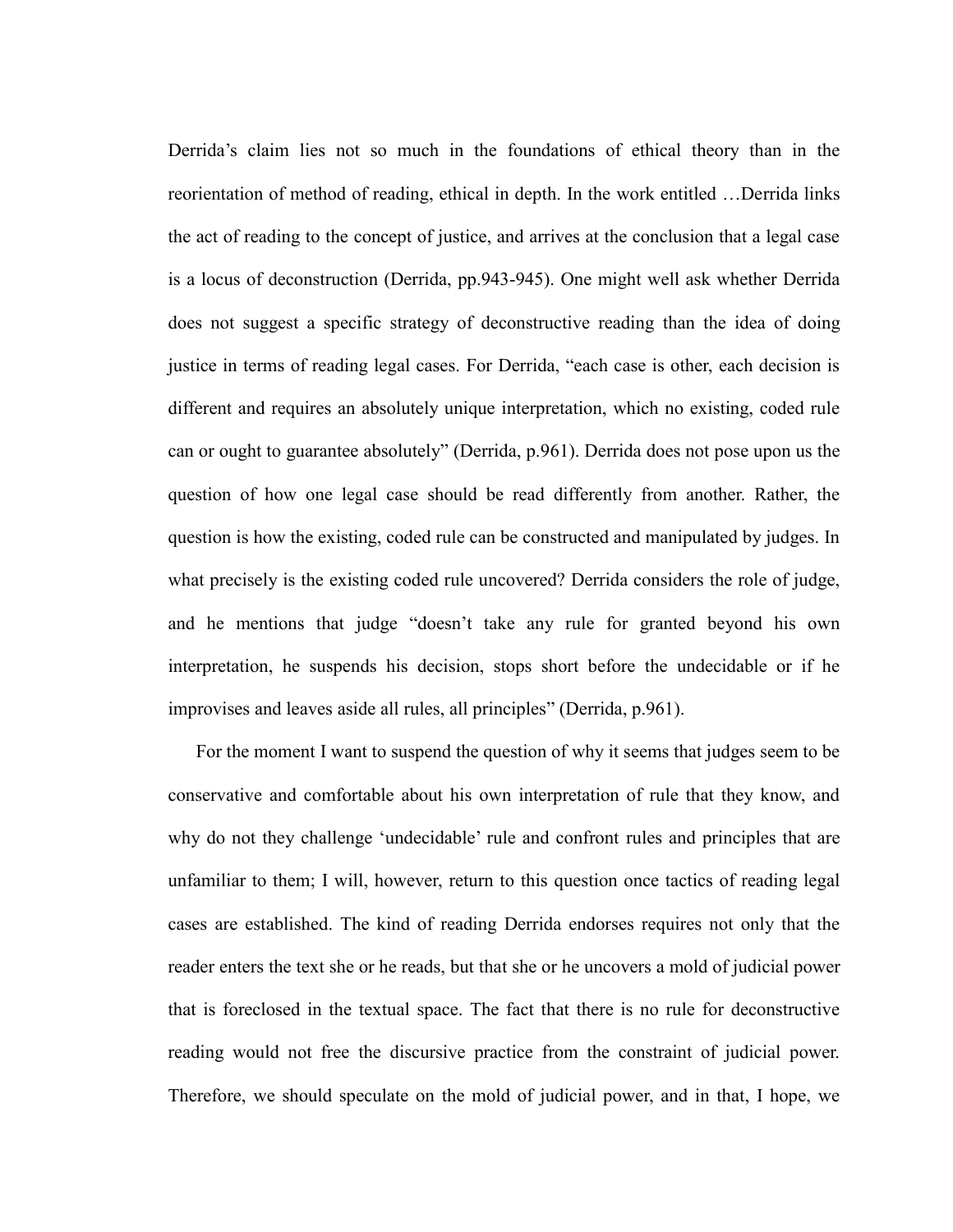would the hint of deconstructing legal cases.

My purpose here is to understand how what has been foreclosed in the textual space of *Kunarac* might be disrupted by oneself in order to rearticulate the textual space in which raped women come to matter at all. Here I intend to deploy the category "raped" women" in the similar manner Butler (1993) does. She uses the term "women" tactically to designate that "the category of women does not become useless through deconstruction, but becomes one whose uses are no longer reified as 'referents," and which stand a chance of being opened up, of coming to signify in ways that none of us can predict in advance" (Butler, 1993, p.29). In *Kunarac*, raped women are categorized within the binary as the legally-acknowledged (that is, legally made intelligible) as raped women, and raped women who are excluded and isolated from that judicial criteria of rape, that is, legally made unintelligible. And yet, such binary attempt of identifying who are and aren't raped clearly indicates that rape is a legal matter, and therefore, it has to be treated, judged and rendered intelligible by judges within a law that claims to know what rape is.

## **4.9.3 Conclusion**

In this chapter I have attempted to offer a new insight into *Kunarac* through my selfreflections on the legal document. In doing so, acknowledging my subject position as the non-legal expert has helped me to subvert the feeling of alienation that was constantly brought back to me as I read the text. My self-reflections on the acts of reading Kunarac in face of alienation would not offer a new direction for the study of *Kunarac* in strictly legal traditional legal discourses, but can be useful for the non-legal readers who find a rupture between judges' legal writing and feminist legal scholars' academic publications.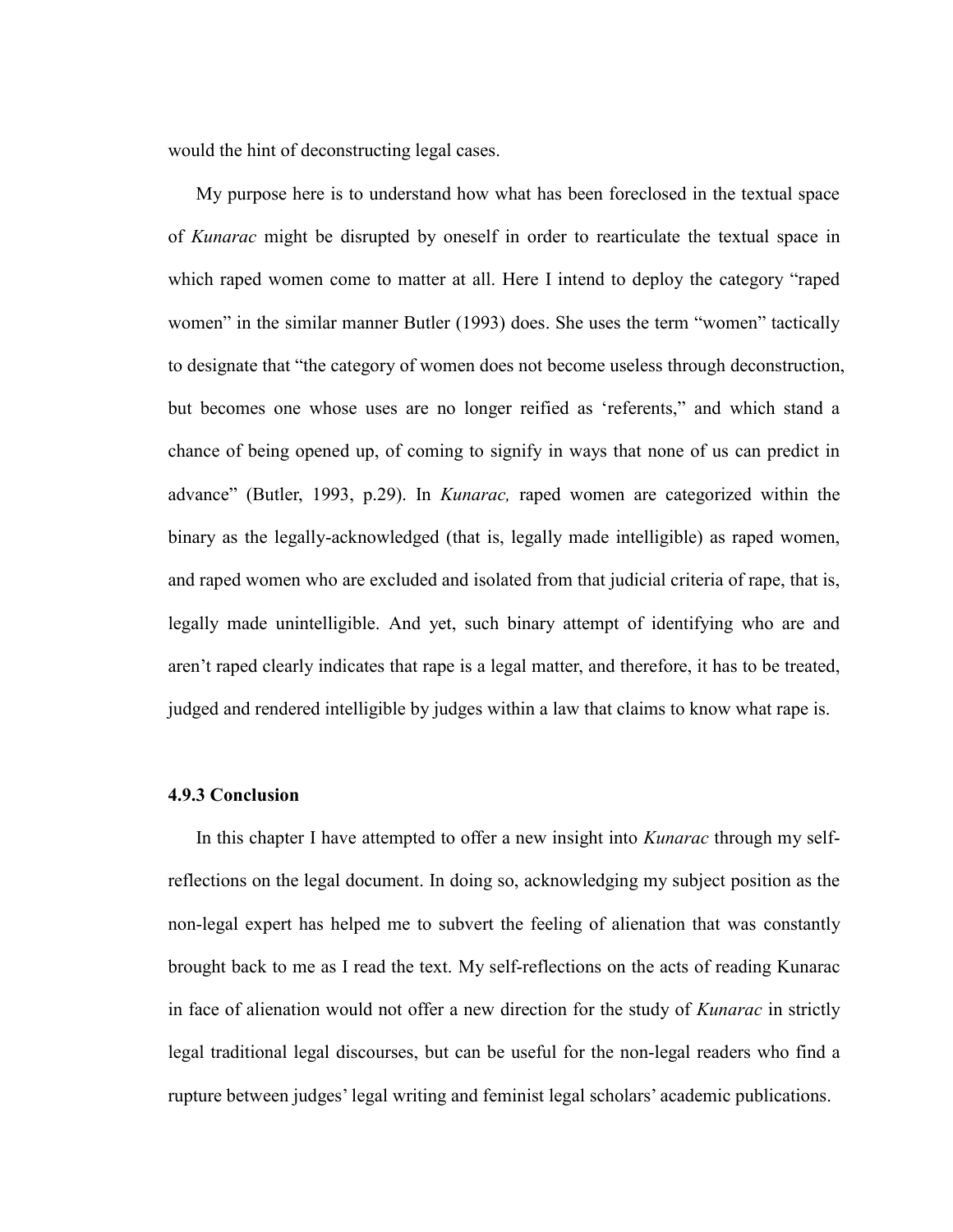In this study, I have addressed various ways in which the legal languages of judges' expression and their complex relation to the ethical and political aspects of legal writing inform the importance of reading the legal document, particularly, for the non-legal expert. It is not that "if the [legal] text is intended for a professional audience it would often be inappropriate, and in some cases *impossible*, to try to word it as if a lay audience were intended" (italics mine) (Bennion, 1993, p.2). I content that while the non-legal expert reader experience may stand at the periphery of legal documents as well as at the hegemonic legal culture, her engagement with performative violence, marked by the feeling of alienation about and around legal documents, both by judges and feminist legal scholars, is critical to her acts of reading. After all, the complexity of the languages of law, customs of writing, producing, and archiving legal documents, is sustained primarily by judges and aided by feminist legal scholars. These circumstances should not prevent from the non-legal expert to further intervene into the legal documents and asserts their vital voices by engaging in the critical reading.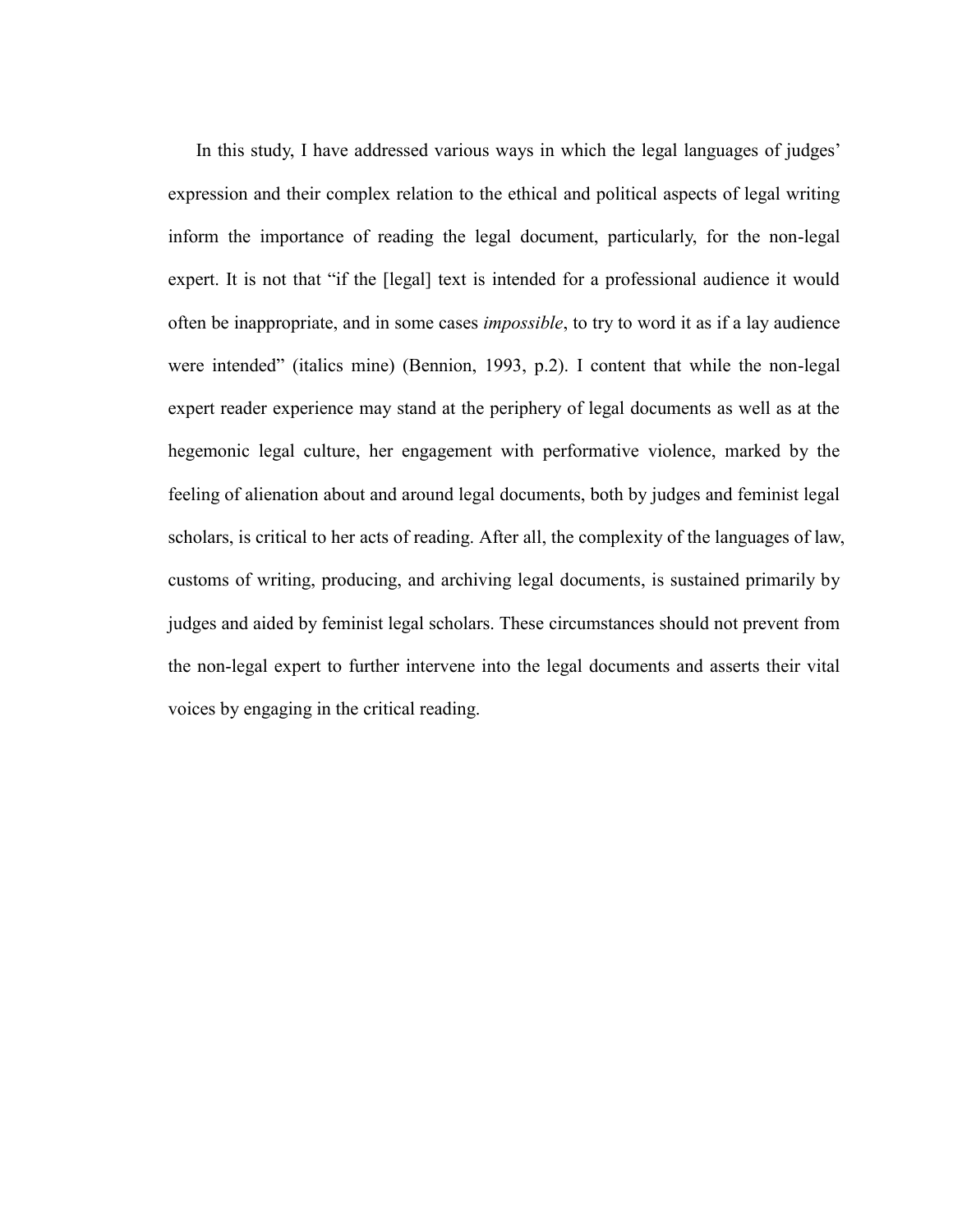## **The Epilogue**

Am I a rhetorical witness? As soon as you finish reading this thesis, you may be asking yourselves this question, perhaps followed by another question. Am I entitled to be a rhetorical witness? Such a question, however, is not a valid one. There is no character marked by race, class, gender, age, or any other distinction which is more entitled or more in need of becoming a rhetorical witness. I must not set up a criterion to decide who are or are not to become a rhetorical witness. Such an attempt does not seem to be ethically just. If, as Derrida (2000) argues, the problem of speech act is brought into the reader's concern, and, only then, leads the debate on *rhetorical witness* into its more nuanced perspectives, which I have opened up in this thesis.

If our act of reading were to be defined differently from the very beginning, the way in which we choose our texts would also be different. Indeed, not only must we admit the possibility of various modes of reading from one text to the next, we must above all be clear about how our act of reading the same text varies from one time to another, one reading to another, and one textual space to another. If our investigation of our act of reading is to be maintained, subverted, and improved, we must make ourselves familiar with texts, textual genres, and textual spaces into which we must always be locating ourselves, with our bodily engagement, when inquiring into our act of reading, and when working toward the act of witnessing others as well as the Others of oneself.

The field of rhetorical witness seems less defined that it is depending on us who might and might not dispense with any lengthy discussion. In other words, the theme on an act of reading is an individual reader's endeavor and thus an endeavor with respect to the reader. The issue of reading is so personal and internalized that this only indicates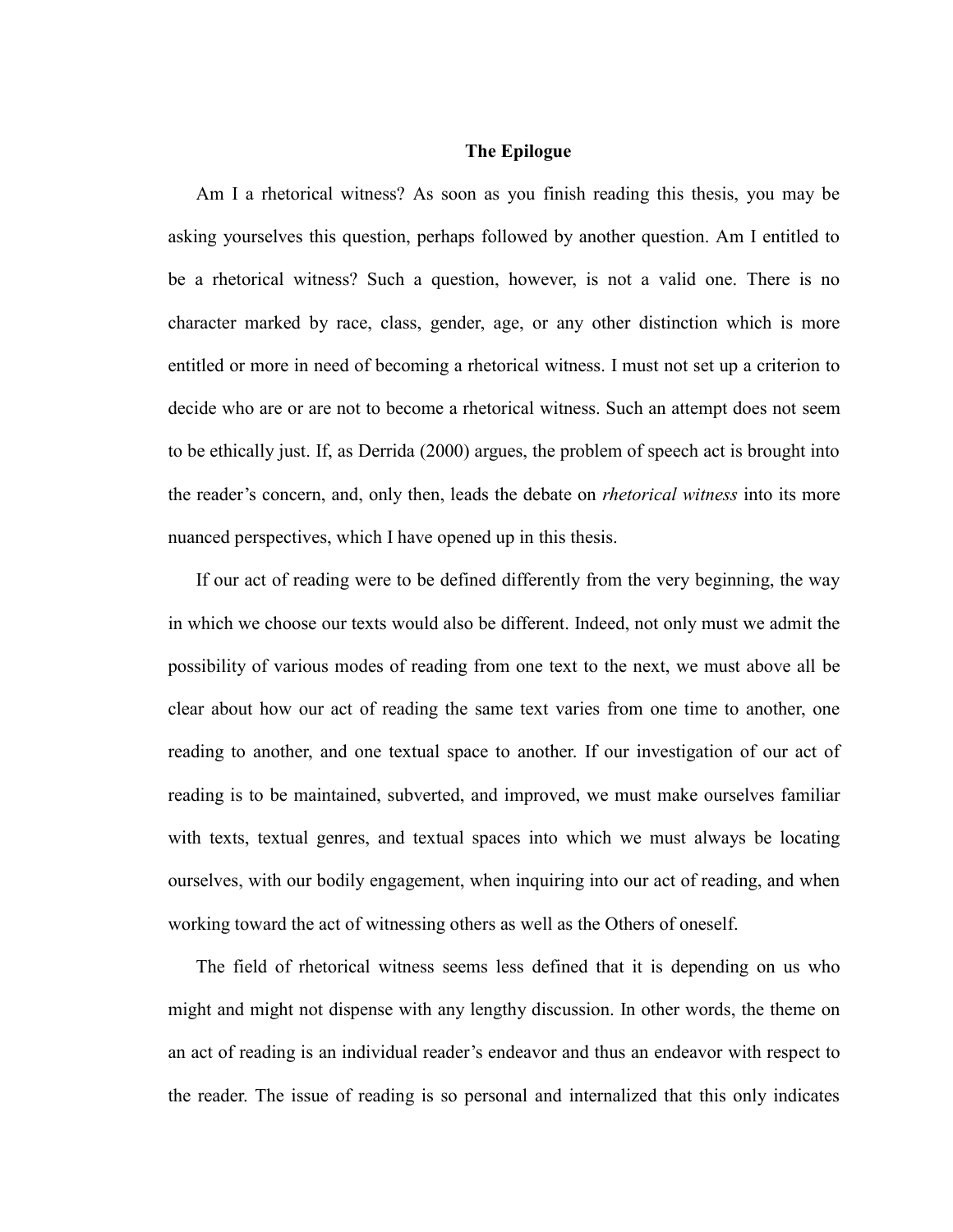how massive the study of the self-as-reader can be without increasing our selfunderstanding. In an attempt at witnessing the violated female body and those who are not legally identified as witnesses, it is crucial that we have insight into our act of reading. Similarly important is that we have insight into our bodily engagement with the act of reading. Our act of reading involves reflections of our encountering and relationship with texts, textual genres, and textual spaces. Our act of reading the violated female body becomes our act of reading the body written within the texts as if it were our own. Our relationship with texts can be established from our bodily engagement with texts, and our bodily engagement with texts, in turn, constitutes an identity of the self-as-reader. At the very beginning, our inquiry into our act of reading can only be questioned likewise: How do we read what we read?

In taking the direction of our inquiry into *witnessing*, we must have a wider horizon in reaching onto others as well as the Other of oneself. In respect to the rhetorical witness, we have obtained something of the sort through our discussions on the notion of *witness* as a legal category. The fact that *witness* is a legal category is by no means haphazard or irrelevant in this hegemonic legal culture. With this in mind, we can establish, concerning the fundamental direction of our essential questioning that the significance and signification of a rhetorical witness come into view if we seek, contest, and subvert the legal category as the first ground of the possibility of witnessing, as something prior even to being and becoming a rhetorical witness.

An act of reading now no longer signals reading as a result of our existence in the material world. An act of reading is the act that brings a reader into texts, thus making an act of reading possible to exist in the world. If reading is the ground of the possibility of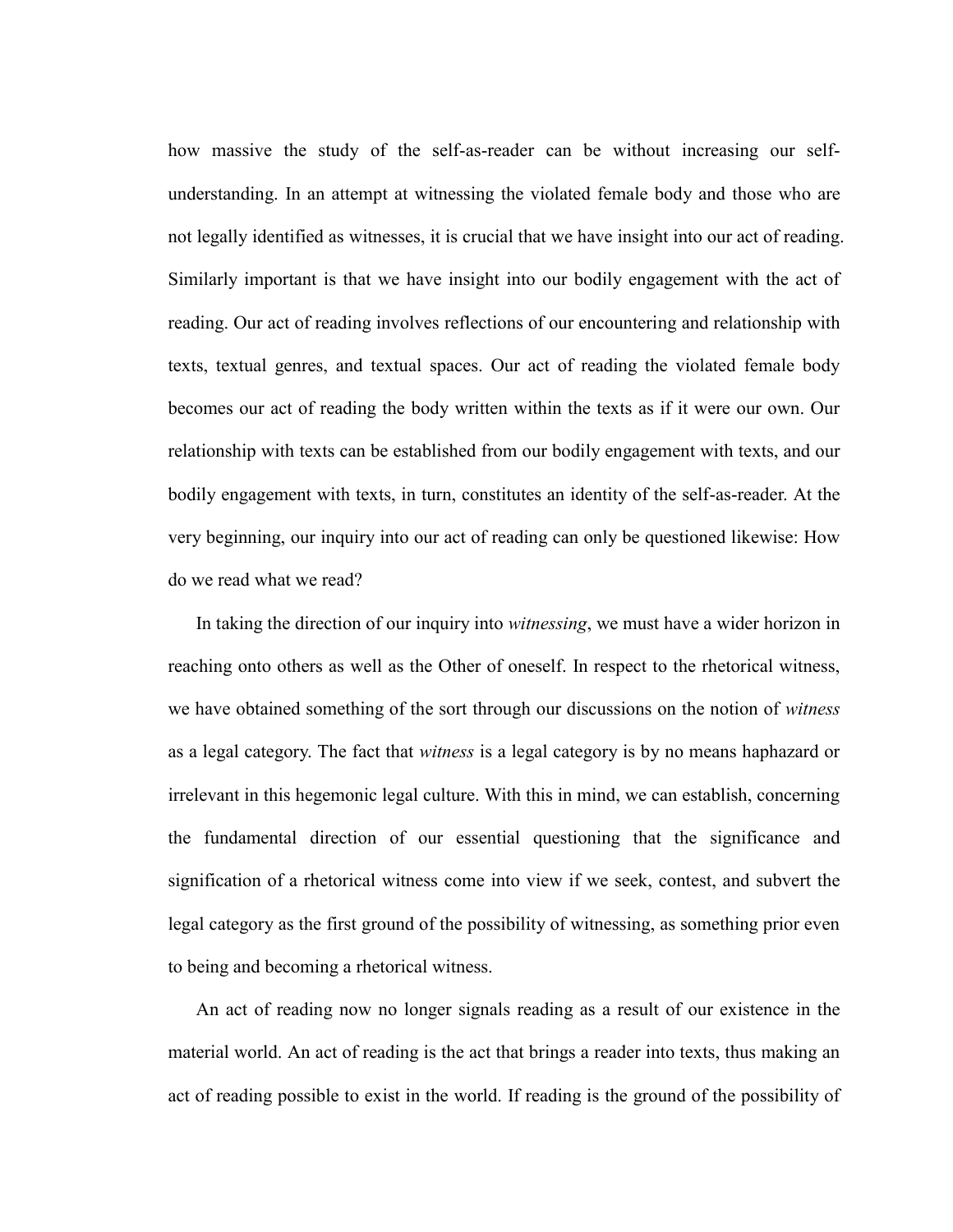existing in the world, the root of passion, confusion and alienation that has driven me to read the three different texts is critical to my own existence in the textual world. My sensibilities are, ultimately, grounded in the possibility that I could approach my Self and become a rhetorical witness. My sensibilities are precisely where the identity of my Selfas-reader *is*. From this consideration, we can make sense of what Martin Heidegger (1978) states in *Being and Time*, "[a]nxiousness as a state-of-mind is a way of Being-inthe-world. Starting from the anxiety I had in reading accounts about wartime rape in Bosnia as a student of Gender and Women's Studies with a concentration on the Middle East and North Africa at AUC, feeling passionate about reading the novel S., being confused by the rendering of the former Yugoslavia on the world map, and finally, feeling alienated from the legal document *Kunarac*, all of which constitute my ways of being in the world, both material and textual.

Students enter the academic setting with or without critical literary backgrounds and become quickly submerged in the academe's particular methodology of reading. In the same breath, when students are considered *transnational readers* or *ordinary readers*, in that they enter the academe with or without the competency of critical reading skills, there is no guarantee that they will leave the academe having fully acquired the critical literary methodology. Whether university professors can provide any explanation or suggestion for an act of reading for themselves as well as for students, or actively cultivate the methodology of reading for students as well as for ordinary readers (i.e., the non-intellectual outside the academe), or for the benefit of the academe as a whole, university professors are no less influential in producing and reproducing a distinct culture of reading and consequently, a particular era of readership.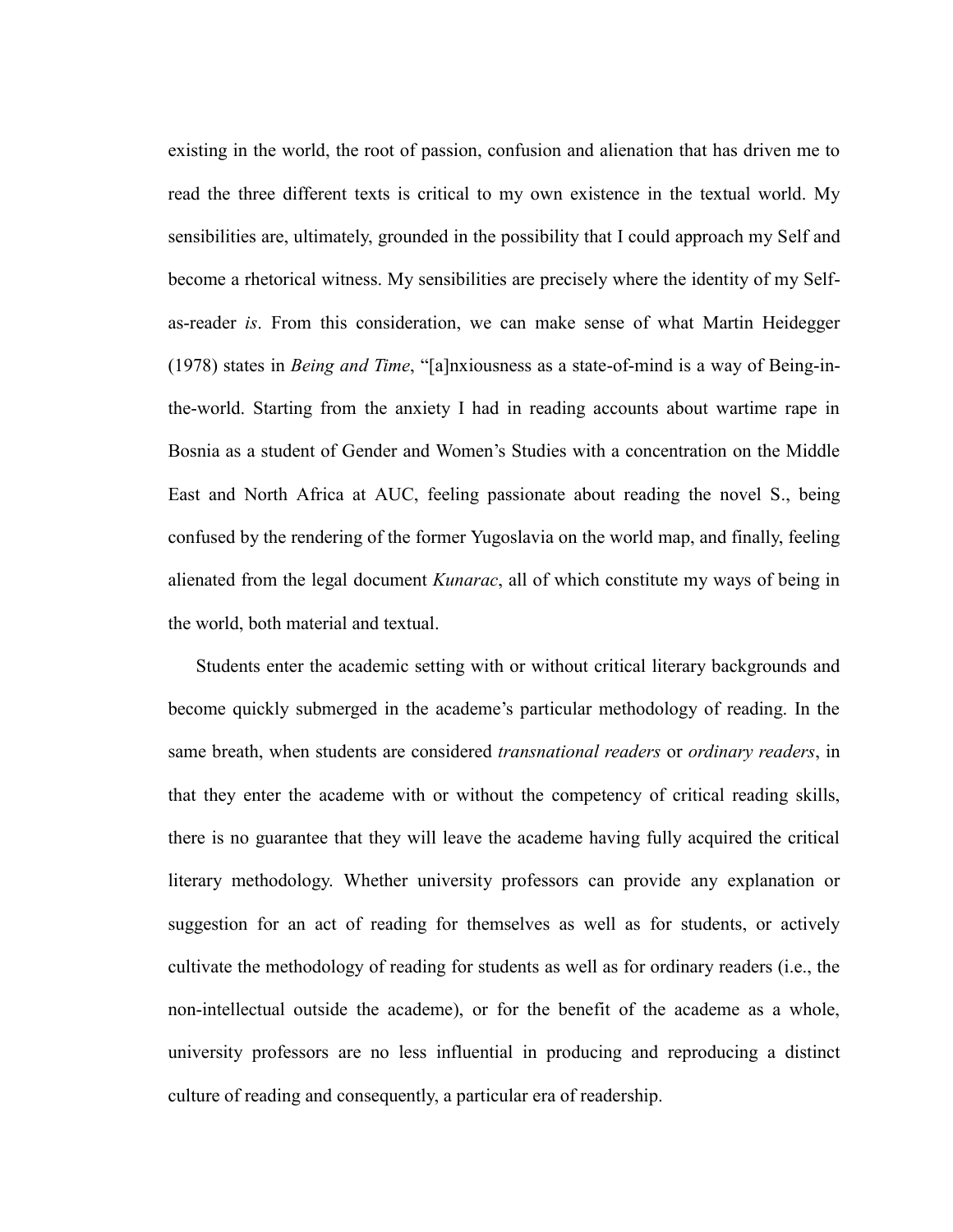It was James A. Snead (1998) who remarked in his work *Repetition as a Figure of Black Culture* that "[c]ulture must be both immanent and historical: something *there* and something to be studied in its present form and its etiology" (Snead, 1998, p.63). A culture of reading is no exception from the larger framework of what Snead calls *culture*. This assumption enables us to consider that we intellectuals are constantly challenged to study our culture of reading in the present-day form. Our culture of reading which accrues through perpetual practices of reading inside and outside the academe, mediated by different texts, textual genres, discourses, disciplines, however inadvertently, manifest in our act of reading. Noteworthy here is that our act of reading is part and parcel of our culture of reading.

## \*\*\*

I hope that my performative acts of reading the texts as a rhetorical witness offer some useful insights into the literature on witness; it is also informed by my selfunderstanding of the ways in which my acts of reading about wartime rape in Bosnia continue to assist my ability to witness the subject in lieu of the disciplinary expertise which a navigation of each text requires to some degree. Those who were or were not legally identified as witnesses in the Holocaust are obviously not the same as those who were or were not in wartime rape in Bosnia, and judges' narratives in *Kunarac*, narratives of wartime rape in Bosnia in the novel *S*., and visual storytelling of cartographers in a world map are fundamentally different from one another in terms of creating each form of the event in Bosnia. While legal and fictional narratives continue to imagine and represent the violated female body, the world map highlights the presence of the violated female body in its void wherein the rhetorical witness begins to imagine the accounts of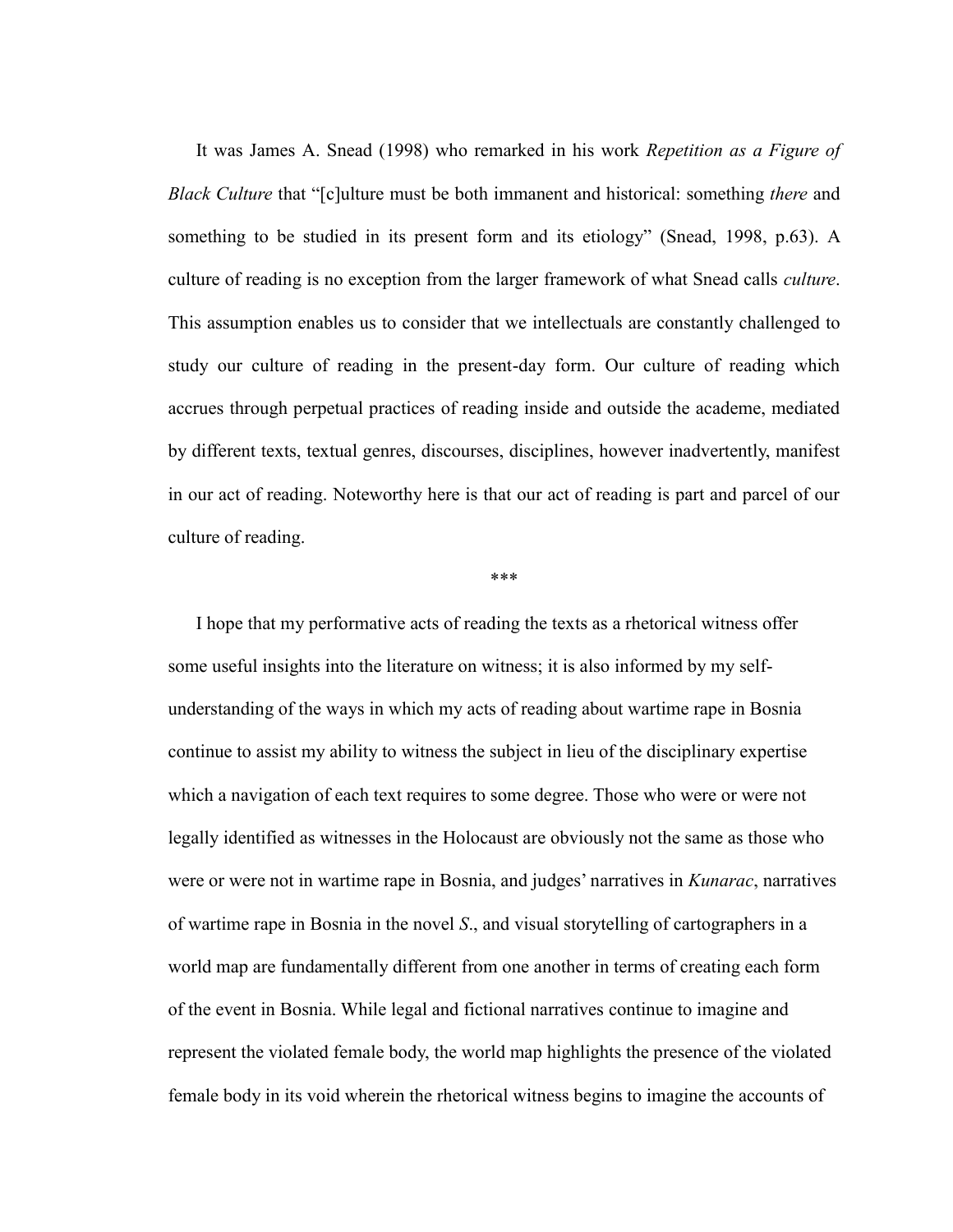raped women.

In her "Documenting Violations: Rhetorical Witnessing and the Spectacle of Distant Suffering," Wendy S. Hesford (2004) questions, how are the "you," to whom the testimonies of victims of rape warfare are addressed, an integral part of the constitution and construction of "their" accounts of systematic violence and its legacies (Hesford, 2004, p.107)? Her question is a subtle and thus subtly ignored in this moment of twentyfirst century, almost after two decades of the Balkan war, where newspaper headlines regularly decry the dangers of contemporary society around the world, the increase in war, rape, torture, and the loss of an innocent we never heard of. More and more, concern is directed at the violated female body, traditionally the most feared candidates for disclosure, but how do we take into account the fact that testimonies of raped women are addressed at each one of us? How about the testimonies of persons other than raped women?

Today, in the twentieth-first century, technologies are rampant. Images of the violated female body provide the plot for countless TV programs, films, fictions and nonfictions, and comic books. They all are seemingly scandalously gossiping about the victims or the perpetrators or both. Some of them do support the notion of caring about the violated female body and its traumas because they consider the effects of their traumas to be deadly for our body and body politic. The important question here is what could technologies do to us, aside from gossiping or presenting or representing the violated female body? Avital Ronell (1991) suggests, "The worst moment in the history of technology may not have an off switch, but only a modality of being on" (Ronell, 1991, p.9). What does she mean?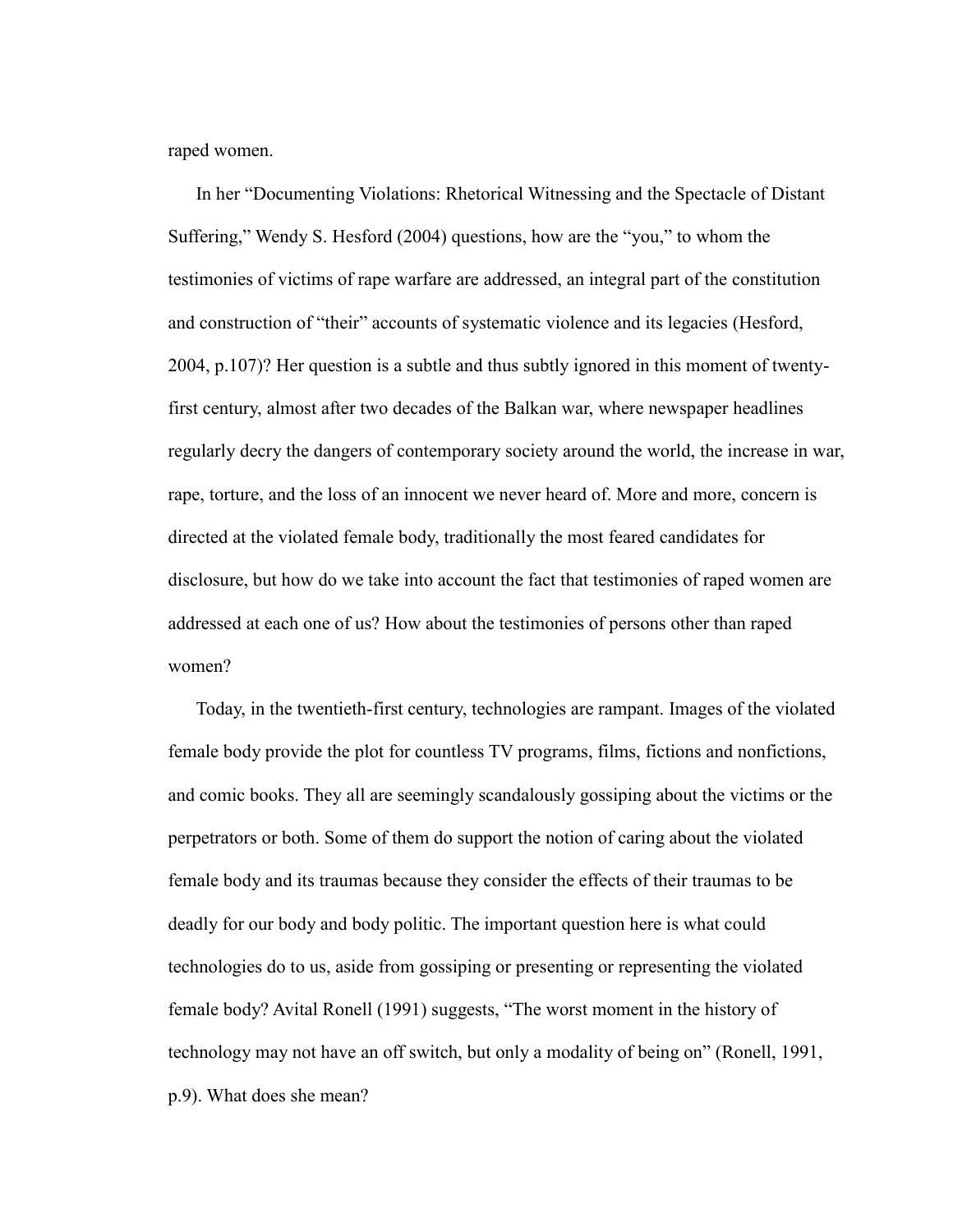In *The Telephone Book*, Avital Ronell's (1989) inquires into the nature of a telephone in this technological era. By *telephone*, Ronell means a piece of technology we use in our daily life. Ronell explores the impact of the telephone call upon the receiver whose act of picking up the call has aesthetic and ethical effects upon the Other of herself or himself. For the telephone to operate as a piece of technology, for the telephone to be used as a telephone and call somebody who is separated by spaces and times, the call must be received and responded by the receiver in the spatio-temporal continuum. For the receiver to hook up with the call, the telephone always requires not only the presence of others who consciously inquire herself or himself into accepting the call, but also the presence of the Other of oneself who makes an effort in deciphering the meaning and/or the intent of the one who calls. It is through this seemingly innocuous function of the telephone that the key to understand one's relationality to the Other of oneself is hidden.

The technological, literary, ethical, philosophical, and social consequences of the international criminal atrocities such as the Holocaust and wartime rape in Bosnia were and remain real and disastrous, especially for the survivors, whether they are legally identified as witnesses or unidentified as such. I am concerned about what is currently at stake in the international society's political, legal, aesthetic and ethical demarcations of witnesses. I hope that we reflect upon our Selves as a rhetorical witness in the fullest sense without turning away from what we read whose effects I trace in this thesis.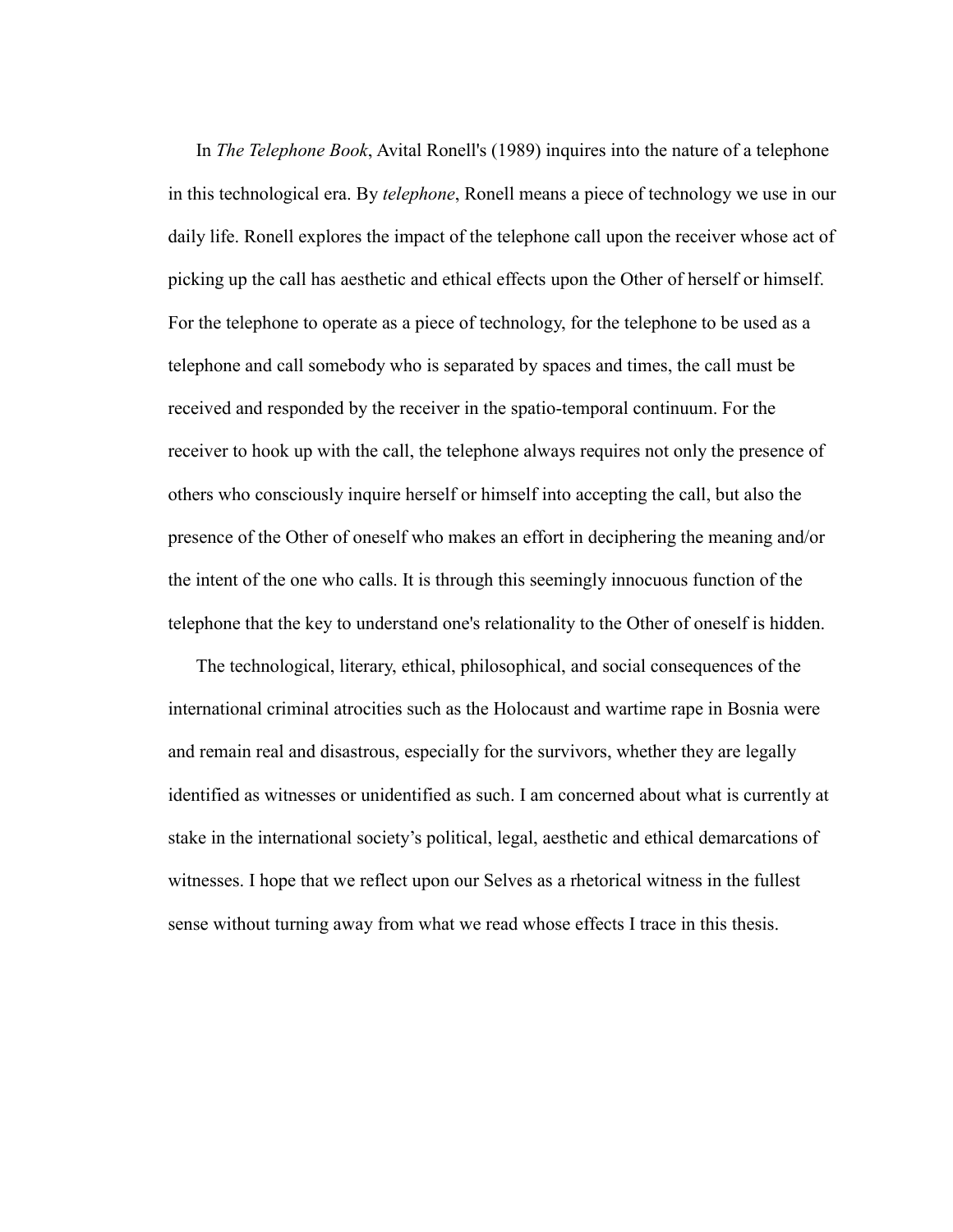## **REFERNCES**

Advisory Opinion on the Legality of the Threat or Use of Nuclear Weapons Case. (1996). *The International Court of Justice*.

Ahmed, Leila. (1993). *Women and Gender in Islam: Historical Roots of a Modern Debate*. New Haven: Yale University Press.

Agamben, Giorgia. (1998). *Homo Sacer: Sovereign Power and Bare Life*. Stanford, California: Stanford University Press.

Agamben, Giorgia. (2002). *Remnants of Auschwitz: The Witness and the Archive*. New York: Zone Books.

Althusser, Louis. (1971). *Lenin and Philosophy and other Essays* (Ben Brewster, Trans.), New York: Monthly Review Press. (Original work published 1968).

Baer, Ulrich. (2002). *Spectral Evidence: The Photography of Trauma*. Cambridge: MIT Press.

ben Jochannan, Yosef. (1972). *Cultural Genocide in the Black and African Studies Curriculum*. Black Classic Press.

Bennion, Francis. (1993). *The Readership of Legal Texts by Francis Bennion*. Retrieved April 27, 1993 from [http://www.francisbennion.com/pdfs/fb/1993/1993-001](http://www.francisbennion.com/pdfs/fb/1993/1993-001-readership.pdf) [readership.pdf](http://www.francisbennion.com/pdfs/fb/1993/1993-001-readership.pdf)

Butler, Judith. (1993). *Bodies That Matter: On the Discursive Limits of "Sex."* New York: Routledge.

Butler, Judith. (1999). *Gender Trouble: Feminism and the Subversion of Identity*. New York: Routledge.

Butler, Judith. (2005). *Giving an Account of Oneself*. New York: Fordham University Press.

Campbell, David. (1998). *National Deconstruction: Violence, Identity, and Justice in Bosnia*. University o Minnesota Press.

Campbell, David & Shapiro, Michael J. (1999). *Moral Spaces: Rethinking Ethics and World Politics.* University of Minnesota Press.

Campbell, Kirsten. (2002). Legal Memories: Sexual Assault, Memory, and International Humanitarian Law. *Signs: Journal of Women in Culture and Society*, 28 (1), 149-178.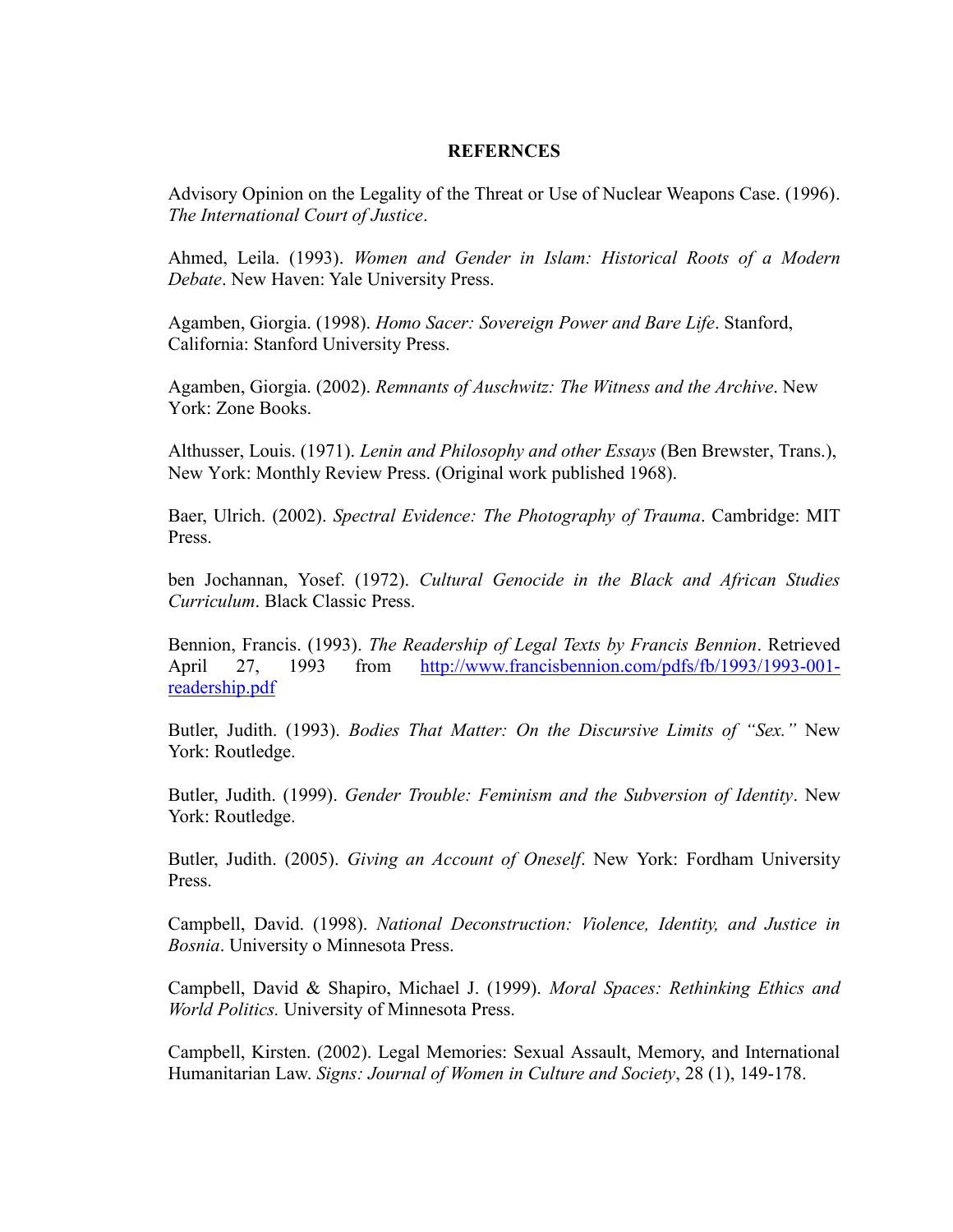Campbell, Kirsten. (2003). Rape as a Crime Against Humanity: Trauma, Law and Justice in the ICYY. *Journal of Human Rights*, 2 (4), 507-515.

Cohen, Tamarah. (2004). Lighting thE Flame: Schema Theory Re-applied. *Journal of Inquiry and Research*, 80, 27-41. Retrieved from [http://opac.kansaigaidai.ac.jp/cgi-bin/retrieve/sr\\_bookview.cgi/U\\_CHARSET.UTF-](http://opac.kansaigaidai.ac.jp/cgi-bin/retrieve/sr_bookview.cgi/U_CHARSET.UTF-8/DB00000097/Body/r080_03.pdf)[8/DB00000097/Body/r080\\_03.pdf](http://opac.kansaigaidai.ac.jp/cgi-bin/retrieve/sr_bookview.cgi/U_CHARSET.UTF-8/DB00000097/Body/r080_03.pdf)

Cooper, Rand Richards. (2000, April 4). The Prisoner: The Heroine of Slavenka Drakulic's Novel Endures Six Months in a Serbian Internment Camp. *New York Times*. Retrieved April 4, 2000 from <http://www.nytimes.com/books/00/04/02/reviews/000402.002coopet.html>

Cossman, Brenda. (1997). "Turning the Gaze Back on Itself: Comparative Law, Feminist Legal studies and the Postcolonial Project". *Utah Law Review,* 2, 525-544.

Derrida, Jacques. (1985). Letter to A Japanese Friend*.* In David Wood and Robert Bernasconi (Eds.), *Derrida and Différance* (pp.282-286). Warwick: Parousia.

Derrida, Jacques. (1990). Force of Law: The Mystical Foundation of Authority. Cardozo Law Review, 11, 919-1045.

Derrida, Jacques. (2000). *The Instant of My Death/ Maurice Blanchot; Demeure: Fiction and Testimony*. Stanford, California: Stanford University Press.

Doyle, Jennifer. (2006). Sex Objects: Art and the Dialectics of Desire. University of Minnesota Press.

Drakulic, Slavenka. (2001). *S. A Novel About the Balkans*. Penguin Books.

Dworkin, Andrea. (2006). *Intercourse*. Basic Books.

Engle, Karen. (2006). Feminism and Its (Dis) Contents: Criminalizing Wartime Rape in Bosnia and Herzegovina. American Society of International Law, 99 (4), 778-816.

Enloe, Cynthia. (2000). *Maneuvers: The International Political of Militarizing Women's Lives*. Berkeley: University of California Press.

Fadel, Mohammad. (1997). Two Women, One Man: Knowledge, Power, and Gender in Medieval Sunni Legal Thought. *International Journal of Middle East Studies*, 29 (2), 185-204.

Farwell, Nancy. (2004). War Rape: New Conceptualizations and Responses. *Affilia*, 19 (4), 389-403.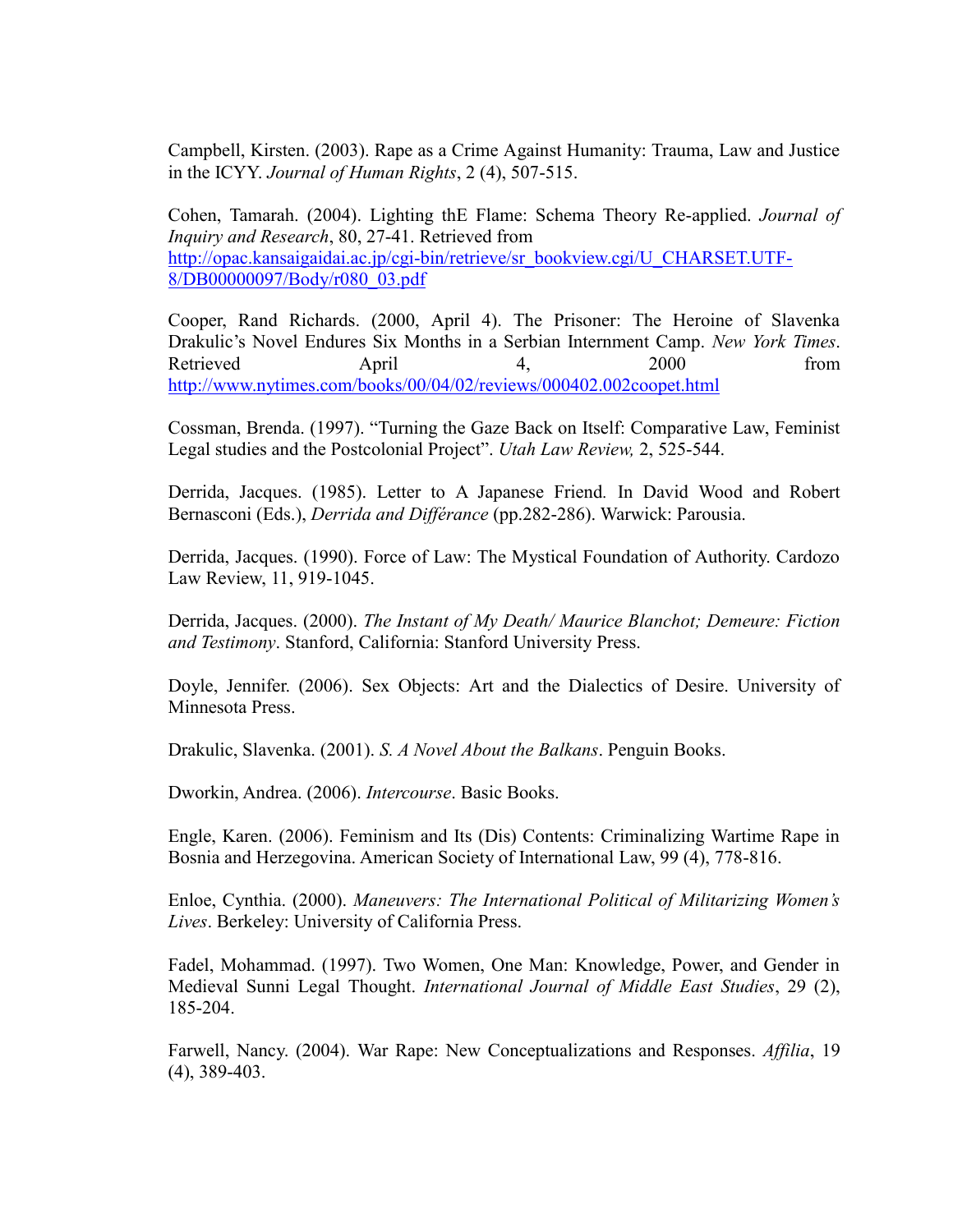Felman, Shoshana & Dori Laub. (1992). *Testimony: Crises of Witnessing in Literature, Psychoanalysis, and History*. New York: Routledge.

Harlow, Barbara. (1987). *Resistance Literature*. New York: Methuen.

Harvey, William B. (2002). The Data Speak No Rest for the Weary. In Lee Jones (Ed.), Making It on Broken Promises: Leading African American Male Scholars (pp.15-30). Stylus Publishing, LLC.

Heidegger, Martin. (1978). *Being and Time*. (J. Macquarrie & E. Robinson, Trans.) New York: Harper & Row. (Original work published 1927).

Hesford, Wendy S. (1999). Reading Rape Stories: Material Rhetoric and the Trauma of Representation. *College English*, 62 (2), 192-221.

Hesford, Wendy S. (2004). Documenting Violations: Rhetorical Witnessing and the Spectacle of Distant Suffering. *Biographical Research Center*, 27 (1), 104-144. Kafka, Franz. (1999). *The Trial*. (Breon Mitchell, Trans.). Schocken.

Kennedy, David. (2002). The International Human Rights Movement: Part of the Problem? *Harvard Human Rights Journal*, 15. Retrieved from <http://www.law.harvard.edu/students/orgs/hrj/iss15/kennedy.shtml>

Lara, Maria Pia. (1998). *Moral Textures: Feminist Narratives in the Public Sphere*. University of California Press.

Leader, Kate. (2007). Bound and Gagged: The Performance of Tradition in the Adversarial Criminal Jury Trial. *Philament*,11.

Levi, Primo. (1996). *Survival in Auschwitz*. Touchstone.

Levinas, Emmanuel & Hand, Sean. (1989). *The Levinas Reader*. Wiley-Blackwell.

MacKinnon, Catherine. (2007). *Are Women Human: And Other International Dialogues*. Cambridge, Mass.; London: Harvard University Press.

Marchand, Pierre & McLachlan, Sarah. (1997). Witness. On Surfacing [CD]. Arista.

Massey, Doreen B. (2005). *For Space*. Sage Publication.

Mizumura, Minae. (1985). Renunciation: The Lesson of Paul de Man. *Yale French Studies*, 69.

Mertus, Julie. (2004). Shouting out from the Bottom of the Well: the Impact of International Trials for Wartime Rape on Women's Agency. *International Feminist*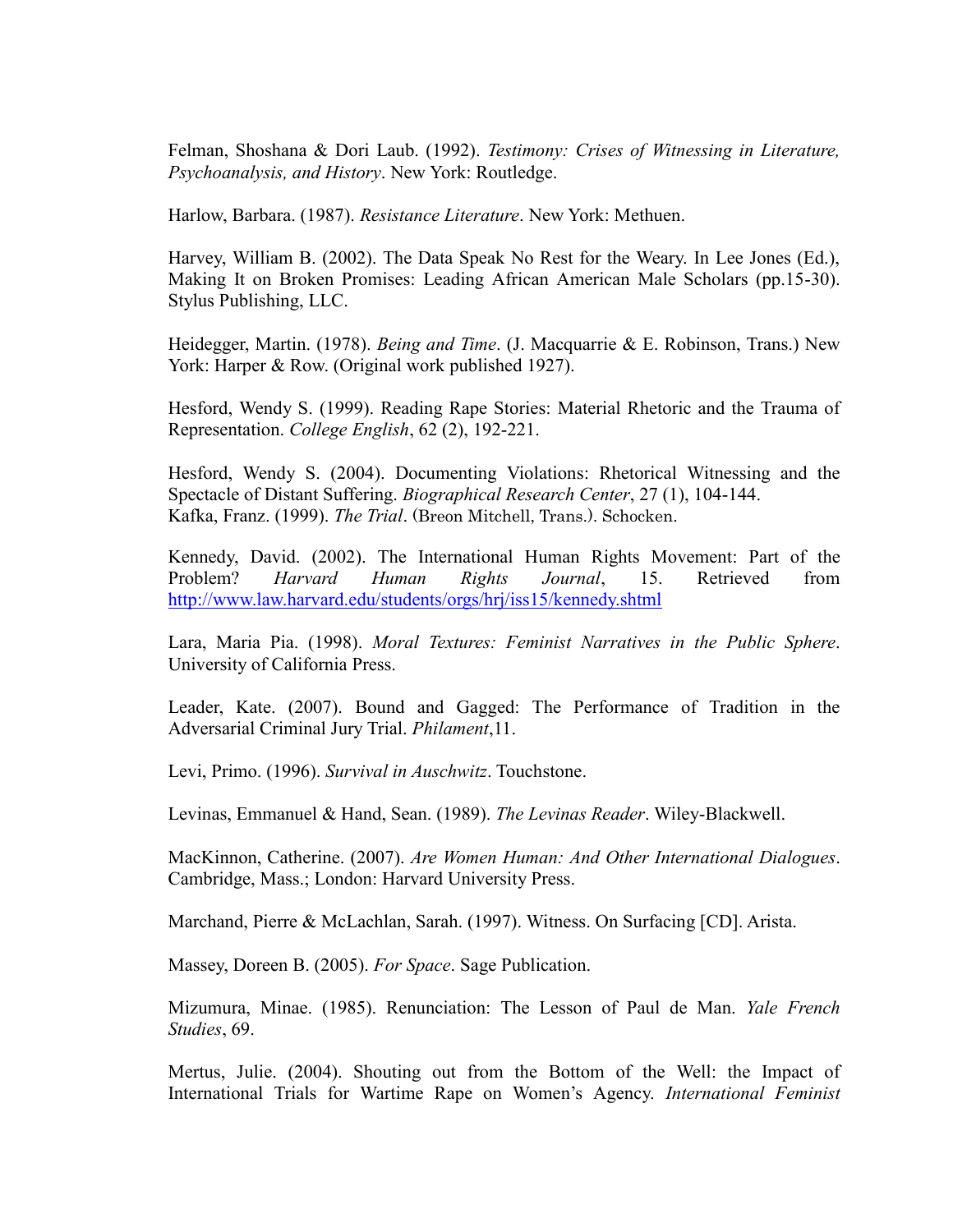*Journal of Politics*, 6 (1), 110-128.

Morton, Stephen. (2007). *Gayatri Spivak: Ethics, Subalternity and the Critique of Postcolonial Reason.* Polity.

Nuclear Weapons, Dissenting Opinion of Judge Higgens, Paragraph No. 41. ―Rape in Bosnia and Herzegovina.‖ *The American Journal of International Law*, 99 (4).

Okazawa, Margo-Ray. (2002). Warring on Women: Understanding Complex Inequalities of Gender, Race, Class, and Nation. *Affilia*, 17(3), 371-383.

Ramet, Sabrina P. (1999). *Gender Politics in the Western Balkans: Women and Society in Yugoslavia and the Yugoslav Successor States*. Penn State Press.

Rawls, John. (1999). *A Theory of Justice*. Harvard University Press.

Ronell, Avital. (2003). Proving Grounds: On Nietzsche and the Test Drive. *Modern Language Notes*. 118 (3), 653-559.

Ronell, Avital. (2003). The Experimental Disposition: Nietzsche's Discovery of America (Or, Why the Present Administration Sees Everything in Terms of a Test). *American Literary History*, 15 (3), 560-574.

Ronell, Avital & Davis, Diana. (2008). *The ÜberReader: selected works of Avital Ronell*. University of Illinois Press.

Rorty, Richard. (1989). *Contingency, Irony, and Solidarity*. Cambridge; New York: Cambridge University Press.

Salecl, Renata. (2002). *The Spoils of Freedom Psychoanalysis and Feminism After the Fall of Socialism*. London; New York: Routledge.

Salecl, Renata & Zizek, Slavoj. (1996). *Gaze and Voice as Love Objects*. Durham: Duke University Press.

Scarry, Elaine. (1987). *The Body in Pain: The Making and Unmaking of the World*. Oxford University Press US.

Snead, James A. (1981). Black American Literature Forum. *Black American Literature Forum*, 15 (4), Black Textual Strategies, 1: Theory, 146-154.

Spivak, Gayatri Chakravorty. (1988). Can the Subaltern Speak?: Speculations on Widow Sacrifice. In Cary Nelson & Lawrence Grossberg (Ed.), *Marxism and the Interpretation of Culture* (pp.271-313).Urbana/Chicago: University of Illinois Press.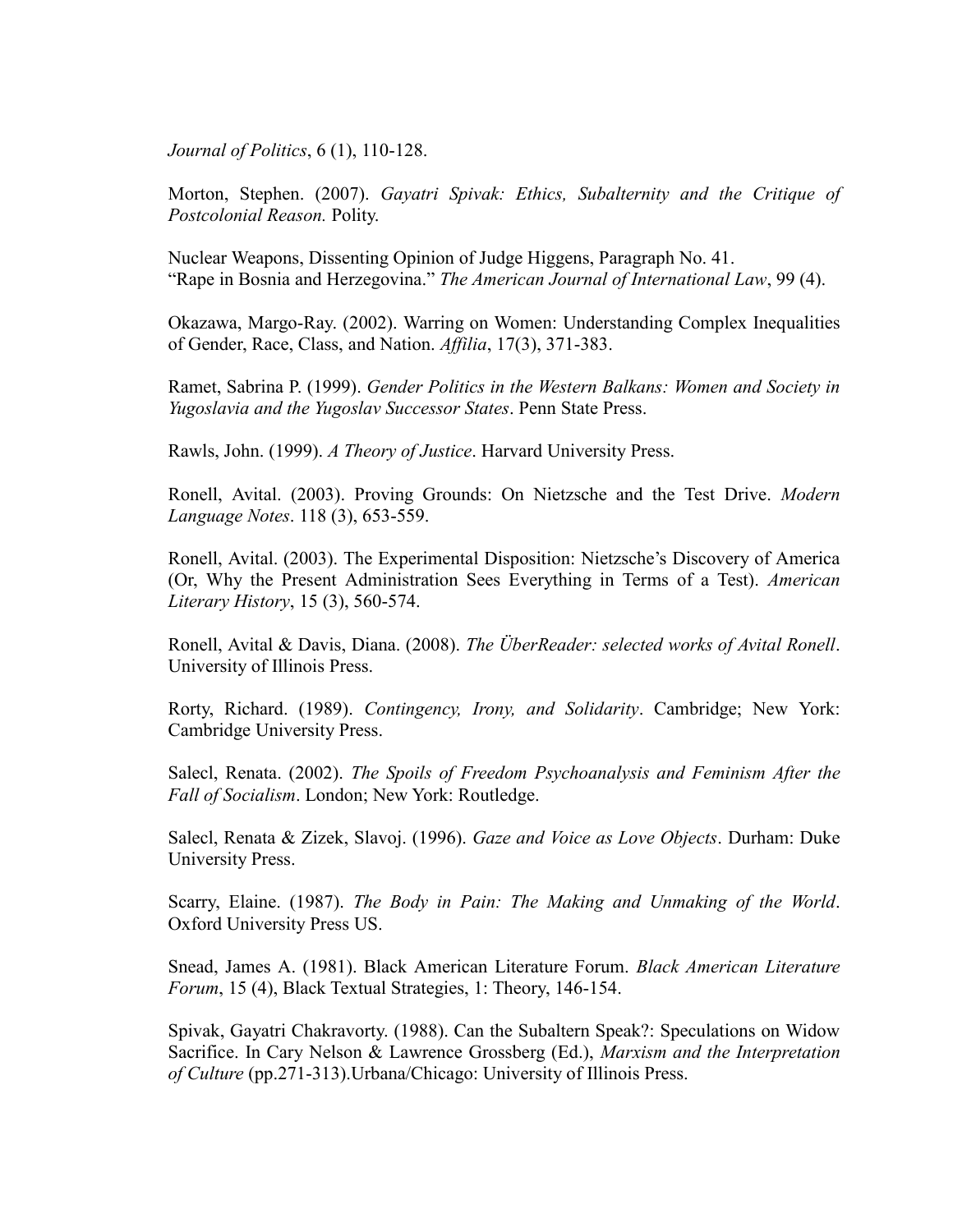Spivak, Gayatri Chakravorty. (1997). In G. Spivak (Ed.), *Of Grammatology* (ix-xc).The John Hopkins University Press.

Spivak, Gayatri Chakravorty. (2000).Thinking Cultural Questions in 'Pure' Literary Terms. In Paul Gilroy (Ed.), *Without Guarantees: In Honour of Stuart Hall* (pp.335-357). Verso.

Spivak, Gayatri Chakravorty. (2004). Righting Wrongs. *The South Atlantic Quarterly*, 103 (2-3), 528-581.

Taylor, Charles. (2004). *Modern Social Imaginaries*. Duke University Press.

Taylor, Victor E & Lambert, Gregg. (2006). J*ean-Francois Lyotard: Critical Evaluations in Cultural Theory*. London; New York: Routledge.

Thakkar, Sonali. (2006). *Impossible Voices: Human Rights, Bodily Remains, and the Injunction to Testify* (MA essay). Retrieved from <http://www.umuc.edu/library/guides/apa.shtml#intext>

Thakkar, Sonali. (2006, March 31). Placing Memory: Time, Space and Verification of the Past in Calude Lanzmann's *Shoah*. Retrieved from Foundation Trudeau website: [http://www.unesco-](http://www.unesco-paysage.umontreal.ca/pdf/R%C3%A9sum%C3%A9sS%C3%A9ance2.pdf)

[paysage.umontreal.ca/pdf/R%C3%A9sum%C3%A9sS%C3%A9ance2.pdf](http://www.unesco-paysage.umontreal.ca/pdf/R%C3%A9sum%C3%A9sS%C3%A9ance2.pdf) Conference conducted at Fondation Trudeau, Paris, France.

Thakkar, Sonali. (2008). The Knitting Lesson. *Women's Studies Quarterly*, 36 (1-2), 174- 180.

Wadlington, Warwick. (1981). The Sound and the Fury: A Logic of Tragedy. *American Literature*, 53, 409-423.

Ward, Frank. (2005). Pictures Without Borders-Bosnia Revisited. *A Review Article*, Amherst College.

Ward, Patricia M. (2001). The International Criminal Tribunal for the Former Yugoslavia Comes of Age: Some Observations on Day-To-Day Dilemmas of an international Court. *Washington University Journal of Law and Policy*, 5, 87-118.

Warner, Michael. (1991). Introduction: Fear of a Queer Planet. *Social Text*, 9 (4), 3-17.

White, Graham. (2008). Witnessing Proceedings: The Hague War Crimes Tribunal, Narrative Indeterminacy, and the Public Audience. *TDR: The Drama Review*, 52 (1), 75- 86.

Williams, Patricia, J. (1991). *The Alchemy of Race and Rights: Diary of a Law Professor*.